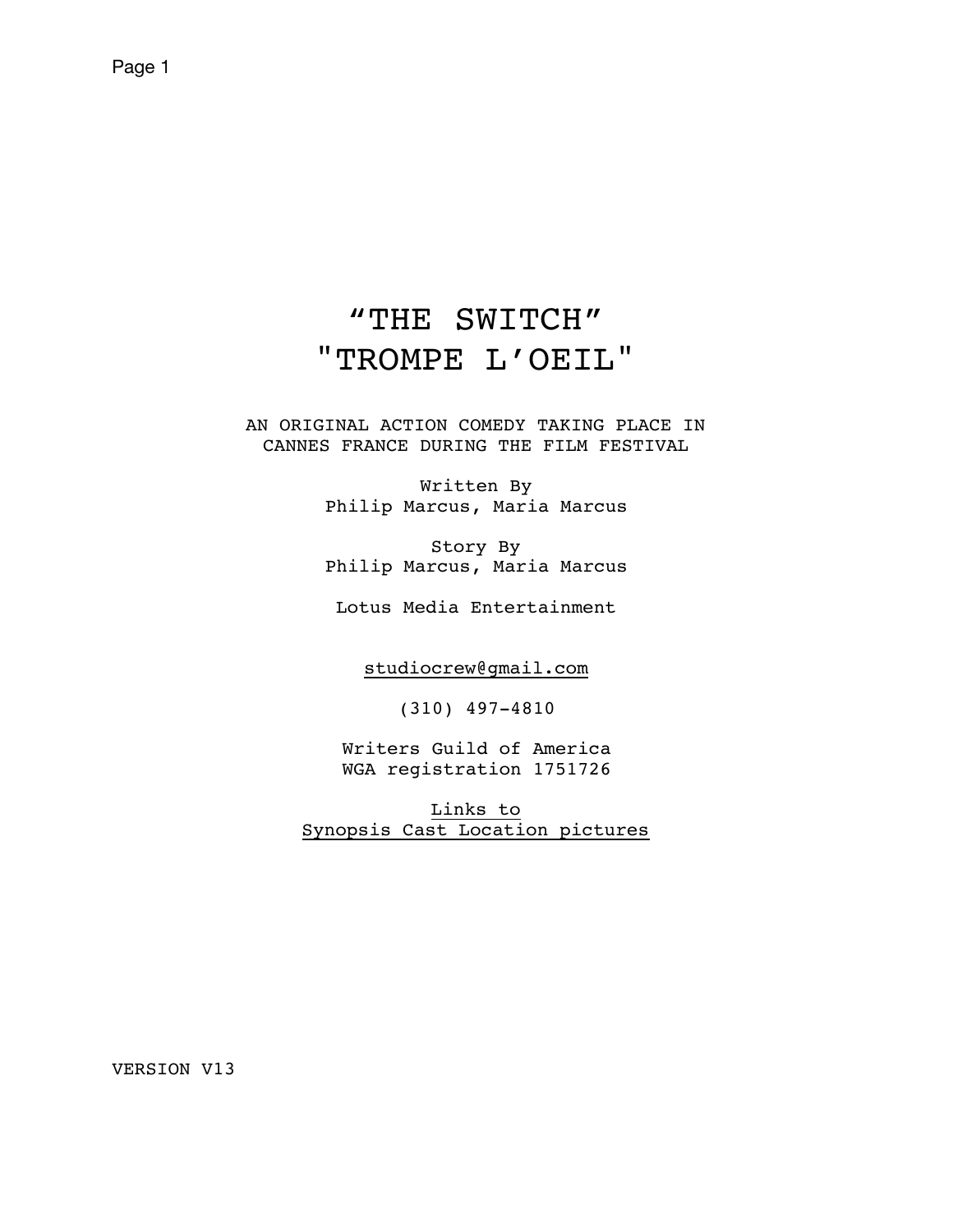FADE IN: INT. SMOKY DEN - NOON SC 1

Blaring sunlight shoots through crooked blinds. The light casts harsh shadows on a seated man holding a lit cigarette.

CIGARETTE MAN(40's) wears a grey suit, the bow-tie lazily untied. He takes a long over-dramatic drag.

Suddenly the man stands, revealing a tied up man sitting across from him, CLAUDE(30's) a battered hostage.

Cigarette man takes one more drag then strikes Claude across the face, exhaling more smoke afterwards.

 CIGARETTE MAN I don't want to hit you. Another over dramatic punch.

> CIGARETTE MAN I really hate violence…

A sucker punch to the gut, Claude whimpers, in more pain.

 CIGARETTE MAN All you have to do is tell me where the money is!

 CLAUDE (in French) Put out your cigarette. It's giving me cancer!

Cigarette man is about to deliver another brutal punch, when suddenly a swinging lamp overhead shakes dramatically.

 CIGARETTE MAN You're running out of time Claude. He kicks Claude causing his chair to topple over.

> CIGARETTE MAN Tell me Claude! Tell ME! The CUT TO:

INT. TIM AND JULIEN'S STUDIO APT - SC 2

The spacebar on a laptop is pressed which stops a recording

of the previous scene, apparently on editing software. TIM(20's) a dark brooding kind of guy who manages to look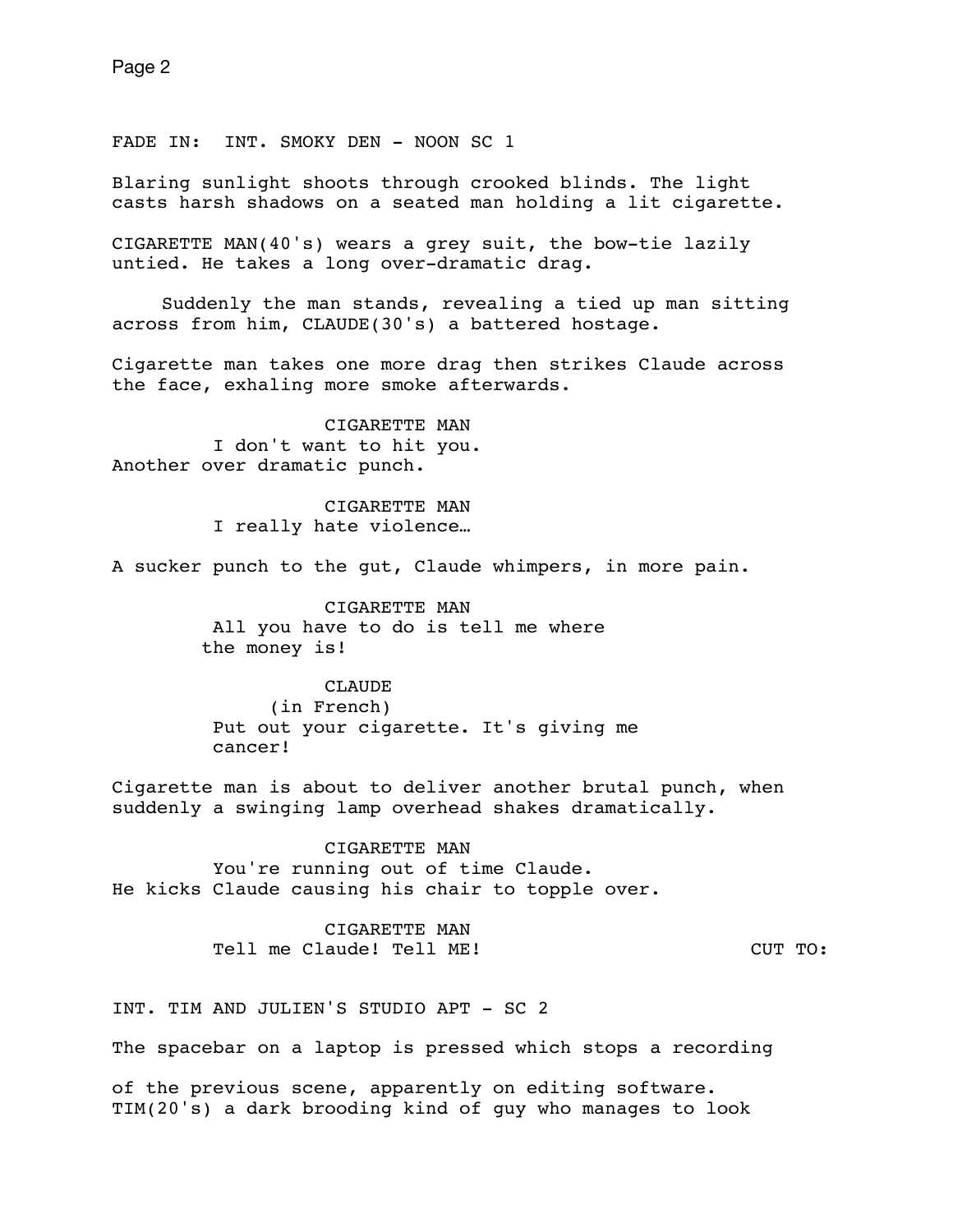formal even with his stay-at-home robe on.

He backs away from his laptop, repelled by it. He viscously rubs his face and neat hair in annoyance.

Just then JULIEN(20's) enters with a charming smile on his face humming a tune.

He see's the ruffled hair of Tim and his smile disappears.

 JULIEN Uh uh! Nope! You are not editing our baby.

 TIM It's the Director's cut.

JULIEN Tim. It's been accepted to Cannes. We've made it, don't touch it...

# TIM

No.

 JULIEN We're the only ones from our tiny film school who can say that.

TIM It's imperfect.

JULIEN We are basically graduating as Magna Cum Laude, even though our grades are awful! TIM

But the FILM, Julien. It's it's-

JULIEN The ending I know.

TIM

-the ending.

#### TIM

 I mean come on. Tim quickly scrubs through the footage on the editing software to a specific point and hits the spacebar loudly.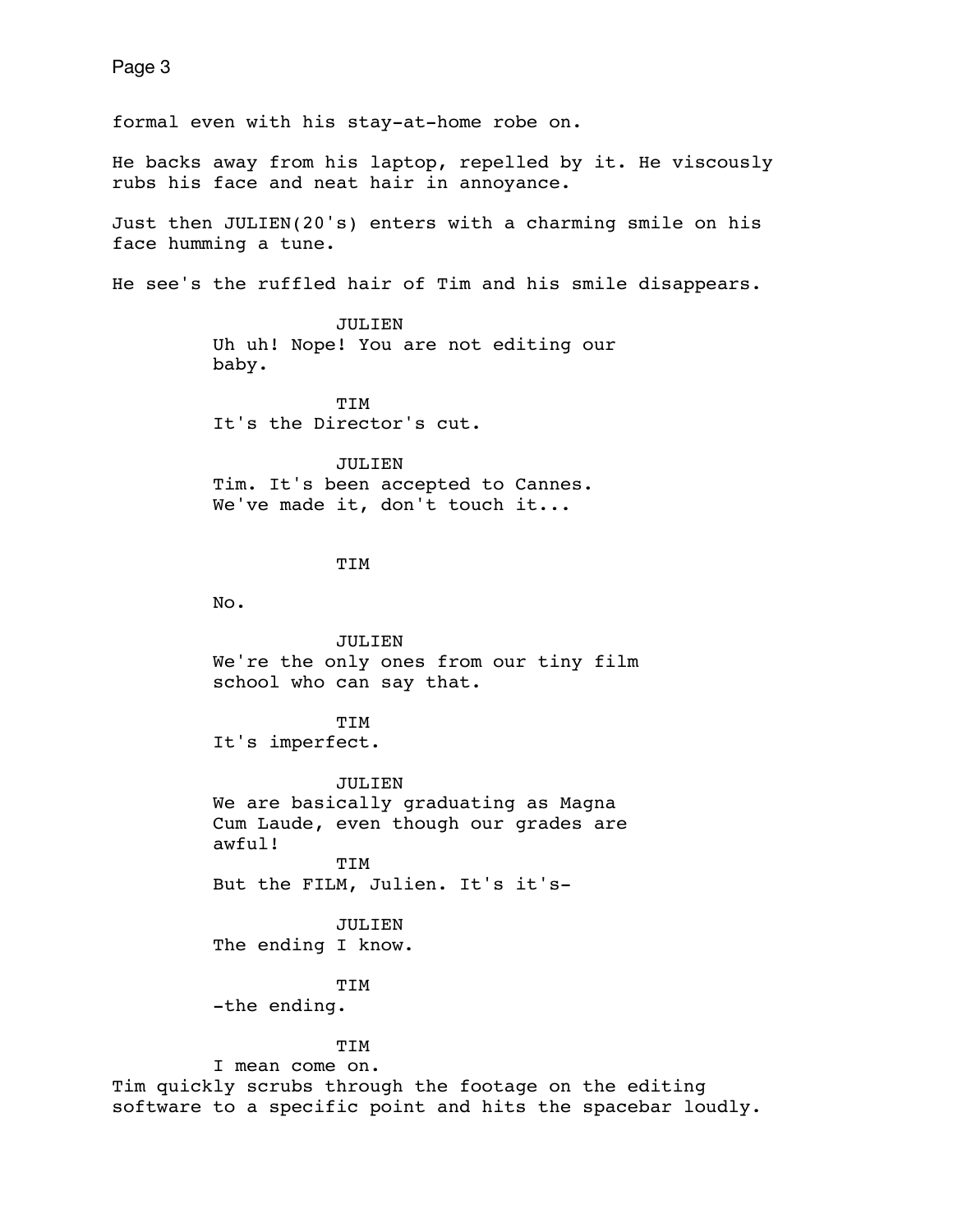Tim looks at Julien who is grinning.

JULIEN

So cool.

Tim groans.

 JULIEN Look I have goose-bumps.

TIM Yes but Julien. I just feel like it's been done before.

JULIEN

 Everything's been done before. Hell, that's how Disney's made it's fortune. All the reboots and sequels.

Tim grumbles.

 JULIEN If it looks good, keeps your interest, and gets accepted to the FESTIVAL in CANNES. Then you have made a great film.

Tim ignores him scrubbing the video through some of the more goofy line deliveries.

> JULIEN Come on Tim!

Julien shuts Tim's Laptop pulling him away towards their teeny tiny studio window with the view of a brick wall.

> JULIEN We've got graduation tomorrow then it's off to Cannes to bask in the warm glow of beautiful women!

He gestures grandly as if they were looking at Cannes through their window.

> JULIEN My Aunt and Uncle are very hospitable too. There will be no worries.

Tim opens his mouth to say something negative JULIEN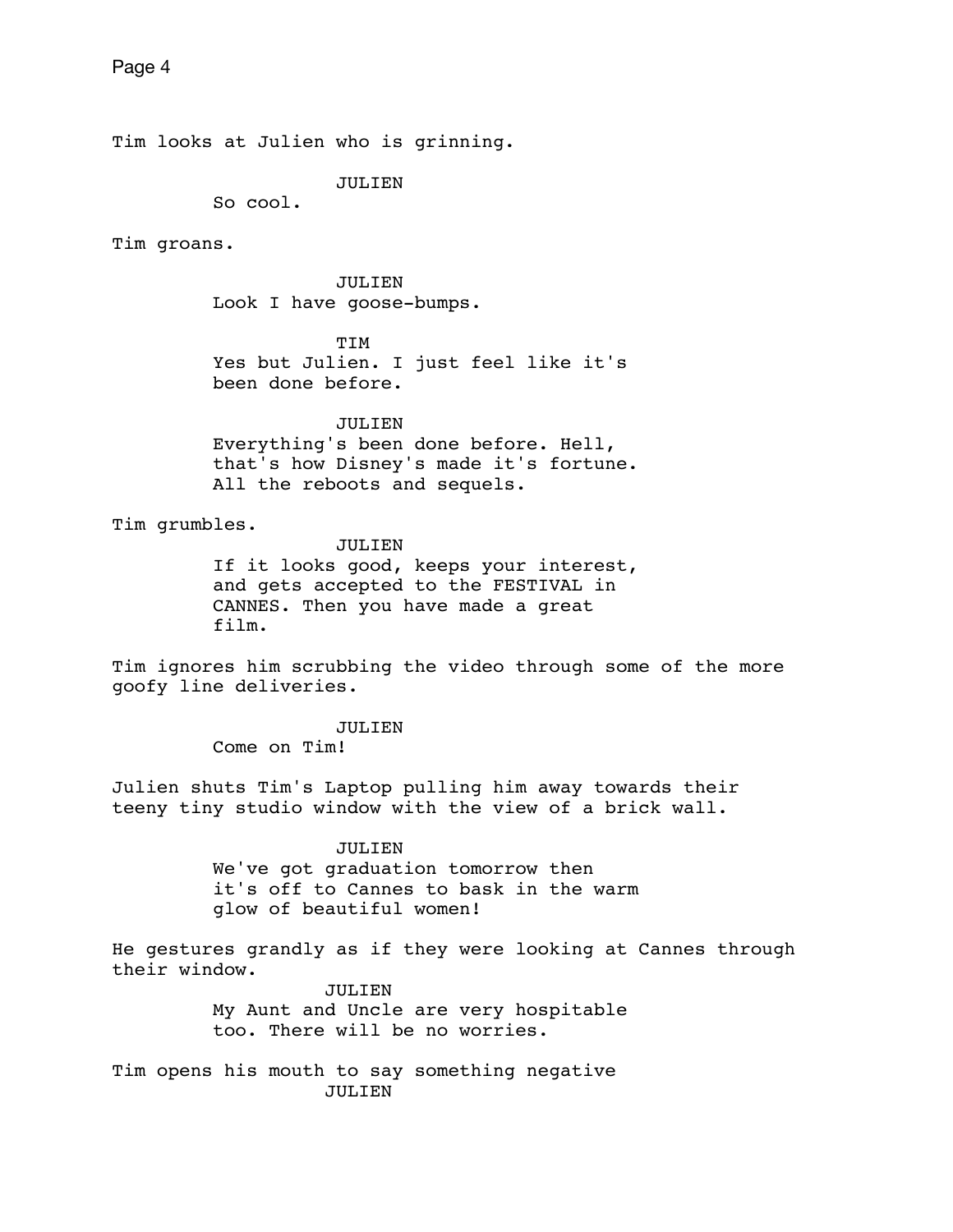And! I like our ending. It's a view on self reflection. Who doesn't do that?

Tim sighs.

 TIM And the mobster fight scenes!

## **OPENING TITLES**

MUSIC: Instrumental ["BOHEMIAN RHAPSODY"](https://www.youtube.com/watch?v=p3K5DAWIDEc) by QUENN... EXT/INT. BIG BOSS' MANSION - ALL WHITE ROOMS - SC 3 MUSIC: Instrumental "BOHEMIAN RHAPSODY" CONTINUED.

SteadyCam shot starts from the mansion exterior and follows a "Valet" through the entrance all the way to a large reception room as if it is the POV of someone following the valet.

As the camera moves in closer to the reception room the music (Piano cover of "Bohemian rhapsody") becomes louder…

The valet opens the door and the music becomes even louder.

Gus and Grease walk in and stand in awe. The room, and the piano are pure white. We see a man in a white suit sitting at the piano and moving to the rhythm. it's "Big Boss"

Gus and Grease applauds..! The man at the piano turns around and gets up as the music continues to play..!

Gus and Grease's applauds fade away as they follow Big Boss to the next room where a male victim is tied to a chair in the corner.

GUS, a slick low level mobster, with a "bohemian look" and GREASE a career mobster has his hair slicked back in tons of grease. Both are dressed in dark suits.

Gus and Grease stand with horror on their faces. Gus checks his nails and then pats down his face with a hanky he pulled out of his suit jacket.

There's plastic wrap covering the walls and floor.

 VICTIM (O.S.) I'll never tell you what it says!! Kill me if you-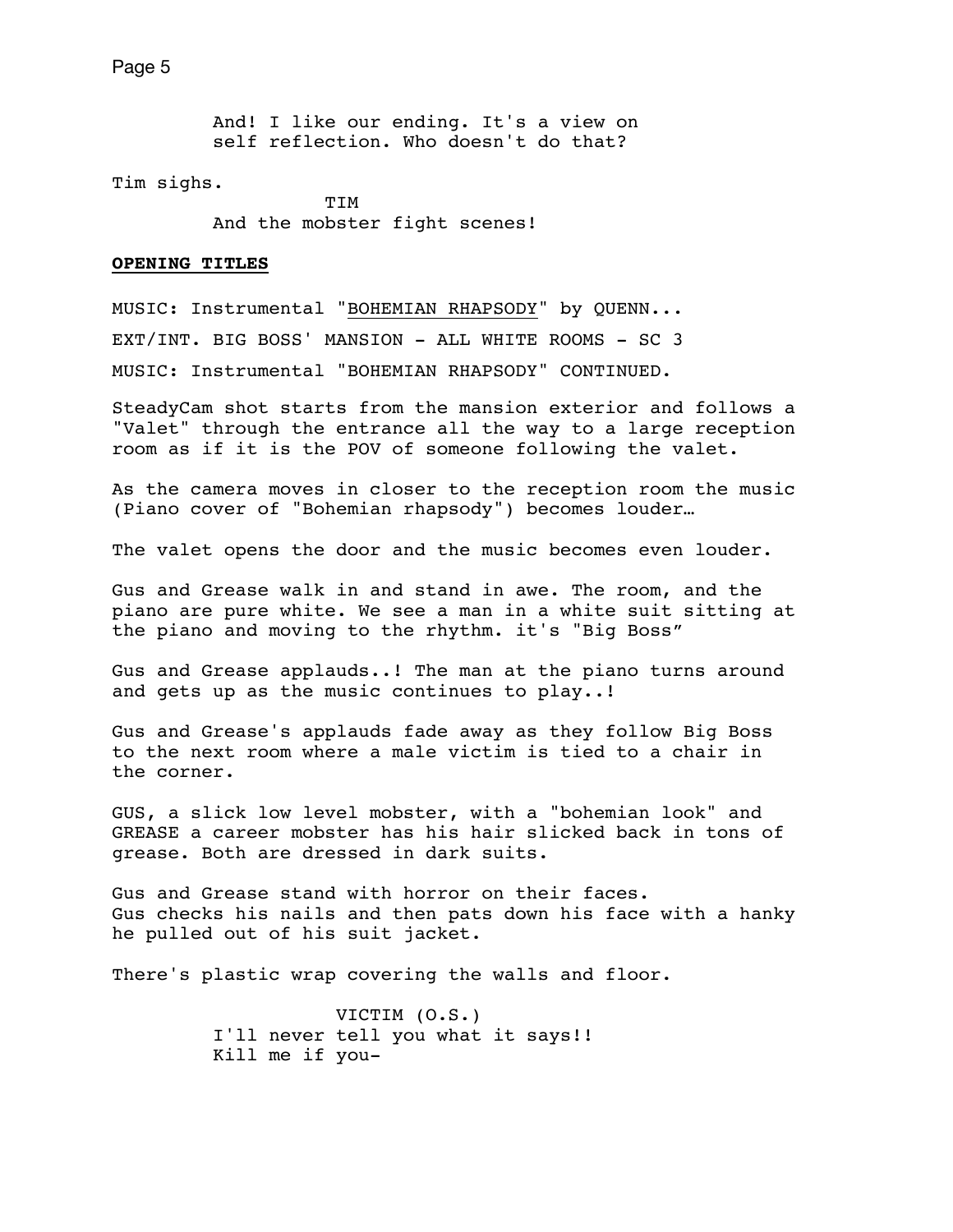BANG! THE MUSIC ENDS.

BIG BOSS(50s) stands with the loaded gun smoking in his hand.

His very expensive Italian white suit covered in the same plastic wrap cover with blood splashes. He drops the plastic wrap…

The fluorescent lights overhead cast a sickening green light on him in this windowless room.

# BIG BOSS Your job. Your cleanup!

He tosses the gun at Grease, who hesitates to catch it.

Gus and Grease share a moment of dread.

INT. BIG BOSS' HOUSE - LIBRARY - CONTINUOUS SC 4

Big Boss enters with Gus and Grease following behind. He approaches the pedestal in the center of the library.

A pure emerald Tablet covered with Ancient Sumerian and Egyptian hieroglyphics lays inside a glass display case.

> BIG BOSS Soon you will be making me, LOTS, of money.

He turns back to his lackeys.

 BIG BOSS You've done your half of the job well Grease.

Grease smiles smugly at Gus.

 BIG BOSS I'm assuming the other half of the job will go just as well.

## GREASE

 I've already arranged a time and found a nice hotel near the address the French Boss gave us. Our guns have arrived and as long as this French Boss doesn't double cross us, we shouldn't need them.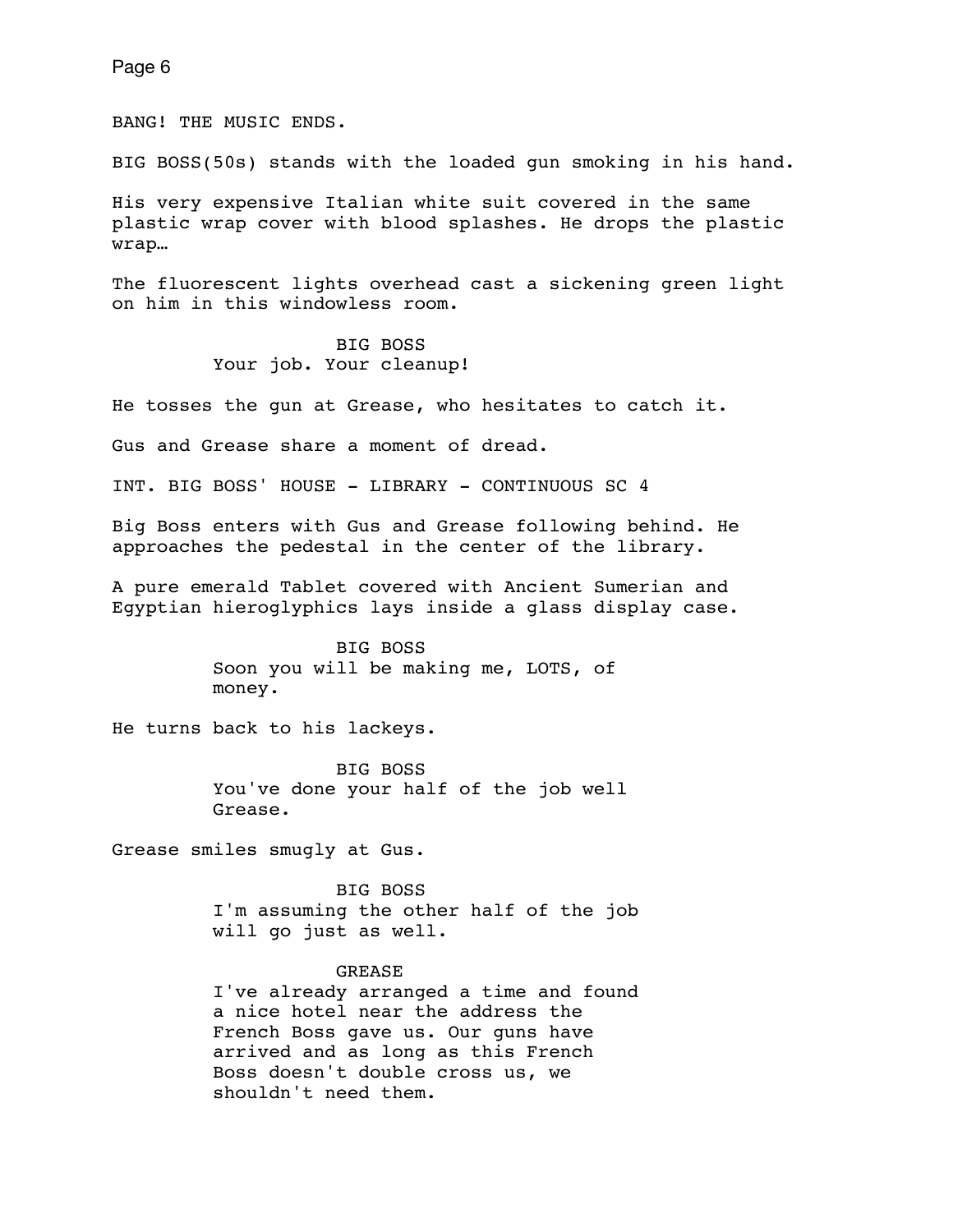# BIG BOSS

 He's an old friend and a gentleman. There will be no problems... And have you decided on how to transport my Emerald Tablet?

# GREASE

 Just in a normal backpack. Big Boss flinches ever so slightly. He sighs putting his hand on Grease's left shoulder giving what looks like a very uncomfortable massage!

> BIG BOSS Gus. You've never let me down before.

 GREASE Thank you Big Boss.

 BIG BOSS So that means the odds aren't in your favor.

# GREASE

 Uh. Big Boss' grip is tightening.

BIG BOSS

 This tablet was part of a collection that dates back over 36,000 years BC. Now that it's been found, we will be hunted down by every major player, black market and "illuminati-type" organization.

Big Boss then puts both his hands onto both of Grease's shoulders giving an even more intense massage.

## BIG BOSS

 Now I'm a gambling man. And I normally know when to fold my hand. But for some reason I'm not sure if I should hit, or fold.

Grease flinches, feeling himself get pulled closer towards his increasingly creepy boss.

> GREASE I won't let you down...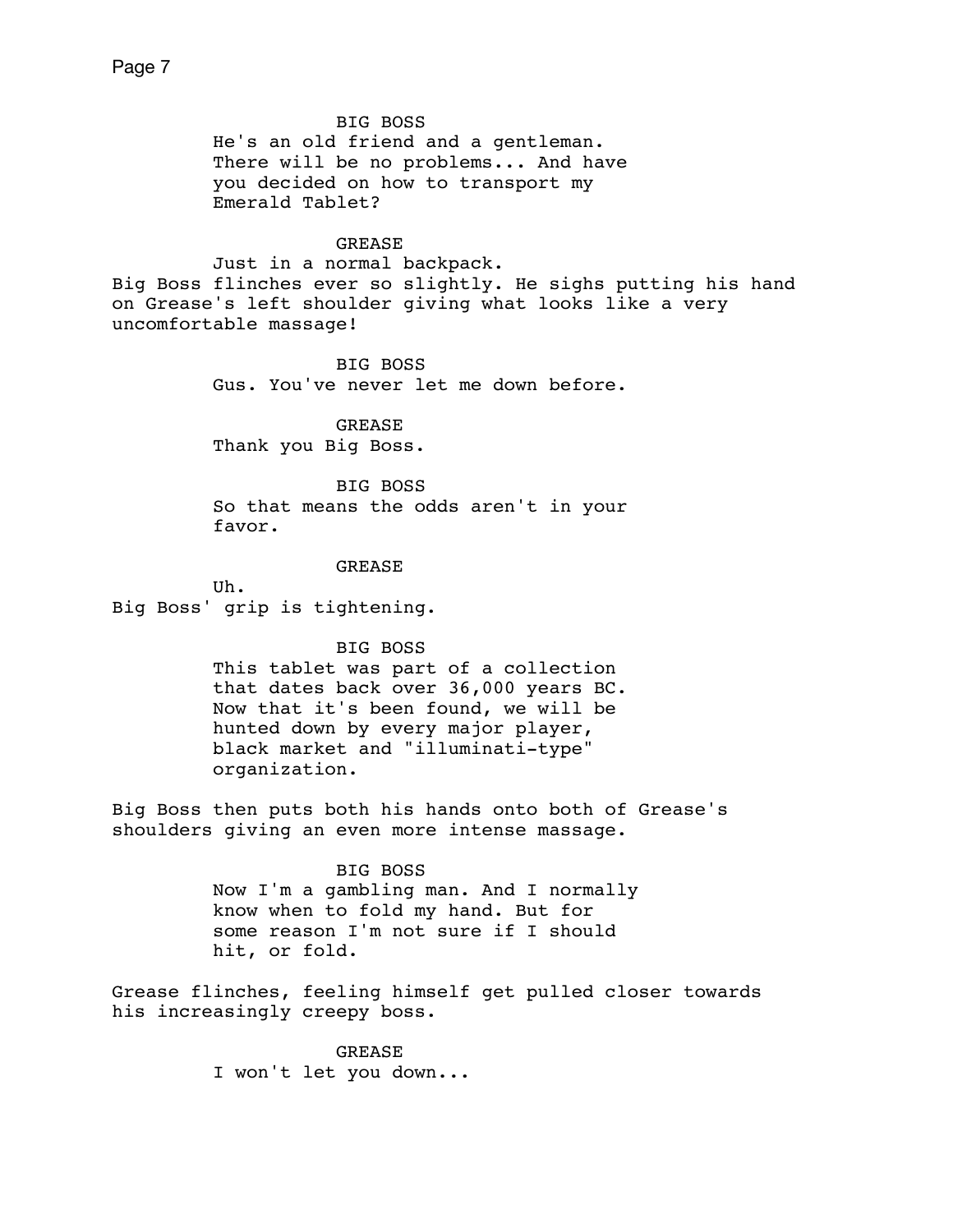Big boss tightens his grip intensely. GREASE ...BIG, Boss. Since you're the biggest boss out there. Big boss lets go. Grease recuperates trying to look unaffected. BIG BOSS Good. I'll just trust your... backpack idea. Just remember there's no time to waste, and no room for mistakes. Big Boss turns back towards the Tablet. Grease gives Gus another smug look. Gus returns his look with a fast knee to the balls! BIG BOSS I'm not sure what the French Boss plans to do with this. But he's practically going bankrupt for it! **GUS GUS**  I heard it holds the key to the universe... or something? BIG BOSS Oh, Gus. I already know what the secret to the universe is. Green light reflects off the tablet onto the Big Boss' face. BIG BOSS Money! Grease crouches to the floor in pain in the background! CUT TO:

INT. HOTEL - CONVENTION CENTER LOBBY - CONTINUOUS SC 5

At graduation party, Julien surrounded by beautiful curious young women!

> JULIEN - Yeah it's going to win for sure. I already know. My uncle's always hooking me up with connections at the festival. So I wouldn't be surprised if you see our film in a theater near you soon!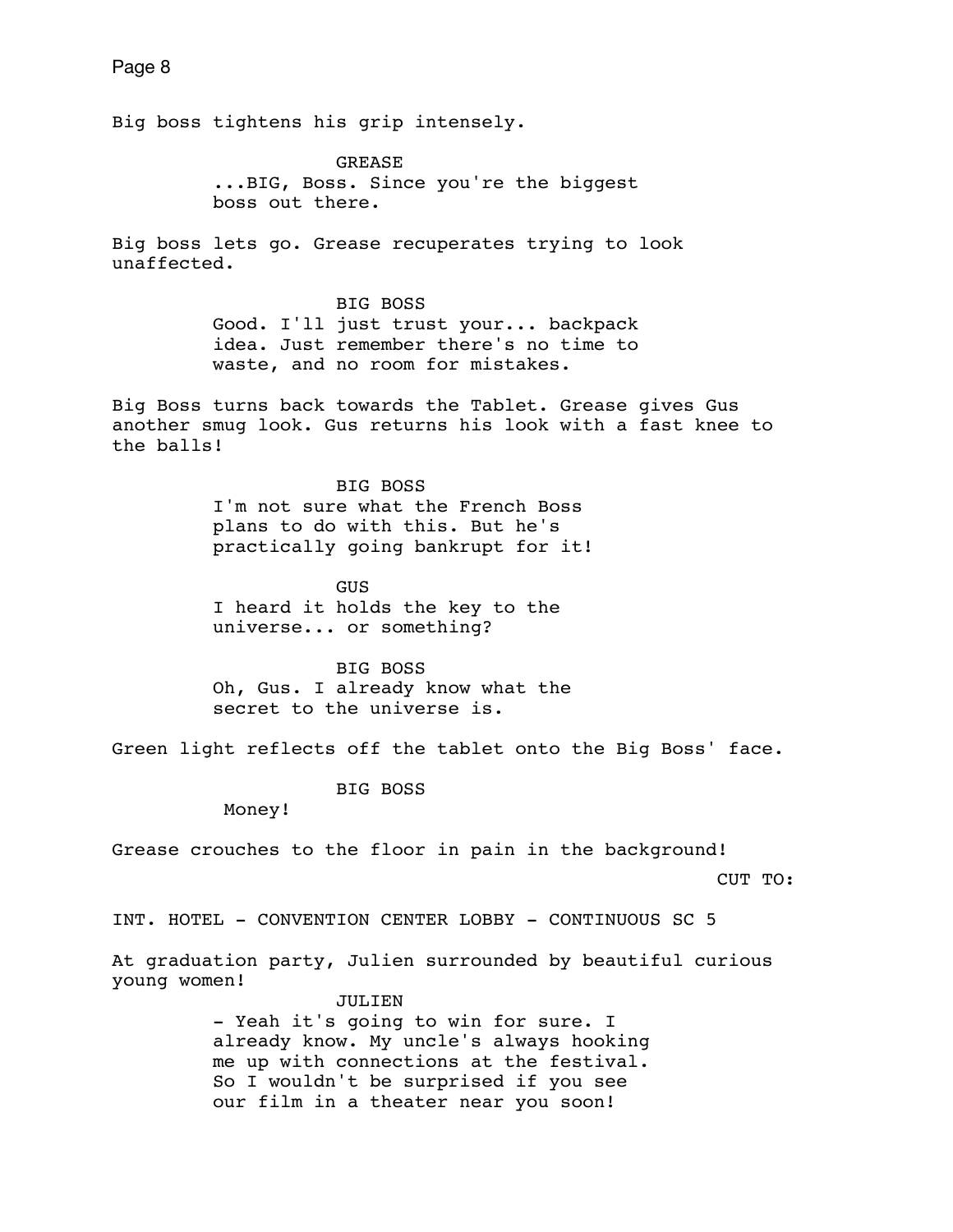Julien's phone rings. The caller ID shows "Jean Luc-Godard". JULIEN Oh it's just Jean Luc again. I have to take this sorry ladies. The ladies all talk heavily amongst themselves as Julien walks away answering his phone… Once out of earshot. JULIEN (French) Hey Francois! FRANCOIS (O.S. (French) Hello! How's my favorite nephew? JULIE (French) Magnificent. Excited to come down for the festival. INT. FRANCOIS' HOUSE - MASTER BEDROOM - NIGHT SC 6 CUT TO: FRANCOIS (50's) a ruggedly handsome man, lays down next to his wife BRIGITTE (late 40's) a dark haired beauty. FRANCOIS (French) Good good! Oh Brigitte says hi. Is Tim going to be coming down or is he still on the fence about it? JULIEN (O.S. (French) He will! Suddenly ALIZE (14) a rambunctious dark haired cute teen, runs into the bedroom. She tugs on Francois' robe. FRANCOIS (French) Oh my goodness. Alize wants to talk to you... He looks at her. FRANCOIS (French) There! Happy?

Page 9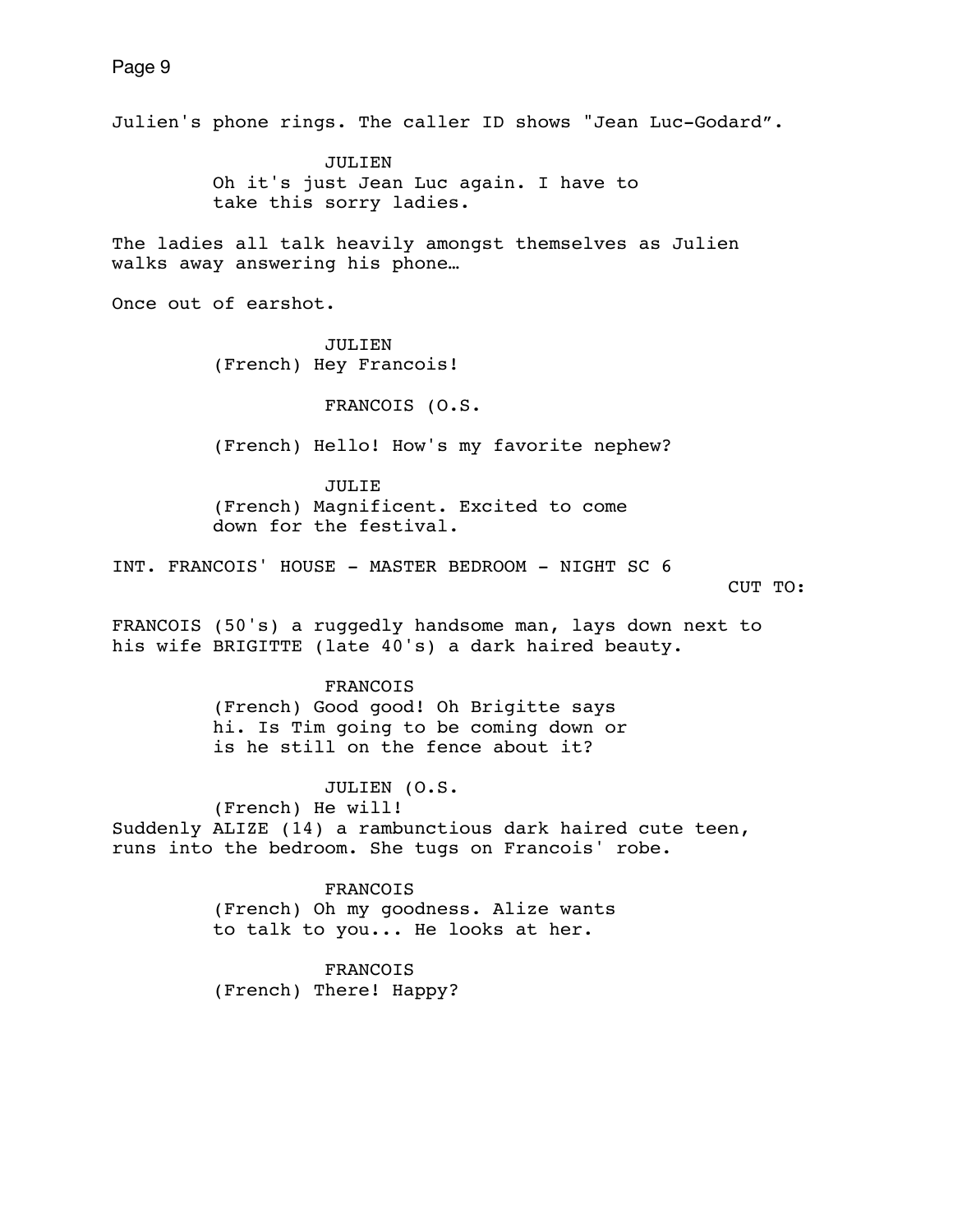Alize gets on the phone…

## ALIZE

 Salut Julien, we're gonna have so much fun over here. I've literally been doing nothing the past few months

## JULIEN

 I can't wait either. What do you want me get for you?

#### ALIZE

 Can you kidnap an American boy to be my boyfriend?!

JULIEN. That's illegal but I'll try my best.

ALIZE Yes!!! Thank you. Hey I'm 14 now...!

#### JULIEN

 OK I'll pack one in my back pack for you... But actually, do you want anything?

 ALIZE Can you bring me a hamburger?

# JULIEN

 ... Just a hamburger? Like a regular hamburger?

# ALIZE Yes. The most unhealthy, greasy, and American burger you can find.

 JULIEN Alright then, I won't disappoint you. I'll call you again soon.

#### ALIZE

 Don't forget my burger, or my boyfriend! Love you, bye.

 JULIEN I love you too, see you!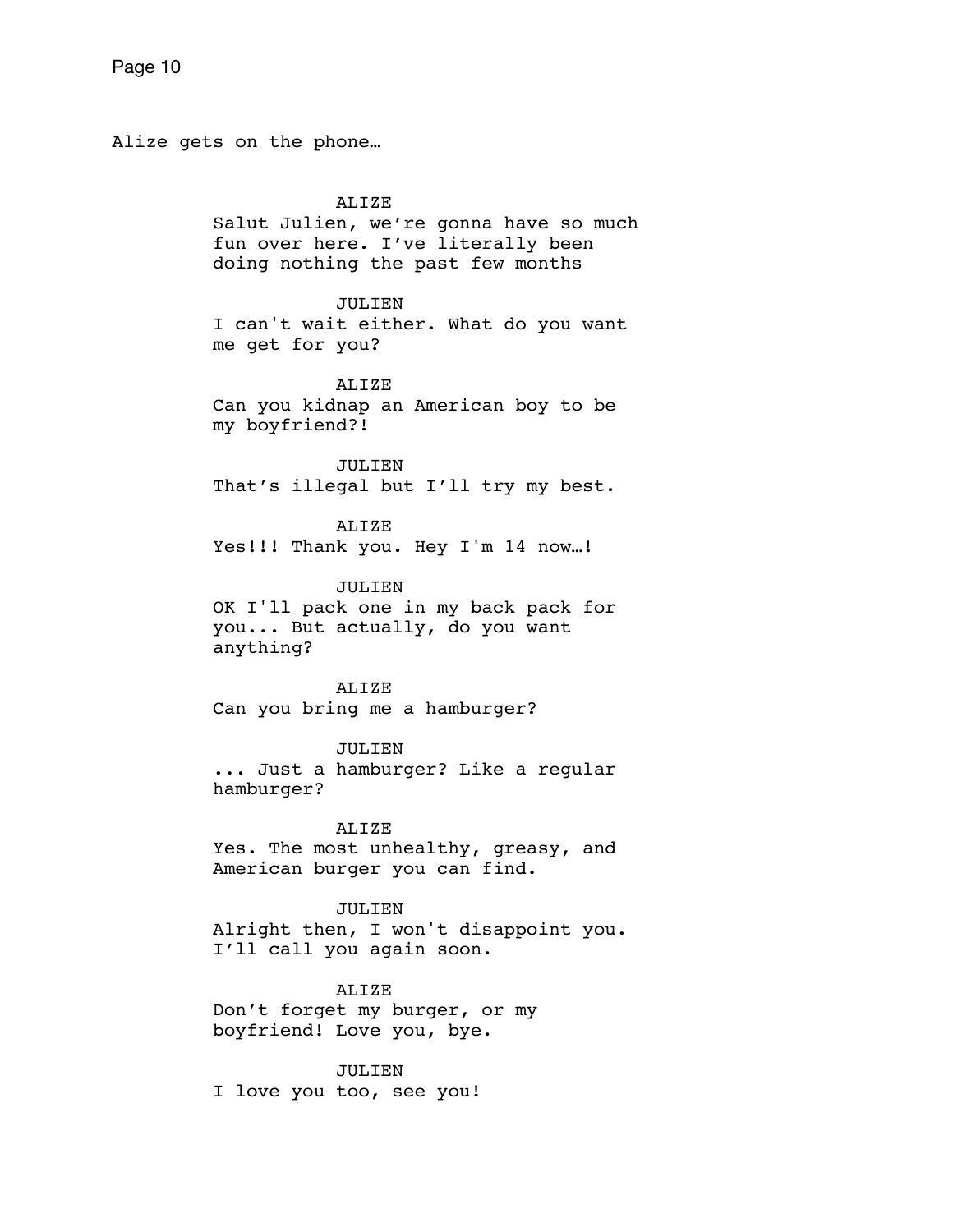FRANCOIS So... what did he say? ALIZE Oh... Nothing ! Alize gives the phone back to her dad and runs out the room. FRANCOIS (French) HAHA! Well I got an invite to Luc's yacht party this year. It'll be great! INT. HOTEL - BALLROOM LOBBY - DAY SC 7 JULIEN. (French) Fantastic..! Julien scans the room for his friend TIM. JULIEN (French) Yep we leave tomorrow morning! CUT TO: EXT. JFK AIRPORT - MORNING SC 8 CUT BACK TO: Planes soar overhead. Scores of taxis drop off eager passengers. INT. JFK AIRPORT - TSA CHECKPOINT - DAY SC 9 Gus and Grease are standing in line taking off the appropriate clothing to put in those dreaded plastic trays. Gus wears a dark suit, opposed to Grease who looks like an outrageous tourist! The colors on his T shirt alone scream for attention. On his back, the tablet can be seen through a zipper hole in the black backpack Grease carries. Gus see's it and follows behind him to quickly zip it up.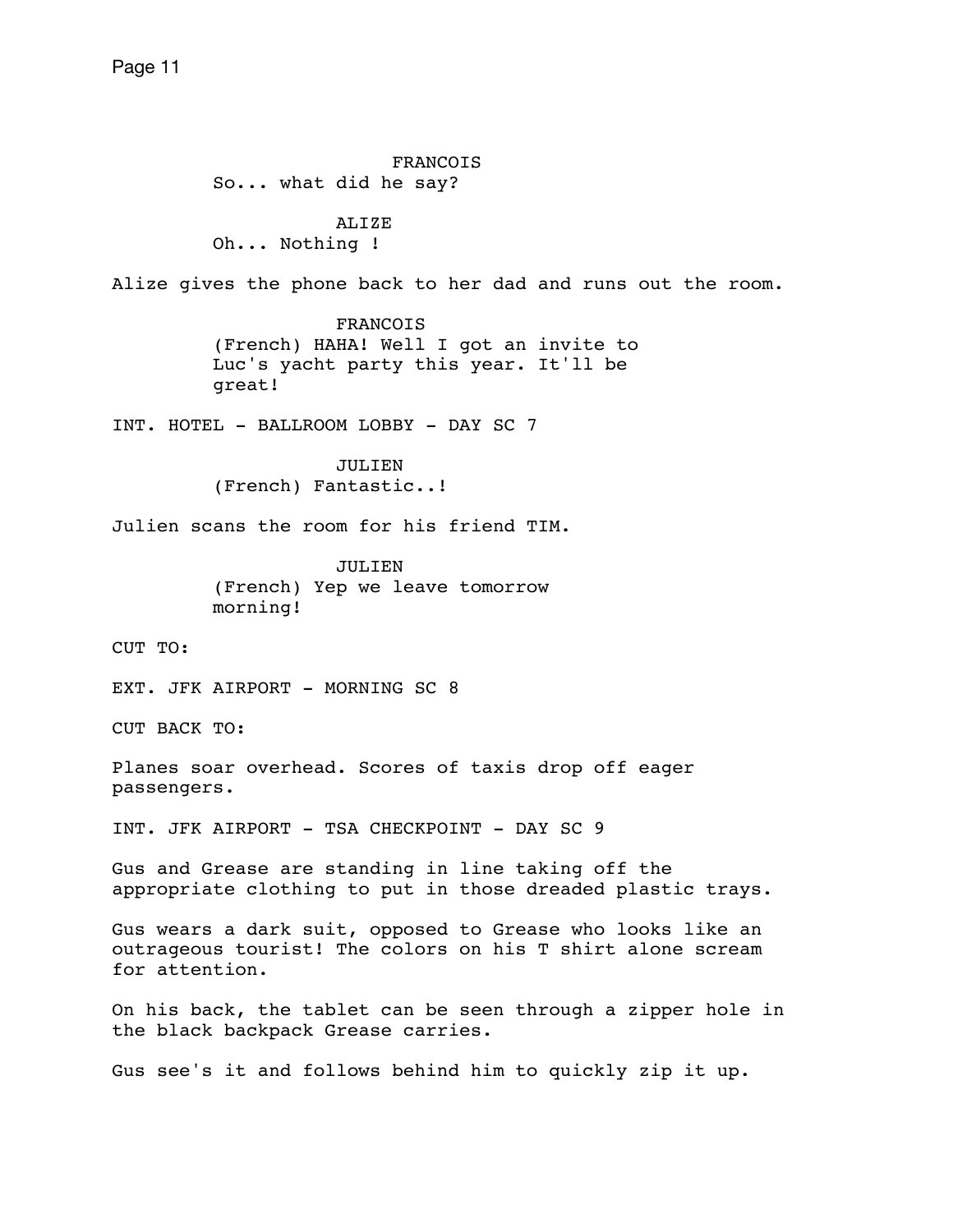GUS Keep that thing zipped. GREASE I'm sorry I'm a little busy worrying about the checkpoint. GUS You think you're the only one worrying? Gus absentmindedly takes out a silver nail file and starts filing his nails. GREASE YOU picking an International UNITED flight, that's when I started worrying. When did you start? GUS (whispering loudly) When my scary ass boss sent his greedy little pit-bull to take over MY job... you know the one I've been in charge of! GREASE I'm the one who Jimmy no-face tripped over okay. I'm the reason we were able to take him back and "integrate him". **GUS GUS**  Interrogate him… **GREASE**  I know what I said! They reach the conveyer belt and put their clothes into the trays. **GUS GUS**  It was my plan for him to trip on you. It wasn't an accident, okay? Grease takes off his fanny pack and places it on the conveyer belt. He then takes off the Backpack casually throwing it onto the conveyer belt. \*CLANG\*

Gus stops filing his nails giving Grease a dirty look. Grease looks at him unapologetically.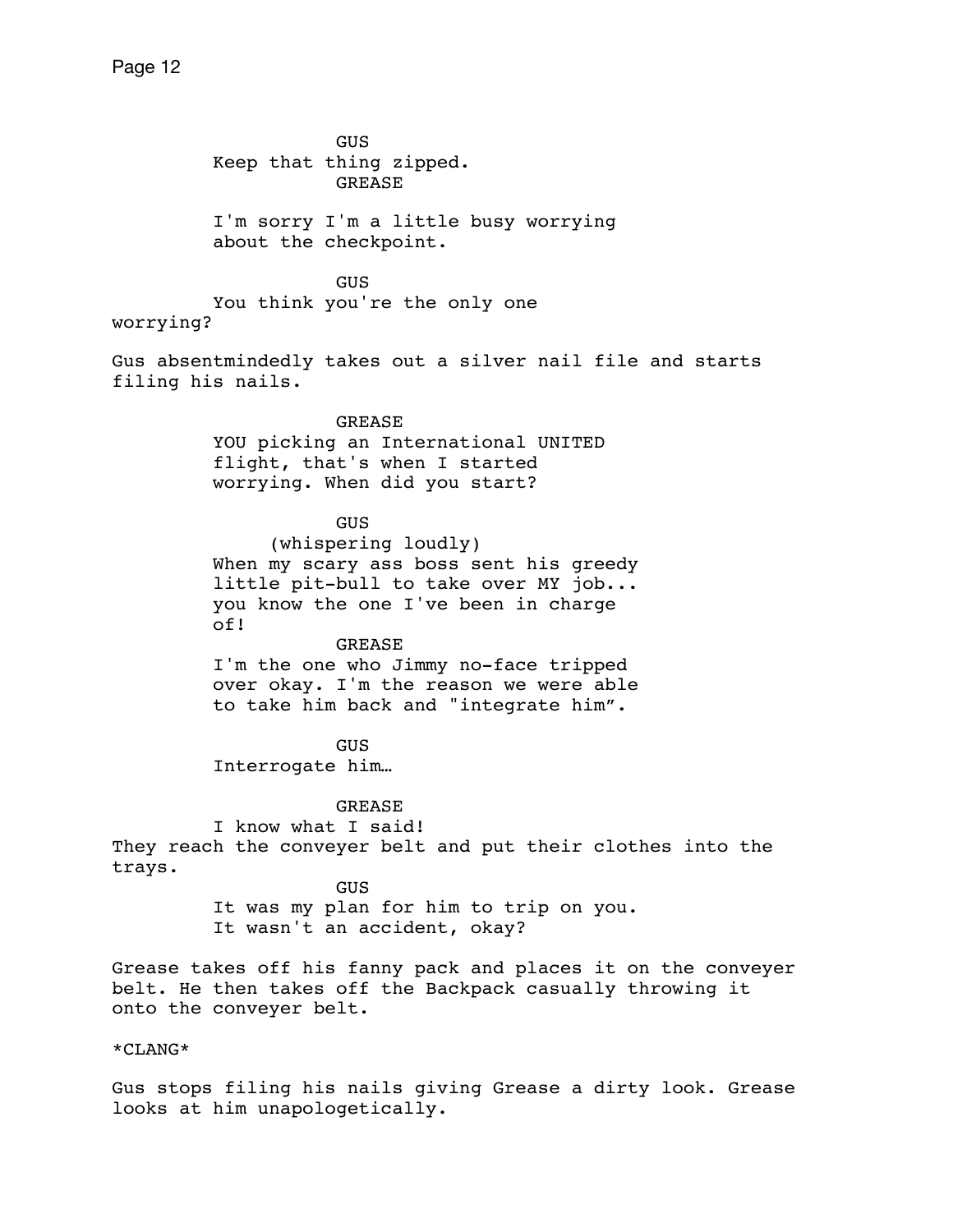A very pissed off TSA LADY(40s) stands at attention behind

the X-RAY counter.

She's been eyeing Gus the minute he took out that nail file. TSA Lady watches her prey get closer and closer to the metal detector. Meanwhile the EMERALD TABLET passes through the machines clearly visible on the X-RAY screen.

Another officer steps forward from behind her to say something to Gus about the nail file, but she sticks out her hand to stop him.

## TSA LADY

 Sir. Gus doesn't notice he's still arguing.

 TSA LADY Sir... Siiiiiiir. Gus steps through the metal detector. It goes off. Gus realizes his mistake.

**GUS GUS** I'm sorry! I forgot.

The TSA Lady is already on her way over to intercept him.

 TSA LADY Oh it's okay honey happens all the time.

GUS

Really?

 TSA LADY (HEAVY HARLEM NY ACCENT) AW HELLLLL NAH! What's wrong wich you? I'm glad your stupid ass walked through this gate tho. You wanna know why? GUS

Why?

She pulls Gus extremely close.

 TSA LADY (CREEPY WHISPER) Cuz now I get to cavity search your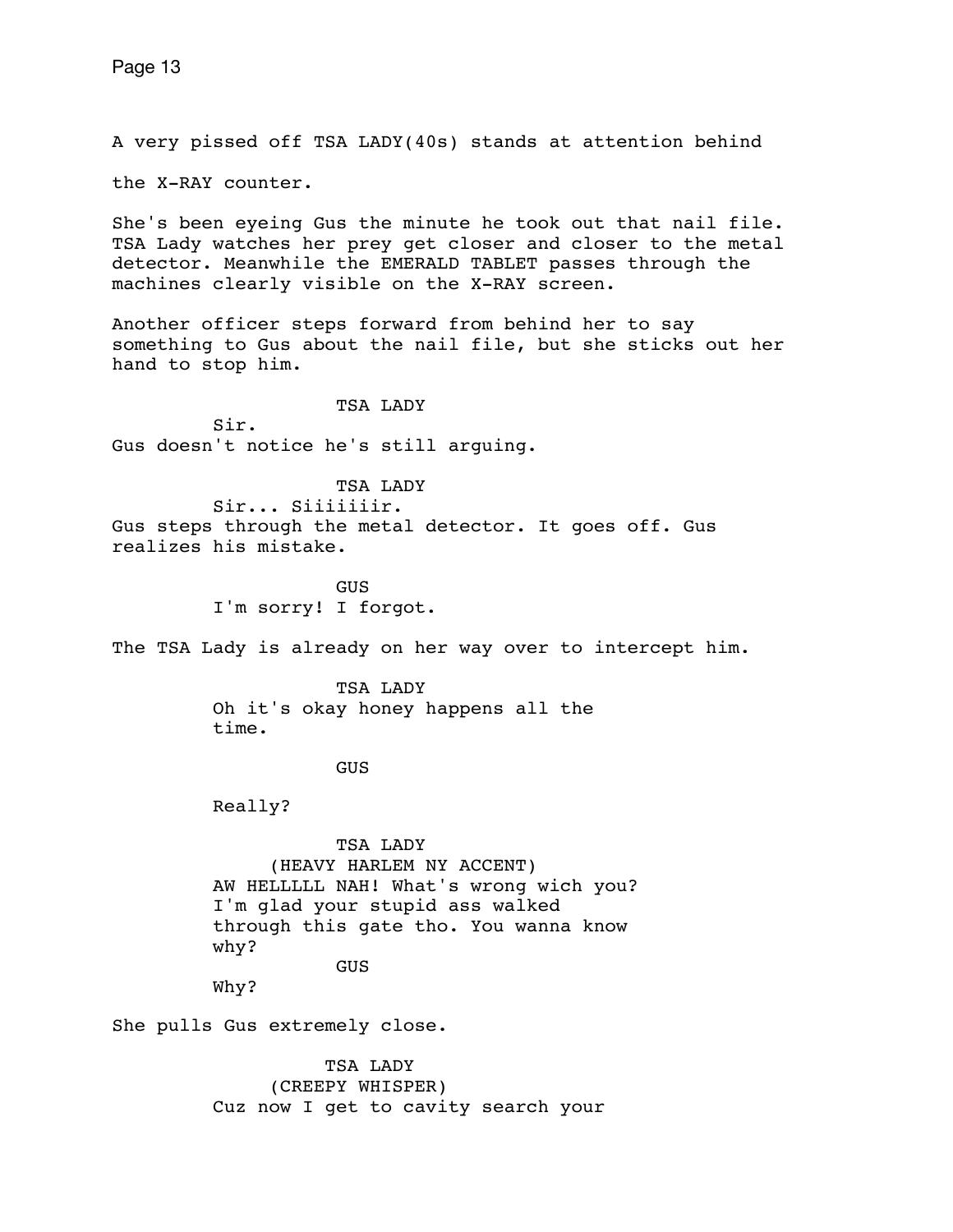Page 14 cute little ass. Gus whimpers. She takes him by the hand and leads him away. TSA LADY Yo ass mine now! Grease tries to hide his laughter as he gracefully passes through the metal detector. Tim and Julien are walking through the metal detector a few rows down. They peer down at the commotion. JULIEN Probably a terrorist! TIM Looks like a mobster. JULIEN Ever since our film, everyone looks like a mobster to you… TIM The perfect disguise for a terrorist. They both chuckle as they walk past the checkpoint. Tim puts on a very similar looking backpack as Grease's INT. JFK AIRPORT - TERMINAL GATE MALL - CONTINUOUS SC 10 Tim and Julien look at their tickets. JULIEN Ah ya we totally have time for a beer. Wanna get loosey goosy for the plane ride? TIM Hooonk. JULIEN Like a goose?

> TIM Like a, ya.

> > JULIEN (smiling)

You dingus.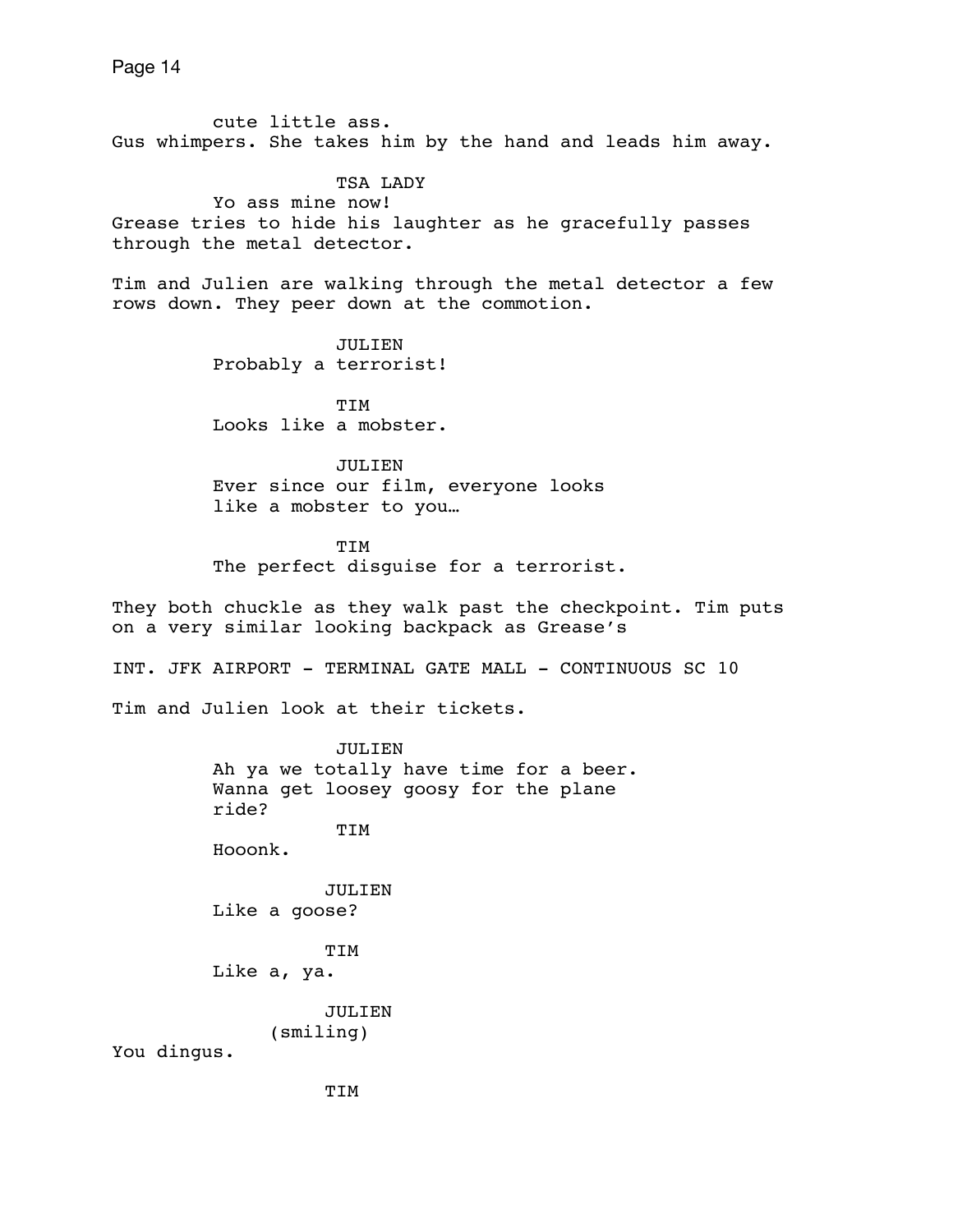Well let's find some place to sit. The less I move the laptop-

Tim motions to the black backpack on his back.

 TIM -the less chance of it getting

damaged.

 JULIEN There's Tim. I lost you there for a second. Okay, Allons-y!

They walk past Grease whose looking at his phone's clock.

Grease puts it away snarling. He spots a figure awkwardly moving down the corridor.

Gus wobbles towards Grease, every step a journey. Grease smugly walks over.

> GREASE How the hell did you forget your nail file? GUS (wincing) I didn't forget you dolt. I was distracting them from looking at the x ray machine. It's the oldest trick in the book. I've done it before.

Grease doesn't believe him.

 GREASE What and the cavity search? Part of the plan too dumbass?

**GUS GUS**  No... that's the first time I've been searched. Usually they just wave me through.

Grease starts to laugh loudly again. Gus punches him. GREASE

> Well we have just enough time for a beer. Maybe it'll help you …relax.

> > GUS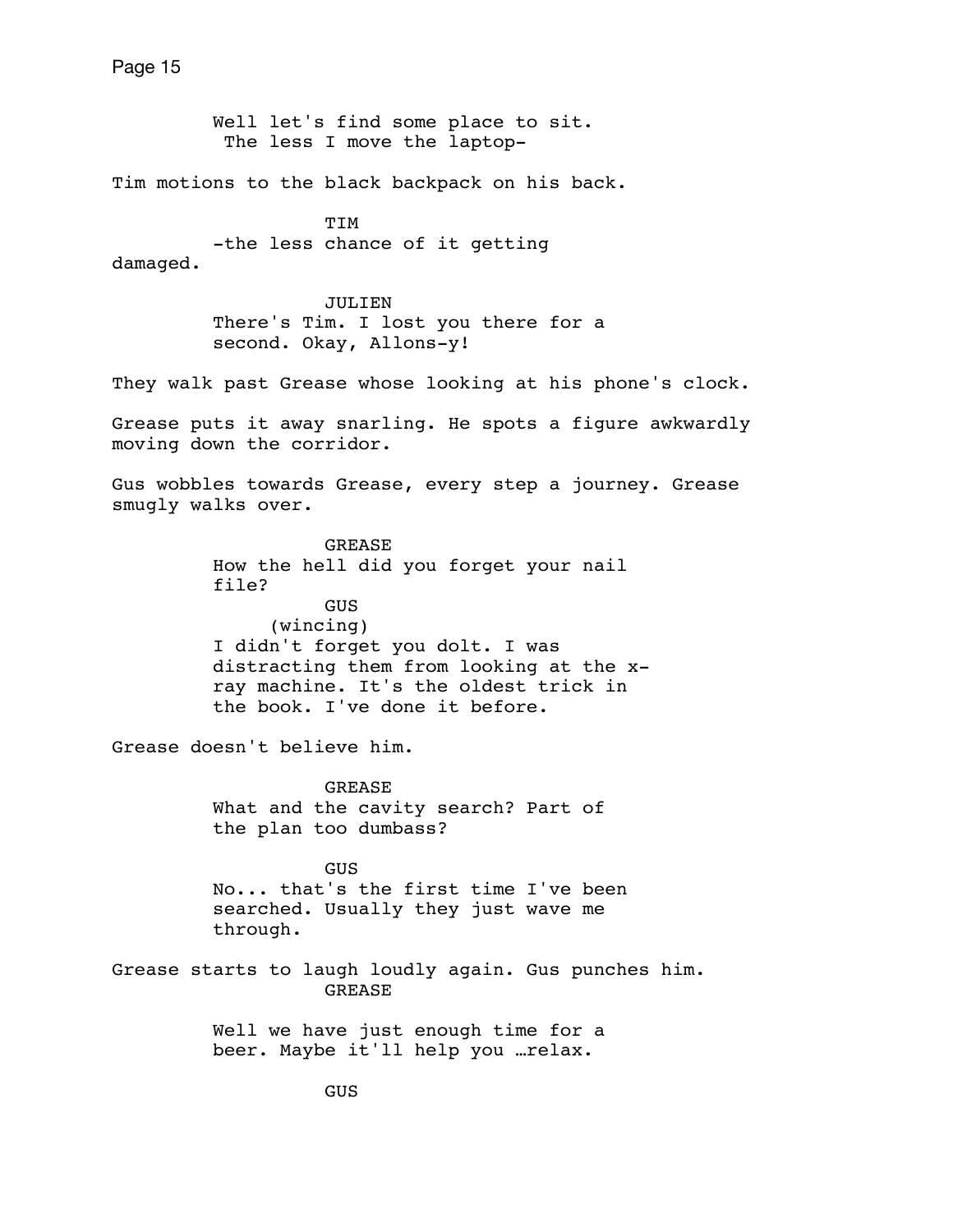(mocking)

 HA HA. They walk off towards the same bar Tim and Julien were headed towards.

INT. JFK AIRPORT - TERMINAL BAR - CONTINUOUS SC 11 The seats of the Bar lean out into the main traffic corridor for easy access to passersby.

Tim and Julien clink their beers as Gus and Grease walk up.

Grease leaves a buffer seat between him and Tim. He throws his backpack casually on top of the buffer seat.

\*CLANG\*

Gus hits Grease again, this time upside the head.

 GUS Stop doing that.

It takes Gus a very long time to properly sit down.

Tim notices the new company, while Julien checks out some hot ladies walking by.

Tim see's the black backpack that looks almost identical to his. Looking down at his own backpack, he moves it away from Grease placing it next to Julien whose sitting next to him.

Tim looks back at Grease who gives him a cold-eyed stare. Tim quickly turns back around taking a swig of his beer. Motioning secretly to Julien to look behind him.

Julien gets the message he looks behind Tim at Gus and Grease.

 TIM (mouthing words) The mobsters.

Out of nowhere a huge mob of ASIAN TOURISTS (20's-40's) all carrying selfie sticks stop by the bar to drink.

Gus and Grease have a difficult time getting their drinks in, as the female BARTENDER (30's) a busty brunette with tattoo's shakes up multiple drinks as the tourists swarm the bar.

GREASE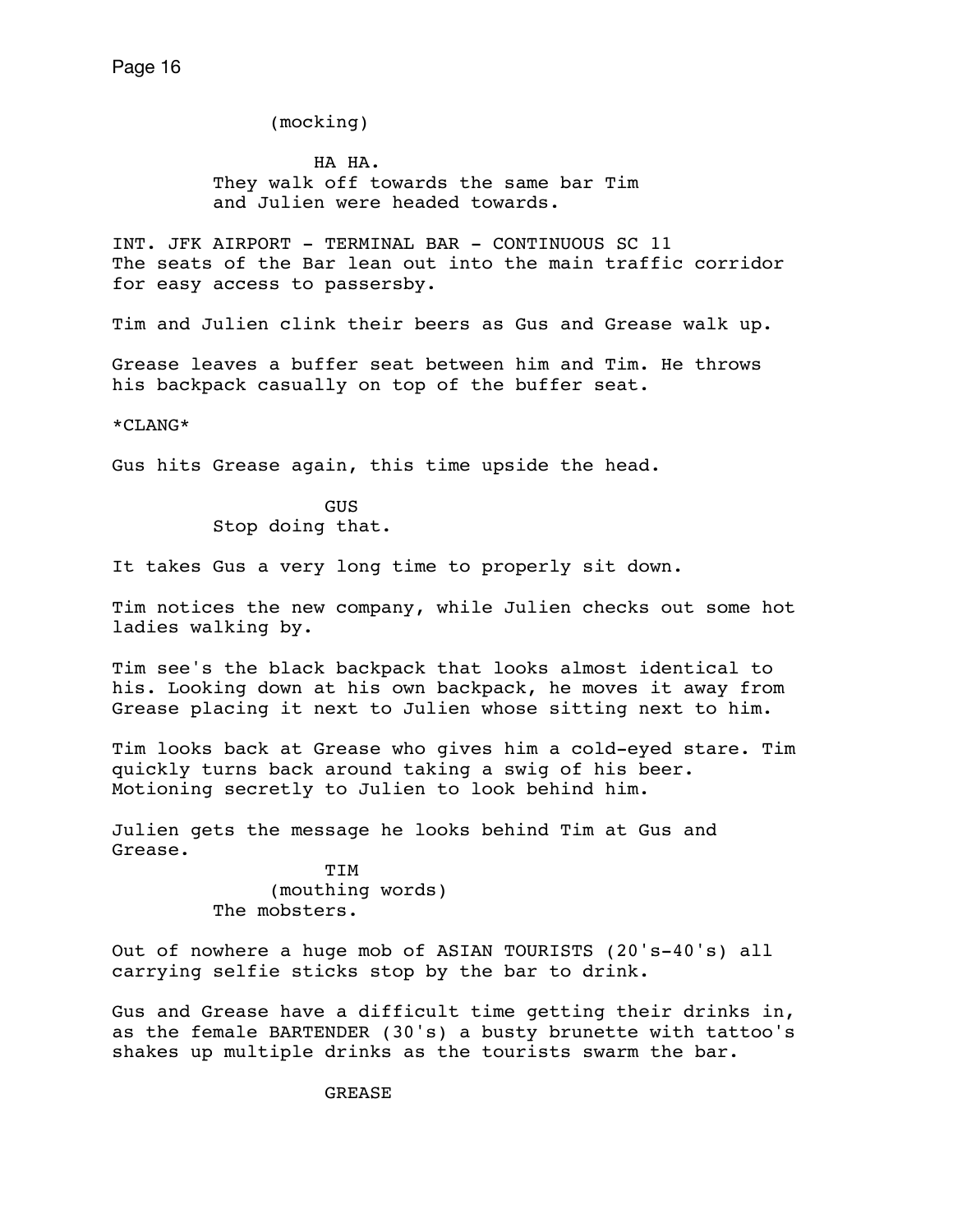HEY! Two beers ain't going to kill ya honey! BARTENDER (Muttering under her breath) Keep your pants on big man-Grease looks down at his shirt insecure, Gus laughs. GUS I like her. GREASE I'd like her better if she served me MY BEER! Julien looks back at Tim. TIM (quietly) I guess they're not terrorists, just rude tourists. GREASE (Loudly) Can't you just pour them now? Takes FIVE SECONDS! The bartender glares at Grease while she pours two beers on draft into tall glasses. JULIEN (quietly) Same thing it seems. GREASE You got a problem over there kid? JULIE (French) We don't understand English giant piggy. Tim and Julien both make similar "I don't understand" sign language movements with their hands and go back to drinking. Grease gets distracted when the Bartender slams down two frothy beers in front of them. "STELLA" labeled on the glass. BARTENDER (Sassy)

Cash ONLY.

# Page 17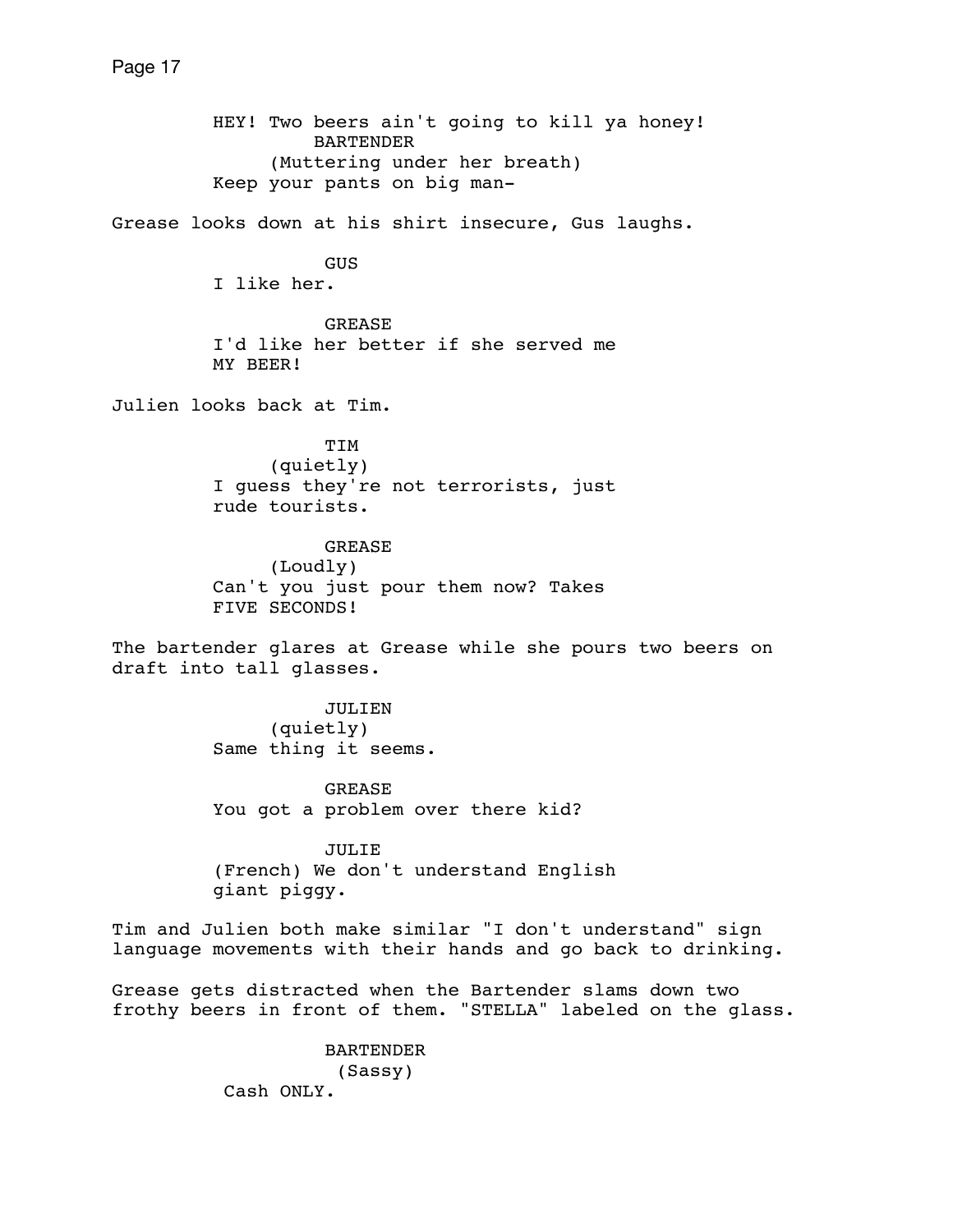A WAITER fights through the loud crowd of tourists as they all take selfies with drinks in hand.The waiter gets lost in the crowd, attempting to deliver food to the bar as the selfie sticks almost knock over his tray.

WAITER (O.S.)

Excuse me.

 GREASE Worst place for a bar.

 GUS Alright people, STOP pushing me!

Only a few people react. Just then a tourist's selfie stick knocks the beer bottle out of Tim's hand right onto Grease.

Grease didn't see the accident and assumes the worst.

 JULIE (French) Time to go!

Tim grabs his bag which is exactly where he left it. Struggling to pick it up in a hurry, clumsy and tipsy.

Grease stands up ready to chase them down and beat them to a pulp. Gus stops him.

They get up and frantically push their way through the crowd.

 GUS Let them go.

Grease sits down. Downing his beer all in one.

 GUS Come on big guy. Screw those guys. What? Are you worried he got your "favorite" Hawaiian shirt soaked in beer? GREASE It was a reward from Big Boss. So yes it is my favorite.

GUS

Sad. GREASE Says the man who uses the most feminine nail filer.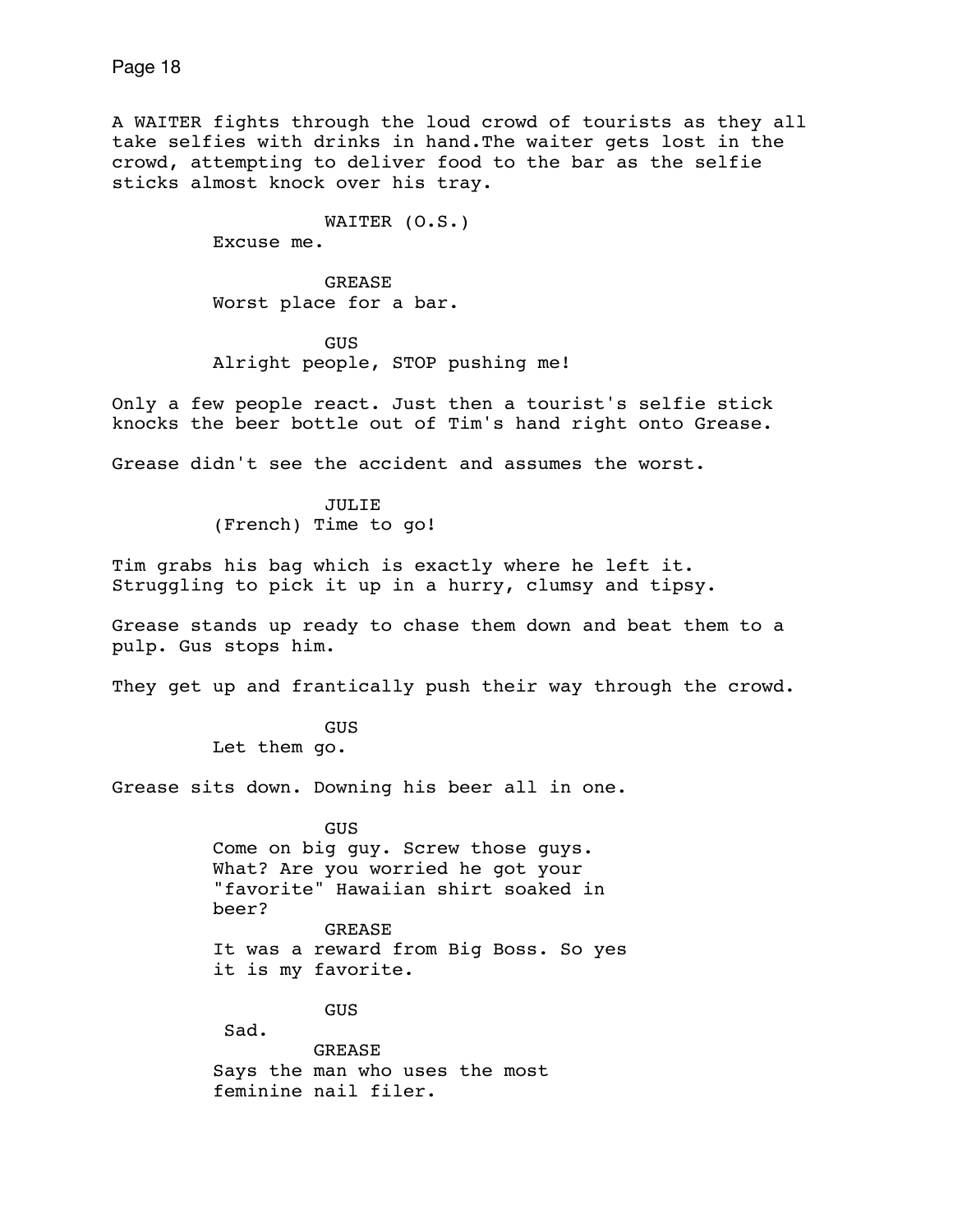GUS It's not feminine. It's hygienic and the ladies love it. Don't bring it up anymore. That crazy TSA bitch took it from me.

Gus starts biting and picking at his nails vigorously.

Grease puts back on the backpack, dramatically placing cash inside the glass of leftover beer in front of the Bartender.

> GREASE Oh, and here's your tip!

Grease pulls out some loose change from his pocket and drops them into the beer. The Bartender smiles and flips him off.

> **GUS** Damn, your such a cheap-ass.

They walk away, fighting through the crowd.

 GREASE Big Boss said the illuminati are after this thing. Do you think they are watching us?

Grease looks back at the bartender suspiciously.

 GUS Well just keep it on you for the rest of the flight then.

 GREASE Ugh sounds uncomfortable.

EXT. PARIS - SUNSET SC 12

The plane flies over famous landmarks as the twilight colors catch shimmer off the city of Paris.

EXT. CHARLES DE GAULLE AIRPORT - NIGHT SC 13

Grease exits the airport with some very obvious back pains.

**GUS GUS**  When I said keep it ON you, I didn't mean literally.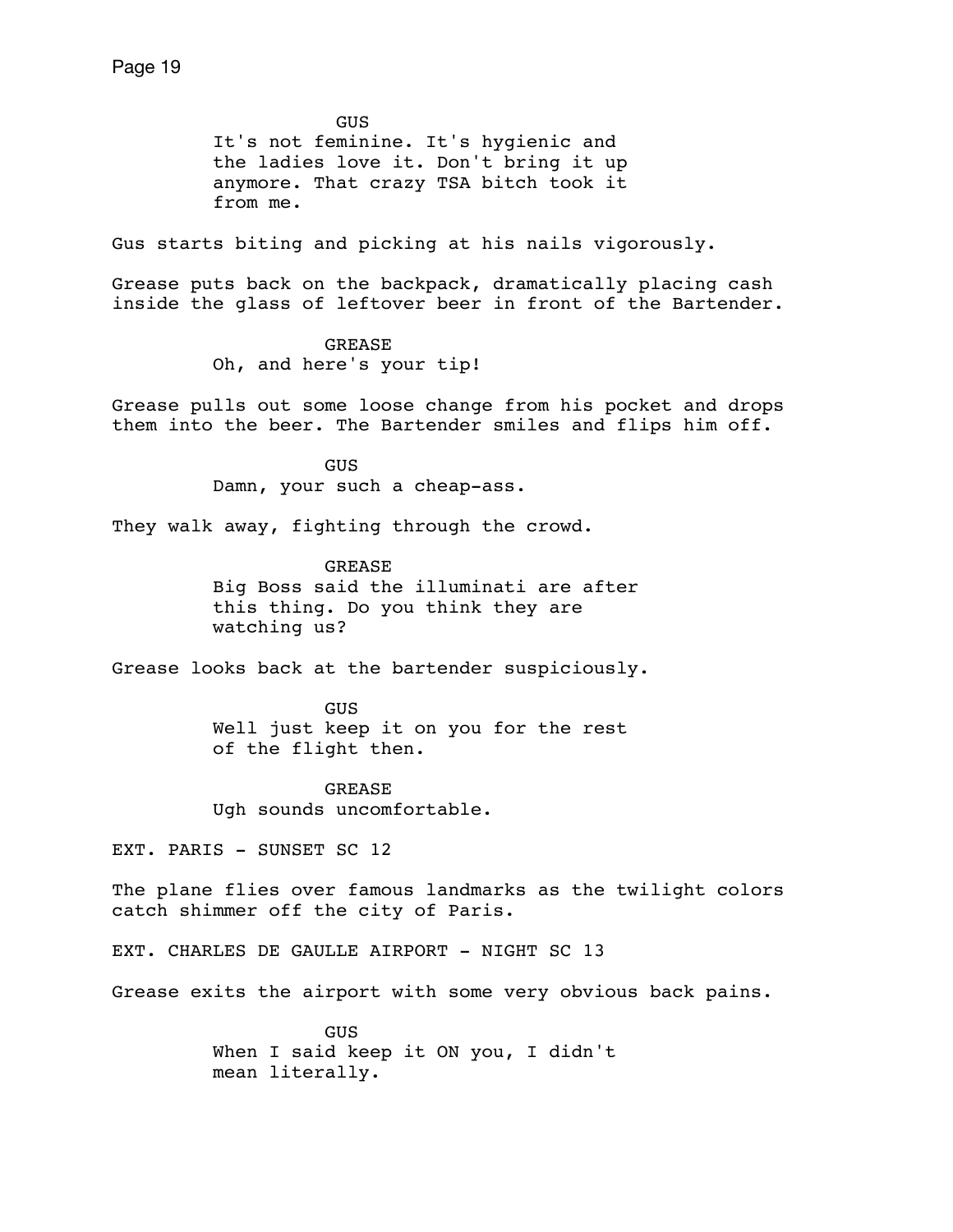GREASE I'm not taking any chances.

A LIMO DRIVER holding a sign "CAZZI",approaches them.

 LIMO DRIVER Are you the -

He checks the sign.

 LIMO DRIVER Cazzi? **GUS** Are you the Bastardo!..?

The Limo driver opens the door for them. His tongue clicks impatiently as Grease has trouble getting into the limo.

INT. LIMO - CONTINUOUS SC 14

Two French MOBSTERS(30's) are waiting for them inside the limo. They both are dressed in fancy black suits.

They keep quiet only staring directly at Grease and his outfit. They start laughing. Gus thinks he knows why they are laughing and joins in.

The Frenchman stop laughing when they hear Gus.

The whole limo goes quiet, then the Frenchmen burst out in laughter again. Gus still can't seem to sit comfortably.

EXT. PARIS BUTCHER SHOP - NIGHT SC 15

The limo pulls up outside a small neighborhood BUTCHER SHOP. Ivy lines the walls. It's old and quaint appearance, would warm anyone's heart.

INT. BUTCHER SHOP - CONTINUOUS SC 16

In the front window slabs of fresh cut meat hangs on display.

The SHOP OWNER(60's) watches from the window as the limo arrives. He flips the sign quickly from open to closed.

EXT/INT. BUTCHER SHOP - CONTINUOUS 20

Gus steps out of the limo first, then Grease slides his way out, following the two Frenchmen. The Frenchmen lead Gus and Grease into the back of the shop, directly to a walk-in freezer. They both hesitate to enter.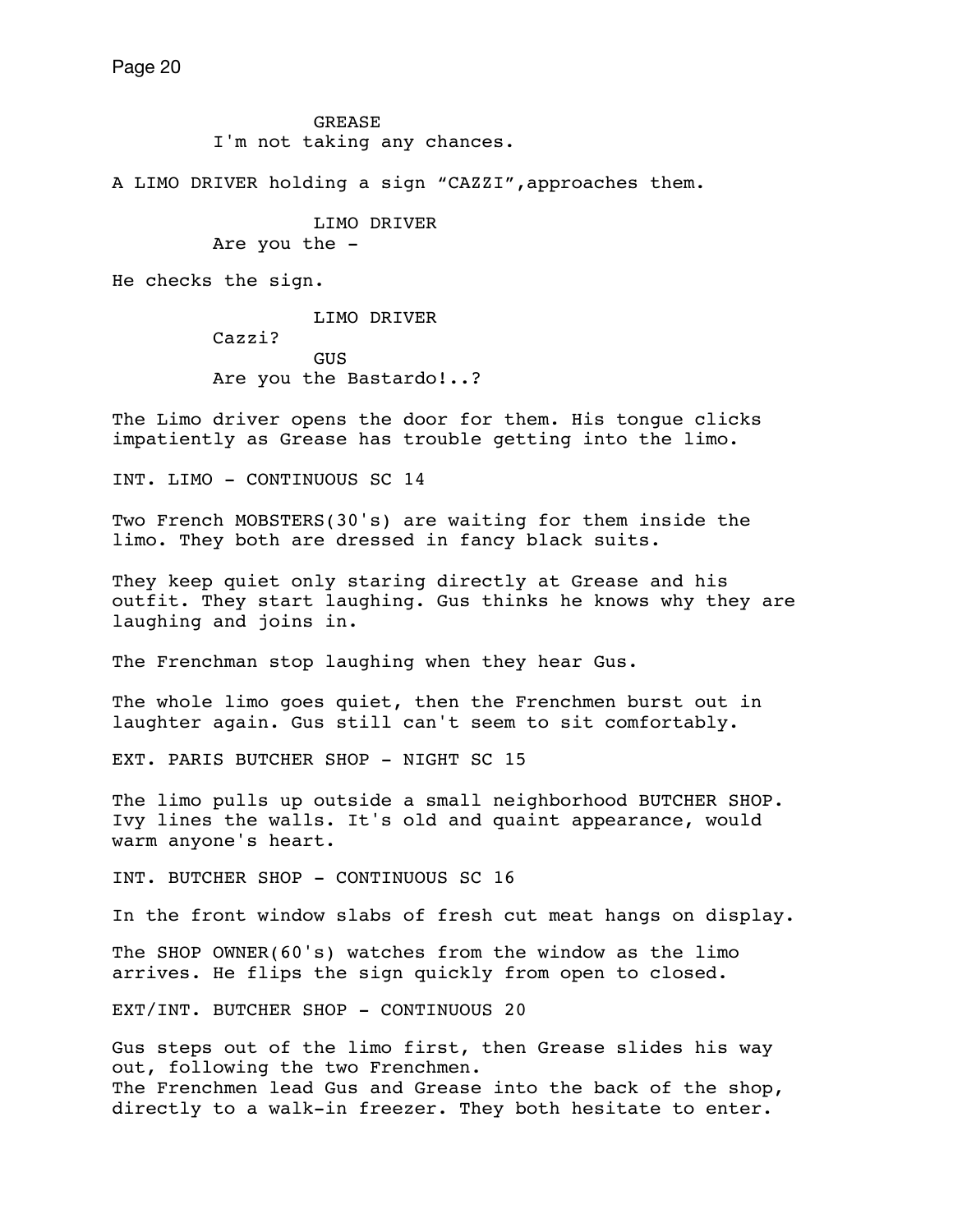INT. BUTCHER SHOP - FREEZER - CONTINUOUS SC 17

One by one, dim fluorescent's flicker on. Revealing hundreds of meat hooks filled with frozen mysterious meats and animal parts dangling from the ceiling.

THE BEATLES "Strawberry Fields Forever" plays softly from across the room, as a MAN'S VOICE can be heard humming along.

The last light turns on, revealing a dark oak desk behind a wall of clear plastic strip doors separating the two rooms.

FRENCH BOSS (50s) sits with his back turned, completely ignoring Gus and Grease.

He baby-talks to a hairless French POODLE who sits obediently still next to him.

The Frenchmen gestures to Gus and Grease to stand in front of the desk.

> FRENCH BOS (French) Are you hungry baby?

He signals to one of his guards who immediately grabs a flank from behind Grease and chops until a piece comes off.

> FRENCH BOS (French) You may even get Italian for seconds my picky, prissy diva.

The poodle stands up expecting to get fed. The quard walks the raw meat over to the French Boss.

He lovingly throws scraps of meat into the dogs mouth one by one.

> FRENCH BOSS (In perfect English) Welcome my American friends!

The two Frenchmen walk over to stand guard behind their guests.

 FRENCH BOSS I trust you had a good flight?

Gus shifts his weight, still standing awkwardly in pain.

 GUS Relatively.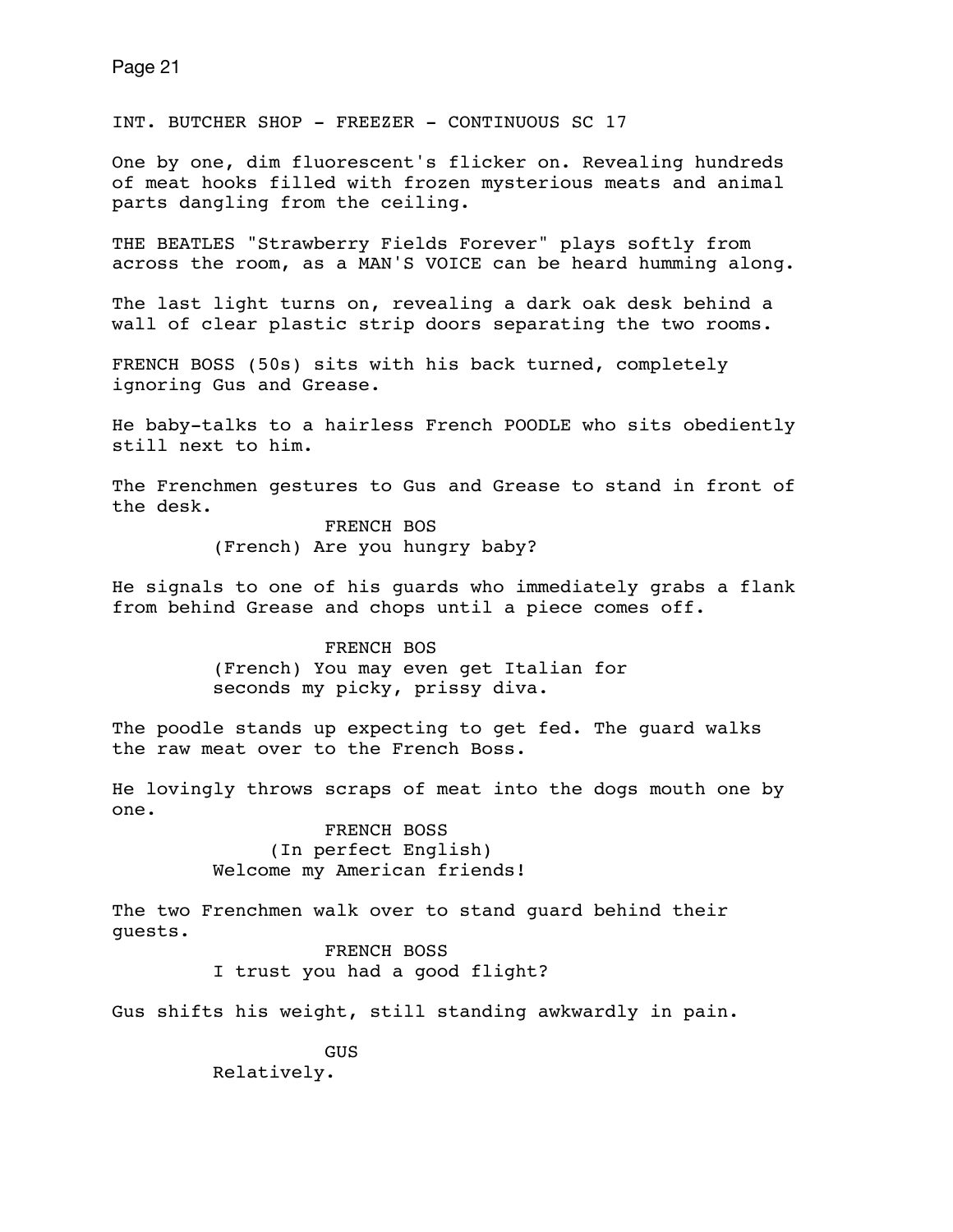The poodle barks loudly at Grease, who stops moving. FRENCH BOSS Sit. Grease looks around for a place to sit, there's no chairs. The ugly poodle obeys and sits at his masters feet patiently. GREASE Your dog won't stop staring at me. Grease leans back and forth to confirm his theory. Gus starts biting his nails. FRENCH BOSS Oh that's my Priscilla. Once she see's something she want's, she can't get it out of her head. The boss unlocks a safe behind his desk and pulls out several briefcases full of money. FRENCH BOSS You will find that she and I have very similar personalities. He presents them all open on the table. FRENCH BOSS I trust you had no problems transporting my tablet. Gus nudges Grease hard who now fixates on all the money that was just placed on the desk. GREASE Ow! GUS No trouble at all. Grease takes off the backpack and places it on the desk, he cant stop greedily staring at the briefcase. FRENCH BOSS

 Good. Your delivery fee, as promised. The rest of the wire transfer will go through once I've verified the tablet's authenticity.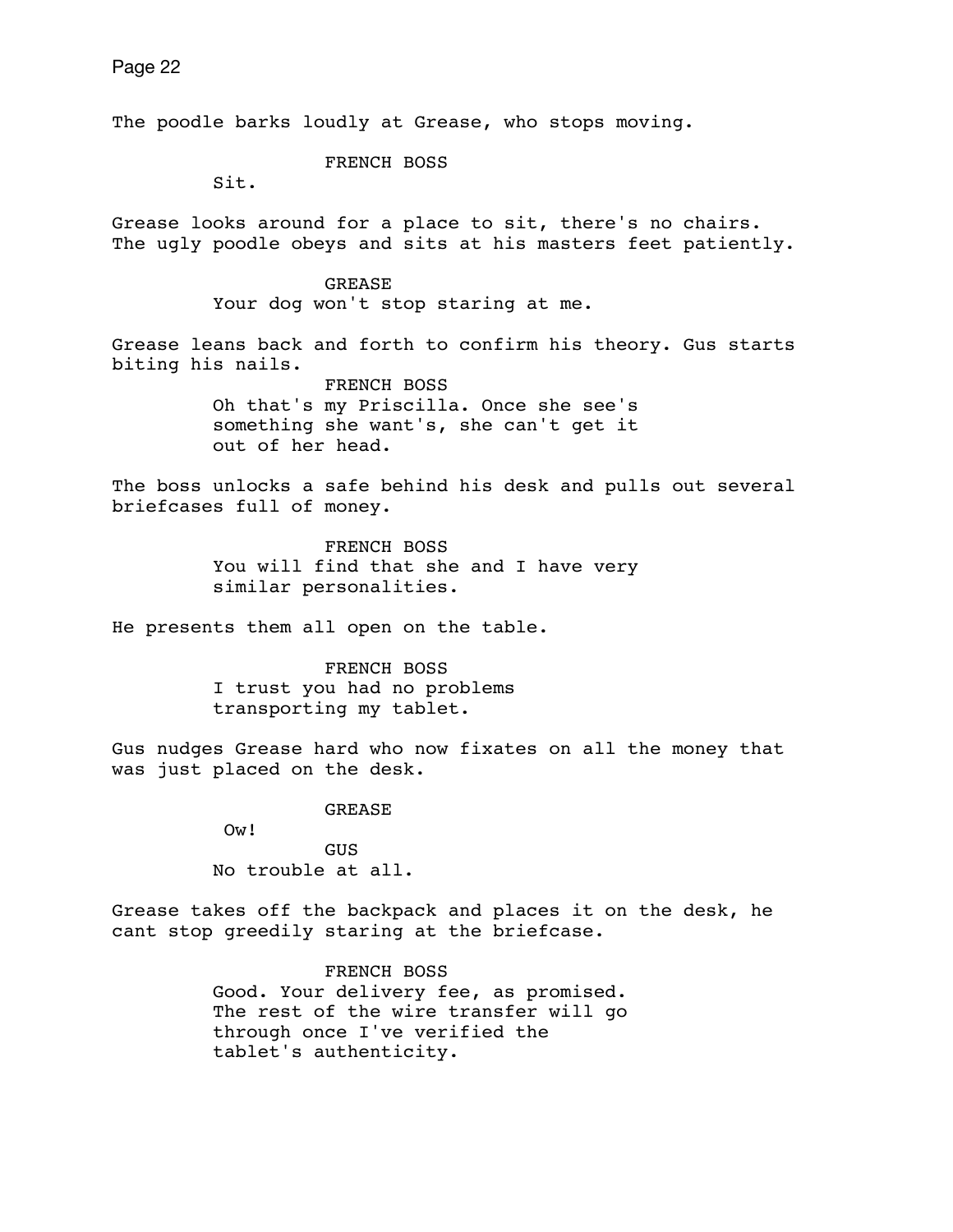Grease goes to grab one of the money briefcases. French Boss stops him by stabbing a knife near his hand.

> FRENCH BOSS Is this your first time?

**GUS GUS** Sorry. The flight's made us a little forgetful.

Grease backs off slightly. French Boss unzips the bag while never taking his eyes off Grease. He peeks inside.

> FRENCH BOSS (French) What the hell is this?!!

Inside the open backpack, the tablet's nowhere to be seen!

In its place, some men's clothes and a black HARD DRIVE. Immediately guns are pointed directly at Gus and Grease. They both put their hands in the air confused.

> **GUS**  Wait! WAIT! There has to be an explanation. This wasn't us!

 FRENCH BOSS (French) Kill them please.

French Boss signals for his men to attack, Grease grabs one of the open briefcases full of money.

Priscilla charges at Grease tackling the big man to the ground, sending all the cash flying into the air.

Gus disarms the two Frenchmen behind him expertly showing signs of trained martial arts. He takes them both on.

Grease tries to grab as much cash as he can. While stuffing his pockets and pants, Priscilla takes the opportunity to bite Grease right on the ass!

Grease screams in pain, attempting to pull the dog off him, he rolls around on the floor wildly.

While all this chaos happens, French Boss calmly pulls out a laptop from underneath his desk.

"Chopin's Greatest Hits" plays on his laptop.French Boss pulls out the hard drive extremely curious of it's contents. He attaches the USB already on the drive and plugs it into his laptop.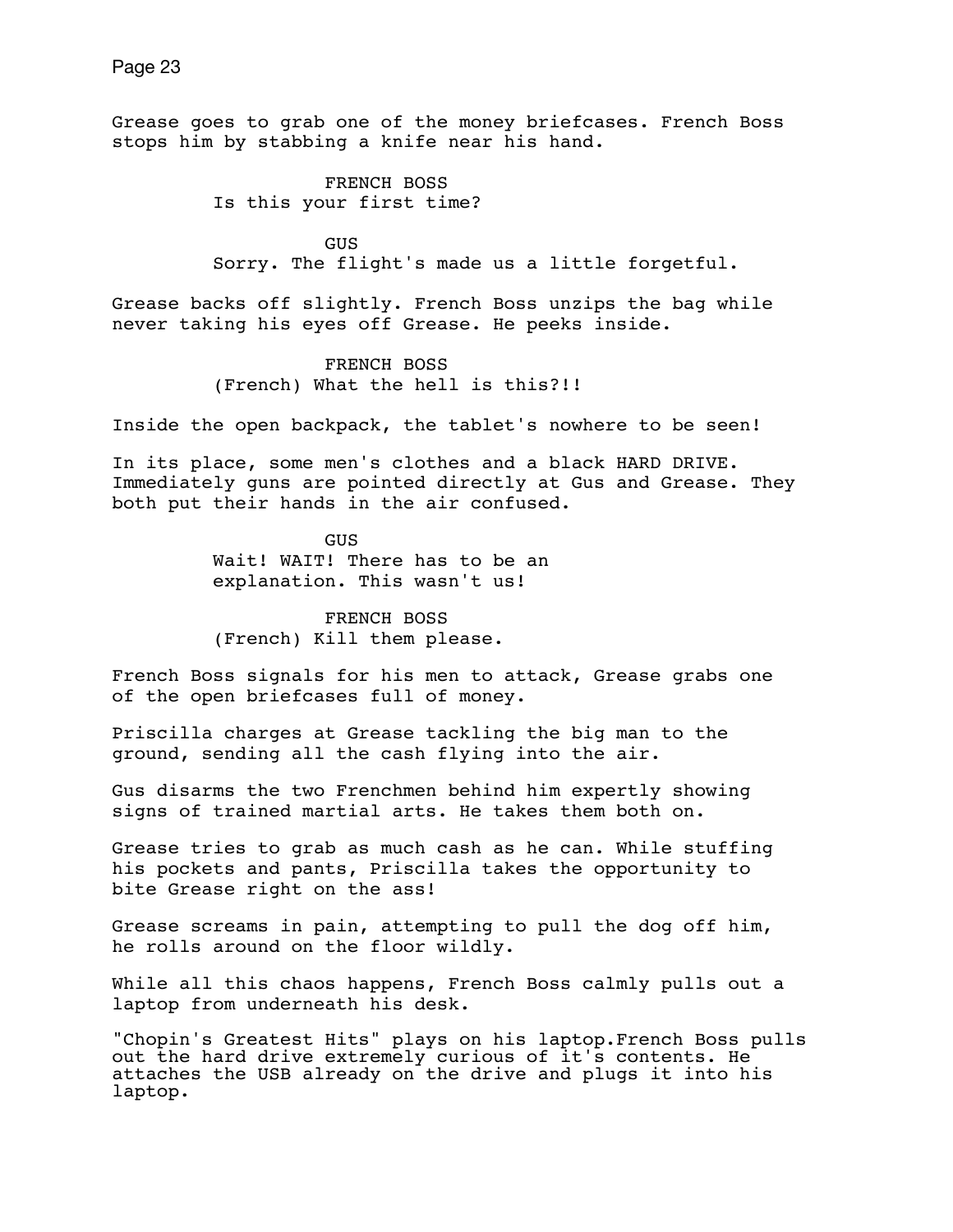Gus attempts to fight both of the henchmen, while Grease continues to wrestle with the dog.

One of the Henchman manages to get his gun back. Gus knocks it out of his hand once again. It hits the floor.

BANG! Everyone grabs their ears in pain. The whole room goes silent. Except for the insane laughter from the Boss, whose watching a video clip from a familiar movie.

\*INSERT CLIPS FROM TIM/JULIEN'S SHORT FILM\*

 FRENCH BOSS Your lucky Big Boss is an old friend. Otherwise you'd be hanging on a meat hook right now.

The Boss pets his dog.

 FRENCH BOSS It looks like you aren't responsible for this mix up.

**GUS GUS** I swear we are not.

The French Boss scrubs through the movie to the end. Revealing Tim and Julien's names in the credits.

> FRENCH BOSS Tim Gorman and Julien Bellami.

He looks up for a reaction from his dim-witted couriers. Their blank faces tell him everything.

> FRENCH BOS (French) I see..(in English) You messed up, you fix it. I will give you 24 hours.

 GUS You have to give us more time! These filmmakers could be anywhere!

Priscilla growls. Grease grabs his bleeding ass and shrinks away. French Boss quickly tosses them the bag.

> FRENCH BOSS Then you better start looking. I'll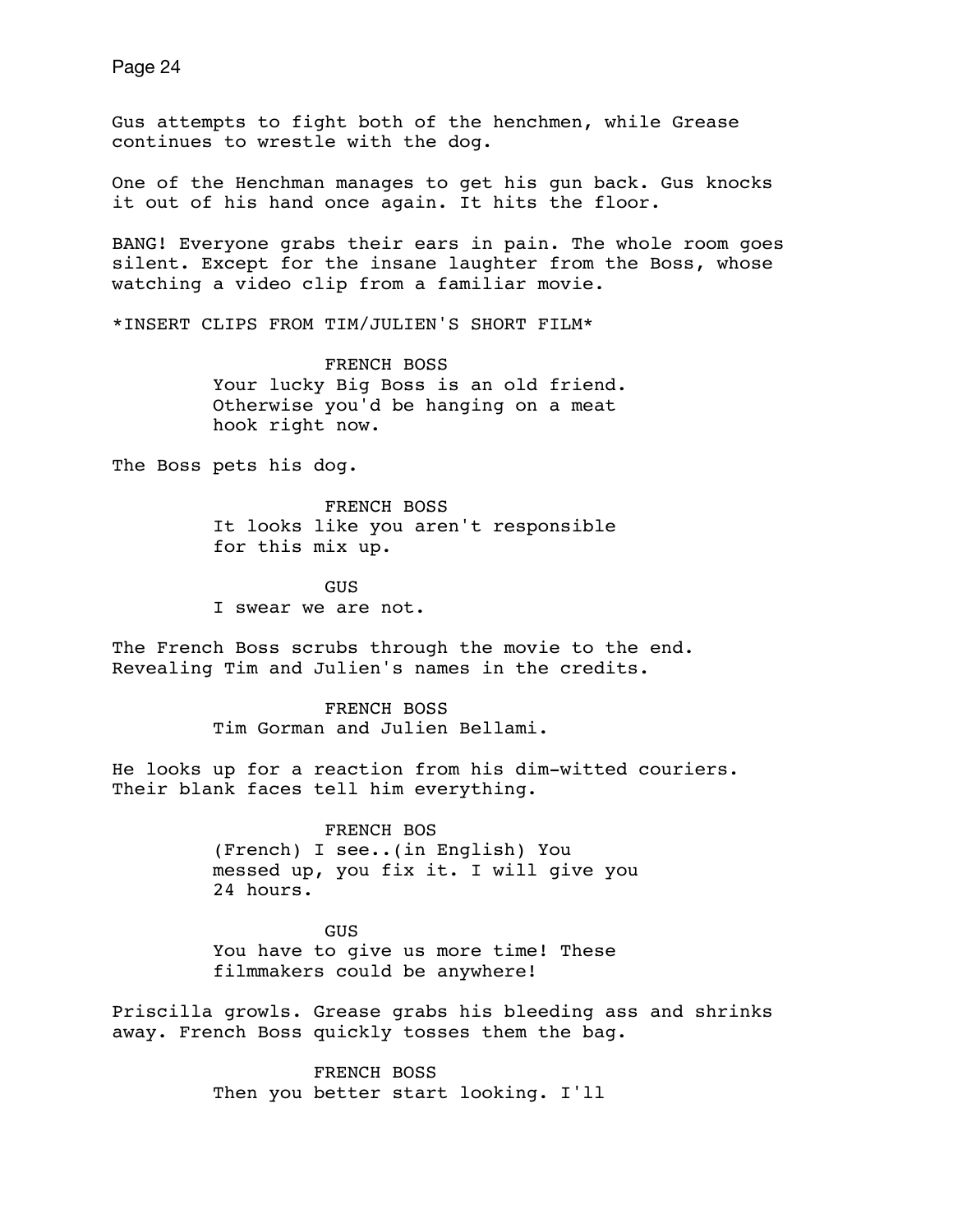keep the hard drive. I'm a fan of bad film noir. And this one... Is very bad.

EXT. CANNES - RUE D'ANTIBES STREET - MORNING SC 18

 $C$ UT  $TO:$ 

Tiny cobblestone streets wind through the many luxurious shops of Cannes. A classic TAXI pulls up to the curb.

Julien and Tim step out, looking around. The TAXI DRIVER round and welcoming helps them with their luggage.

> TAXI DRIVE (French) Voila! Welcome to Rue D'Antibes in Cannes…

Julien tips the driver handsomely and smiles at Tim.

 JULIEN Welcome to my home away from home!

Above the shops are beautiful townhouses. Complete with balconies and beautiful vines and greenery.

There's one house on the corner that stands out amongst the others. It overlooks a part of the ocean. A stunning view.

Tim and Julien walk up to a door with all their luggage. Tim wears the black backpack on his back.

EXT. FRANCOIS' HOUSE - CONTINUOUS SC 19

Julien rings the buzzer, and immediately is greeted by Alize who opens the door in a rush of excitement!

> ALIZE (French) Julien!!!!

She jumps onto Julien, giving him a big smothering hug and two kisses on each cheek.

Julien tries to introduce Tim but Alize already has him in a vise grip hug. Just then Francois comes out to greet them. FRANCOIS (English) Tim! So nice to finally meet you in person.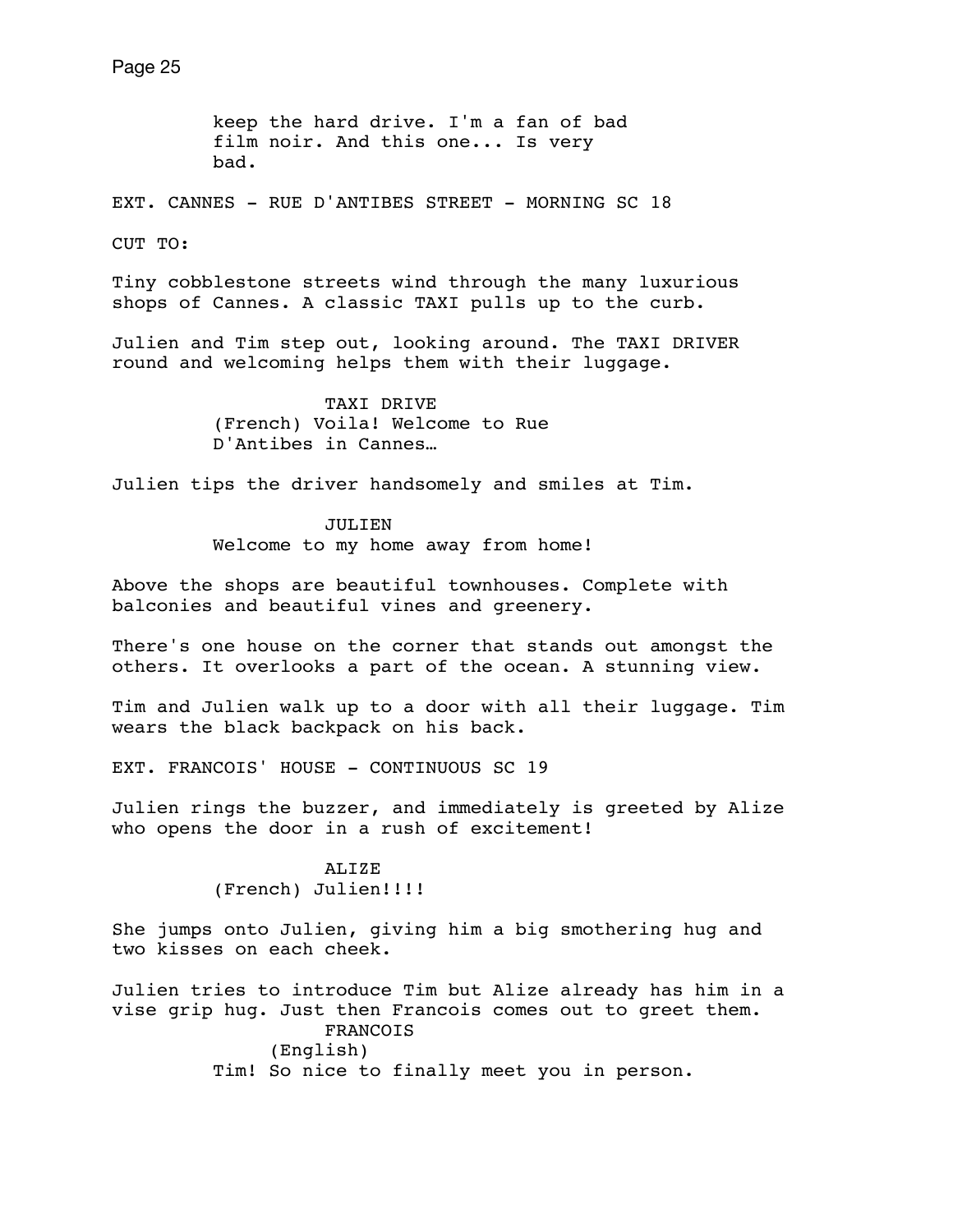TIM It's nice to finally match a face with a voice! FRANCOIS (in French) Yes! Welcome, Welcome! (in English) Please come inside! We have much to do and much to see! Alize grabs both Julien and Tim's hand and takes them inside. INT. FRANCOIS' HOUSE - LIVING ROOM - CONTINUOUS SC 20 The boys are led into the living room by Alize who lets go of them. A stunning view from the top floor windows reach all the way to the ocean. Francois opens the doors leading to the Balcony. FRANCOIS Beautiful view isn't it? **TIM**  Nice, place. Brigitte can be seen cleaning dishes away from the table in the dining room. INSPECTOR INSPECTOR BOYER(50's), surprisingly built underneath his police uniform. He gets up from the table wiping his hands. INSPECTOR BOYER (French) Thanks for breakfast Brigitte. Delicious as always. Inspector INSPECTOR BOYER kisses Brigitte goodbye. They see Tim and Julien enter. **BRIGITTE**  (French) JULIEN! TIM! How was your flight? I'm so excited to finally meet you! She runs over to hug them but stops awkwardly. Looking for a place to set them down. She gives up realizing she's taking to much time and kisses them both.

Page 26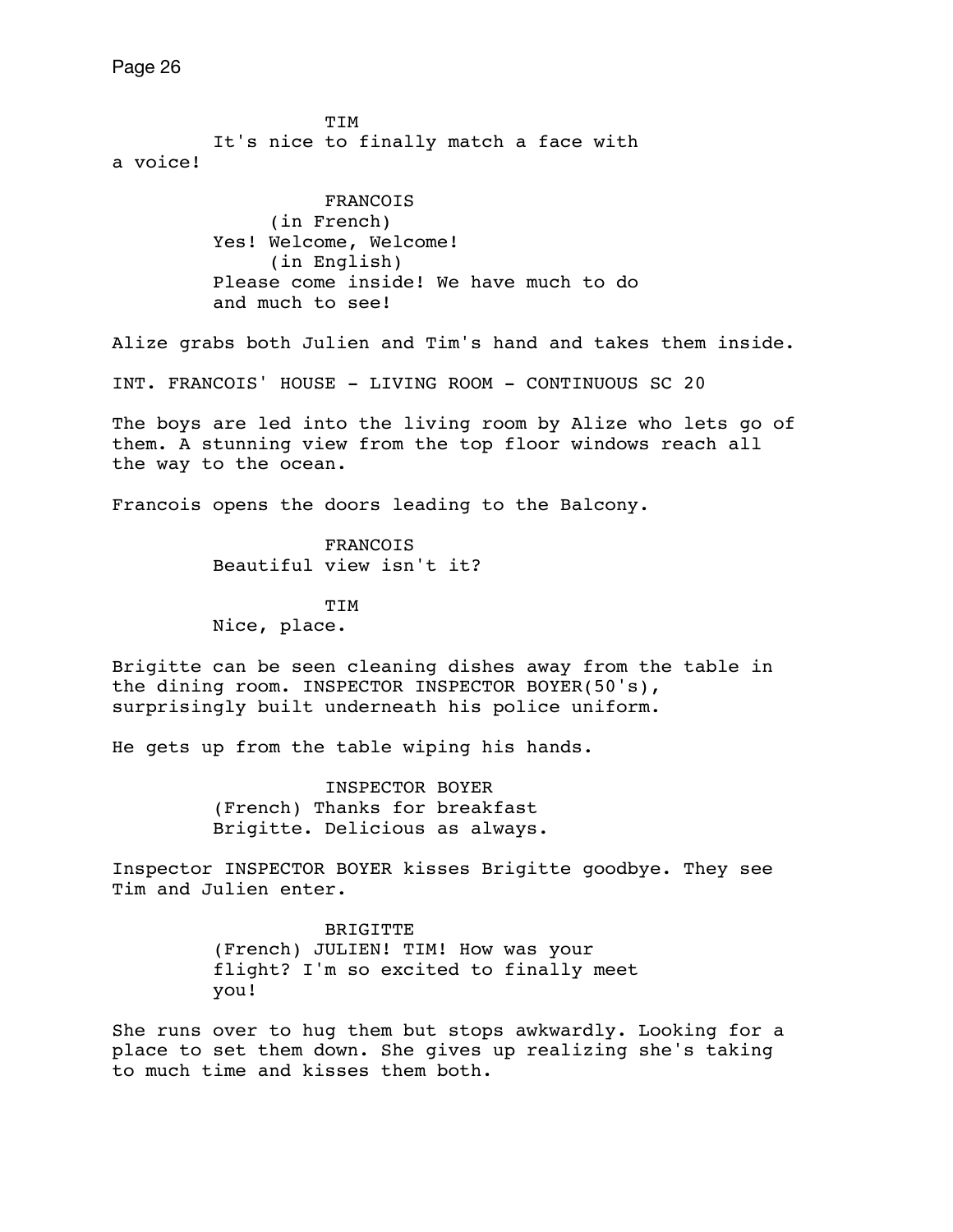Julien swoops in and takes the plates out of her hands. JULIEN Always trying to be the perfect host. Let me get them for you Auntie. Brigitte adorably fights at Julien's advances. BRIGITTE No! You're a guest. No! Inspector INSPECTOR BOYER stops to say goodbye to Francois. INSPECTOR BOYER (French) Julien! You've gotten so big. JULIEN (French) It's nice to see after all this time! INSPECTOR BOYER (French) You as well! You've even grown a few inches! And who's this? INSPECTOR BOYER turns his attention towards Tim. FRANCOIS This is Tim, his friend from that, American film school we told you about. INSPECTOR BOYER Ah yes. You guys must be quite the film-makers to get into the festival! FRANCOIS We're going to Luc's yacht party tonight. Would you like to come? INSPECTOR BOYER (French) Ah! I'm a little jealous. (in English) He's neglected to invite me. But duty calls. I've got my hands full tonight. Good-day my friends! INSPECTOR BOYER shakes Tim and Julien's hand and grabs his

coat before he exits. TIM You know everyone in this town!

Page 27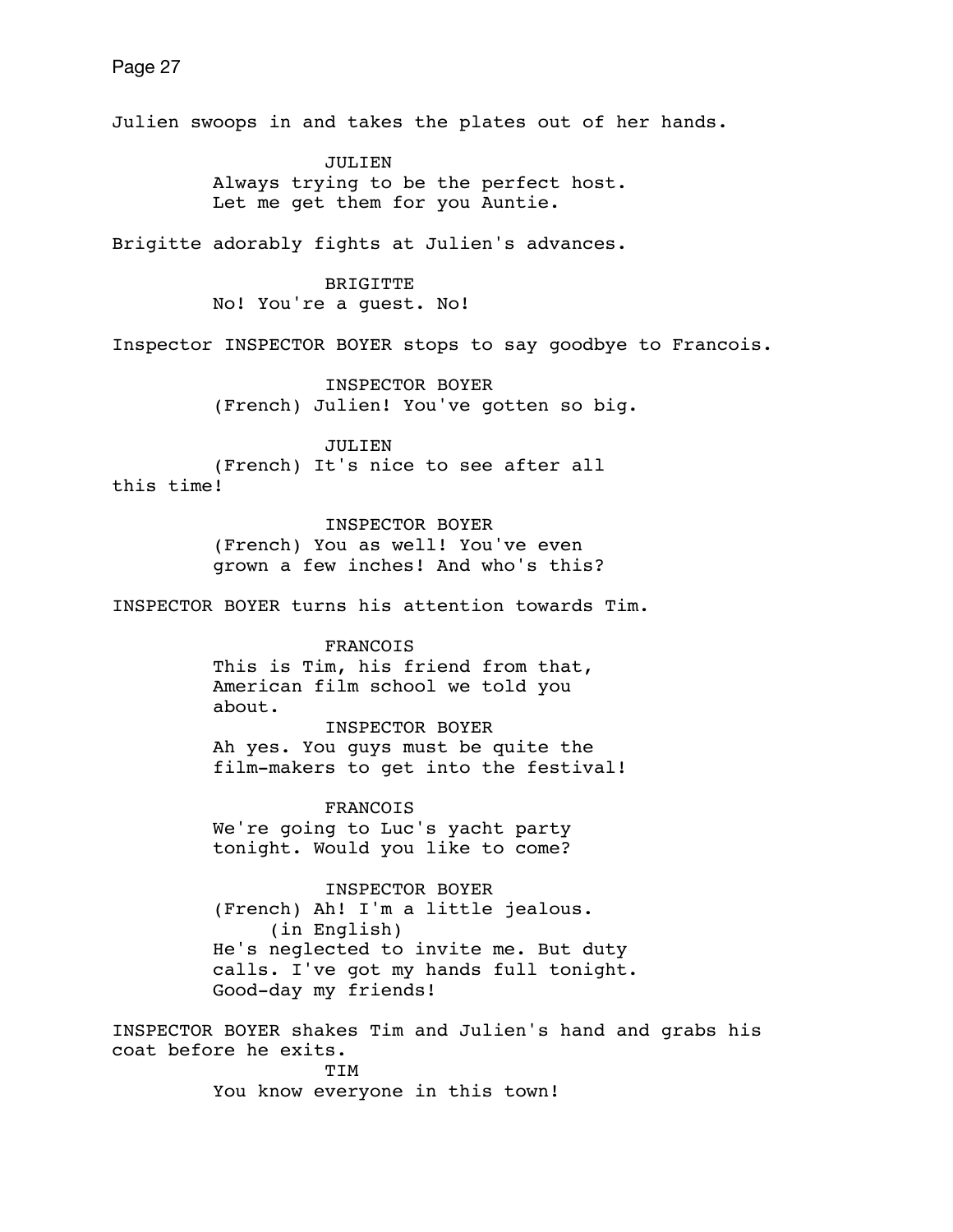Francois humbly blushes, shrugging his shoulders. FRANCOIS I'm a producer. TIM Julien, never said that you're a famous producer… FRANCOIS Oh, please. I'm not famous! I've produced films that have gone to Cannes. But that isn't why I'm successful. Brigitte enters from the kitchen. JULIEN I think he's ready for, the room. TIM No! Not the room. NEVER AGAIN JULIEN, NEVER! JULIEN Not Tommy Wiseau's masterpiece. The, room. FRANCOIS I don't know if he's ready for, the room. JULIEN I was ready for the room when I was five. TIM (impersonating Wiseau) Oh hi mark! (normal) Sorry, reflex. Someone needs to clarify soon because I can't get Tommy out of my head now. Alize, who was on her phone on the couch the whole time, grabs Tim's hand and leads him out of the living room. INT. FRANCOIS' HOUSE - HALLWAY - CONTINUOUS SC 21 Alize leads Tim to a blue, fancily padded door. She attempts to open the door but it won't budge.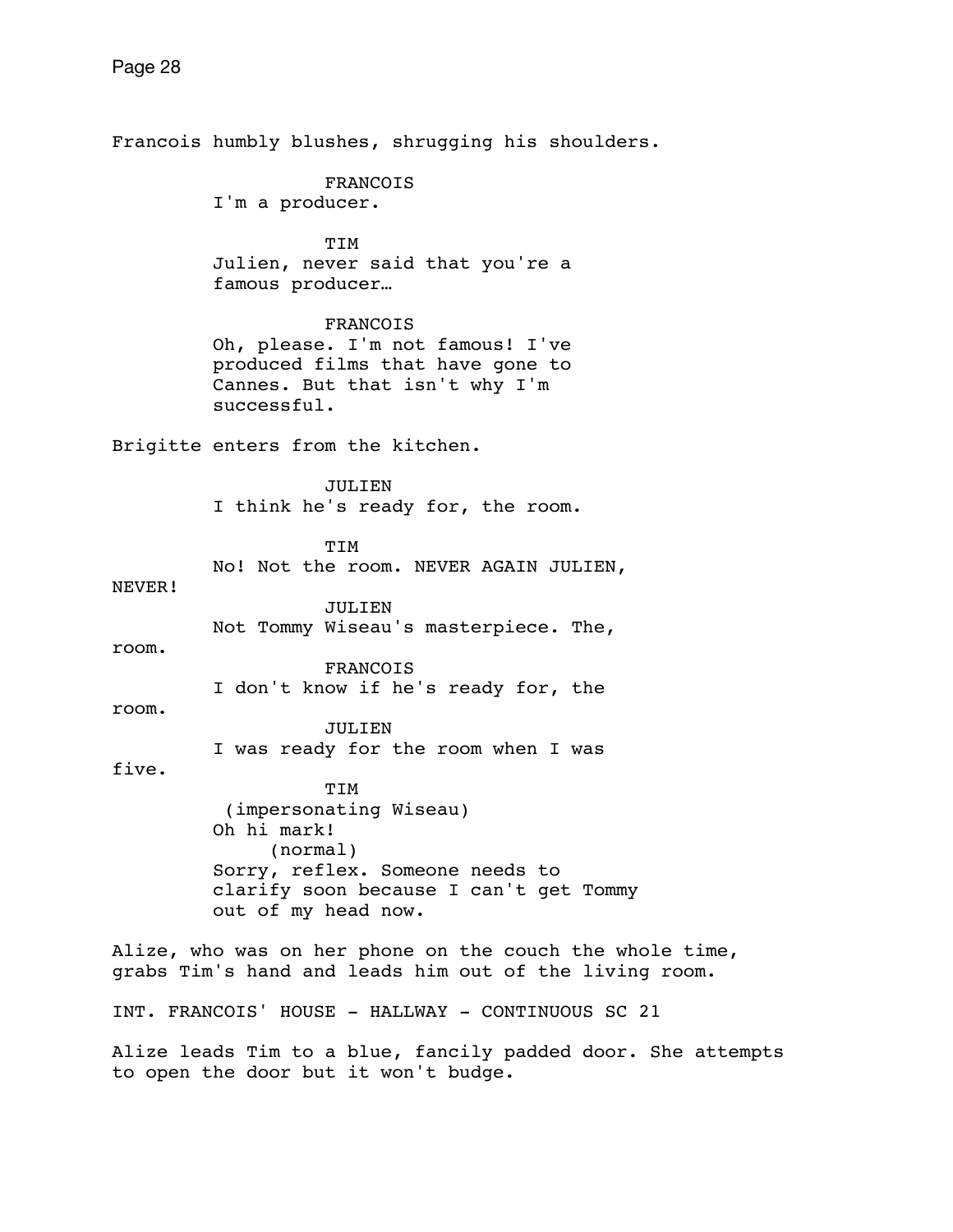She scoffs and kicks the door.

The rest of the family trails behind.

 FRANCOIS That's what happens Alize when props start mysteriously disappearing and reappearing.

She scoffs louder at Francois.

TIM

Props?

Francois pulls out a key from in his back pocket. Alize makes a note of the key as Francois opens the door.

INT. FRANCOIS' HOUSE - THEATER ROOM - CONTINUOUS SC 22

Props, signed scripts, and all sizes of film reels line the rear walls. As well as weapons, that would be completely illegal in France if they were real.

The side walls have rows of blue modern square panels that lead down to the screen itself. Mimicking the modern movie theater look and theme.

Two projectors, one old and one new, are in the back of the room next to a desk with a laptop on it.

Plenty of comfy blue seats are in front of a huge screen. Tim's jaw drops.

> FRANCOIS Ever heard of, Joss Whedon's Alien 5? How about Stanley Kubrick's Napoleon? What about David Lynch's Ronnie Rocket? Luc Besson's, Matilda the Professional?

**TIM**  All those films were canned at the script stage.

## FRANCOIS

 Sure sure. To the modern public those films are a mere dream. But Tim. You've graduated from film school. Surely you know about the 500 of Hollywood.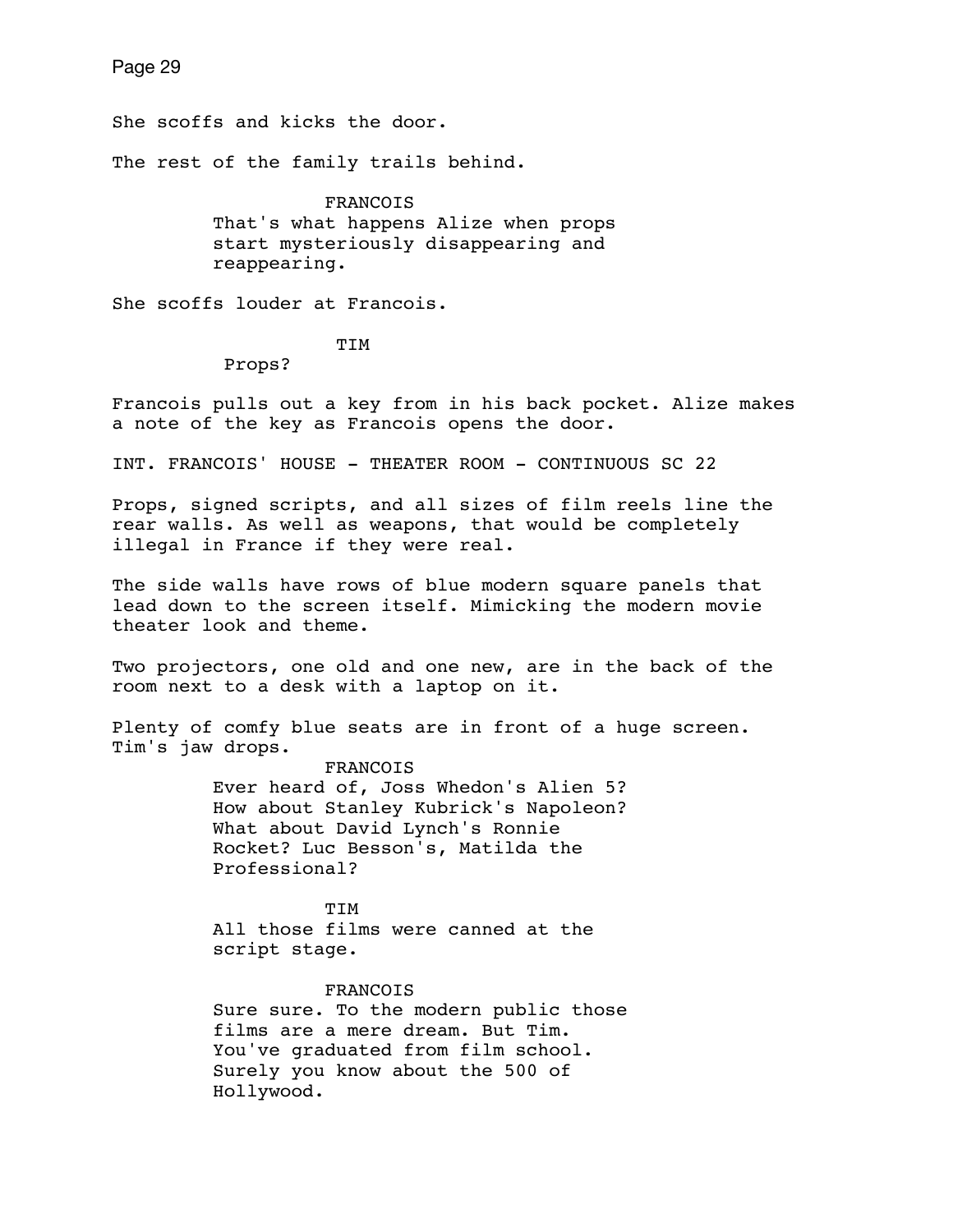TIM The 500 producers and actors that control the flow of Hollywood films. I think IMDB has a list of them now. FRANCOIS Well all those cancelled scripts were made. And I produced them all. JULIEN You HELPED them all. FRANCOIS Helped AND produced. I'm allowed to give myself producer credit on films with no credits. TIM Sooo... You're telling me that there's films that only a select few have seen. This is definitely in the Eye's Wide Shut genre. FRANCOIS Ooo. I have the uncut version. We could watch it now! Tim's flabbergasted as Francois grabs a copy of an old film script from inside his desk. FRANCOIS Oh! And I have George's first draft of episode 1. FRANCOIS He leaves out a certain, character. (In French) It's perfect. Tim grabs the script and drops to his knees making orgasm noises. ALIZE Ugh. Dad I'm so tired of seeing these films. I want to see Julien and Tim's film! Tim seems slightly depressed by the comment. He sets the script back down onto Francois' desk.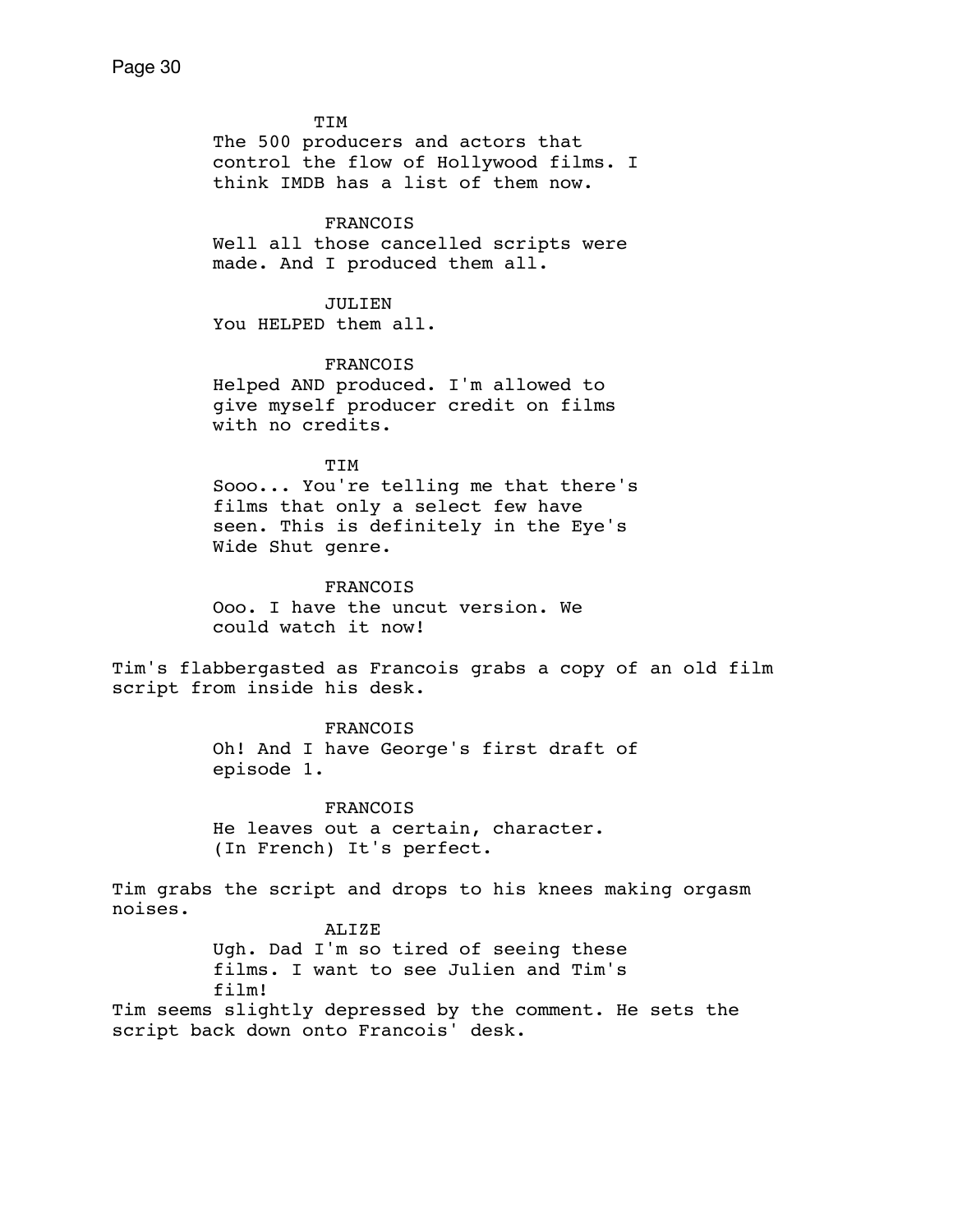TIM It won't compare to what's been seen on that screen.

 BRIGITTE Nonsense. It's the reason your here! It must be good.

Tim takes off his backpack carefully.

 JULIEN I think you should add it to your noir collection uncle.

 FRANCOIS Hmmm lets see it!

Tim is frozen at his backpack.

FRANCOIS

Tim?

TIM

My film…

 JULIEN Uh. Our film. Now whose taking the credit.

Tim stands shoving the open backpack at Julien.

 TIM OUR FILM! OUR FILM IS MISSING!

The green tablet shines it's brilliance across the room.

Tim removes it from the bag, clearly not important. He drops it to the floor still searching through the bag. \*KLANK\*

Alize is there for the fumble.

 BRIGITTE Alize! No!

It's heavier than it looks as it topples Alize under it's weight.

Francois is there to intercept. He takes the tablet from her. He pauses to gaze at it's radiance.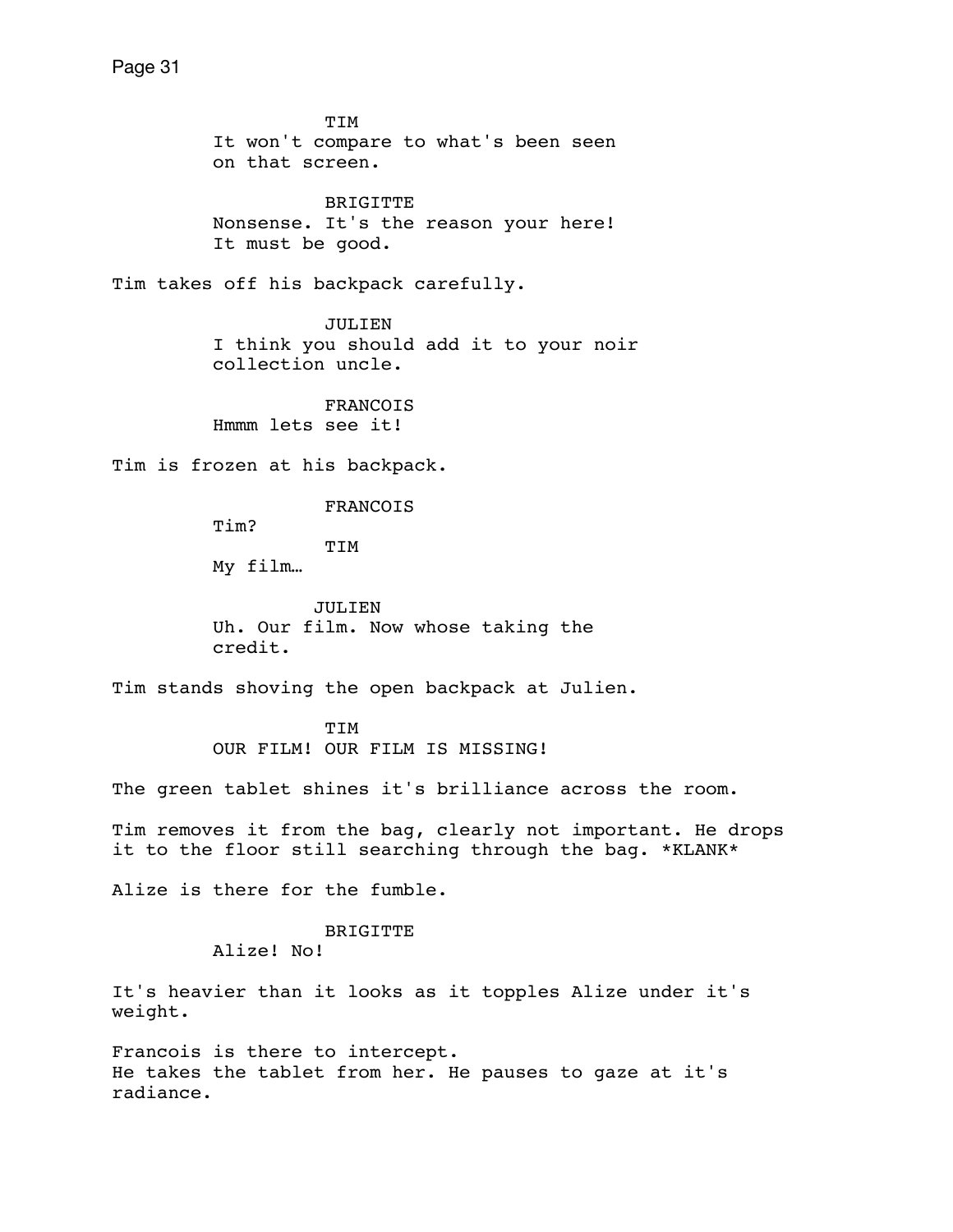Everyone crowds around to look at it. Except for Tim who is still looking for his stuff. TIM Where's the flippin' film? JULIEN It's gone Tim. His eyes are glued to the tablet. BRIGITTE I don't like the color. It could be radioactive... Or something. Maybe we shouldn't be standing so close. Or touching it, sweety! Francois places it on his desk. TIM And ALL my stuff is gone. JULIEN Tim buddy. Ancient Alien crap right here. TIM Oh ya the thing that isn't our film. How did this happen Julien? JULIEN I don't know. You never had it out of your sight the whole flight. TIM Well I put it down at the Bar in the terminal. JULIEN It was under me. TIM The fat tourist! Had one just like mine but he kept his on the bar stool... Next to him. JULIEN So are you saying the bags were switched?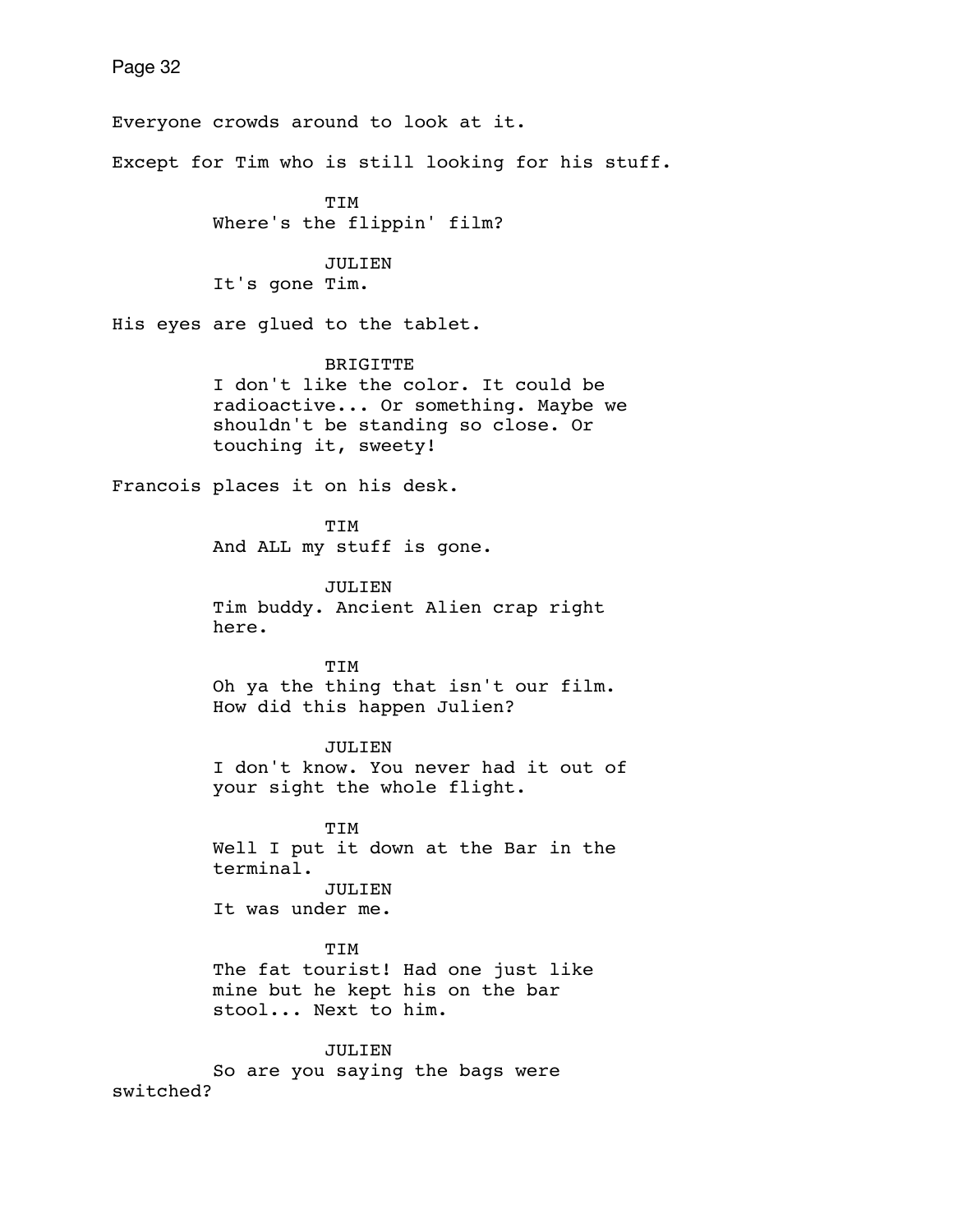TIM What? No. Why would a fat tourist have an ancient, thing. A lot of people have my backpack. JULIEN Maybe he was on the run from a heist job. TIM I've, seen, that, before. OHHH MY FILMS! Tim is back to his top freak out state. JULIEN They have a copy at the festival. It's fine. TIM Not just that film was on the hard drive. Julien. Everything was on it. JULIEN Aw my script, Revenge of the Fidget Spinners was on there... You're missing the point Tim. Look at this, thing. He gently pulls Tim over to the tablet. JULIEN Now haven't you seen this movie before? TIM Yes. JULIEN Good so you know what happens next right? TIM Guys with black suits and guns come. JULIEN Exactly. Francois is at his laptop with Alize. FRANCOIS There's a Wiki!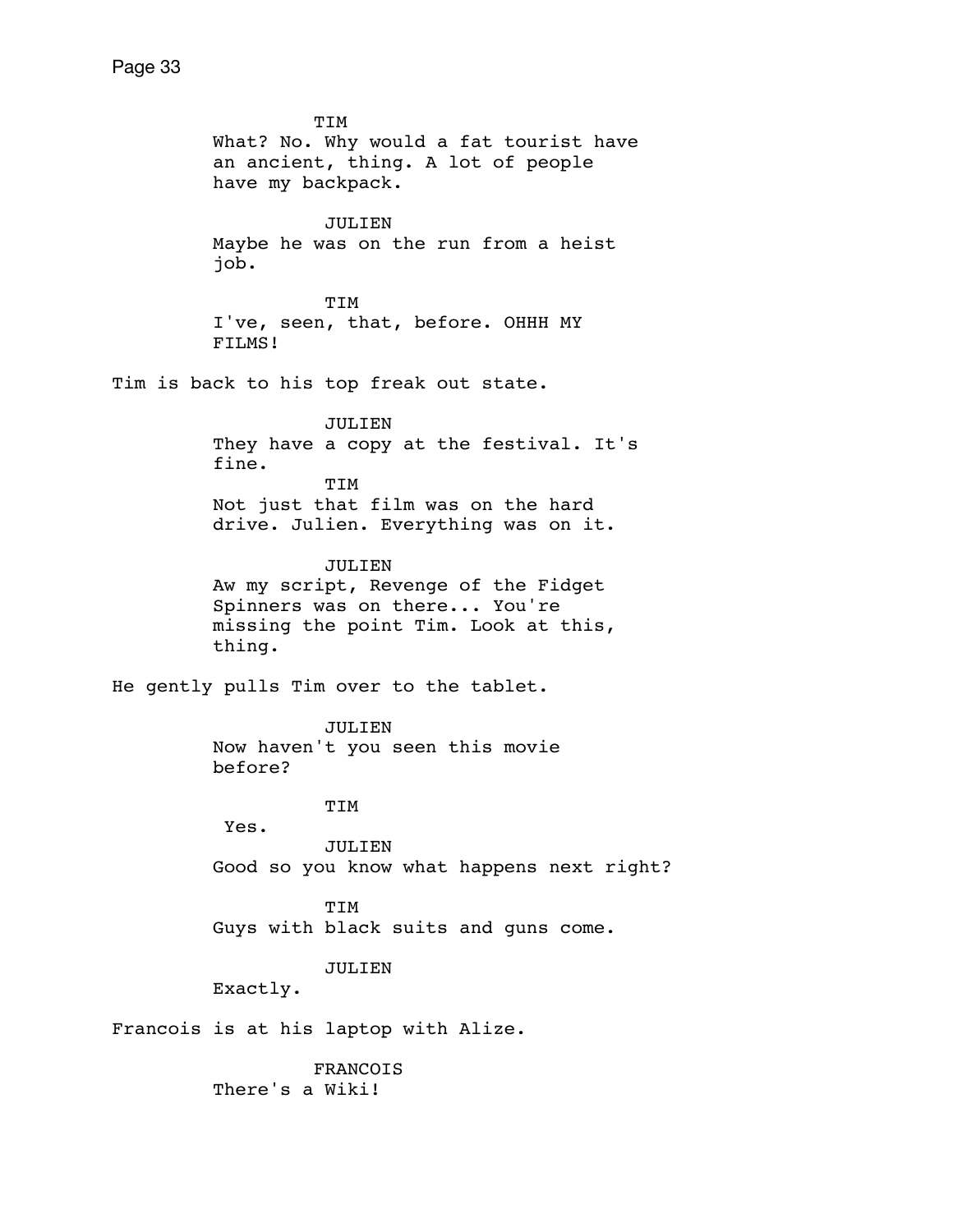JULIEN

What?

TIM

Already?

 FRANCOIS Apparently this thing either holds the secret to the universe. OR its the Philosopher's Stone.

Tim and Julien's eyes widen. They rush over to see what he's looking at.

Pictures of a huge stone. Old texts.

## FRANCOIS

 It seems to be just a piece of a larger stone made up of entirely indestructible emeralds.

 ALIZE I wonder what a 1000 degree knife would do to it.

## FRANCOIS

No.

## BRIGITTE

No!

# BRIGITTE

We should call INSPECTOR BOYER. This tourist guy probably wants it back.

# FRANCOIS

I don't know if the tourist guy is related. From Tim's story it sounds like it's just a coincidence... Did you put your bag in the overhead on the plane?

# TIM

No I put it under the seat in front of me. There was a bitchy flight attendant lady.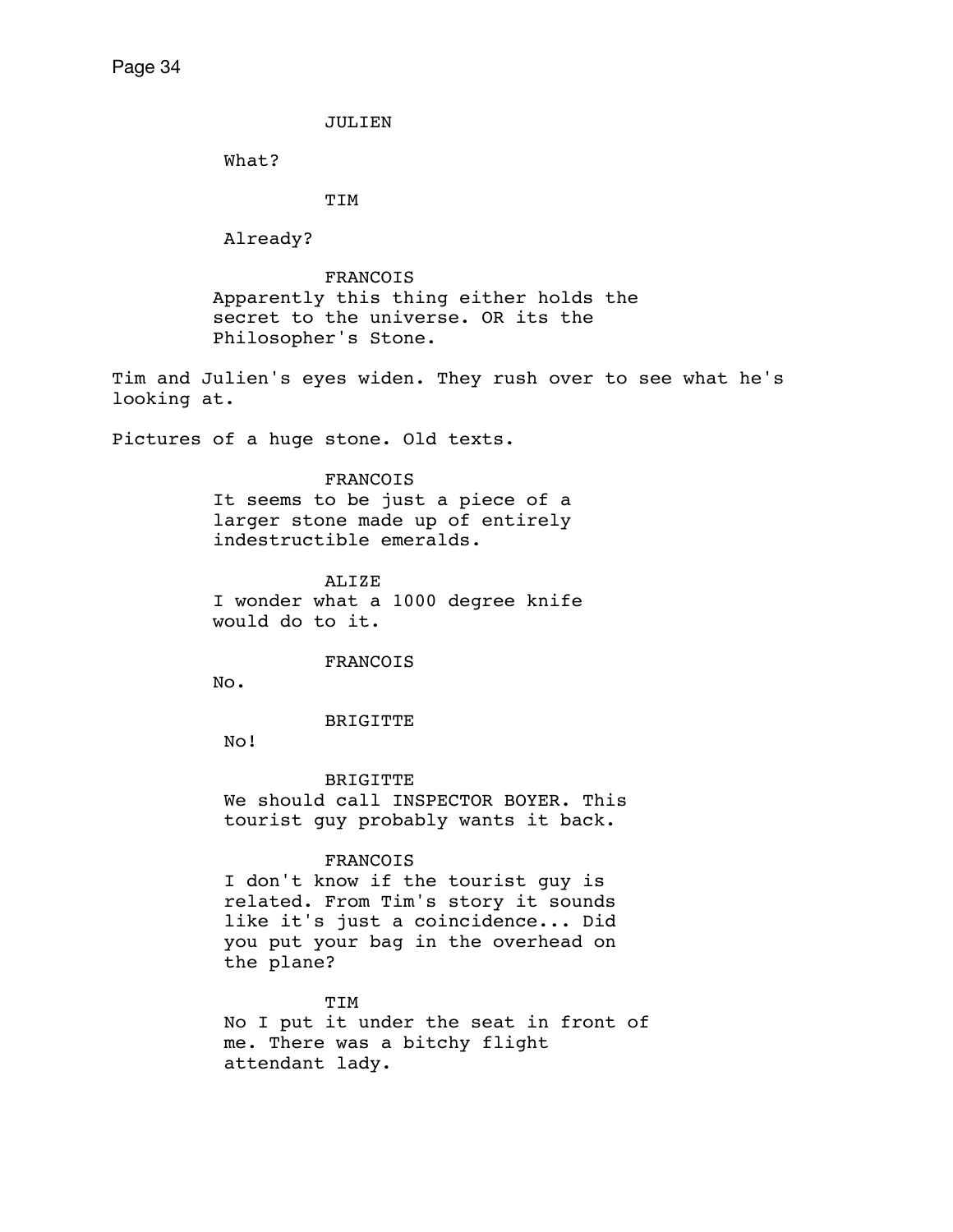TIM That wouldn't let me pee. That was the only time. It HAD to be her!

INT. FRANCOIS' HOUSE - THEATER ROOM - CONTINUOUS SC 24

JULIEN'S LAUGHTER INTERRUPTS TIM'S FLASHBACK.

 JULIEN Ha, that was funny. But I don't think it was her.

 FRANCOIS I do think its safe to assume guys with suits and guns might be showing up. (in French)Damn I almost forgot. (in English) The Yacht party tonight. We should still go!

 BRIGITTE What? Out of the question. We NEED to call the Police!

 FRANCOIS No no no just listen. Or wait. Tim can explain.

TIM

Wha-?

 FRANCOIS What do good mobsters do after a heist in film noir.

 TIM They lay low and plot their revenge.

FRANCOIS

Viola!

 BRIGITTE Well I'm calling inspector INSPECTOR BOYER.

FRANCOIS

 He's probably busy with the festival, dear. We don't need to bother him until tomorrow. I think this was entirely an accident. I bet whoever this belongs to is just as confused as we are.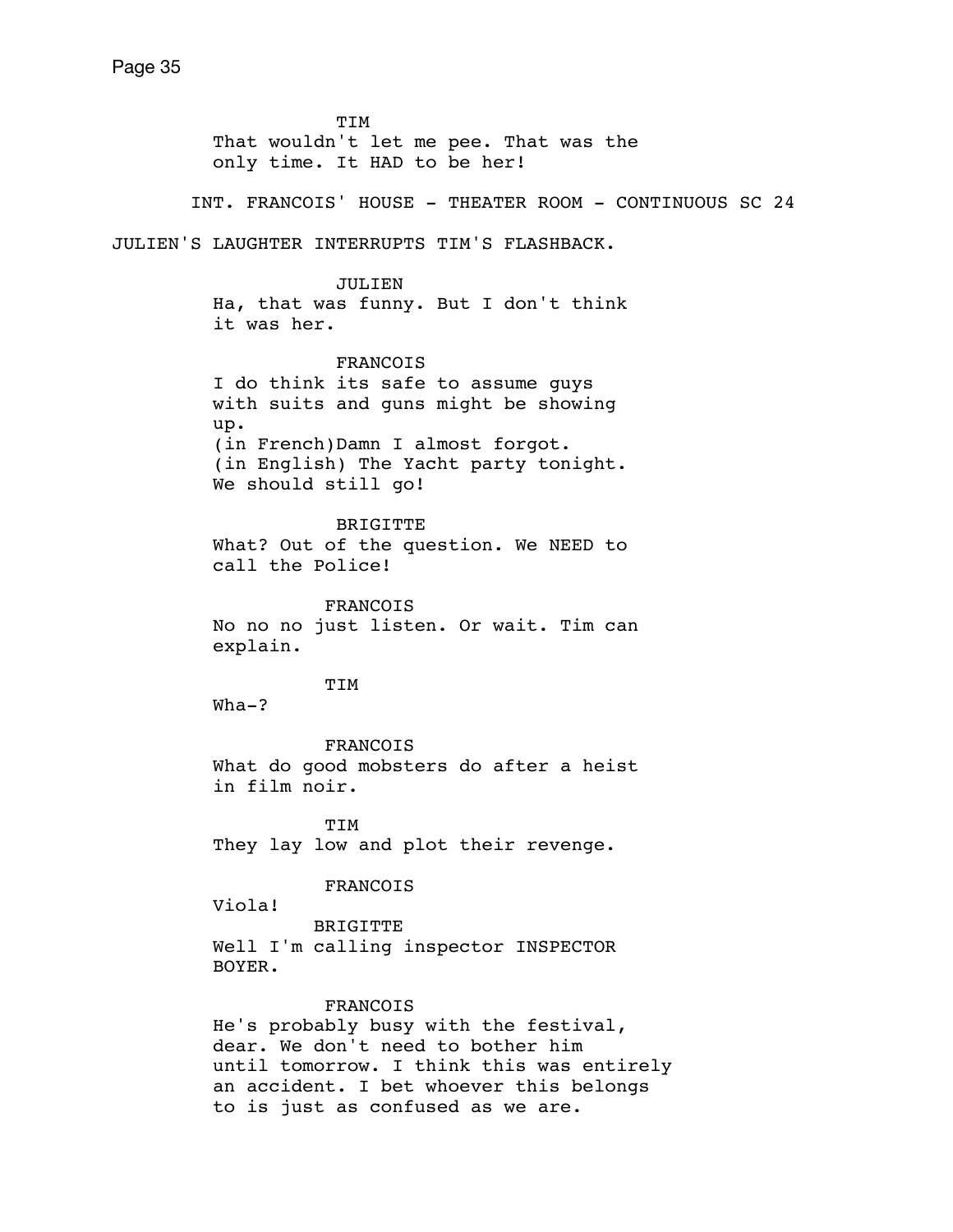BRIGITTE Well... It cant stay here. But I know somewhere we can keep it safe. She whips out a cell phone and scrolls through the contacts. She exits. **FRANCOIS**  Ah my dear Brigitte. (in French) Always one step ahead. Alize rubs the tablet, mesmerized by it. ALIZE My precious… FRANCOIS Alize stop that. He takes the Tablet and zips it back up in the bag. FRANCOIS Alright boys. I think after all this confusion we can watch one or two movies. Tim. Julien. Tim and Julien seem a little in shock. JULIEN What? FRANCOIS Let's watch a movie! That seems to break through the shock for Tim. TIM Do you have Phil Joanou's Libra? Gary Oldman was supposed to be JFK in that. FRANCOIS For "safety reasons" I never worked on anything with JFK. BUT! Francois pushes a panel on the wall. The panel slides out

revealing tons of film reels all with labels of "never made" films. He picks out Heart of Darkness.

> **FRANCOIS**  I do have Orson Welles' Heart of Darkness though.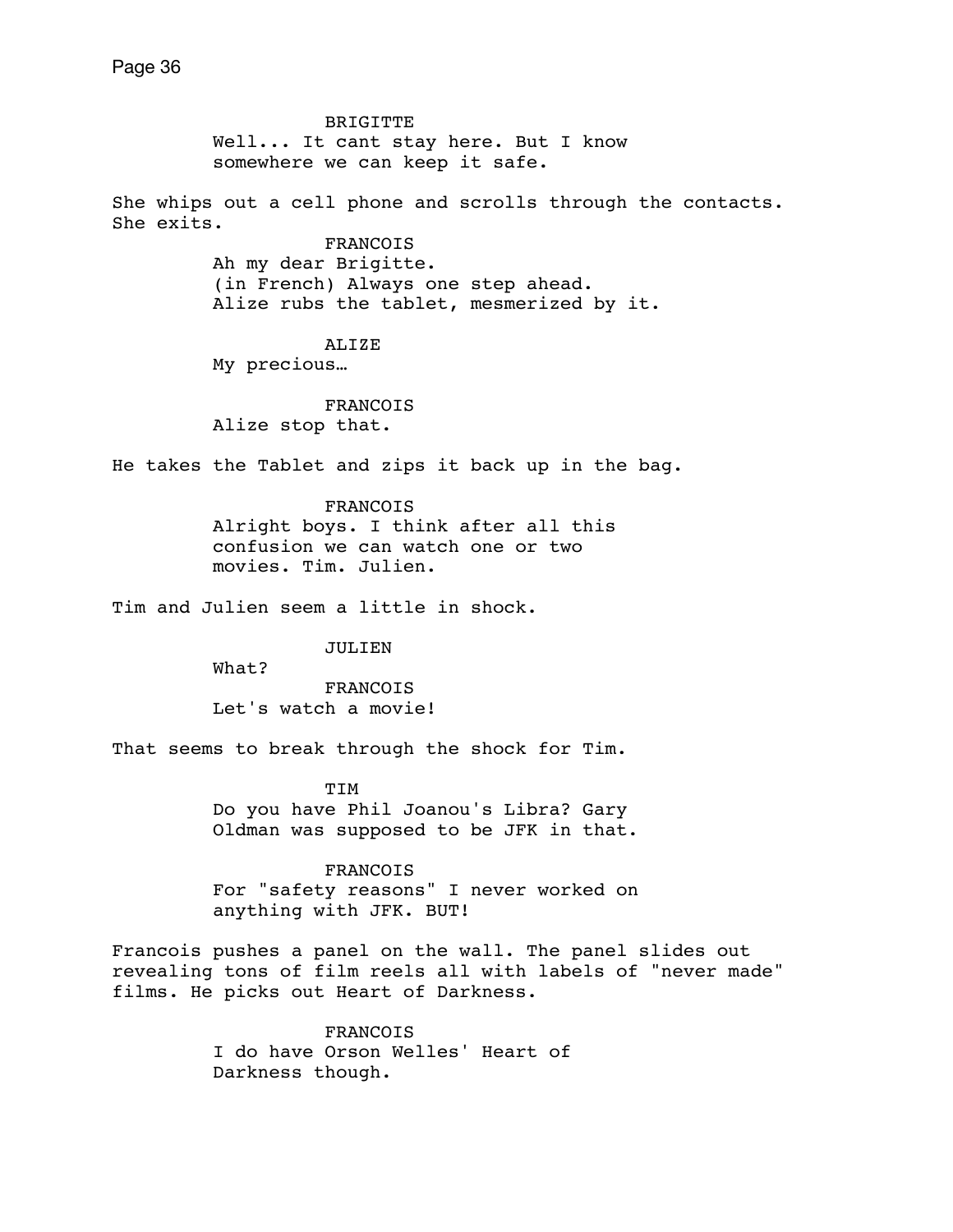Page 37 Tim's already in a seat, ready and waiting. TIM Yes please. Francois quickly loads the old projector with the film. He turns it on. The old thing purrs to life. Tim sighs the sound calming him. Julien seems to be coming out of his shock as well and takes a seat next to Tim. Alize plops down next to them. A film leader appears on screen. 5...4...3...2...1 INT. FANCY HOTEL ROOM - PARIS - LATE MORNING SC 25 CUT TO: Gus looks at his phone, lying on one of the comfy beds. Unintelligible screaming and gunshots are blowing out the speakers of the phone. "The Wilhelm scream" can be heard. Grease walks in, wearing a nice suit and carrying a bag full of food. He tosses Gus a nail filer. Gus, relieved, immediately starts pampering his nails. GREASE (quietly) Still yelling? I've been gone for over an hour. BIG BOSS (V.O.) YOU LEFT?! GREASE On business! Gus continues to file, content now that his nails are clean. BIG BOSS (V.O.) IF YOU WERE IN FRONT OF THIS GUN RIGHT NOW... More gunshots and screams. The two nincompoops flinch. BIG BOSS (V.O.) IF YOU TWO DON'T FIX THIS IN TIME!I WILL KILL YOU! I'M PROBABLY GOING TO ANYWAY!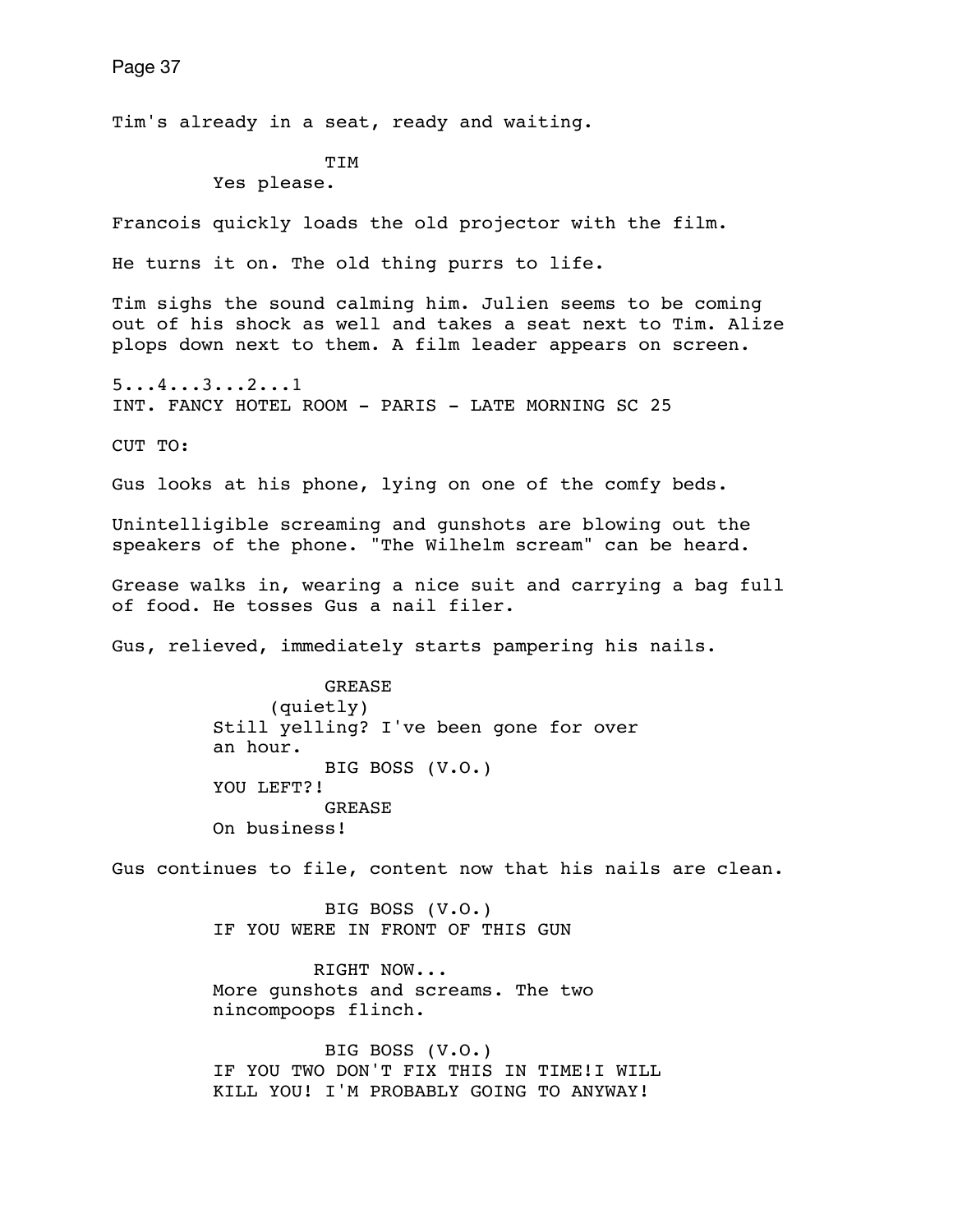The phone clicks dead. Silence. GREASE Finally over? GUS Or my phone died. How did it go at the exchange? Gus eyes Grease's new fancy suit suspiciously. GREASE Awful! I gave them 5G's and only got \$4,500 back. And I just blew 100 on food! Europe's expensive! Grease starts emptying out the bag's contents. **GUS GUS**  And the suit? How much did that cost us? Grease stops, looking a bit guilty as he begins to eat a huge sandwich. GREASE (mouth full of food) \$200. Wait, no \$400. Gus walks over and grabs the sandwich straight out of his hands. Some sauce drips off onto Grease's new suit. Grease immediately tries to clean the stain, frustrated as Gus eats his sandwich in front of him. GUS Well, I guess its better than walking our wounded asses around France with useless stolen currency. GREASE Don't say walk Gus. Anything but. He itches his bandages on his butt, wincing. Gus finishes eating, he grabs the backpack. **GUS GUS**  Well I sifted through it and only found clothes and toiletries.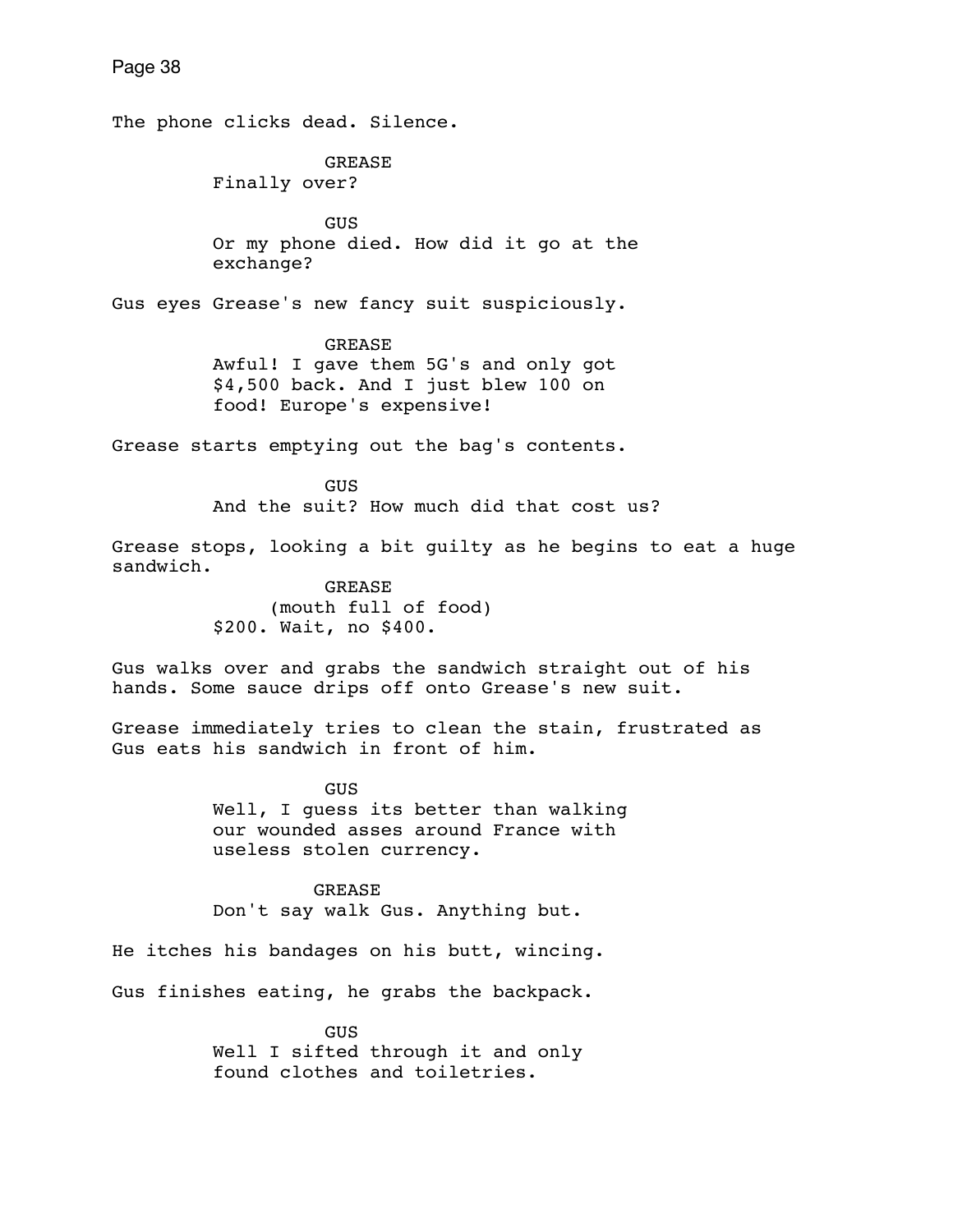He holds up a "The Sopranos" television show T-shirt.

 GUS Always wanted one of these.

Grease finds another sandwich to eat.

#### GREASE

Mmm hmm.

 GUS I also found this tag on the bag. I think it's what the French Boss was looking at before he tossed it to us.

He shows Grease the ripped carry-on permit tag.

 GREASE It's ripped.

 GUS Yep but the address says-

 GREASE (incorrect pronunciation) ANTIBEZZ! GUS No you Barely say the ZZ!

 GREASE I did. (incorrect pronunciation) AntibeZZ.

 GUS It's like almost silent but not really! GREASE I don't know how much more silent I can GET..! Where the hell is this place?!

 GUS (improper pronunciation) Next to CanneZZ!

 GREASE It's "Can"..!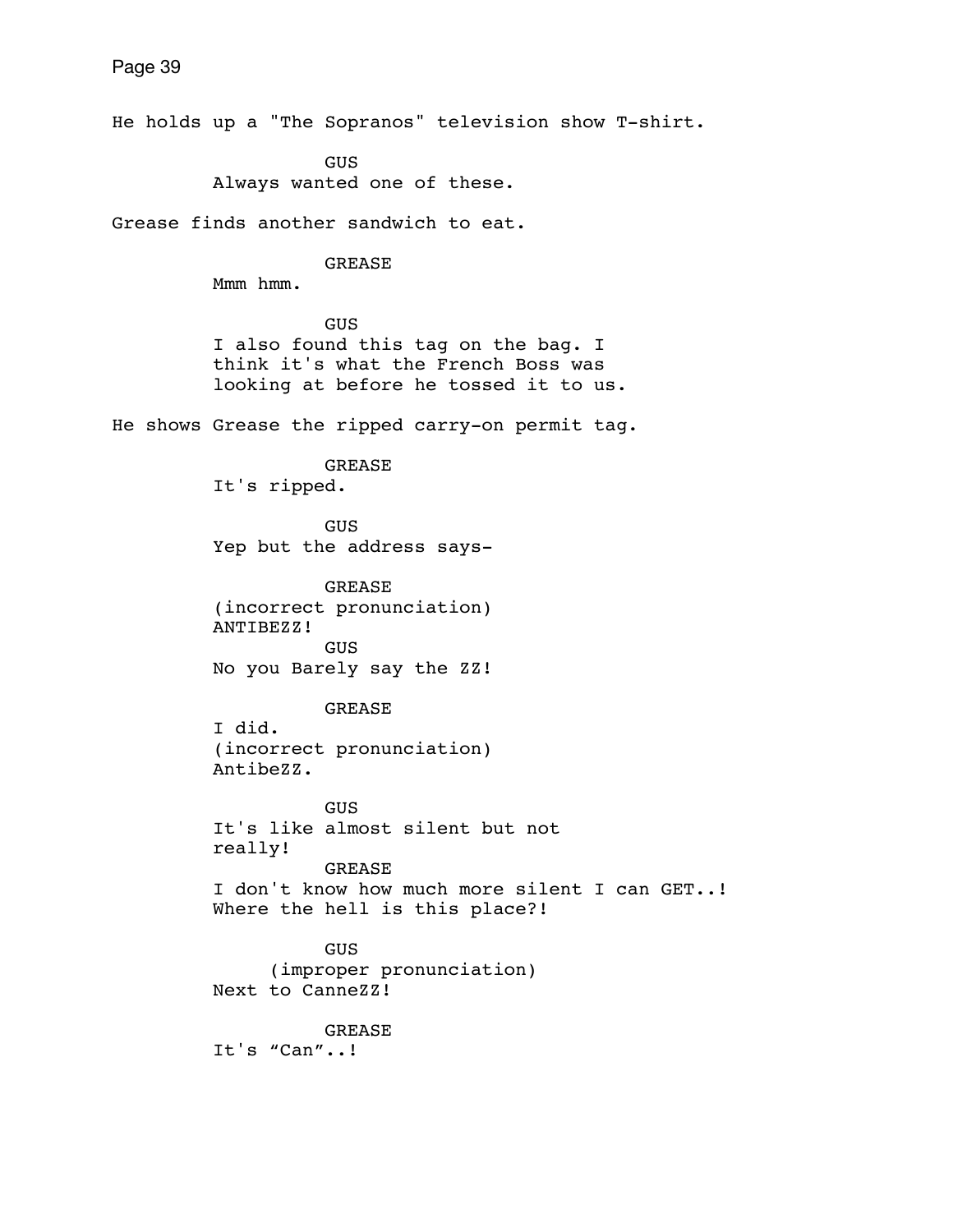GUS (Beat) Whatever!

 GREASE Great well I'll call a cab.

Grease pulls out his cell-phone.

 GUS I think the train is the preferred method in Europe.

 GREASE There you go always one upping me. This is my job isn't it?

 GUS It's not really your job now, Boss. It's OUR survival.

 GREASE Oh ya? Then tell me where I told MY connection to stash the emergency guns?

Gus is silent as Grease removes Gus' pillows from his bed revealing a Beretta M1923 with an ammo box.

> GUS Was that there the whole night?

 GREASE With the safety's on. And mine should have a-

He removes the pillow from his bed. A Beretta M1923 with surpresser attachment and ammo box is revealed.

> GREASE SILENCER! Yes!

 GUS You mean suppressor.

 GREASE No no the guy who sold it to me assured me it's a silencer!

Gus doubtfully looks at the weapon. He's about to retort but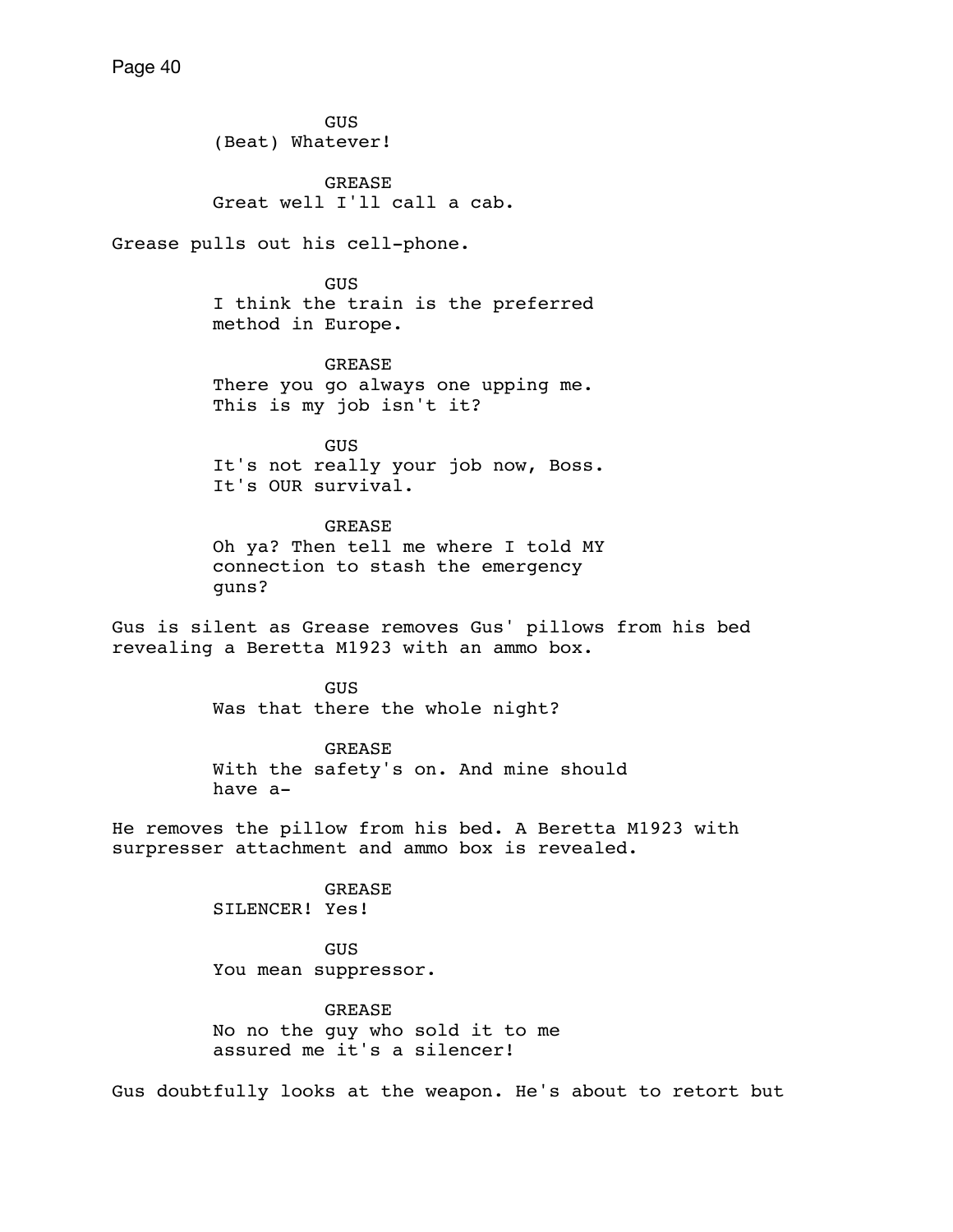seems to give up. GUS Oookay. GREASE See you were about to one up me again. GUS No I wasn't. GREASE It's a very annoying habit. Gus goes back to fixating on his nails again. EXT. ANTIBES TRAIN STATION - DUSK SC 26 A very quaint train station greets the incoming train. Very few people are at the station. Gus and Grease get off the train a bit confused. Grease is wearing the black bag again. GUS I don't know if this is right. Grease walks over to an OLD LADY (70's) standing on the platform. GREASE Is this (incorrect pronunciation) AntibeZZ? The old lady looks offended. GUS Stop adding emphasis on the ZZ's. Ugh step aside. Gus motions to the ground. GUS (in French) This Antibes? OLD LADY (in French) Yes this is Antibes.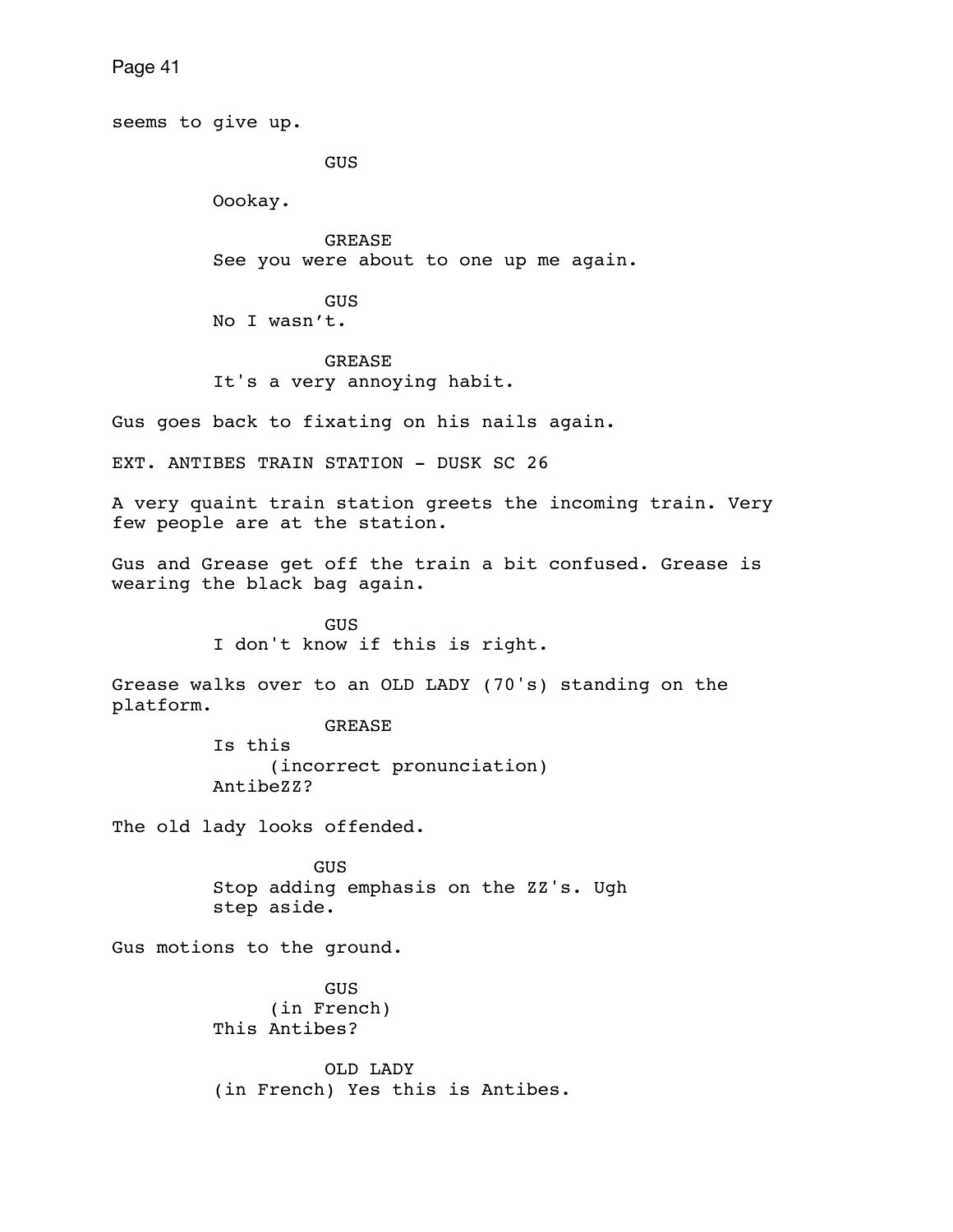You two are in trouble if that's all you can say! GUS (in French) Thanks for help me! The old lady laughs as they walk away disturbed and shaking her head!… GUS Yeah we're here. GREASE What did she say? GUS Yes this is Antibes. GREASE That's it? **GUS**  Pretty sure… **GREASE**  Well fine. This looks like a small place shouldn't be hard to find them. GUS Really? That's what you're going with? GREASE OH, I'm sorry. I'll just triangulate their position based on all the facts I crossed referenced at the lab. Come on. INT. FRANCOIS' HOUSE - THEATER ROOM - AFTERNOON SC 27 The lights flick on. Tim's on the verge of crying. TIM I could stay here all day! Brigitte comes back into the theater room with everyone. The black bag is no longer on the desk. JULIEN

I spent so many weekends in here.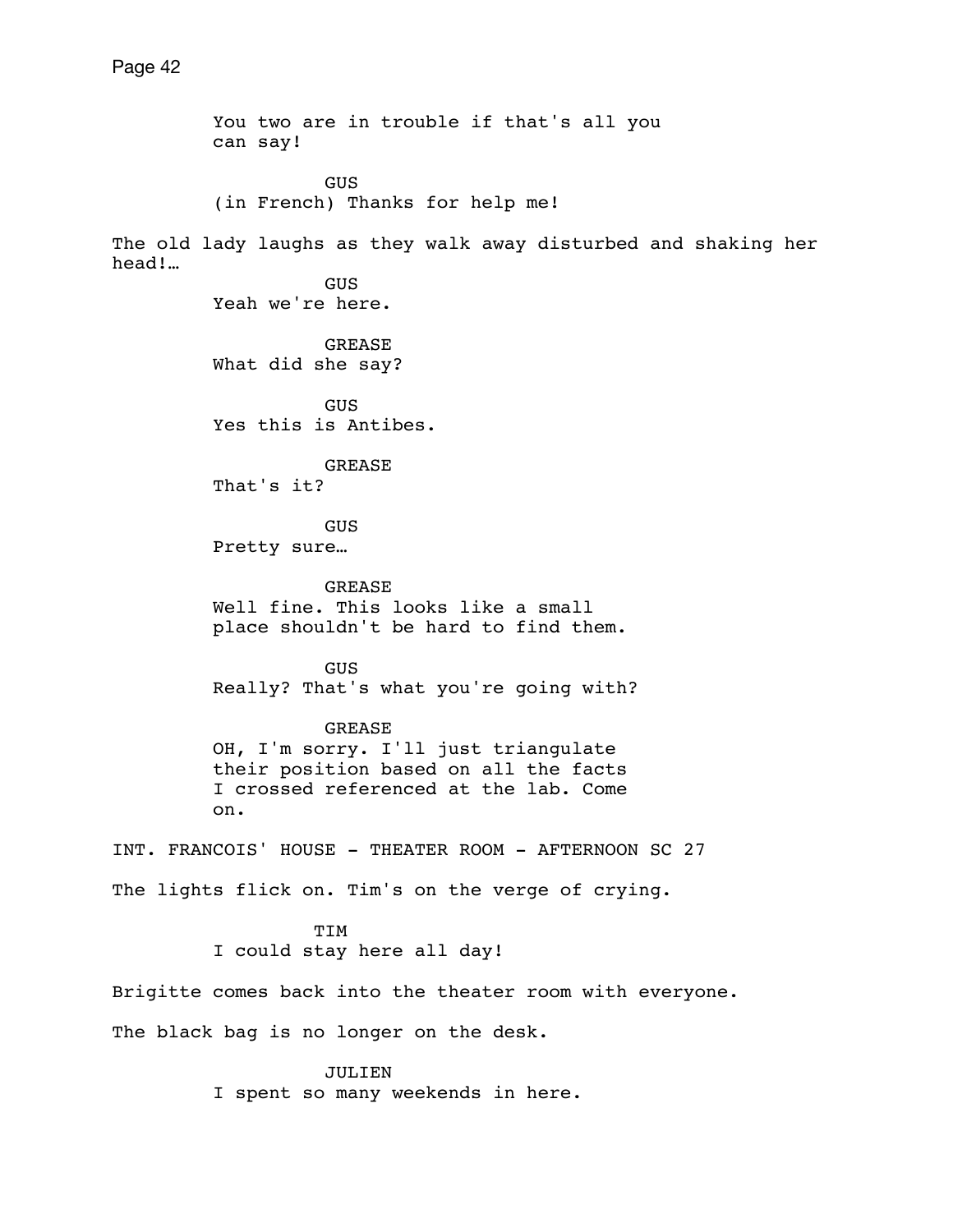Tim just now realizes something. TIM You've already seen all these?! JULIEN Yep. TIM How did you even keep this a secret? You love to show off and brag to all the ladies! JULIEN By bragging about other things. Tim sighs. TIM I'll feel a little less betrayed if we can watch another one. Francois chuckles rewinding the reel. FRANCOIS Well Brigitte's friend took care of the tablet. So how about instead of going out for lunch we just stay in and watch films until the yacht party? BRIGITTE Oh, Oh I'll cook then! TIM Oh I'd love some popcorn. The Bellami's laugh. BRIGITTE Oh no no. You are getting red-onion chutney with French bread. HA, popcorn! Tim perks up. TIM Oh my I'm sorry. BRIGITTE (sarcasm) You should be. (normal) The best home cooked meals are French!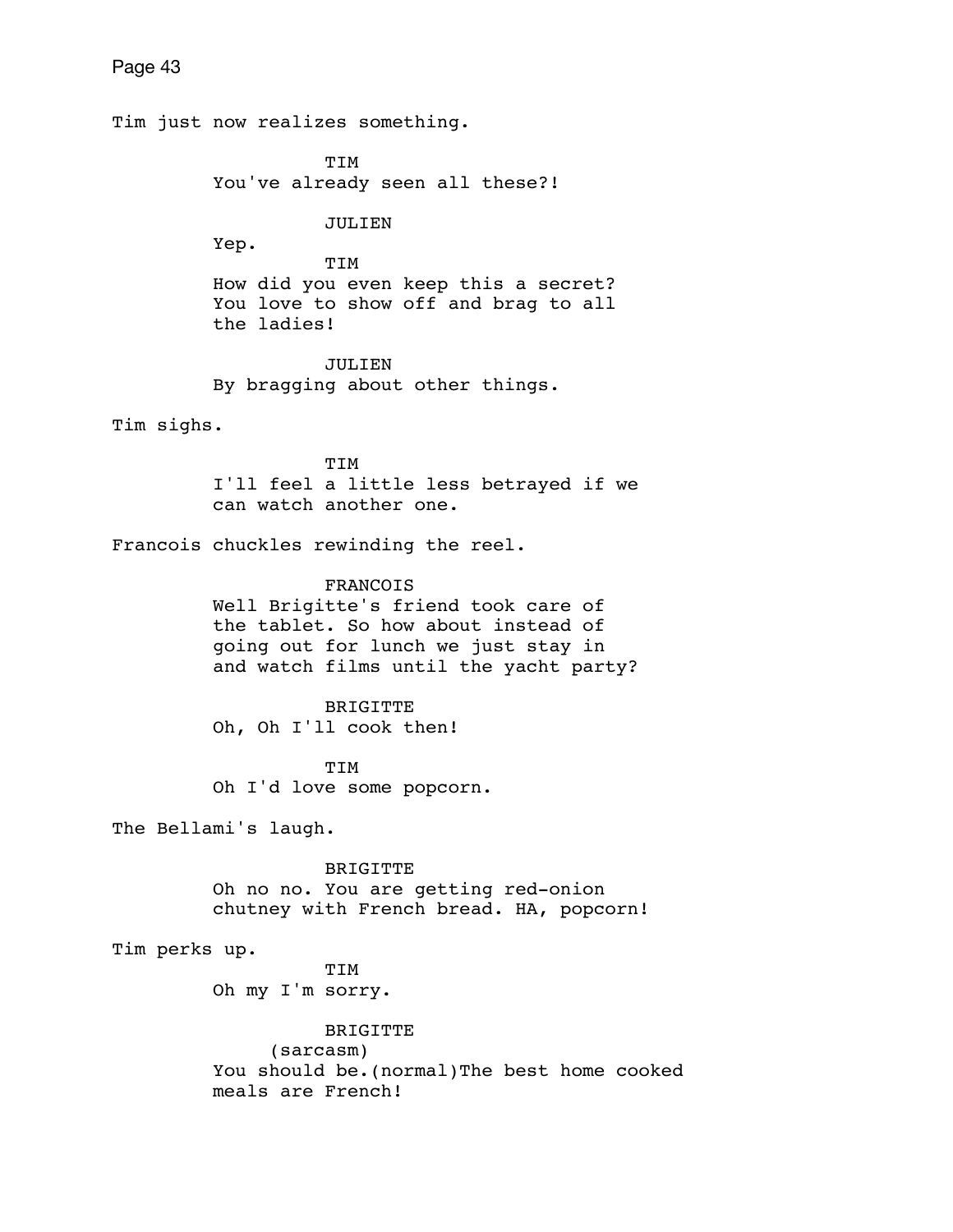EXT. ANTIBES BEACH - CONTINUOUS SC 28

Gus and Grease walk along the beach next to the train station. Beautiful beach houses line the coast.

Grease looks uncomfortable treading sand in sheer agony.

 GREASE AHH! OW. Oh! I need a break! Must- STOP now.

EXT. ANTIBES - CAFE - EVENING SC 29

After searching all afternoon, Gus and Grease are eating croissants with coffee at the patio of a cafe. They area is a quaint cobblestone street full of busy locals.

Gus and Grease look exhausted. Grease sweats in his fancy suit as Gus downs a whole glass of water.

People all around them talk casually, laugh and sip cocktails. Grease and Gus's phones go off at the same time.

> FRENCH BOSS (VISUAL TEXT) 12 hours. Time's running out.

 GREASE Who do you think will kill us first?

**GUS GUS**  Hey Grease-ball, listen to me. I don't know about you, but I'm not the dying kinda guy.

Gus pampers his nails. Grease sighs, defeated and sweaty.

 GREASE (mumbling incoherently) I hope its you first…

Putting away his file, Gus gets serious and leans in close.

 GUS Listen up! We are NOT going to die. I don't care what I have to do. I'm going to get that tablet, get paid,take my cut and probably try to forget this ever happened. Now get yourself together!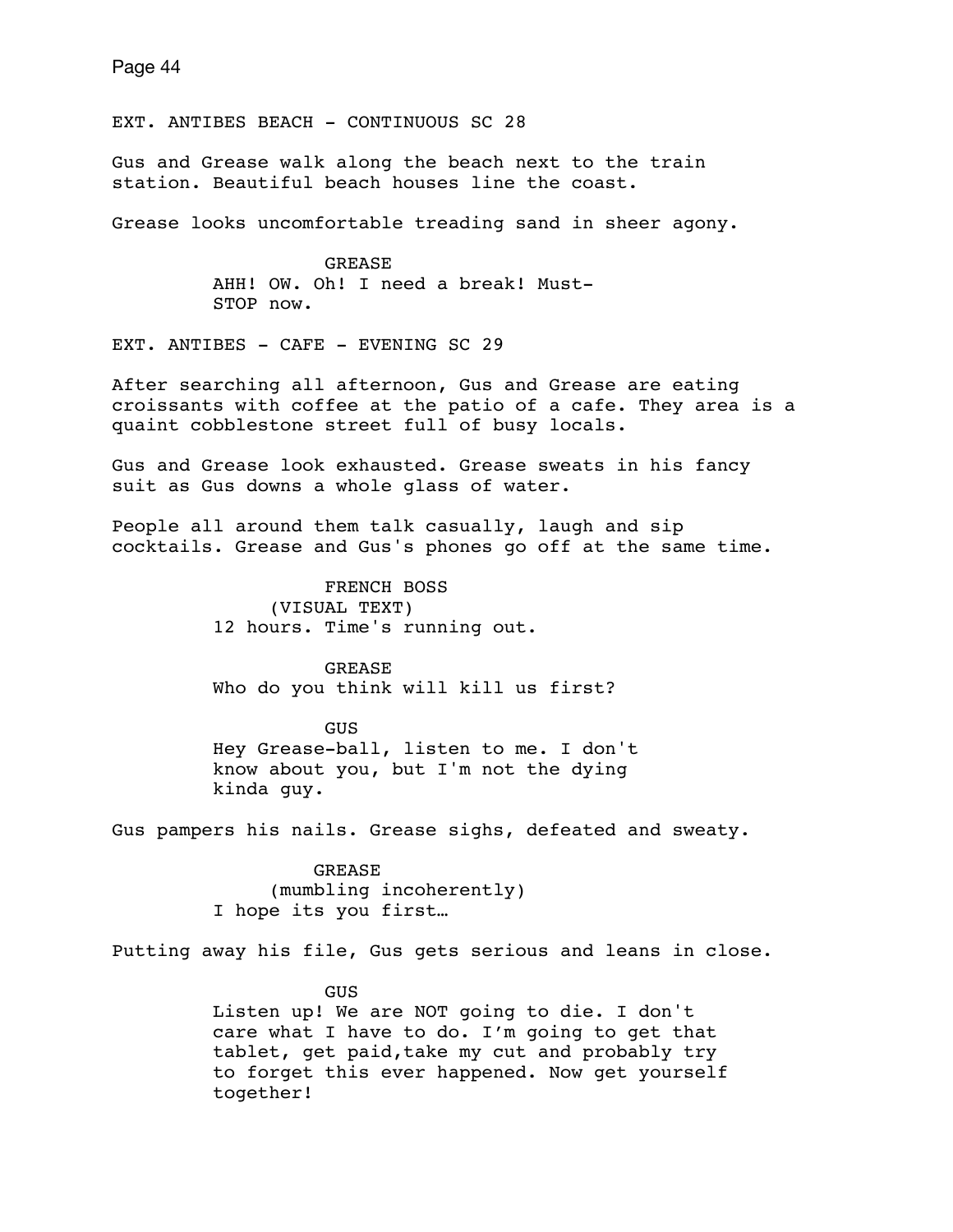Gus slams his hand onto the table which causes Grease's hot coffee to spill on his hand and all over his coat sleeves!

GREASE

ARGHH!

He soaks up the pain. Then let's out a sigh and storms off.

EXT. ANTIBES STREETS - EVENING SC 30

Gus walks feverishly ahead of Grease who struggles to keep up. The streets are quieter now except for Grease's panting.

> GUS I'm sorry about your suit okay. Will you please just hurry up..!!

Grease catches his breath, still wheezing dramatically.

 GREASE (broken heavy breaths) It has - to be - somewhere around here! I'm not ready to die!

Across the street a sign reads "RUE D'ANTIBES".

Gus pulls out the ripped ticket from his pocket, seeing "...LA D'ANTIBES" he makes the connection. Grease moans in pain.

**GUS** Good news big guy.

Grease spots the sign, his eyes widen.

 GREASE Don't tell me-

CUT TO:

EXT. VILLA D'ANTIBES - NEIGHBORHOOD - MAGIC HOUR SC 31

A beautiful sun sets over a wonderland of luxurious mansions all connected to other older estates and classical Mansions. Gus and Grease arrive, drenched in sweat and beyond exhaustion. Grease falls flat to the ground.

**GUS GUS** Are you seriously doing this now?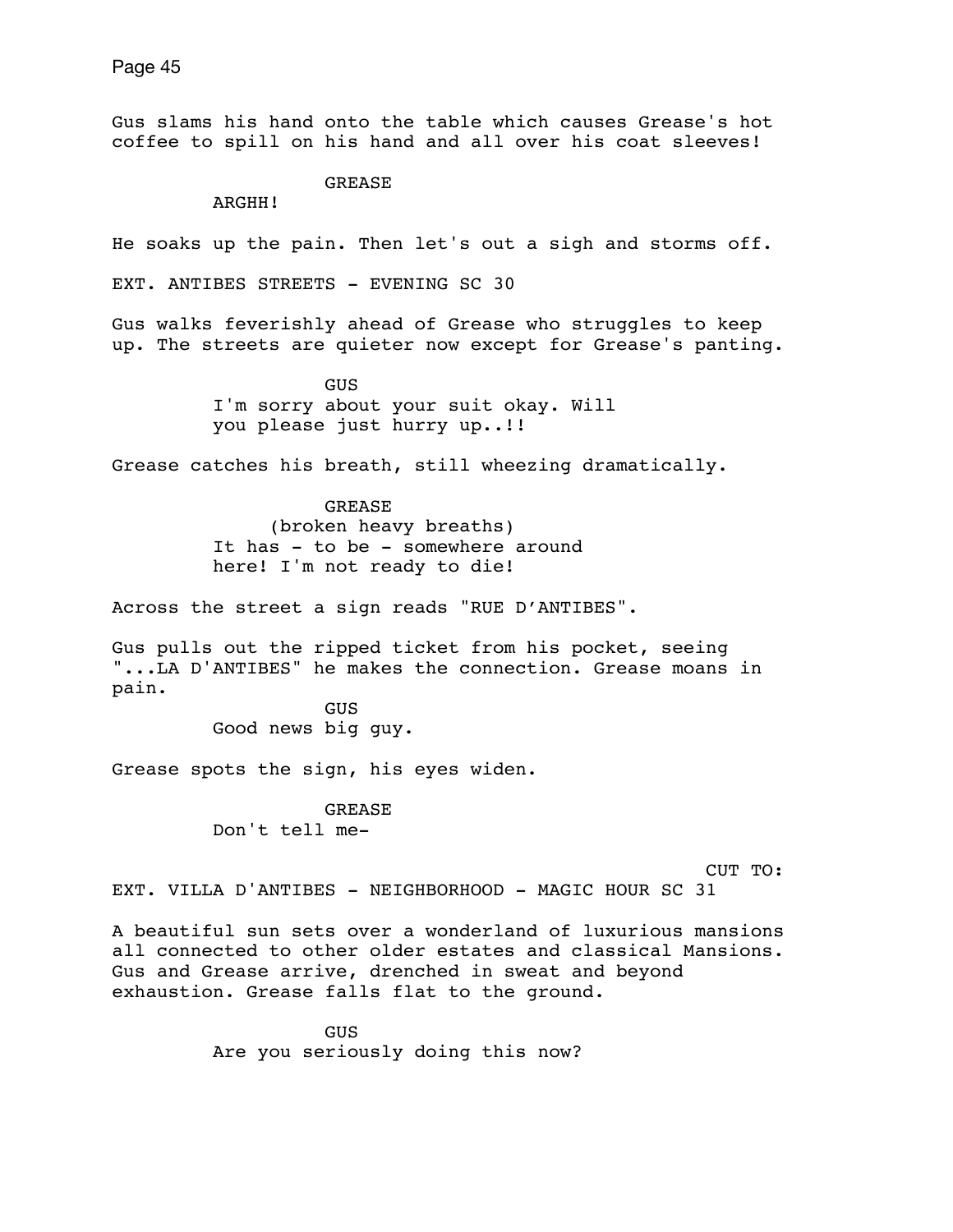GREASE (mumbling) I think... oh god. I think I might throw up.

Grease dry-heave's dramatically, then suddenly stops. Gus becomes skeptical as he helps him off the street.

> GREASE I forgot I only ate a croissant today. Have I lost some weight?

 GUS (Under his breath) Come on you drama queen!

EXT. VILLA D'ANTIBES - FRONT YARD - EVENING SC 32

Gus rings the doorbell, no lights on, no one home. Looking around he quickly and quietly scales the side gate.

**GUS GUS** Come on! You wont get hurt.

Gus reaches the top and jumps down smoothly. Grease awkwardly climb up the gate but can not get over it.

> GREASE You're killing me.

Grease, out of breath falls back to the ground. He backs away from the gate, and grabs the door knob... it opens! so he just walks in!

> GREASE I think I need a vacation!

INT. VILLA D'ANTIBES - MASTER BEDROOM - CONTINUOUS SC 33

Gus and Grease sneak through the house revealing an elegant classical bedroom with chic colorful accents.

A huge modern art piece hangs on the wall.

 GREASE Daaamn. How much do you think we could sell that for?

**GUS** Don't even think about it.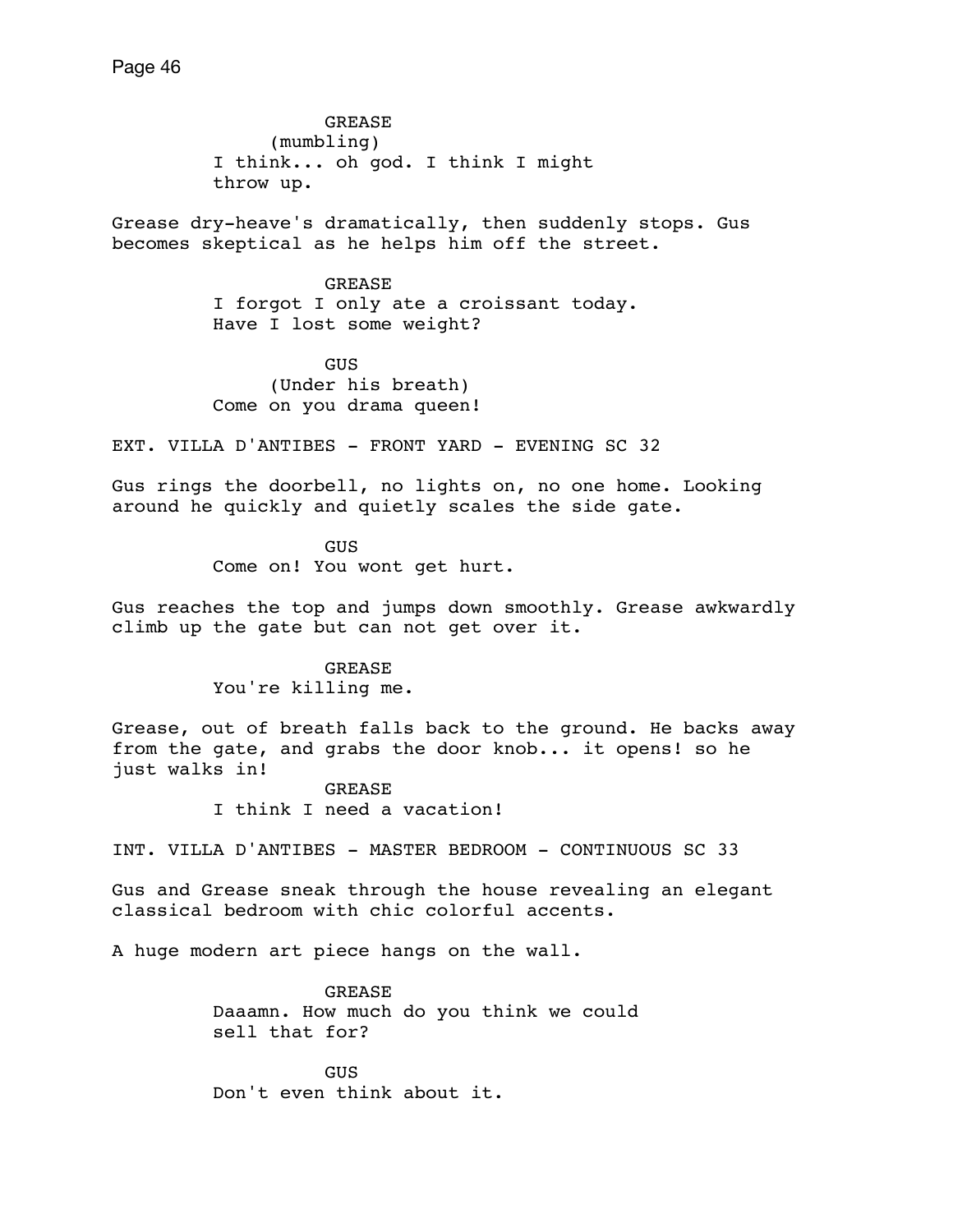Gus tries to pull Grease away but he keeps staring at it.

 GREASE It's our Plan B! We use it to bargain with the French Boss!

Gus looks tempted by the idea then snaps out of it.

 GUS Maybe later... First we need to find that tablet!

They both begin to raid the room, making a huge mess.

INT. VILLA D'ANTIBES - WALK-IN CLOSET - CONTINUOUS SC 34

Grease enters a giant walk-in closet with a full vanity.

He looks around, excited when he see's lacy bras and women's dresses everywhere.

Then Grease notices something strange, a collection of colorful wigs hang on the back wall behind some clothes.

INT. VILLA D'ANTIBES - MASTER BEDROOM - CONTINUOUS SC 35

Gus gives up his search when he hears clicking high heels footsteps then a loud BANG like something dropping to the floor.

 FRENCH WOMAN (O.S.) (in French) Hurry and freshen up. The limo will be here soon! Panicking Gus runs for the closet to hide with Grease.

INT. VILLA D'ANTIBES - WALK-IN CLOSET - CONTINUOUS SC 36

Quickly closing the door, Gus discovers Grease holding a long blonde wig. Gus appears confused, Grease tries to explain.

> GREASE It's not what you think..!

 GUS Shhhh! Some women came home!

Gus covers Grease's mouth and peeks out of the closet door.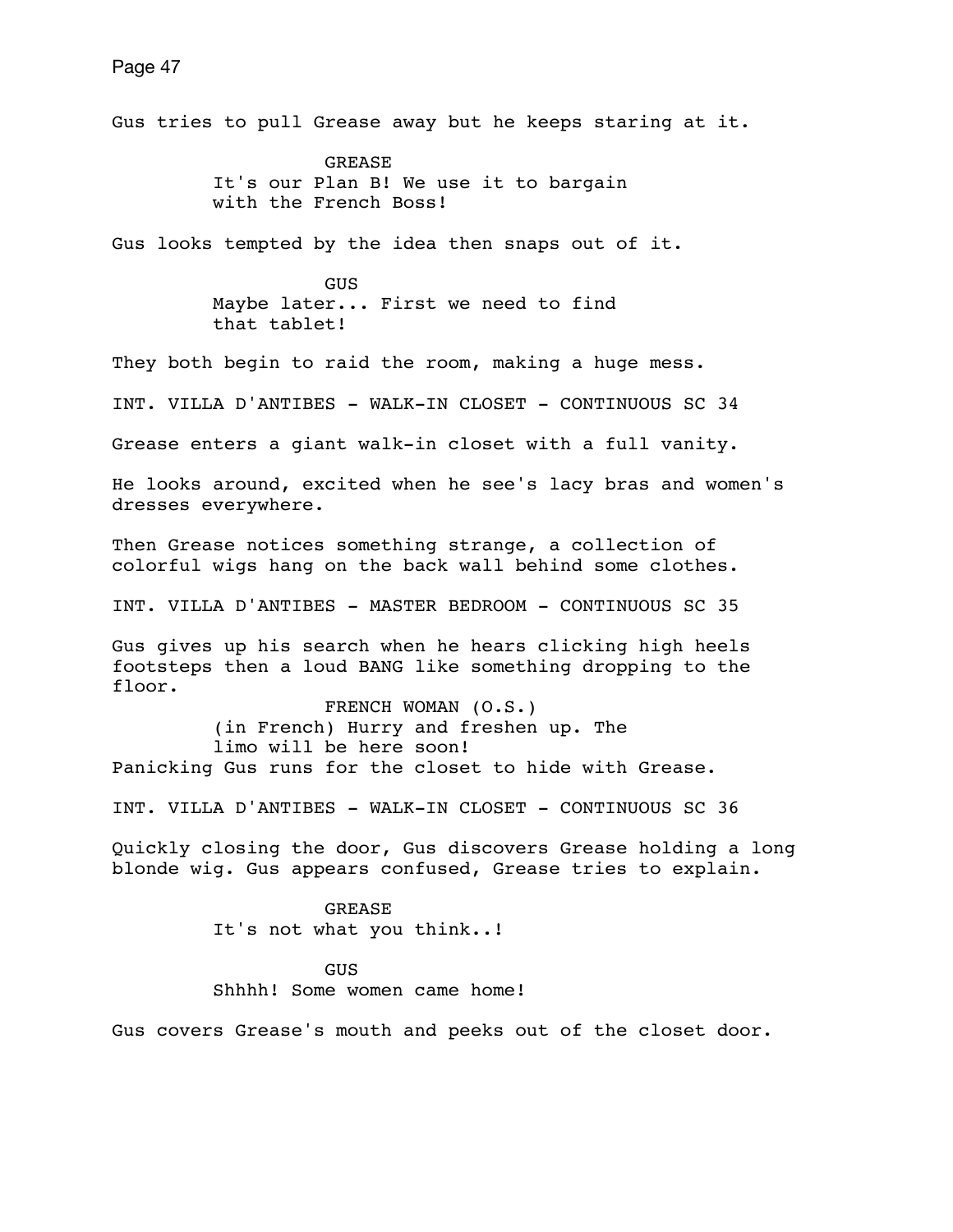INT. VILLA D'ANTIBES - MASTER BEDROOM - CONTINUOUS SC 37

A pair of tall tan legs in killer heels walk through the bedroom door.

It's a HOT BLONDE WOMAN (mid 20's) wearing a tiny black dress that barely covers her large breasts.

She struggles, dropping a heavy black backpack behind her. \*CLANK\* The blonde see's her room is completely destroyed.

> HOT BLONDE (in French) What the hell- WHO did

this?!

From the corner of the room, Gus continues to watch.

One of her hot roommates, a YOUNG RED-HEAD, enters the room.

 YOUNG RED-HEAD (in French) Oh my god! It looks like you got robbed... does this mean we are going to be fashionably late? Anyways, what in that back pack of yours..?

Blondie pulls out her phone immediately, texting someone.

 HOT BLONDE I'm always fashionable, and please don't touch that bag, it belongs to Brigitte…

INT. VILLA D'ANTIBES - WALK-IN CLOSET - CONTINUOUS SC 38

Blondie has trouble walking over to the closet as Gus and Grease attempt to hide behind all her clothes. She enters.

> HOT BLONDE I do need to stop at the club first, I promised the Boss a favor.

Grease almost faints when the blonde takes off her dress. Blondie browses through her closet for another outfit to wear. Seeing her bend over Gus reacts, aroused and confused.

CUT TO:

INT. VILLA D'ANTIBES - MASTER BEDROOM - MOMENTS LATER SC 39 The blonde now fully dressed and ready goes over to grab the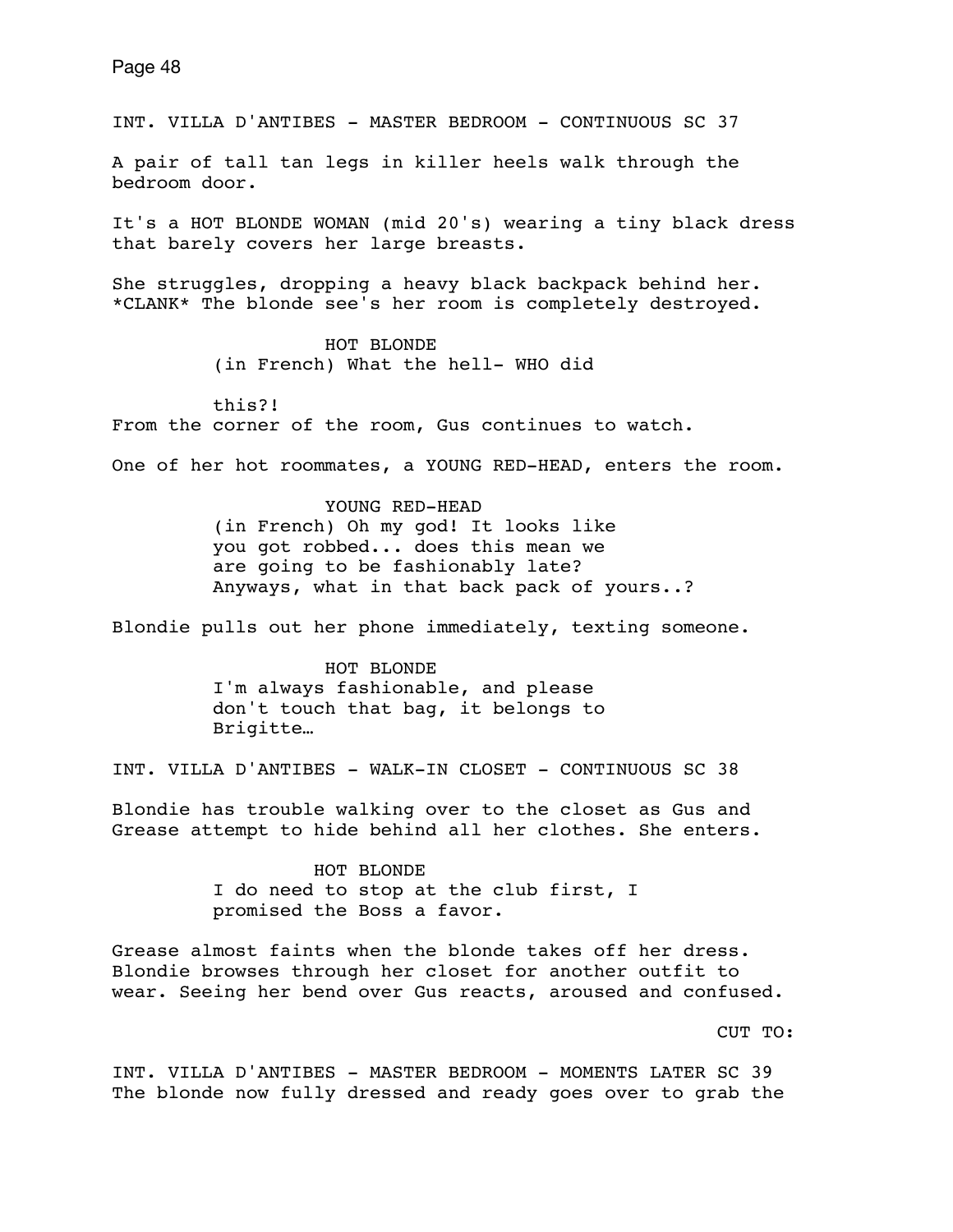black bag. Gus and Grease watch intently from the small crack in the closet doors.

> GREASE (whispering) That has to be it!

 HOT BLONDE What's in here… it feels like a big rock?!

She drags the bag with more force this time, grunting as she leaves the room.

Gus bursts out of the closet, his face still in shock. Grease follows shortly after, same lock-jawed expression.

> GREASE Did you see it?

 GUS I can't UN-SEE IT!

 GREASE They were huge..!

EXT. VILLA D'ANTIBES - FRONTYARD - NIGHT SC 40

The blonde and red-head walk out of the house together.

 HOT BLONDE I bet my room was another one of Nina's lame pranks.

 YOUNG RED-HEAD What a bitch..!

The front door closes behind them. The blonde and the redhead enter a limo idling out front. 3 other girls are waiting inside the limo.

LIMO DRIVER (40's) dressed to the nines, holds their door open. The 2 girls greet him with kisses on each cheek.

The blonde hands over the heavy backpack to the driver, who stores it in the trunk.

They drive away as the girls can be heard WOOING loudly and laughing.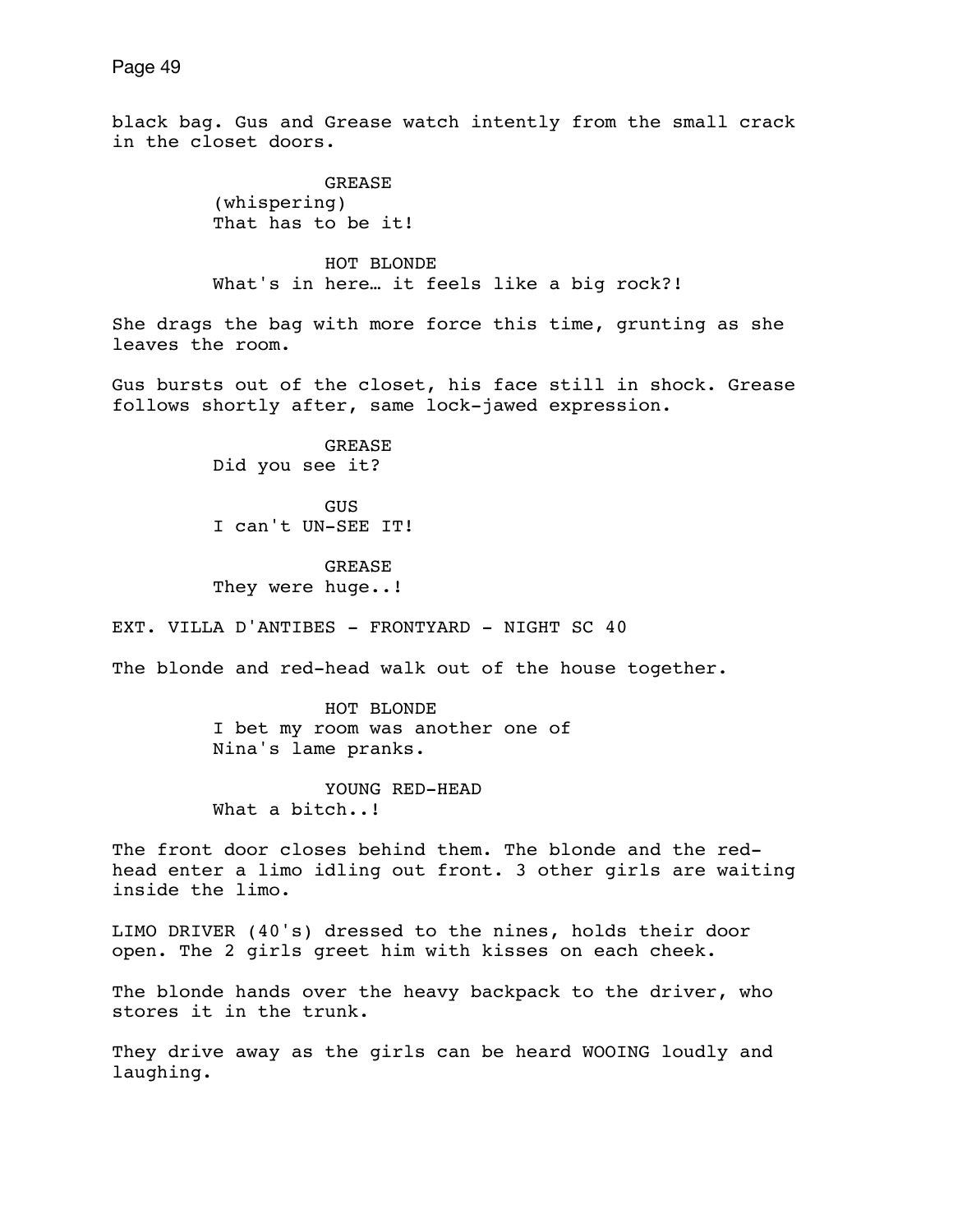Gus and Grease sneak back out the side of the house to watch the limo drive away.

> GREASE We got to follow that limo!

Gus looks around, catching a glimmer of luck. A little red Vespa is parked in the driveway. He instantly hot-wires it.

**GUS GUS**  (to Grease) Hop on little lady!

With a wink, Gus revs the engine as Grease slides onto the back seat. Holding on tight like his life depended on it.

They zoom awkwardly out of the driveway and onto the quiet street. Following the limo at only half the normal speed.

EXT. ANTIBES STREETS - NIGHT SC 41

The limo cruises by main streets, going through red lights. The Vespa can barely catch up….

Gus and Grease turn a sharp corner as Grease starts to slide off the end! Gus pauses at a light to help Grease back on.

They end up tracking the limo dropping off the girls at a fancy BEACH NIGHT-CLUB in Cannes on La Croisette.

EXT. CROISETTE, CANNES BURLESOUE NIGHT-CLUB - CONTINUOUS SC 42

The Blond Girl exit the limo as a BOUNCER (30's) a typical muscle head, helps her carry the backpack into the club.

They skip the line with clear exclusive access as they are escorted through a hidden back door with security.

EXT. LA CROISETTE, CANNES - CONTINUOUS SC 43

Gus parks the Vespa across the street, and watches the Club scene.

GUS Damn it.

 GREASE Next time we take a cab!

 GUS Stay here, keep an eye out.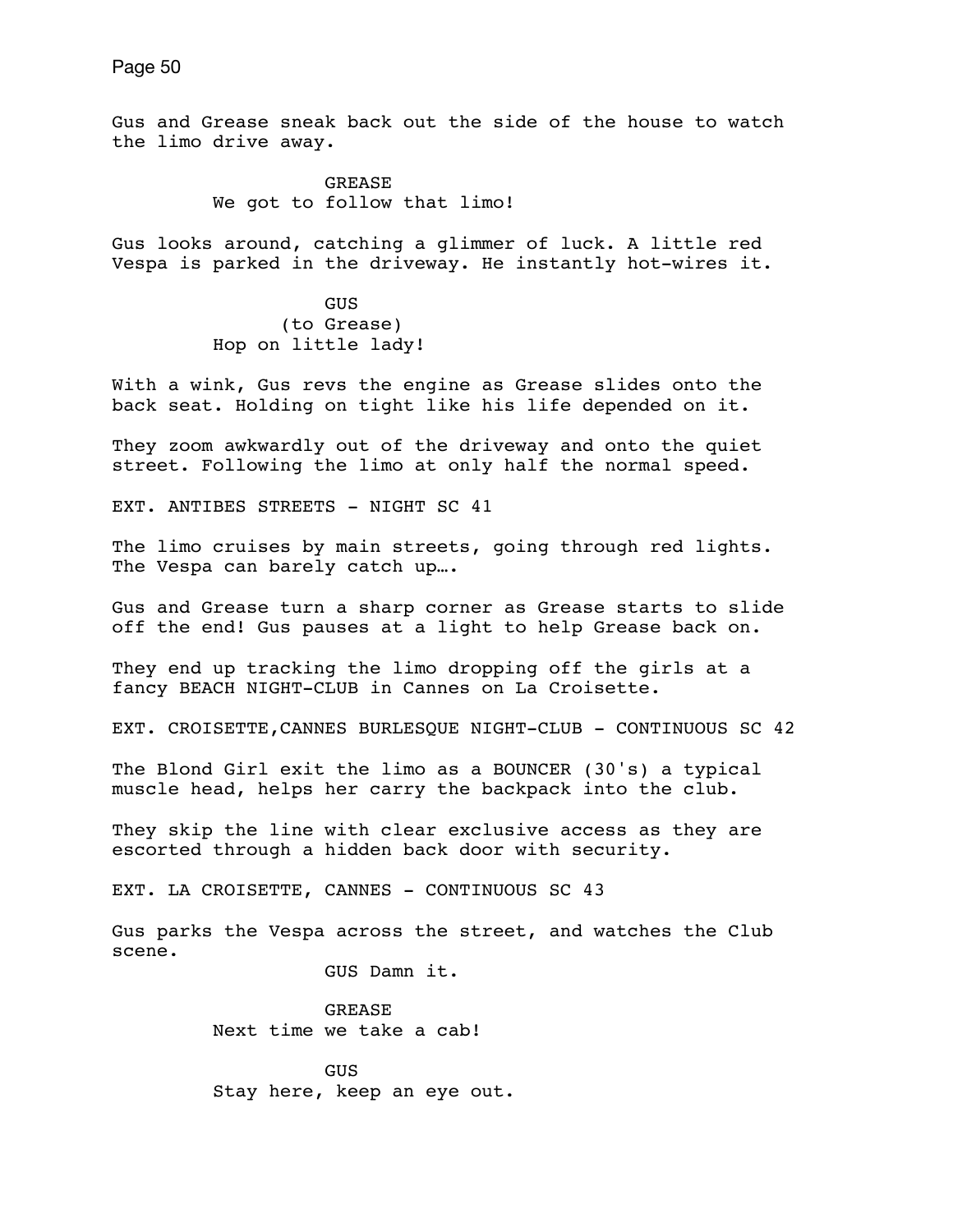## GREASE

I can do that!

EXT. BURLESQUE NIGHT CLUB - CONTINUOUS SC 44

Gus walks across the Croisette and down the beach to scans for a side opening to the club.

He spots an open window. He sneaks into position, pulls himself halfway through the window and gets stuck!

INT. DRESSING ROOM - BURLESQUE NIGHT CLUB - CONTINUOUS SC 45

An eclectic mini-runway full of mirrors, lights and red curtains. Small claustrophobic dressing rooms line the walls with various costumes thrown about everywhere.

Gus finds a curtain to pull on to help him squeeze through the window. It works, until the whole thing comes down!

**GUS** 

Oh shit!

Gus falls to the ground wrapped up in curtains!

CUT TO:

INT. BURLESQUE CLUB - BACKSTAGE HALLWAY - MOMENTS LATER SC 46

The hot Blonde walks up with a bouncer. He's struggling with the heavy black backpack!

DANIEL (40's) a busy club manager with an obvious comb-over greets ELECTRA as she stands outside his office.

> DANTEL. (in French) Electra my dear!

 ELECTRA (THE BLOND) (in French) Hi Daniel! Listen "Boss" needs you to lock this up, okay? I have to go!

 DANIEL Fine, fine. But don't be late for your next show!

**ELECTRA** Fashionably late!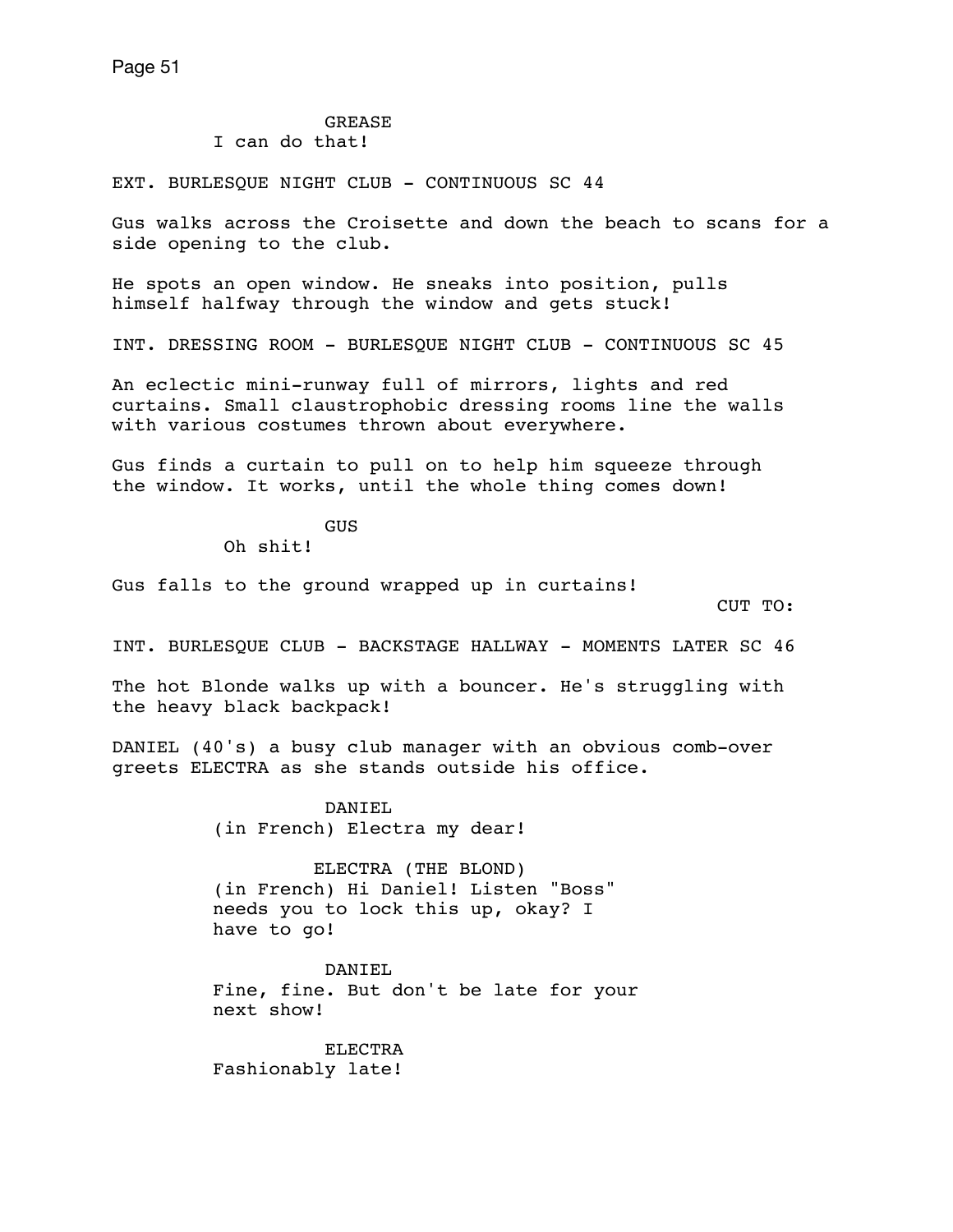The Bouncer happily hands over the backpack to DANIEL as he almost topples over, another CLANK.

INT. BURLESQUE NIGHT CLUB - OFFICE - CONTINUOUS SC 47

DANIEL enters his office awkwardly holding the weight of the backpack under his arm.

Carefully placing the pack on the floor he flips over the floor rug. Buried beneath the floor-boards lays a safe.

DANIEL attempts to fit the bag inside. It wont fit. Giving up he unzips the backpack, as a glimmer of GREEN LIGHT shines across his eyes.

DANIEL slowly drags out the tablet, it barely fits inside.

 DANIEL (To himself, French) Brigitte, what have you gotten yourself into?

He locks the safe, the green glow from the tablet fades.

INT. BURLESQUE NIGHT CLUB - DRESSING ROOM - CONTINUOUS SC 48

Gus has untangled himself finding that he landed inside a dressing room. Feathered boas and sequins are all over him.

Behind the curtains, the DOOR OPENS and a few BURLESQUE DANCERS (20's) laughing loudly enter the room to change.

Gus panics, looking around he catches a glimpse of himself in the mirror. He gets an idea and starts to strip off all his clothes down to his underwear.

Gus reveals a thigh holster with the gun from the fancy Parisian hotel. He takes off the holster placing it under a pile of costumes nearby.

Half dressed, "THUD" he falls over while struggling to slip himself into a pair of fishnet stockings and stiletto heels.

Outside the makeshift dressing room the Dancers get ready for their next show. Hearing Gus's "Fall" the dancers turn around.

> DANCER 1 (in French) Is someone in there? Are you okay?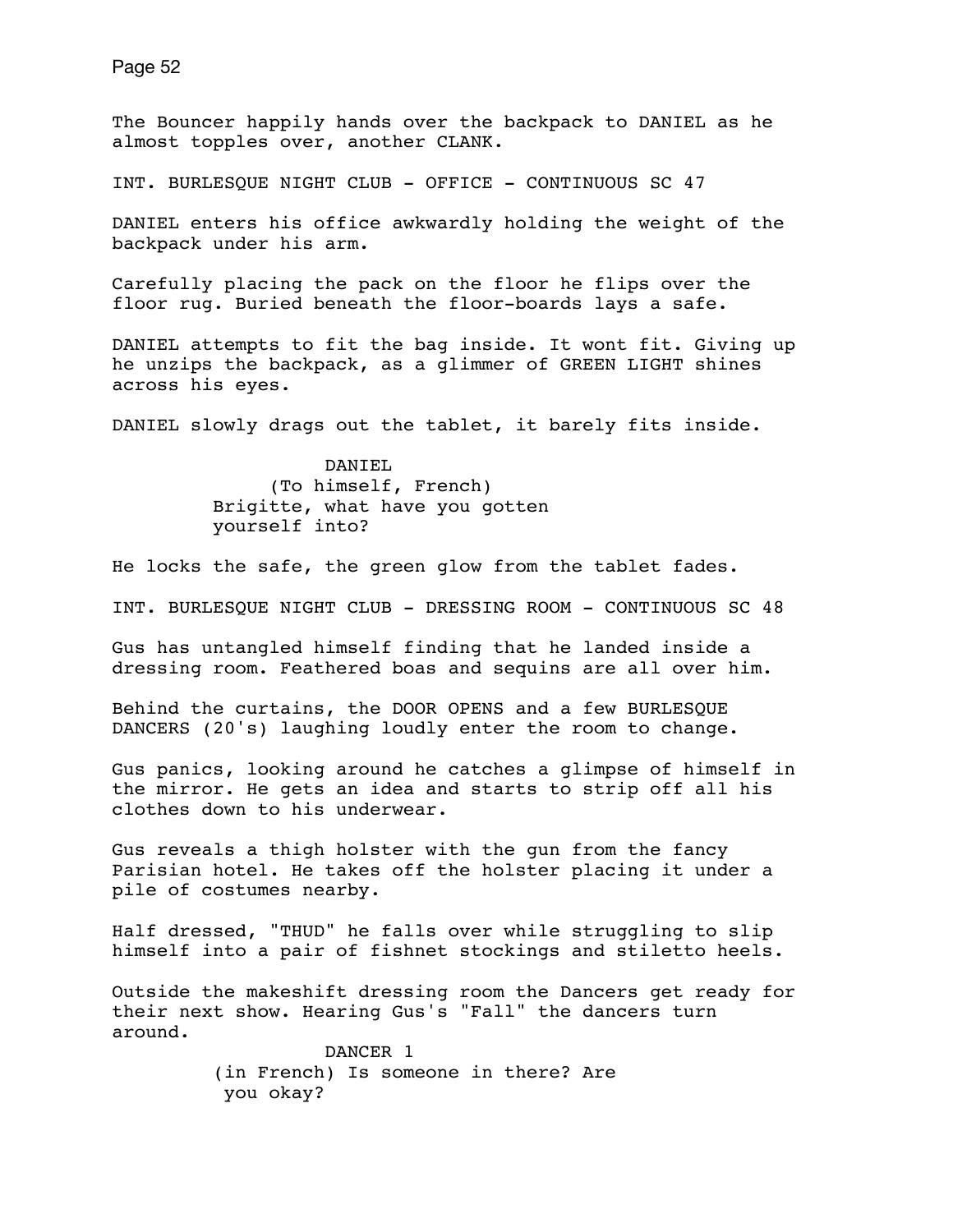A few more sounds of a struggle then the curtain pulls back to reveal Gus in full drag, wearing a short blonde wig!!!

**GUS GUS**  (Feminine French accent) Oui, Oui..!

Just then DANIEL enters with the empty black backpack hanging off his shoulder.

Gus identifies the bag immediately. DANIEL see's the crowd that's gathered, his excitement shows as he talks louder.

> DANTEL. (in French) Alright ladies! We are on in 10 minutes! Oh, my you must be the new girl…

Jeri looks over Gus and his costume, clearly disgusted.

 DANIEL (in French) Well, break a leg ladies! Oh and help that new one get ready!

One of them begins plucking his eyebrows as Gus twinges in pain. The other goes to do his nails but backs off when she sees they are perfectly manicured. She begins his makeup! DANIEL is about to leave the room when Electra walks in. DANIEL

OH! Electra!

Gus tries his best to keep his eye on the backpack.

The one plucking his eyebrows gets frustrated, forcibly turning his head back towards her so she can finish.

> ELECTRA (in French) Is it OK, in the safe?

 DANCER 2 (O.S.) (in French) Sit still!

Gus breaks free of tweezer lady just in time to hear.

 DANIEL (in French) Yep. This wouldn't fit though.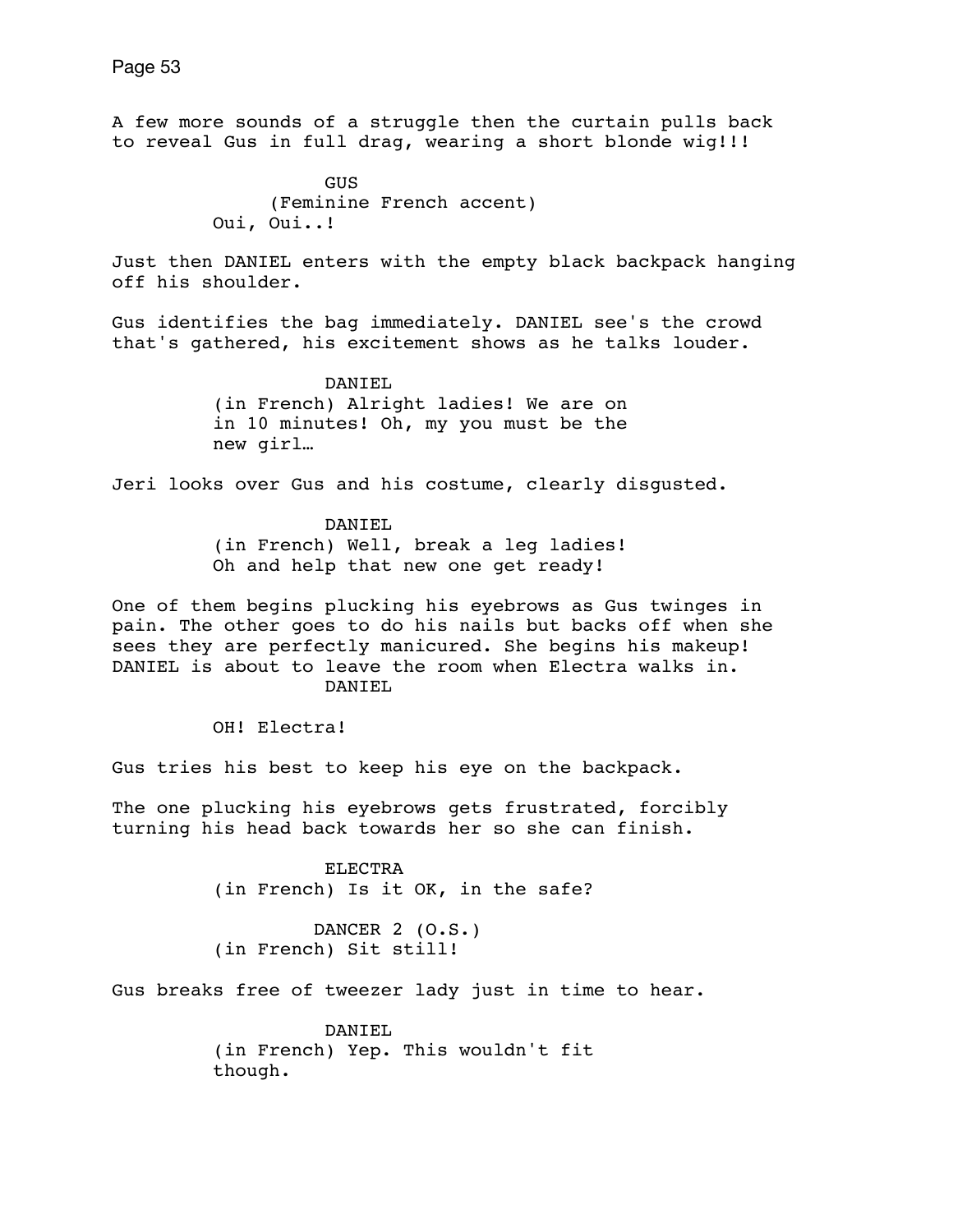DANIEL hands the black bag back to Electra.

 DANIEL (in French) Don't forget to give this back to Brigitte.

Gus manages to survive all the pampering. There's only one problem left, his manhood still stands out loud and proud.

> DANCER 1 Here honey, let me show you a little trick!

Without hesitation, the dancer grabs Gus's package pulls it out and tucks it all away within seconds.

Gus freezes, uncomfortable with this kind of public intimacy.

**GUS GUS**  (Feminine French accent) (in French) Merci!

Now that Gus has successfully completely his transformation he catches a glimpse of himself in the mirror, horrified…

DANIEL, Electra and the bag leave. Gus tries to follow them, but the other ladies shoo him towards the backstage door.

Gus doesn't do a good job hiding his obvious reluctance.

INT. BURLESQUE NIGHT CLUB - BACKSTAGE - CONTINUOUS SC 49

Many other "femme-fatal" line up backstage, Gus joins in.

He's given a sequined bowler cap and cane from a stagehand. Making Gus look exactly like Liza Minelli in "Cabaret"!

The show has already begun out on the stage, sexy Transgender dancers entice the crowd with an opening number.

The house looks packed. Hundreds of people are watching all the way from the open back patio that connects to the beach.

Gus panics and almost begins hyperventilating when the stagehand begins cueing their entrances.

At the last minute Gus manages to slip away quietly and lose the girls lining up in the wings.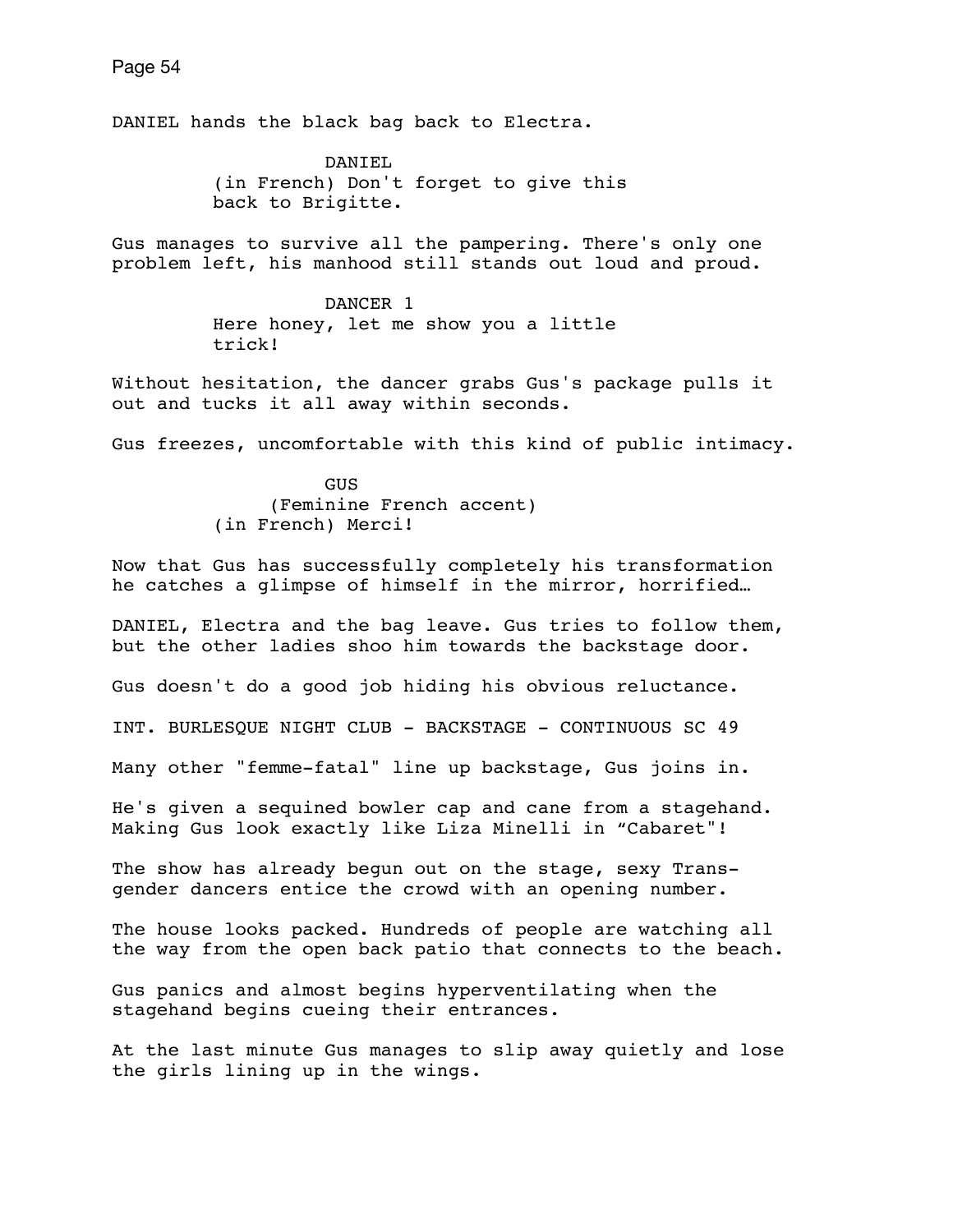He spots Electra leaving with the bag backstage and follows her out one of the doors…

INT/EXT. BURLESQUE NIGHT CLUB - NIGHT 54

Electra walks out the front entrance door of the club. Gus pursues from the shadows, keeping his distance.

He sees Electra rejoining the girls inside the limo. The bouncer see's Gus, and checks him out.

> BOUNCER (in French) Have a nice night miss.

Gus looks troubled as he rushes back to Grease hiding across the "Croisette" street.

EXT. CANNES CROISETTE/ALLEY - CONTINUOUS SC 50

As Gus rounds the corner Grease jumps as if under attack. Grease doesn't recognise Gus in the dancer's outfit!

> GREASE What do you want?!

 GUS It's me Greaseball.

GREASE

 GUS?! GUS I had to blend…

 GREASE (Heavy sarcasm) Well you are doing a marvelous job! Oh and look! No tablet.!

**GUS**  Come on you dingus. It's getting away in that limo.

Gus hops on the bike.

 GREASE NO way in HELL am I riding in the bitch seat with a man in drag.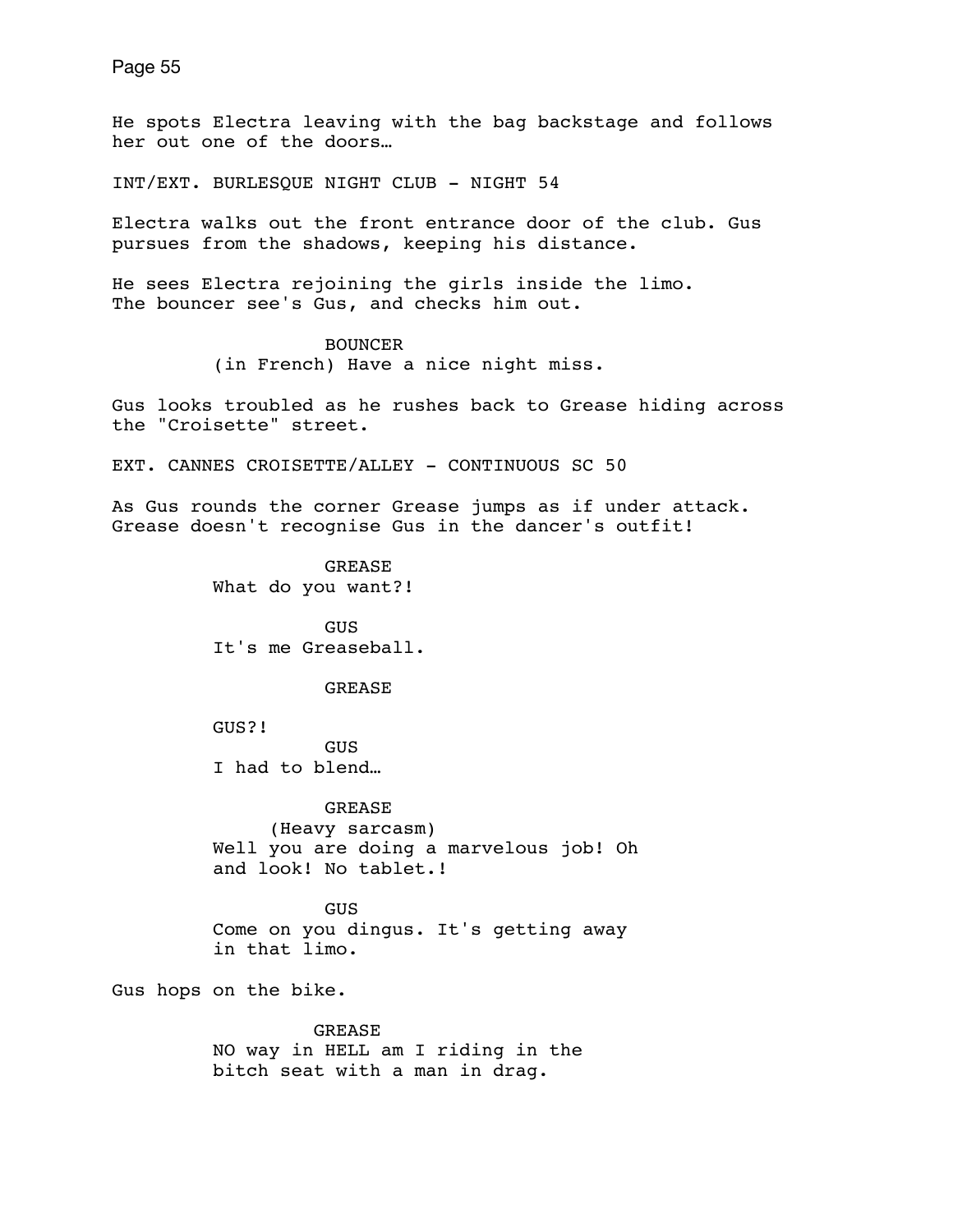**GUS GUS** I'm the better driver.

> GREASE Nuh uh. Nope. Not again.

> > **GUS**

Ugh.

Gus gets off the bike dramatically. Grease sits down.

 GREASE Hop on gorgeous.

The tiny engine revs up as they go...

INT. STRETCH LIMO - CONTINUOUS SC 51

Electra enters the limo again and all the ladies pop a bottle of champagne. Clinking glasses they all continue to party.

> ELECTRA (in French) Make sure to step on it! We're late to the party!

EXT. CANNES STREETS - CONTINUOUS SC 52

The limo full of girls pulls away fast, more "WOOING" sounds.

Grease pulls up shortly after, trying to speed up. Gus looks extremely uncomfortable as he holds tightly onto his wig.

The little red Vespa PUTT-PUTTS its way past more red lights. Cars swerve out of the way as they barely squeeze past!

Grease tries to avoid hitting the local PEDESTRIANS as he drives up onto the sidewalk to sneak by another incoming car!

Gus clings to Grease for dear life as the sounds of his screams can be heard. Some of them even sound girlish!!!

**GUS GUS**  (Still screaming) Are you TRYING TO KILL US?

Grease see's the limo pull around a corner and out of sight.

 GREASE Just hold on and SHUT UP!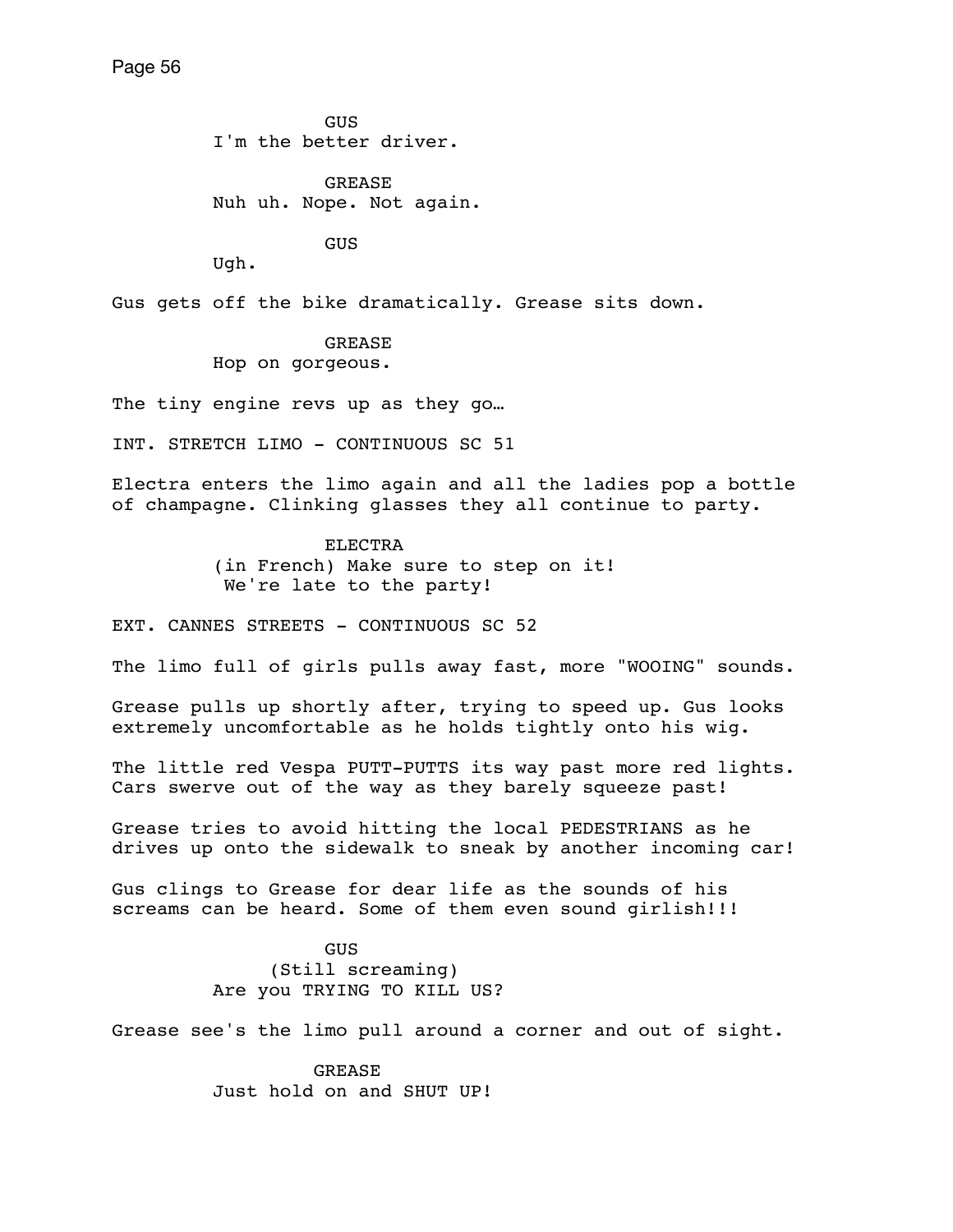The Vespa SNARLS as it speeds up again pushing the limits. It jumps the curb and goes straight in front of another car.

Grease and Gus move in and out of traffic cutting off tons of cars before turning the corner.

A feathered boa falls off Gus and lands on the street behind them as they speed off finally catching up to the limo.

The Vespa tails the limo closely now as a few of the ladies party out on the sunroof and dance together promiscuously.

The young Red-head from before stops dancing once she spots the Vespa, suddenly suspicious.

> YOUNG RED-HEAD (French) Hey... that looks exactly like my scooter!

A HOT BRUNETTE (30's) a plastic miracle with long legs and big fake breasts looks over too.

> HOT BRUNETTE (in French) What a hot mess!

 YOUNG RED-HEAD Do you think they are following us?

 HOT BRUNETTE I don't know.

The brunette downs another drink and goes back inside.

INT. STRETCH LIMO - CONTINUOUS SC 53

The brunette sits down awkwardly.

 HOT BRUNETTE (in French) Look I think they are following us.

She gestures to the back window.

 ELECTRA (in French)What a bunch of party crashers!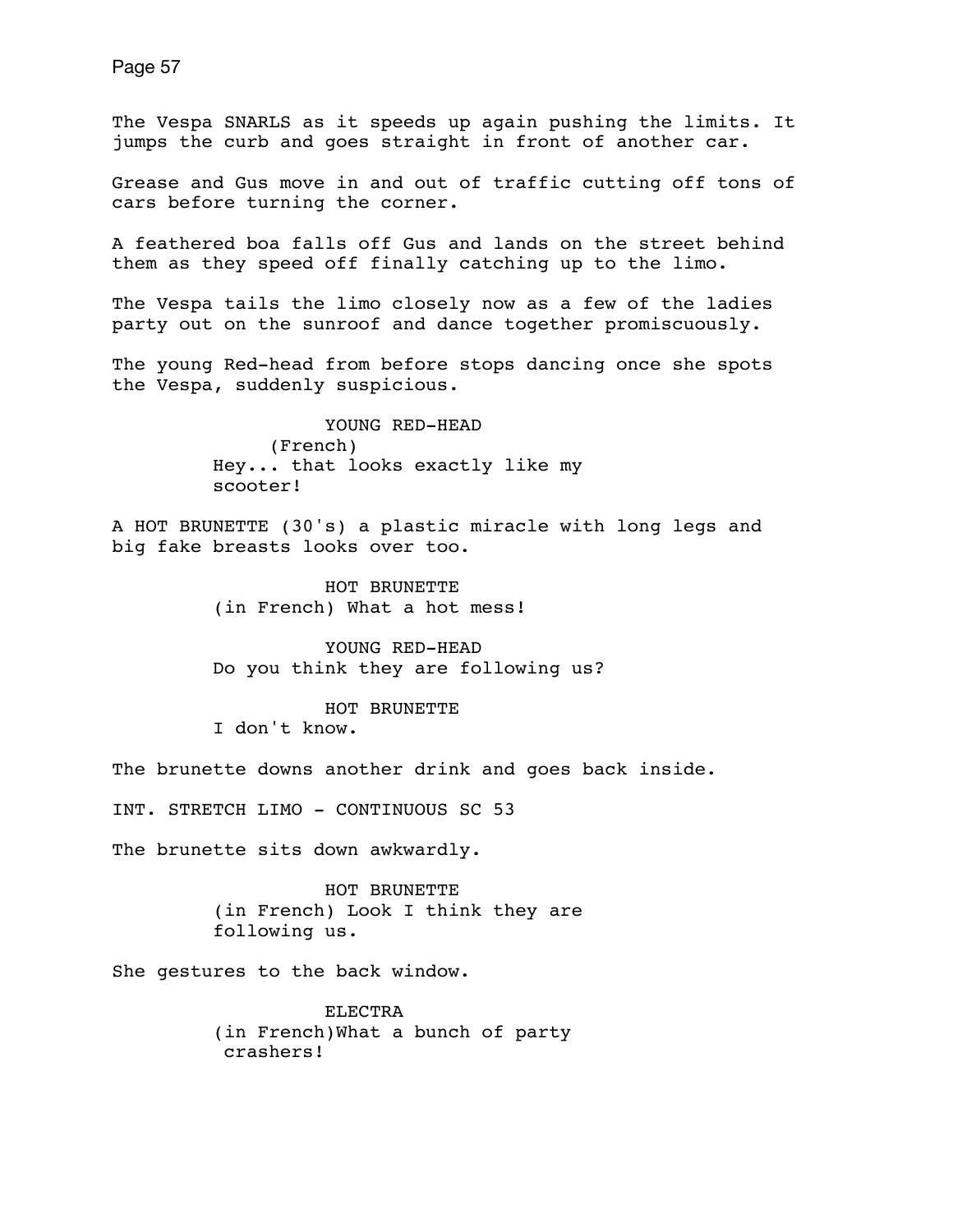Electra and the others turn around to peer out the back window. ELECTRA (in French) Isn't that your bike Nina? NINA (20's) a young cute blonde, yet surprisingly the fiercest one out of the group, looks behind. NINA (in French) I don't think so. I have my sticker on the back. HOT BRUNETTE (in French) Hey Driver! Can we lose those two behind us? They're trying to follow us to the party. There will be a juicy tip in it for you! She blows the driver a kiss. LIMO DRIVER (in French) Yes ma'am. Am I allowed to go fast? The ladies cheer in approval. He changes gears aggressively. LIMO DRIVER (in French) Seat-belts on please! EXT. CANNES STREETS - CONTINUOUS SC 54 A little sticker that says "bad girl" is on the back of the Vespa. GUS screams to Grease. I think my balls have officially shriveled up and died! GREASE That's rough, just try getting bit in the ass and riding on the back of this thing. Then we'll talk! The limo starts to speed up. GUS

Hey man I think they're on to us.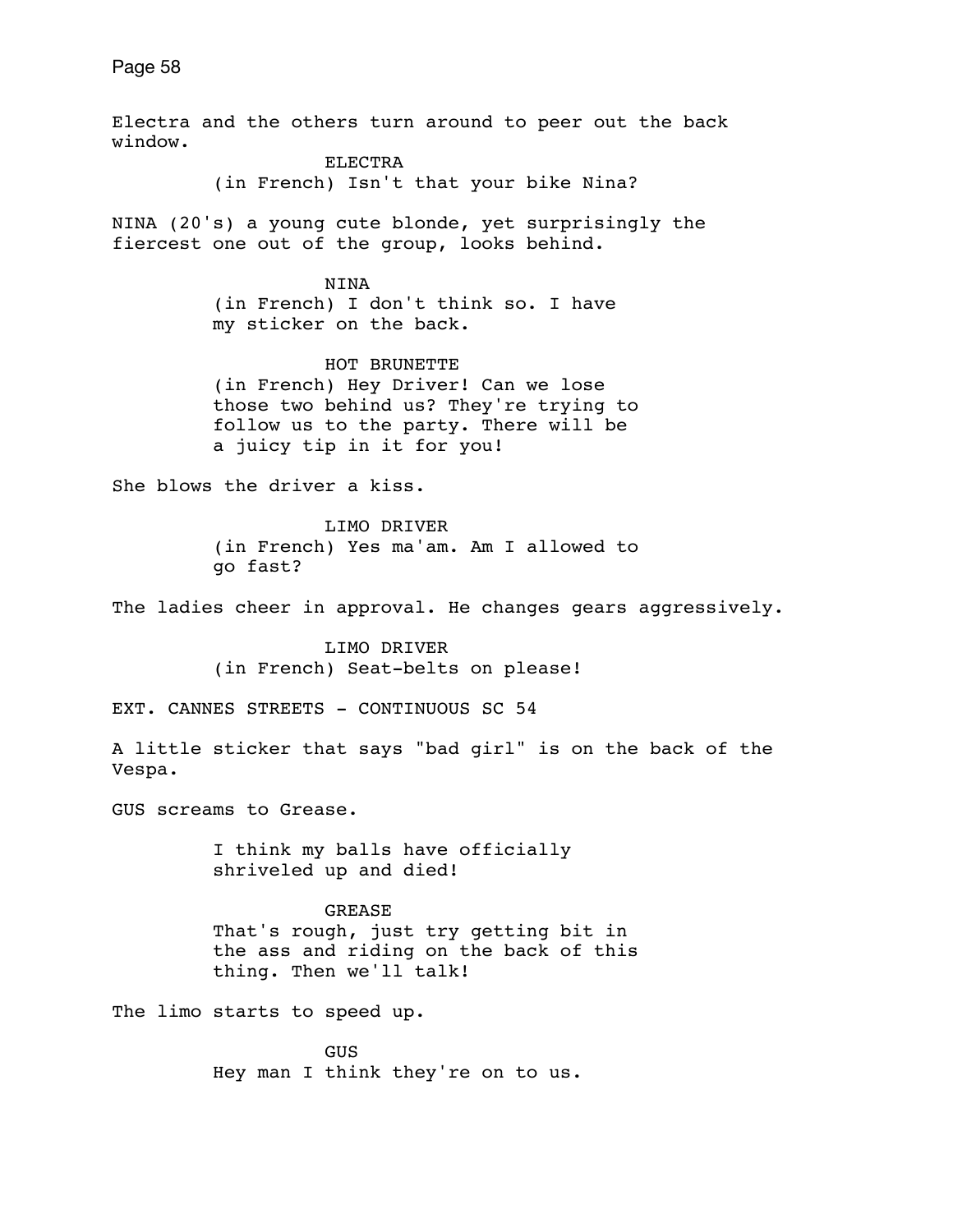GREASE

Okay hang on.

The stretch limo successfully pulls a drifting maneuver around the corner.

Gus and Grease both look hopeless.

 GREASE I don't know if this thing can do that.

 GUS It has too.

 GREASE Okay here we go!

Grease tries to make a sharp turn. The little scooter struggles around the corner. Just in time to see the Limo already turning at the next corner.

> GUS SideWalk! SideWalk! They're everywhere down here.

Grease pulls on the Croisette wide sidewalk..! that's parallel to the Croisette street the limo turned on.

They pass tons of people almost hitting a few!

Ironically some of those pedestrians happen to be Francois Alize and Tim walking over to the Yacht party.

Francois puts his arm out protecting Alize and Tim.

FRANCOIS

LOOK OUT!

The Scooter zooms by, veering around the family and others!

 TIM Was that a guy or girl on the back?

ALIZE

 In Cannes you never know! Grease turns off the sidewalk.

The limo's stuck at a red light at an intersection.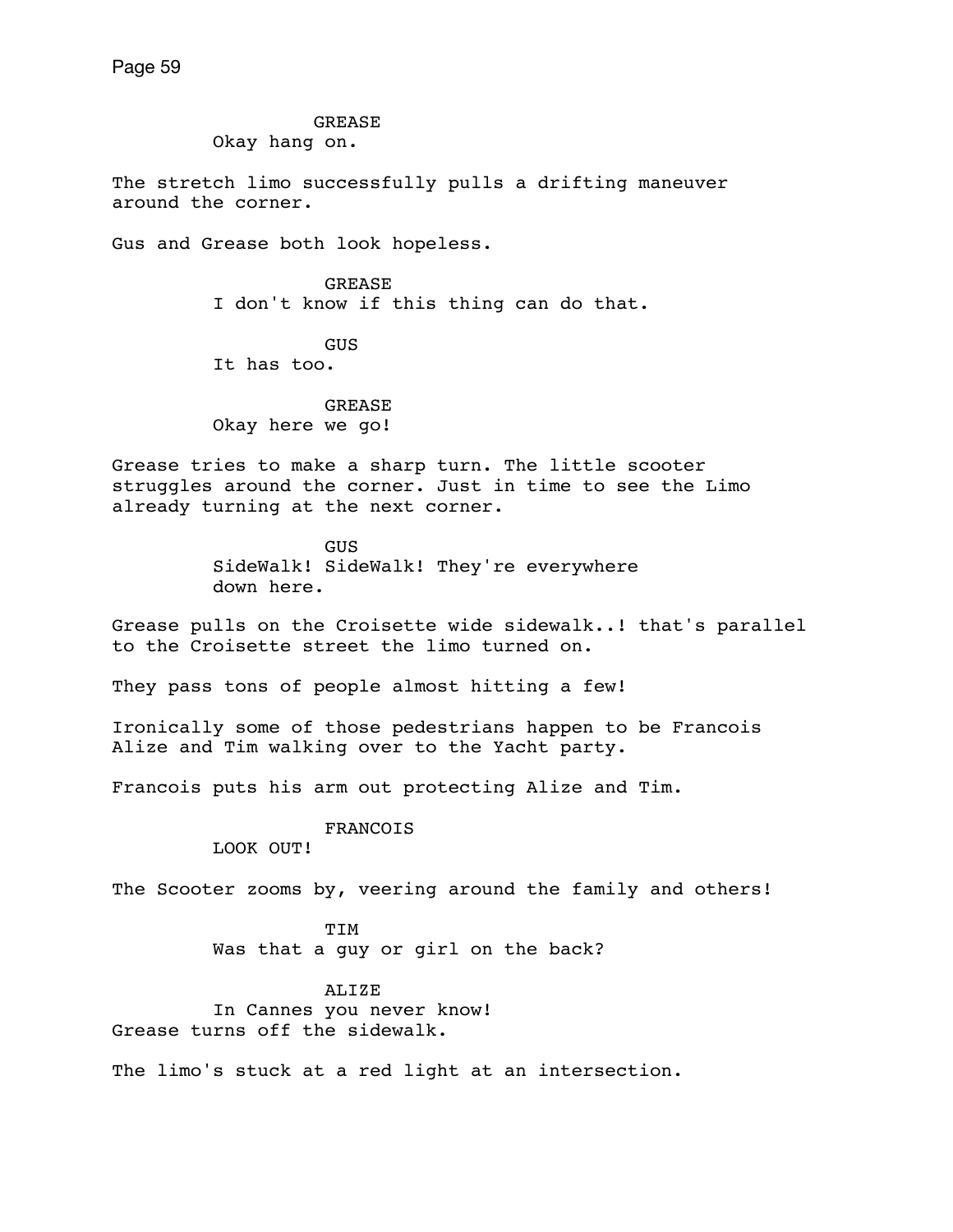GREASE HA! Trapped. Suddenly the limo heads straight towards the little Vespa, playing chicken with them. **GUS GUS**  This always ends badly Grease-ball. GREASE Shoot the tire out. Gun's in my front holster. **GUS GUS**  OF COURSE IT IS! Gus begins to reach around Grease and dig around in the front of his pants!!! CUT TO: INT. STRETCH LIMO - CONTINUOUS SC 55 The ladies are all gathered by the driver's side window, perplexed. ELECTRA What are they doing? EXT. CANNES STREETS - CONTINUOUS SC 56 GUS Why wouldn't you use your arm holster?! GREASE Hurry! Gus finds the gun he pulls it out aiming low. INT. STRETCH LIMO - CONTINUOUS SC 57 LIMO DRIVER (in French) GUN…GUN..!!! The ladies all duck. EXT. CANNES STREETS - CONTINUOUS SC 58 No time. Grease and the limo swerve to avoid each other. Gus loses the shot and his seat as the bike tips over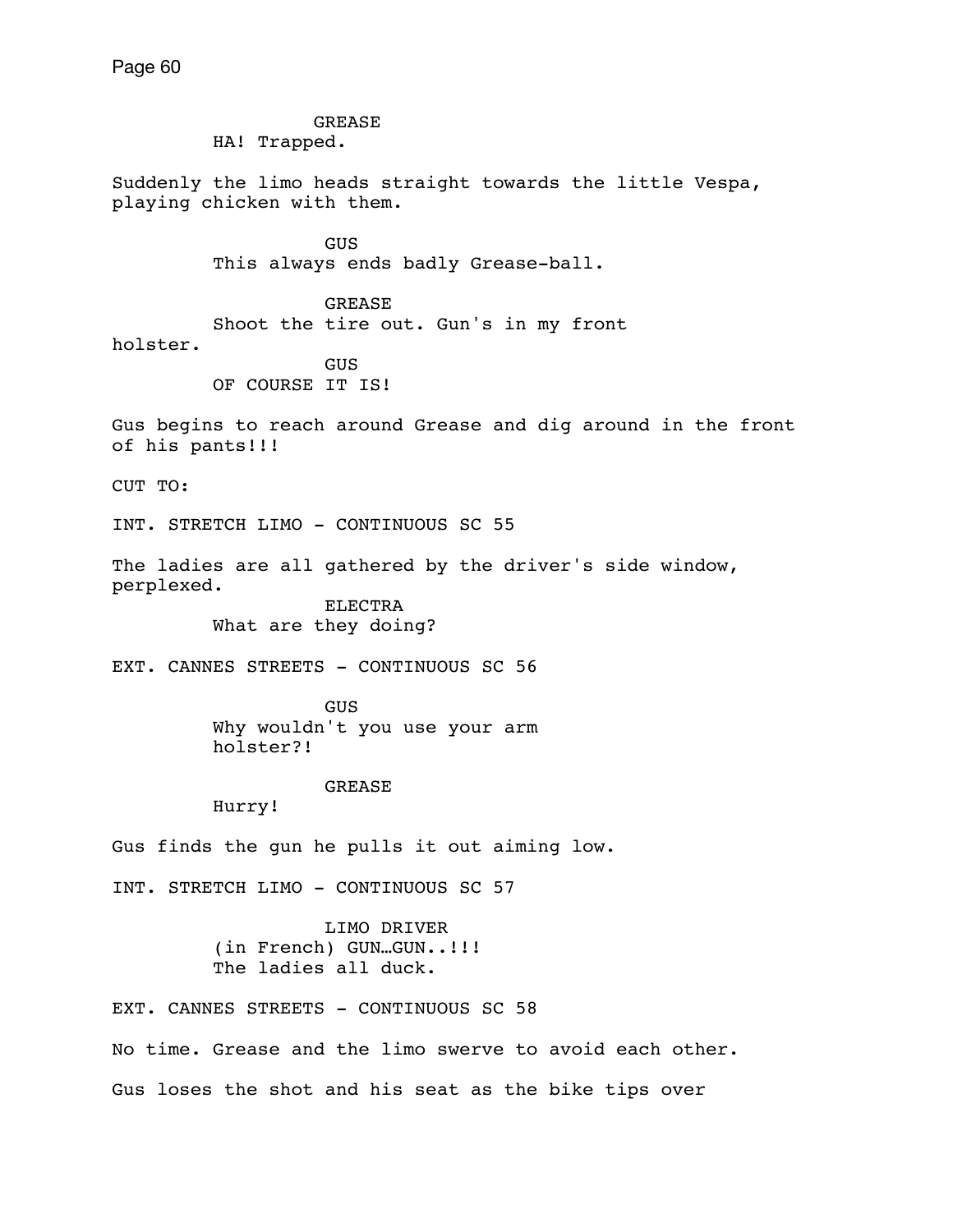skidding to a stop. The limo recovers and continues to drive on. Girls can be seen making gestures out the sunroof as it rounds the corner. Grease and Gus both get up gripping their legs! GREASE Cement burn on a damaged ass! Just walk it off, walk it off. He hops around like an idiot. A crowd gathers. Gus realizes he's still holding the gun. He tries to hide it on himself. But his outfit is way too revealing. **GUS GUS**  Come on you demented bunny. Take the gun! Grease takes it sliding it back in his pants. A group of TOURISTS stare awkwardly at them, some even start taking pictures! GUS Great! Just great! GREASE Should we smile or maybe pose?!!! Gus sets the scratched bike upright. The engine sputters to life. GREASE Not powerful but durable! **GUS GUS**  I think I know where they are going. Grease carefully limps over to the scooter grumbling under his breath. Hopping back on the little beat up Vespa. They drive under a banner that says, "74TH ANNUAL CANNES FILM FESTIVAL YACHT PARTY NIGHT" EXT. DOCKS - YACHT ENTRANCE - NIGHT SC 59 The limo pulls up in by THE DOCKS. The Driver helps the shaken but thrilled ladies get safely out of the back seat.

Page 61

Electra exits with the bag. She hands the driver a wad of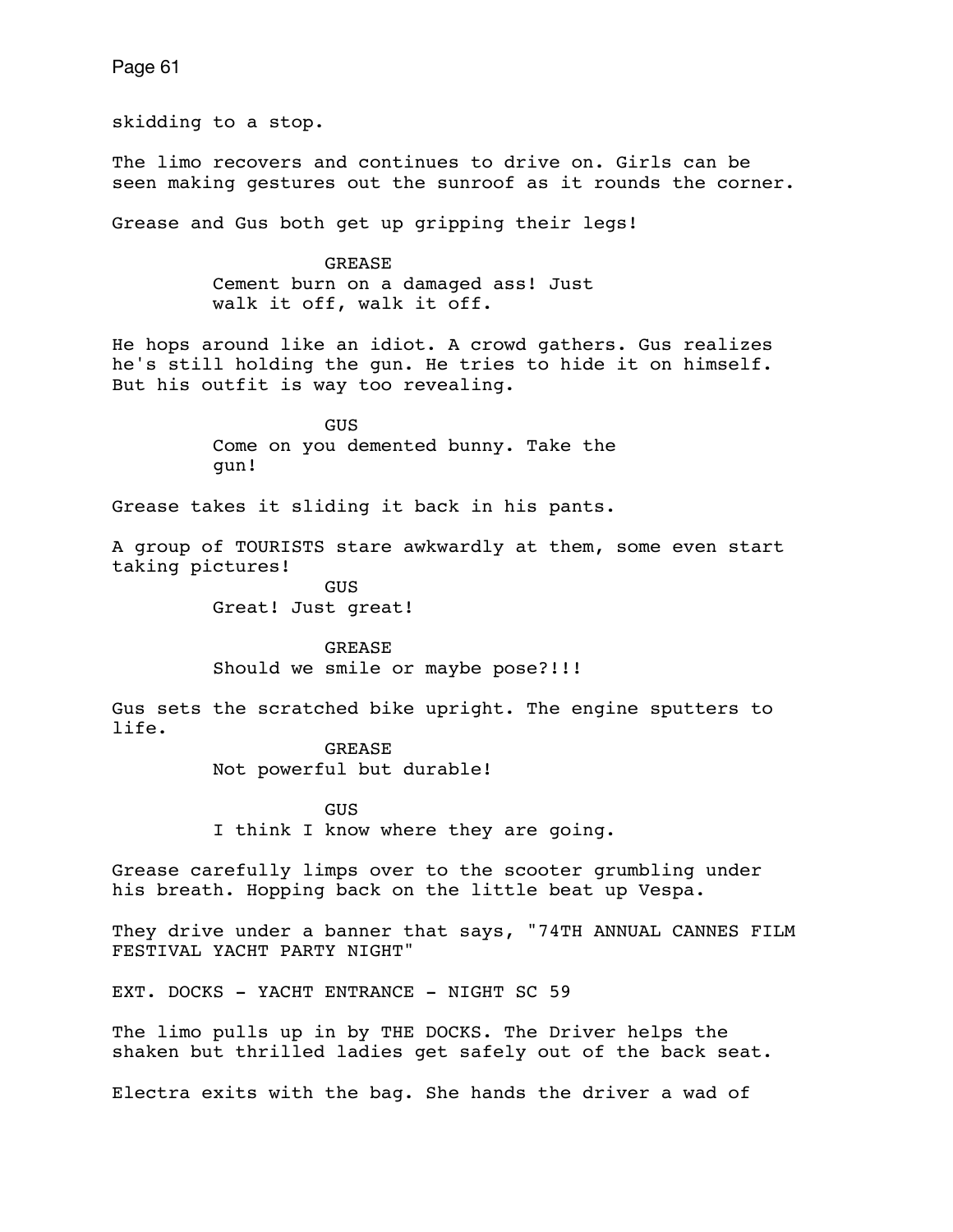cash before leaving huge lipstick marks on his cheeks.

Gus and Grease park their beaten Vespa across the street hidden from the crowd.

EXT/INT. DOCK TENT PARTY - CONTINUOUS SC 60

Lines of well dressed celebs and wannabe celebs drink around the docks and red carpets leading up to the yacht party.

Gus and Grease arrive, looking at what other people are wearing, they both look down at their own outfits.

> GUS I need a drink.

Just then a caterer walks by with a platter of champagne. Gus grabs two and downs both his drinks one after the other.

With liquid courage Gus walks closer to the yacht they saw the ladies go into. Observing the multiple bouncers covering all the entrances and exits. Gus turns back to Grease.

**GUS GUS**  Okay you wait here. I overheard the manager from the club say he couldn't fit the tablet into the safe. So it's still in that bag. I'll sneak in and grab it! GREASE Hell no! I'm going with you this time.

Gus tries to respond when an OLD MAN (80's) a "Stan Lee" type but balding with a gut, comes up behind Gus grabbing his ass.

> DIRTY OLD MAN Come see me later sweet thing. I'm sure you'll find your time will be well compensated!

Gus freezes, his fists ball up into tight shaking fists.

**GUS GUS** I'm not for SALE!

Gus turns and punches the old man directly in the face!

Old man falls backwards, grabbing hold of a few random people as he falls over the dock and directly into the water!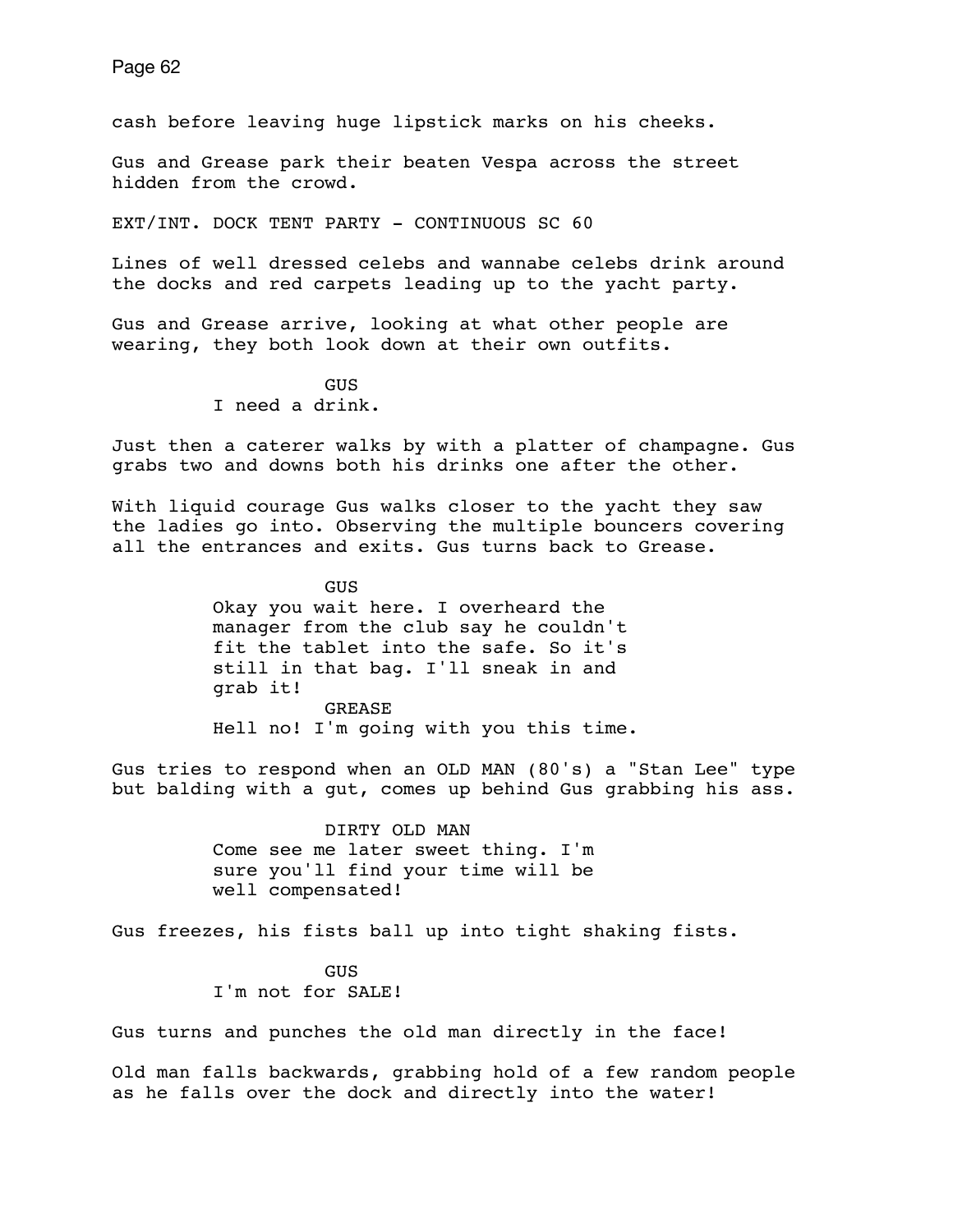\*SPLASH\* A few people scream as Grease grabs Gus and pulls him into another crowd.

The Bouncers come over to investigate all the commotion.

Grease and Gus seize the opportunity and sneak past security.

INT. YACHT - LIVING SPACE - 2ND DECK - CONTINUOUS SC 61

Loud music pumps through the elaborate sound system. There's a live DJ playing on the main deck below.

Francois goes around with his family entourage, introducing Julien and Tim to people.

Glamorous celebrities and film people are everywhere. Francois and Brigitte meet up with Electra who hands them back the empty black back pack.

> ELECTRA The bag wouldn't fit.

 TIM What about the thing?

 ELECTRA Yeah whatever that heavy ass thing was it fit in the safe…

 BRIGITTE Thanks Electra.

She formerly greets her.

 ELECTRA Anything for the Boss Queen.

 TIM What kind of club is it?

### ELECTRA

 It's a dream factory, sugar! A place to get away from it all. Plus having gorgeous women dance in your face provocatively! None of this stripping Americans love so much! Well, maybe there's a little stripping!

Electra smirks…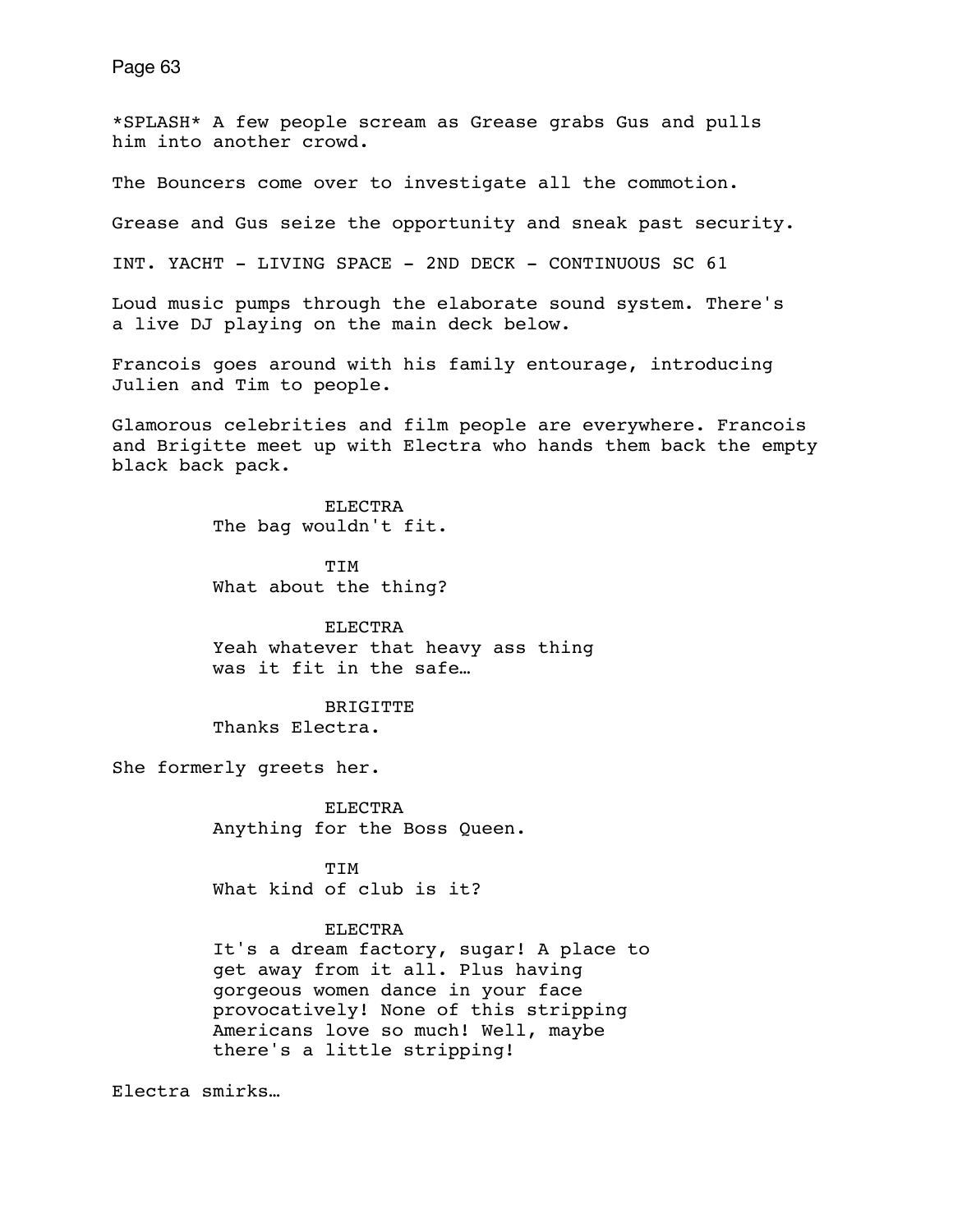TIM Sounds (beat) provocative. ELECTRA Oh you should come down some time. **BRIGITTE**  We have plans to take him. ELECTRA Well suga' you have your own private show right here! She takes his hand and flings him on the dance floor completely taking him by surprise. She starts dancing next to him. He's a stiff board! ELECTRA Nuh uh baby. You gotta move your hips. She demonstrates. Tim gives it maximum effort. ELECTRA There you go. Pretend there's no bone. Julien laughs! JULIEN (yelling over music) Hey Tim! My producer sense is tingling. I have to mingle. Tim's lost in his attempts to dance with Electra. TIM Mmmkay! EXT./INT. YACHT MAIN DECK - WORKERS SPACE - CONTINUOUS SC 62 Grease steals a waiter's uniform, adjusting his bow tie. Gus looks down at his get-up. GUS I don't know if i'll- GREASE You'll blend just fine. Just stand next to other guys who look like waiters!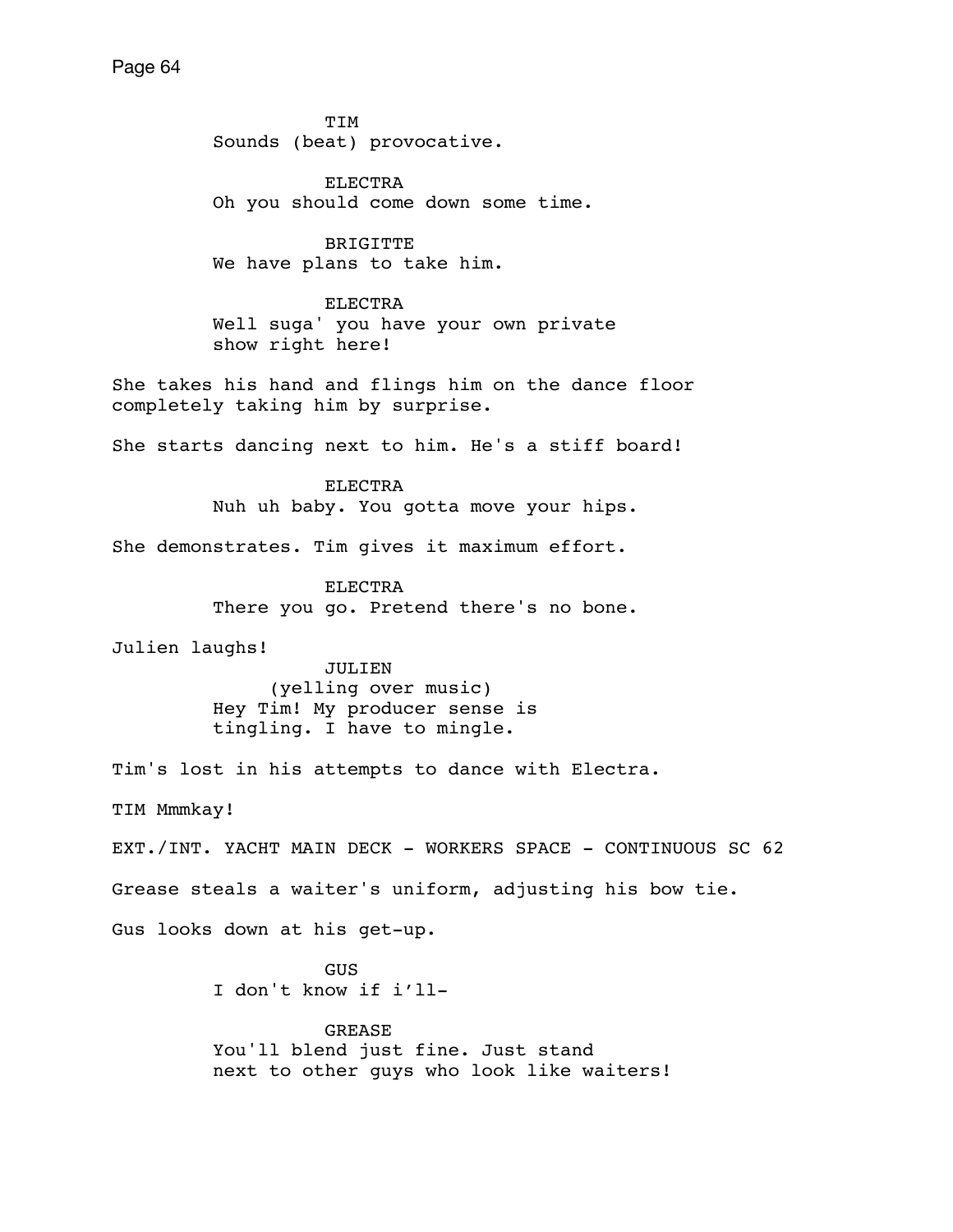Gus shoots Grease a look.

**GREASE**  I'll search upstairs. You look on the first floor.

EXT. YACHT - MAIN DECK - CONTINUOUS SC 63

Julien has a mojito in hand, walking around the chill areas.

People smoke, drink, and vape around him. Tons of people in suits are talking and exchanging business cards.

JULIEN

I'm home.

Julien pulls out his business card. Takes a breath, does a fake smile, and plunges into the crowd.

Gus walks by looking around for the bag or Electra.

EXT./INT. YACHT - LIVING SPACE - 2ND DECK - CONTINUOUS SC 64

Grease walks up the stairs to the 2nd Deck.

He enters the cabin and immediately spots Tim's stupid whiteboy dance, Electra dancing with him, and the bag at their feet.

EXT. YACHT - 2ND DECK - CONTINUOUS SC 65

Tim wears the backpack as he enjoys a few beers and is playfully fighting off the club girls.

 TIM No ladies that's more than I've danced, ever.

They all playfully encourage him. He laughs, secretly liking the attention.

 TIM Rest now. Dance later.

> ELECTRA Okay Sugar. We'll be waiting.

She winks. The girls go back to the dance floor.

Tim smiles. Looking over the railing at all the filmmakers!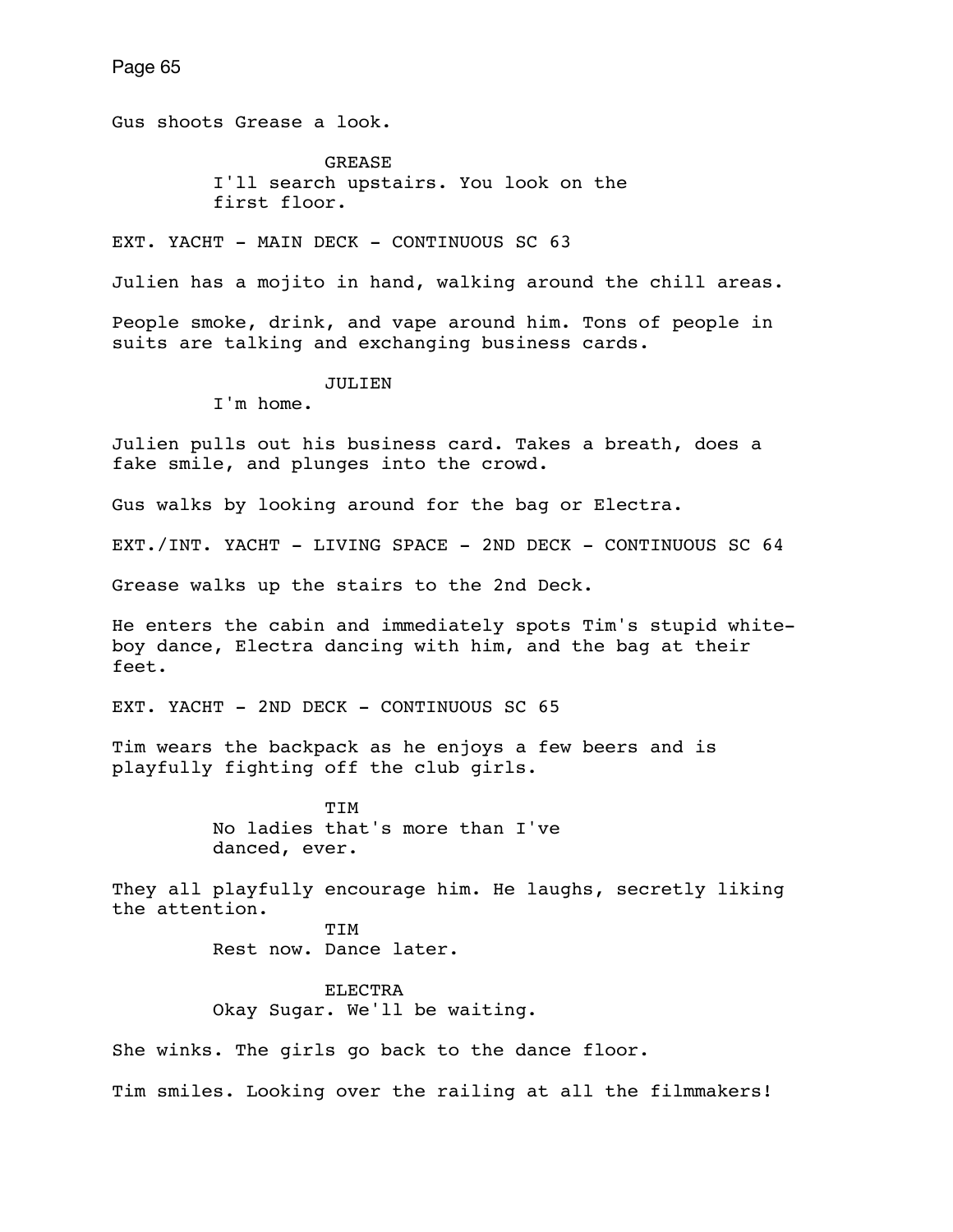GREASE (O.S.) Would you like another beer, sir?

Tim looks confused. He turns.

**TTM** I just got this one.

An angry Grease stands behind him.

 TIM You're.... The fat tourist!

Grease grabs him by the collar forcefully. Simultaneously unzipping the bag on Tim's back.

> GREASE And you're the bastardo that is about to get me killed! Or you're with THEM and you just want to see me squirm.

 TIM You think I'm the sketchy one?

Grease tilt's him towards the edge of the boat.

 GREASE Look kid I'm out of time. If you don't cough up that tablet. I'm going to have to kill you and/or your friend.

Tim panics.

 TIM Where's my hard-drive I'm not giving you shit until I have it back safely. I know how this works. I've seen tons of mobster films.

Grease lets go of Tim using his own body to pin him to the railing. GREASE We don't have that kind of time! In this movie you give me the tablet-

A gun clicks. Tim see's the outline of the gun in Grease's waiter apron.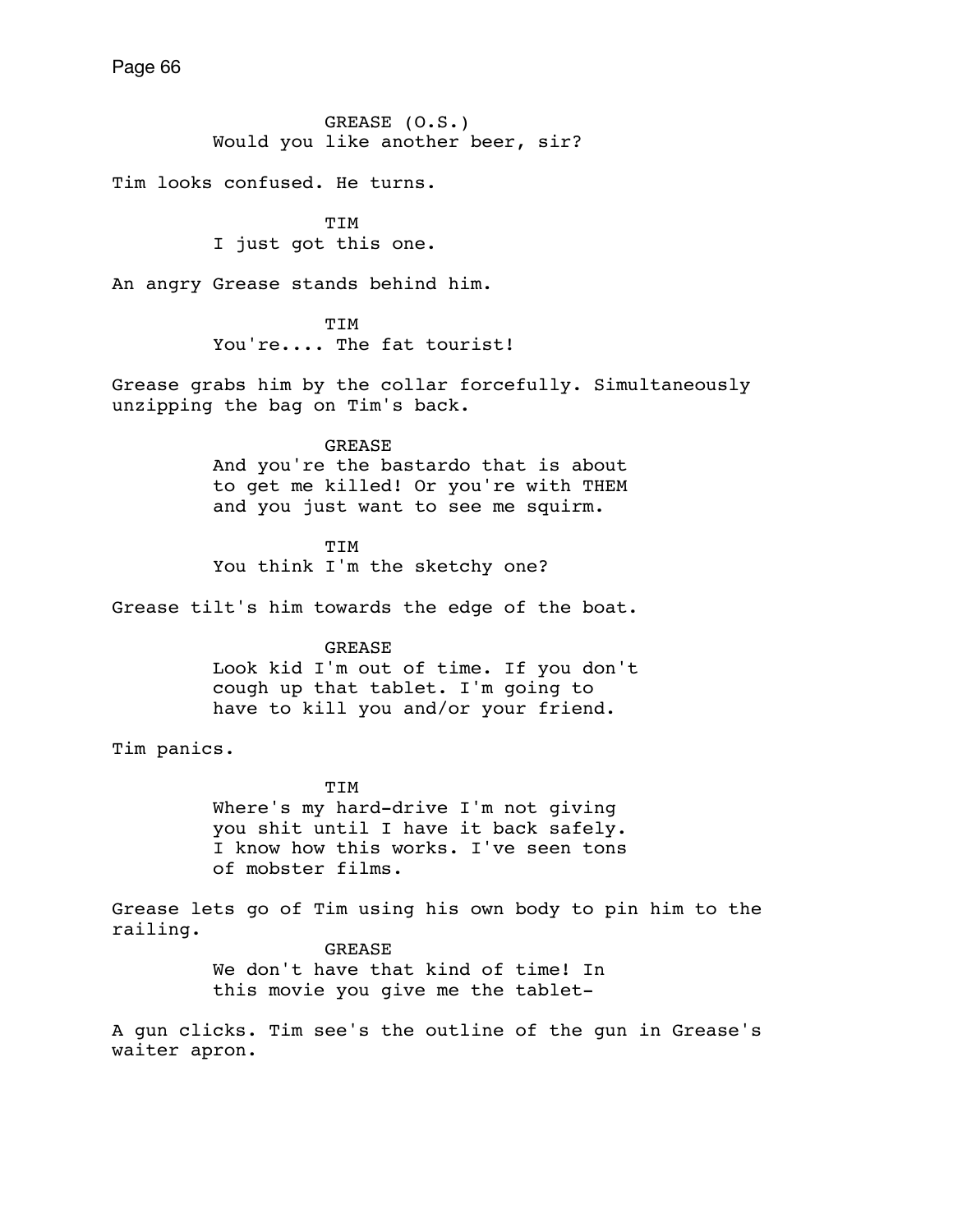GREASE - or you die. INT./EXT. YACHT - 1ST DECK - CONTINUOUS SC 66 Julien talks to a group of young WOMEN PRODUCERS. JULIEN - I mean VR is completely overrated. Who wants to move and be active during a film? You'd miss all the gritty details in the dialogue because you'd be distracted by what's going on elsewhere. For once the women producers don't seem to instantly fall for him. JULIEN. What happened to mise-en-scene? To an elegantly placed frame? WOMAN PRODUCER You know there's a whole genre in the festival for VR, right? Julien see's he's digging a hole. JULIEN (trailing off) Right. I just mean, artistry shouldn't be mixed with throw up. The other producers all seem to awkwardly look away while sipping their various drinks. JULIEN I'm going to the bar anyone want anything? Not expecting an answer he walks to the bar. JULIEN. God I was more awkward than Tim there. What's wrong with me? SOPHIE (late 20's) a gorgeous blonde french woman in a red dress, walks up to Julien.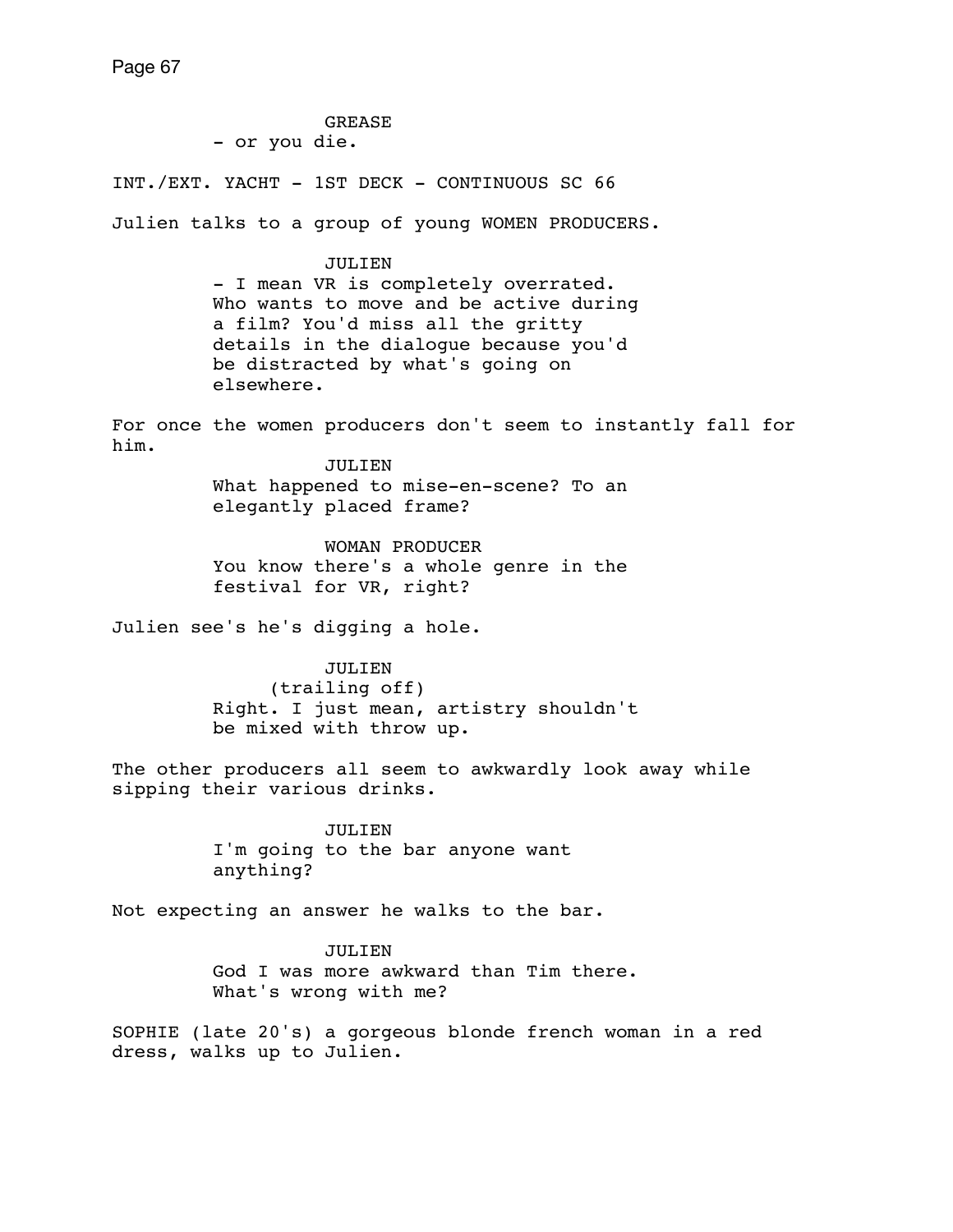SOPHIE (french accent smirking!) I saw that disaster over there with the bitch squad! JULIEN Then why do I deserve the presence of such a magnificent lady? **SOPHIE**  Seriously? Is this your first time at a festival mixer? Julien looks like he's been caught in the act of thievery. JULIEN No. But it's my first mixer on a Yacht. Must be throwing off my game. Or it's your dress! SOPHIE Wha?! What's wrong with it? JULIEN Very distracting. If you want people to listen to your pitch and not stare at your breasts I'd where something less revealing. Sophie smiles making herself vulnerable. SOPHIE Would you prefer a VR headset then? Since my body is too much for you? JULIEN Absolutely! They probably have a 1st point-of-view of Leonardo winning the Oscar I could watch instead. They share a sarcastic laugh that turns into a real laugh. EXT. YACHT - 2ND DECK - CONTINUOUS SC 67 GREASE Last chance kid. TIM Wait! Wait. This is all a mistake.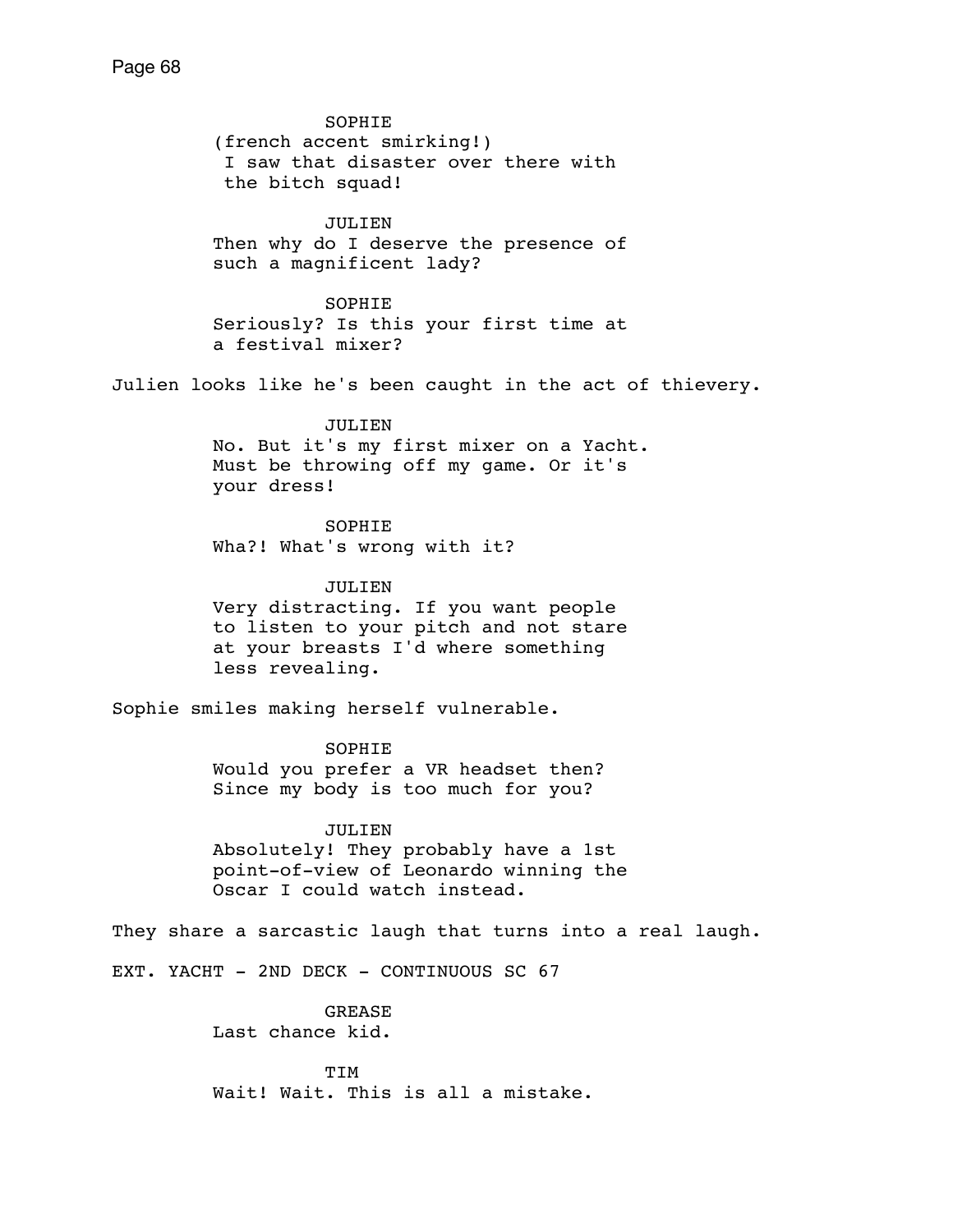I didn't know about the thing. IT just appeared out of nowhere.

 GREASE Not what I asked.

He's about to fire as Tim lets out a pathetic SCREAM.

 ELECTRA (O.S.) (in French) What the hell?! (English) Get off him!

The already very tall Electra, plus heels, pulls Grease off Tim easily. She throws him against the railing and puts her weight against him, crushing him.

> **ELECTRA**  That feel good? Wait a minute. You're the guy on the Vespa!

> > TIM

What?

 ELECTRA Where's your prostitute?

The other girls come out and see the commotion.

Grease panics. He wrestles with the gun in his pocket.

 TIM Gun, gun, gun.

 ELECTRA AW HELL NAW! NOT THIS MERDE AGAIN!

She kicks his sternum pinning Grease against the railing with her foot. Wiggling her heel into Grease's chest.

The other girls come over to help, and to block the crowd from seeing Electra's underwear in her tiny skirt.

> ELECTRA What do we do with party crashers ladies?

 LADIES THROW THEM OUT!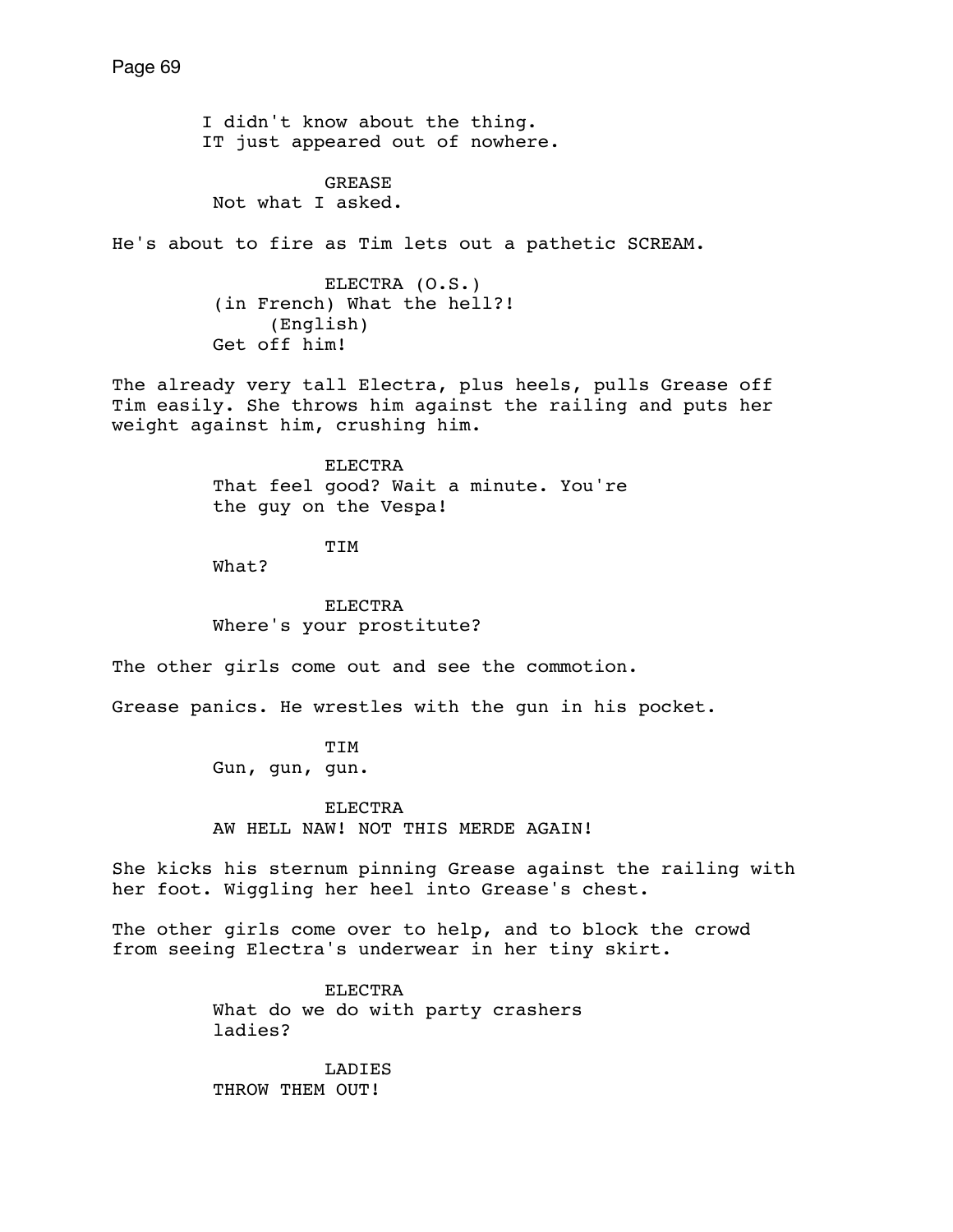And Grease is tossed over the railing into the bay.

He SCREAMS!

INT/EXT. YACHT - MAIN DECK - CONTINUOUS SC 68

Gus at the balcony see's Grease's expression as he flies past him into the water.

SPLASHHHH!

Grease resurfaces, sputtering. Just then a police siren WAILS as 2 squad cars pulls up to the docks.

EXT. DOCK - YACHT ENTRANCE - NIGHT SC 69

Inspector INSPECTOR BOYER walks up with a few of his officers.

The party still rages on in the yacht.

Tim and Electra look furious talking to a young OFFICER(20s).

Francois and Brigitte stand nearby looking confused.

Inspector BOYER looks less than pleased!

 TIM (O.S.) Why didn't you stop him?

 OFFICER (in French) He did nothing wrong. If anything I should arrest you for throwing him over board.

Tim stares blankly.

 TIM I didn't. What?

He turns to Electra for a translation.

 ELECTRA He's blaming us!

 (French) Officer he had a gun…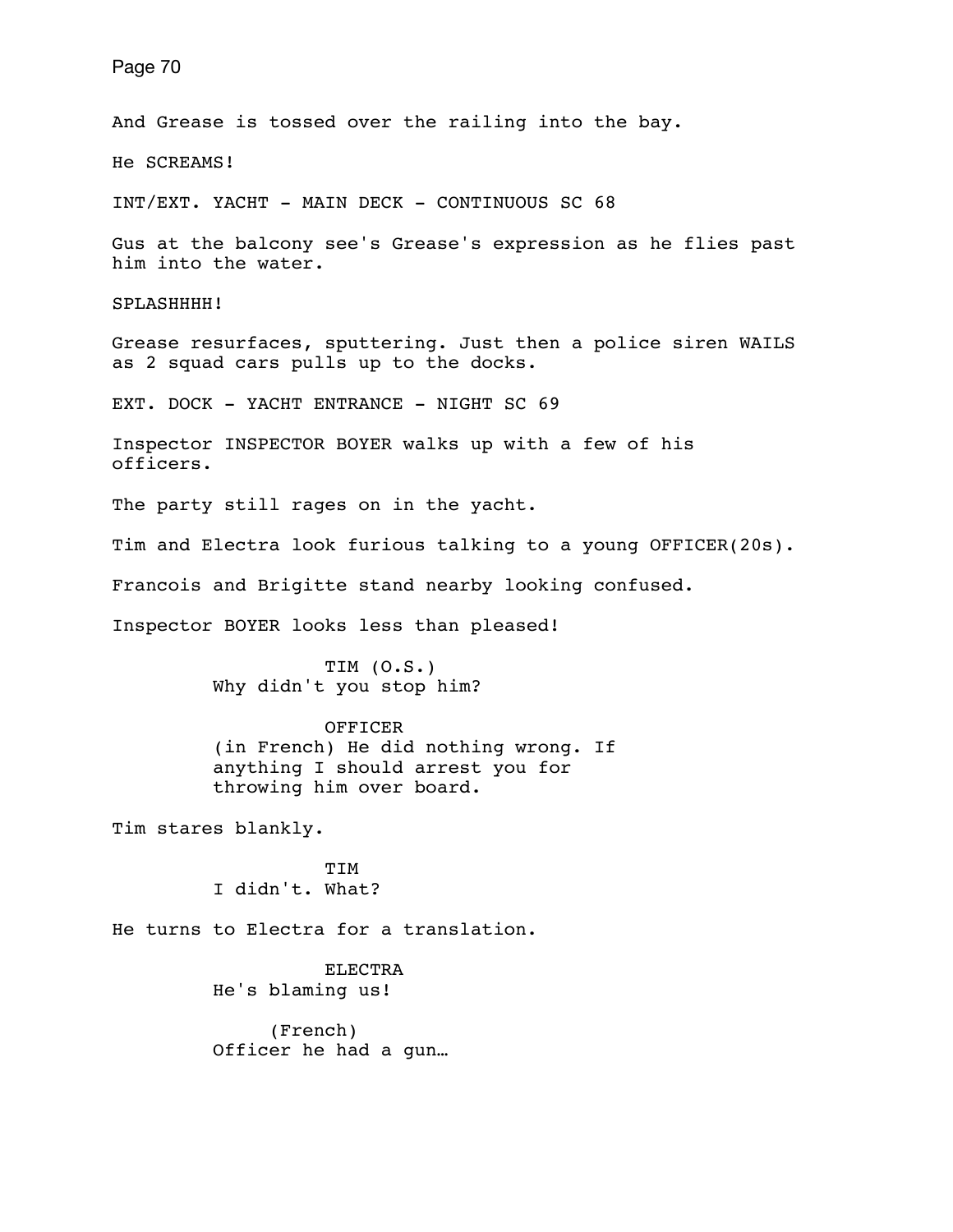INSPECTOR BOYER (in French) Francois what happened? FRANCOIS Some American threatened Tim and Electra with a gun. TIM He's after the.... Tim pauses looking around. Paranoia across his face. BRIGITTE (in French) INSPECTOR BOYER. This is a very important matter. INSPECTOR BOYER No doubt Brigitte. A man holding Tim at gunpoint is no small matter. Unfortunately, my officer here neglected to hold and interrogate everyone thoroughly. INSPECTOR BOYER turns to the officer. INSPECTOR BOYER (in French) For SHAME! The officer looks down in regret. INSPECTOR BOYER turns back around. INSPECTOR BOYER (in French) I'll be in touch, as soon as we have a lead. INSPECTOR BOYER exits briskly, shouting orders into his police radio. TIM The cops aren't useful here either. FRANCOIS He's doing the best he can for such a crazy time during the festival! Are you okay Tim? TIM I'm fine. Thanks Electra you really saved me back there.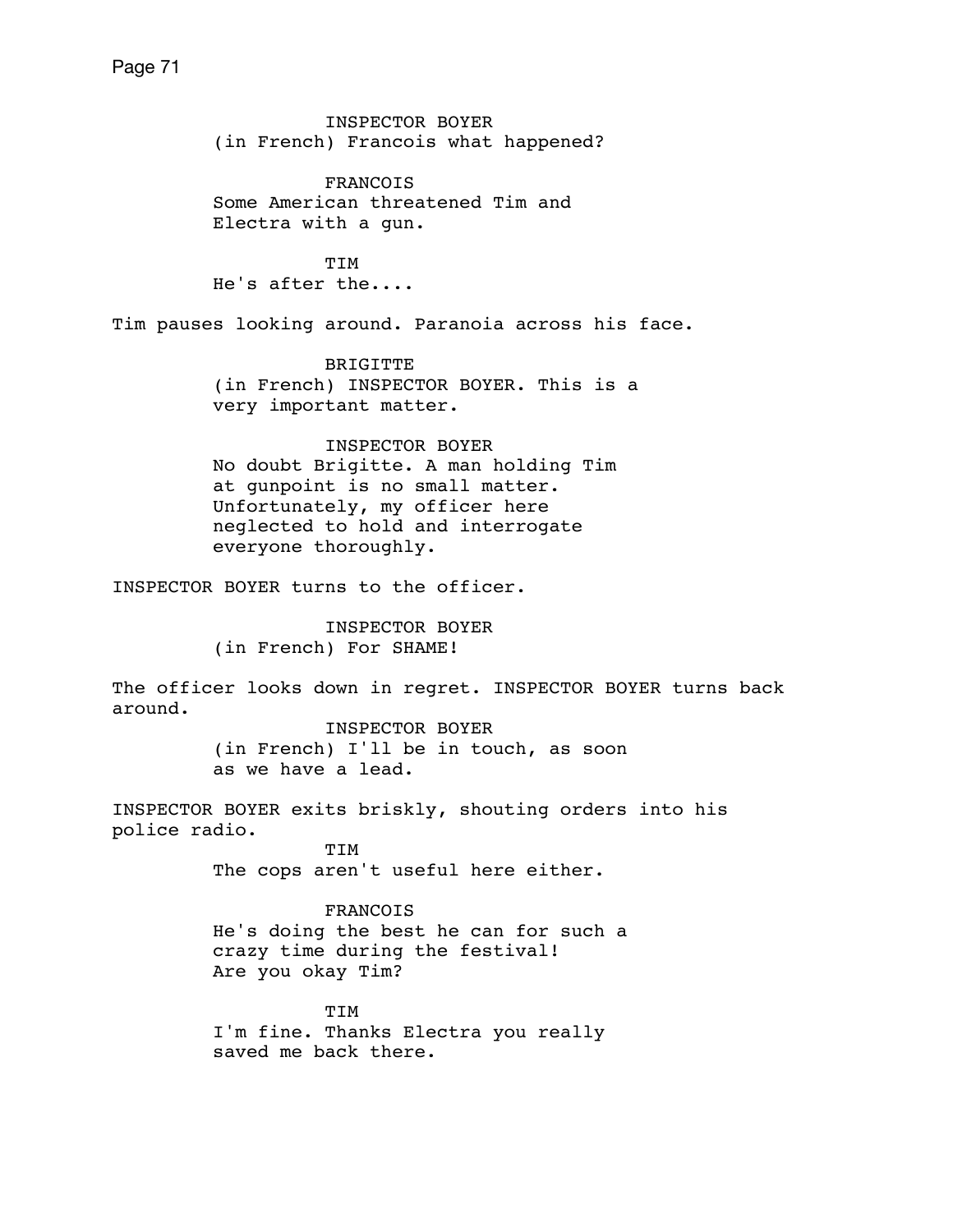ELECTRA Anytime sugar. He's not the first rough-houser I've had to deal with!

Julien walks down the platform from the yacht.

 JULIEN There you all are. Good news! I met a lovely producer who works for a really prestigious production company in Paris. Tim, she want's us to pitch our next film! Wait! What's going on?

Electra makes a noise of disapproval as she goes back onto the yacht.

JULIEN

What?

 TIM The tourist was here. You were right mobster and all.

 JULIEN Are you sure?

 TIM He spoke Italian and had a gun to me. Yes, I'm, sure.

 JULIEN I'm sorry I wasn't there man! That sounds intense.

**TIM** 

Yea, MAN!

Tim looks at Julien, clearly disappointed.

 FRANCOIS Why don't we go home? That creep is still out there.

He leads them away from the chaos of people on the docks.

BRIGITTE

I'll cook!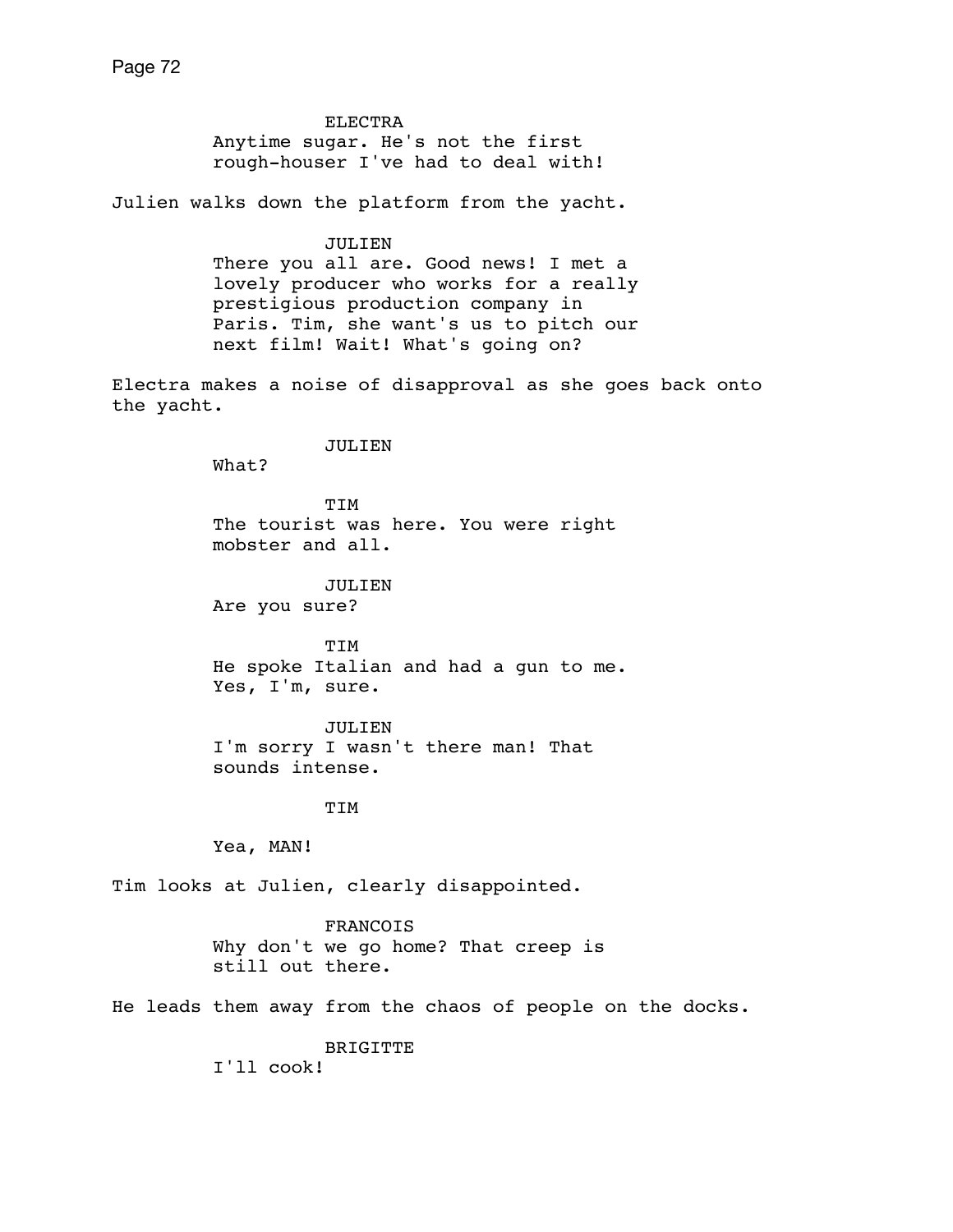EXT. RUN DOWN MOTEL - CANNAE - NIGHT SC 69

Gus and Grease walk down the rows of rooms in a shabby little motel that looks straight out of a horror movie.

Grease still wears the soaked bartender's outfit as his feet SLOSH around inside his wet shoes.

Gus still stuck wearing drag and has put on "The Sopranos" shirt from Tim's backpack.

They enter their room looking around paranoid.

INT. RUN DOWN MOTEL - ROOM - NIGHT SC 70

Gus enters before Grease. He tosses Tim's bag onto one of the beds.

> **GUS** Just where I wanted to spend my last moments. Great choice Grease.

 GREASE We're keeping the theme of "laying low".

 GUS Getting pinched by the police then hastily driving away on our manly vehicle isn't exactly stealth. What the hell happened?

 GREASE Blondie pushed me overboard.

GUS Hilarious. But where's the tablet Grease?!

GREASE

It wasn't there! Are you sure you heard your French correctly? Could the tablet still be at the club?

GUS

I specifically heard, "It wouldn't fit". I assume they meant it wouldn't fit in the safe.

GREASE Well the hot blonde couldn't have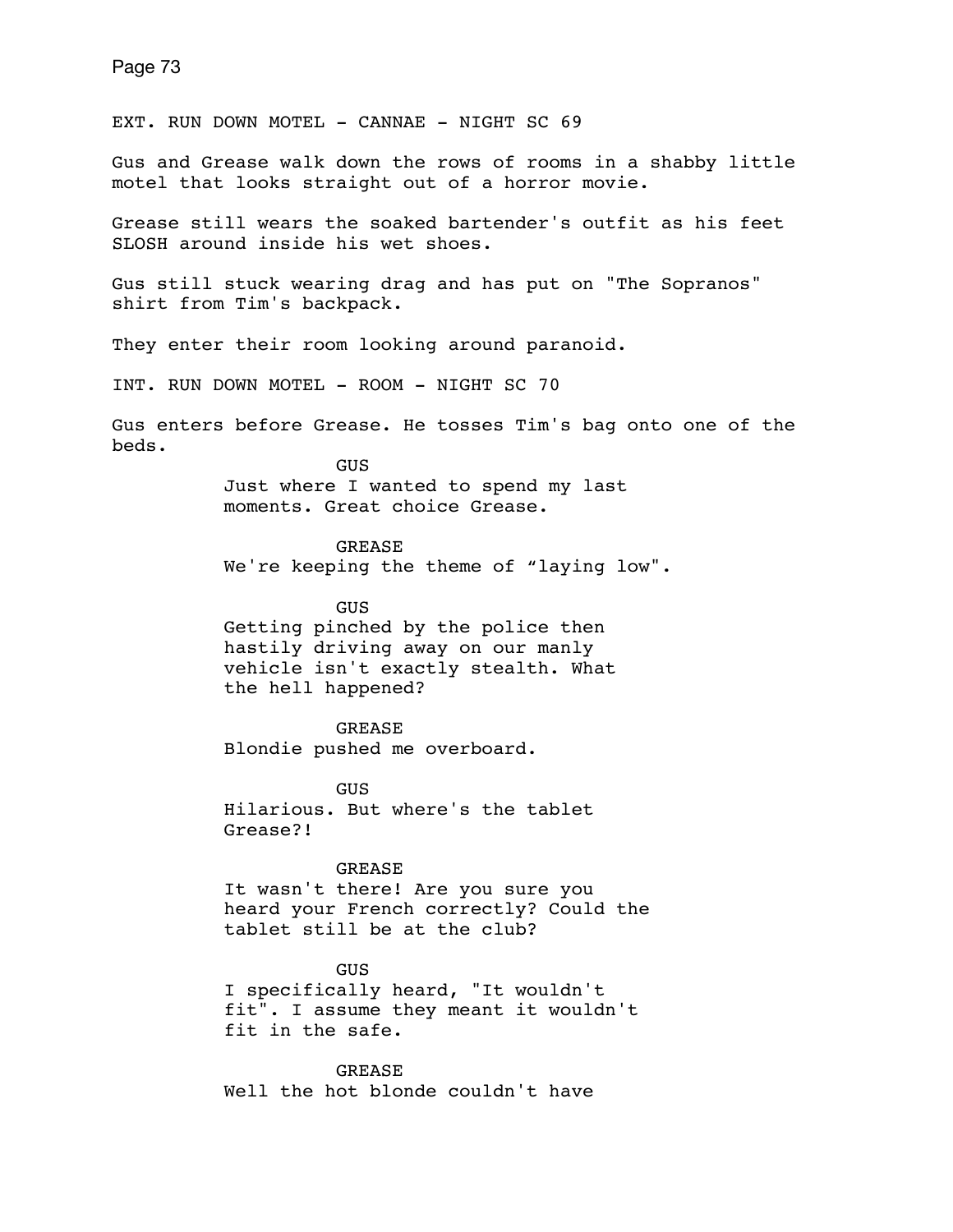dropped it off between the club and yacht. **GUS GUS** That we know of. There was a brief time where we lost the limo after the club. GREASE That little brat knows where it is. He was avoiding my questions. She had to have given it back to him. Grease sits down. He pauses. GREASE Ever feel like all this is because of the tablet. GUS Of course it is. Where have you been? GREASE I just mean. It's controlling us. Somehow through it's light and frequencies it messes with our heads. Wanting to get lost. Causing all this chaos. **GUS GUS**  I think it's definitely getting into your head. Maybe it only effect's weak minded people? Grease snarls. GUS But I don't think-Gus' ringtone goes off. It's the BY THE SEASIDE ringtone from the iPhone! Grease's phone goes off simultaneously, playing Lady Gaga's "Poker Face". GUS Lady Gaga? GREASE Don't hate on the Gaga! It's more colorful than your lame ass ringtone. They both pull out their phones. It's the French Boss.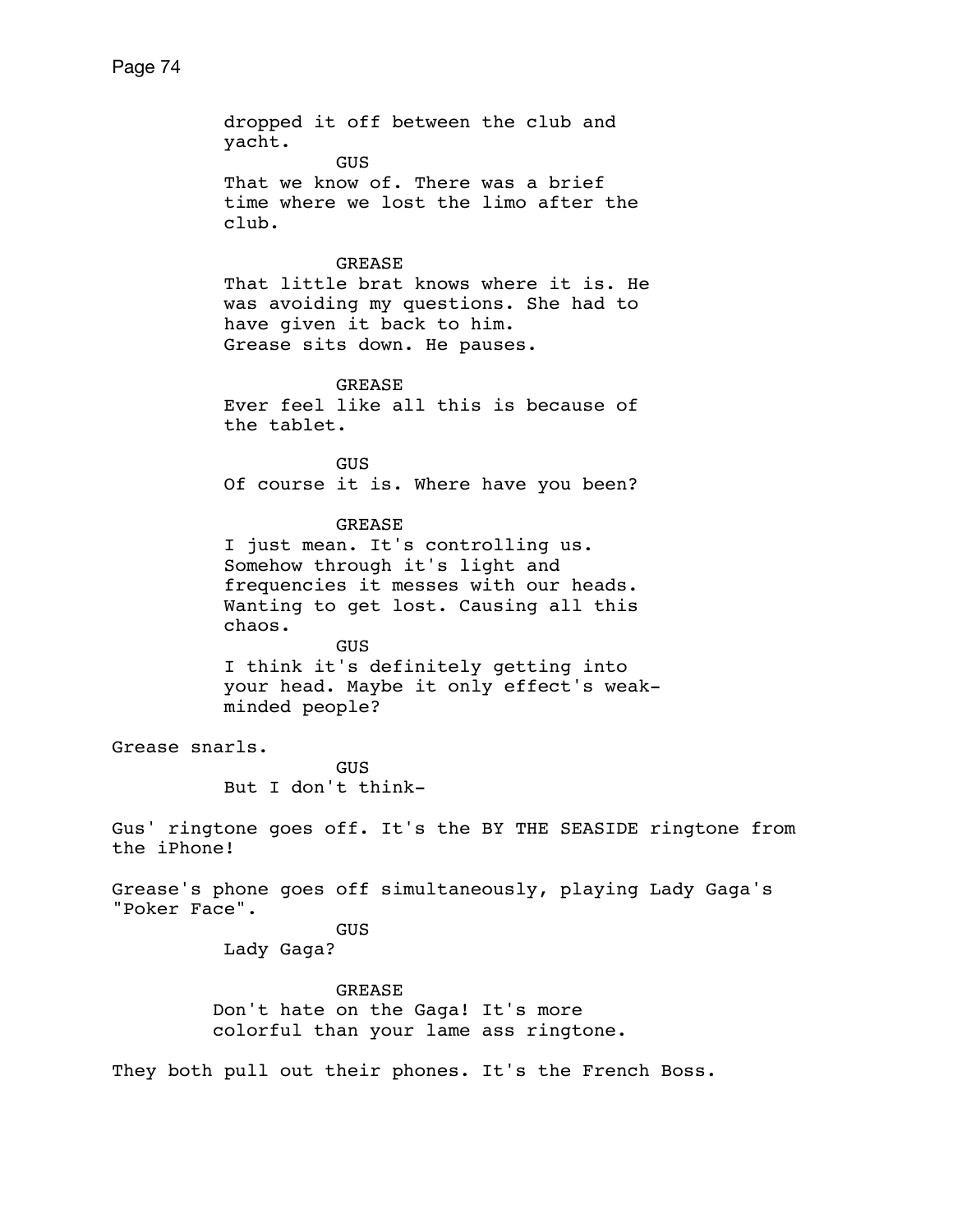GUS I'll answer. **GREASE**  LIKE HELL you will! Gus backs off. Grease pushes answer on his phone holding it up to his ear. GUS (whisper) Speaker phone! Grease ignores him. FRENCH BOSS (V.O.) Times up. You can leave the tablet outside your motel door. **GUS**  (whisper) Speaker phone! GREASE You know where we are? FRENCH BOSS (V.O.) Of course. I also hope you had fun at the yacht party. Now where is that tablet? GREASE We uh… Gus fervently shakes his head no and making "no" gestures. Suddenly Grease's phone rings again. Lady Gaga electrifies the room. FRENCH BOSS Is that(beat)Lady Gaga? Gus face-palms himself. GREASE (rushed) Don't hate the Gaga. I have another call! FRENCH BOSS What? GREASE

Please hold!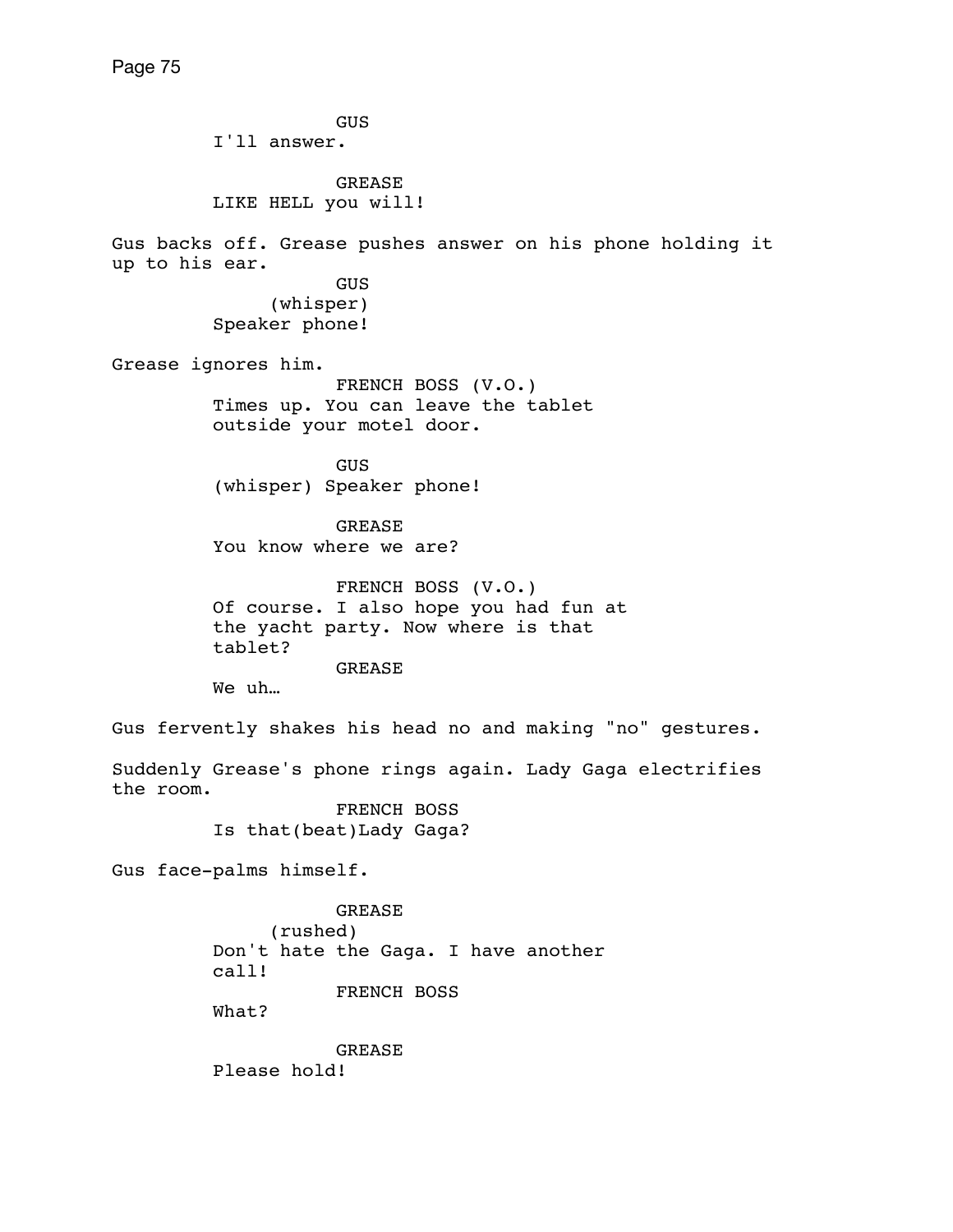Grease looks over at Gus whose sitting on the bed, cross legged and filing his nails. GREASE It's Big Boss ya freakin' prostitute! **GUS GUS**  Put. Him. On. Speaker phone! GREASE Right, right, right. Grease hits a button on the phone. GREASE Hi Big Boss! FRENCH BOSS (V.O.) Nope still me... Tony? BIG BOSS (V.O.) Did you get the- ……? GREASE Oh crap. GUS What? What? Grease turns as pale as a ghost. He dramatically holds out the phone in front of Gus' face and hit's the speaker phone button. Two unintelligible voices can be heard screaming through the phone's speaker. One in French, the other in Italian. Gus, defeated, lies back on the bed. BIG BOSS (V.O.) YOU'RE BOTH DEAD TO ME! DEAD! FRENCH BOSS (V.O.) WAIT, WAIT! Maybe they retrieved the tablet. I still haven't found out. GREASE Uh, we.

Gus looks up from the bed.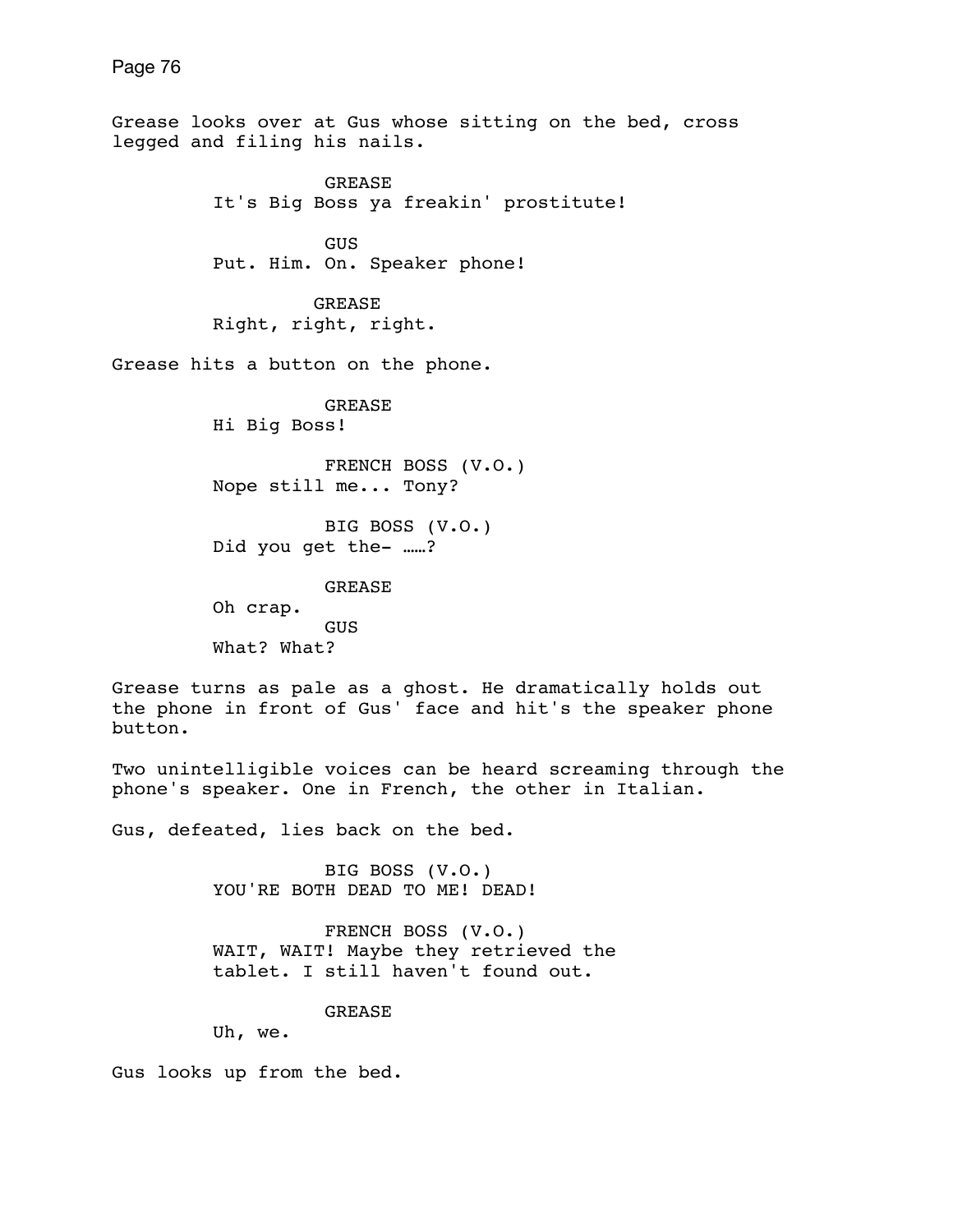GREASE Yeeees. BIG BOSS (V.O.) Really? GREASE Nooo. BIG BOSS (V.O.) I'M COMING DOWN THERE TO KILL YOU MYSELF! FRENCH BOSS (V.O.) That won't be necessary my friend... We should really catch up. BIG BOSS (V.O.) It really has been too long. FRENCH BOSS (V.O.) Are you still dating Jessica? No Cassandra. BIG BOSS (V.O.) Jess was killed by a rival mob and Cass was killed by me. FRENCH BOSS (V.O.) Aw. Love can be complicated. Gus sits up just so he can hang up the phone. Grease still sits frozen with the phone outstretched. GREASE I, think-The FRONT DOOR blows open. Three French Mobster goons come in through the front door shooting their pistols.

Grease and Gus jump in between the two beds. They pick up and throw the nearest mattress together while under fire.

It soars through the air knocking the goons back out the door.

> GREASE Finally I get to test this silencer.

Grease pulls out the gun from his mysterious holster in his pants.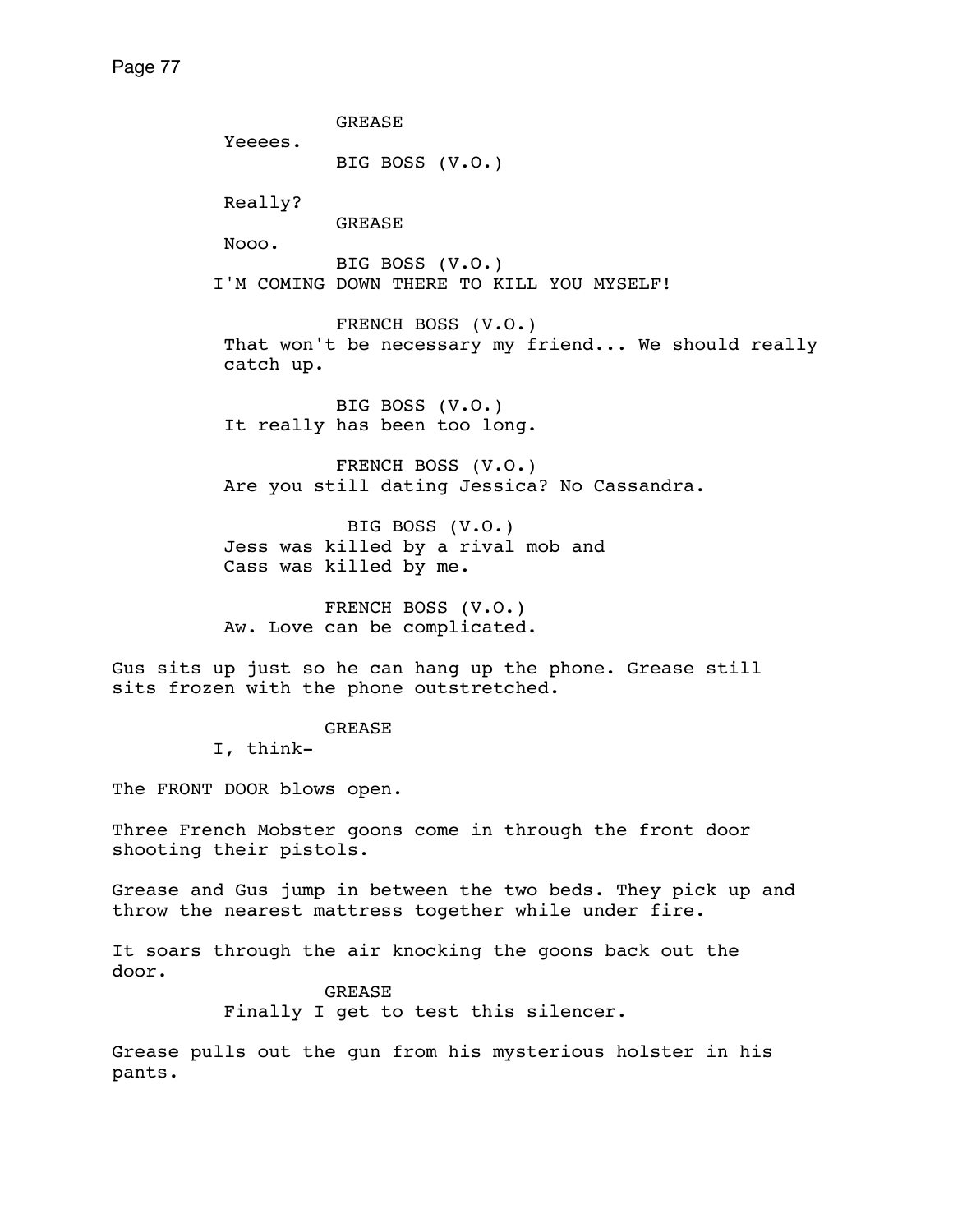He aims at the mattress against the door firing a few shots! The gun goes off as loud as ever next to Gus' ear. BANG! Gus grabs his ears stumbling to the wall next to the front door for cover.

The goons return fire. Bullets fly through the other end of the mattress ricochetting everywhere.

> GUS Dammit Greaseball I told you!

Grease takes cover behind the other bed.

 GREASE The silencer didn't work?!

 GUS It's a FLASH suppressor!

### GREASE

What?

# GUS A FLA-

The goons kick the mattress down and charge inside guns blazing.

Gus is there with his nail filer. He disarms two goons before they know he's there, while Grease shoots the third.

The disarmed goons are caught by surprise.

Grease aims at the scuffle as Gus uses his nail file like a knife.

 GUS (while fighting) What? Don't. shoot.

Gus manages to knock one of the goons out.

GREASE I have the shot.

The other goon manages to get Gus in a choke hold.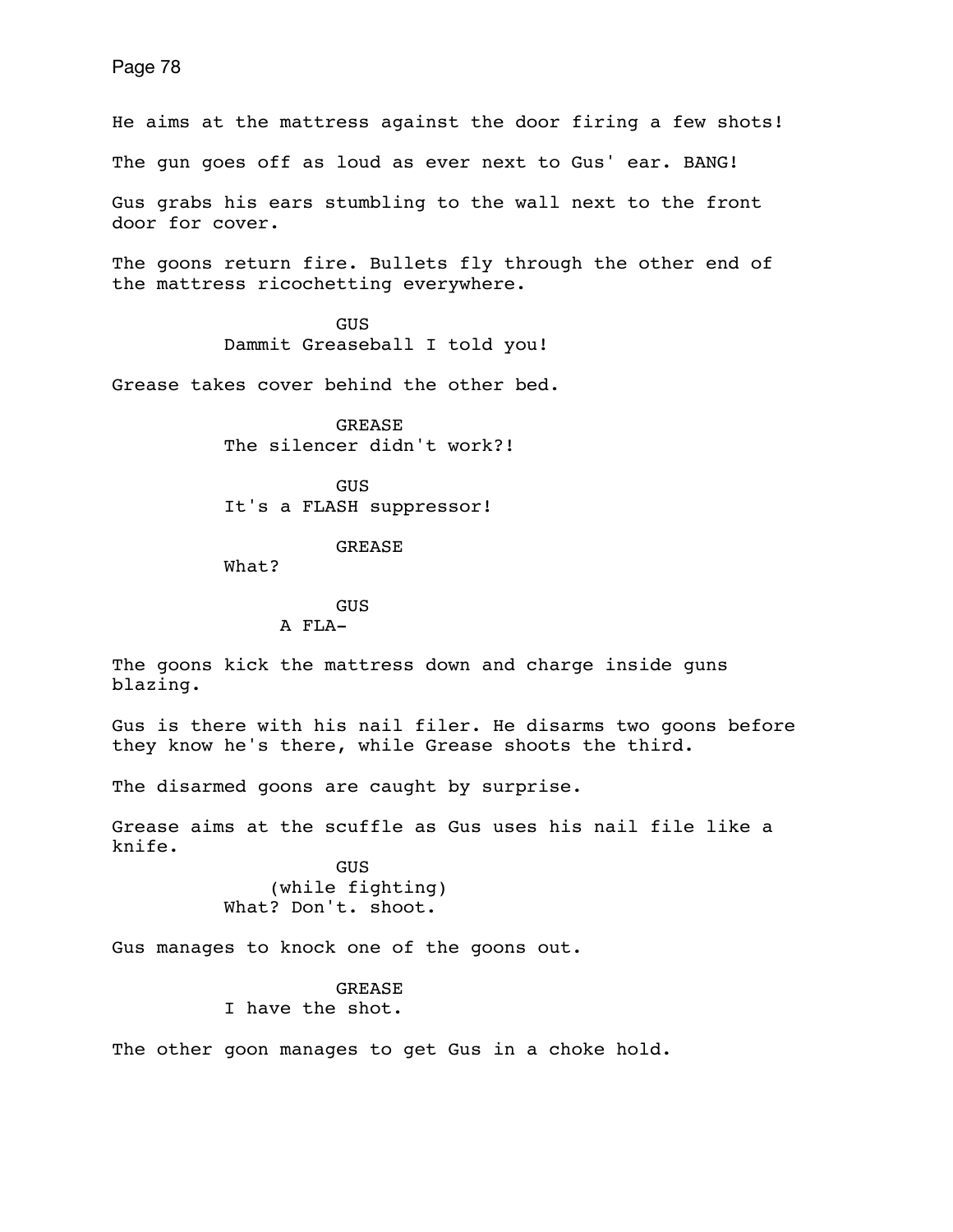GREASE Now your in the way.

Gus gargles. He stabs the goon whose holding him. The goon falls to the ground.

Grease crosses and shoots the goon before he can get up. Gus instinctually raises his hands to cover his ears again.

He looks at Grease pissed.

 GREASE Huh. Imma need to get my money back. Grease inspects the smoking gun carefully.

> GUS (genuine concern) Oh no. Let me see if I can fix it first.

Grease hands Gus the gun who instantly fires it in front of Greases face.

Grease grabs his ears in pain.

 GREASE OOWWWARRRRR. My ears.

 GUS Yes. But did you see a flash?

Grease looks confused still growling in pain.

 GUS Did you see the muzzle flash?!

Grease shakes his head no.

 GUS Then you got what you paid for.

He tosses Grease the hot gun.

 GREASE I also paid for your gun stronzo. Where is that?

 GUS Knee deep in feathered boas most likely.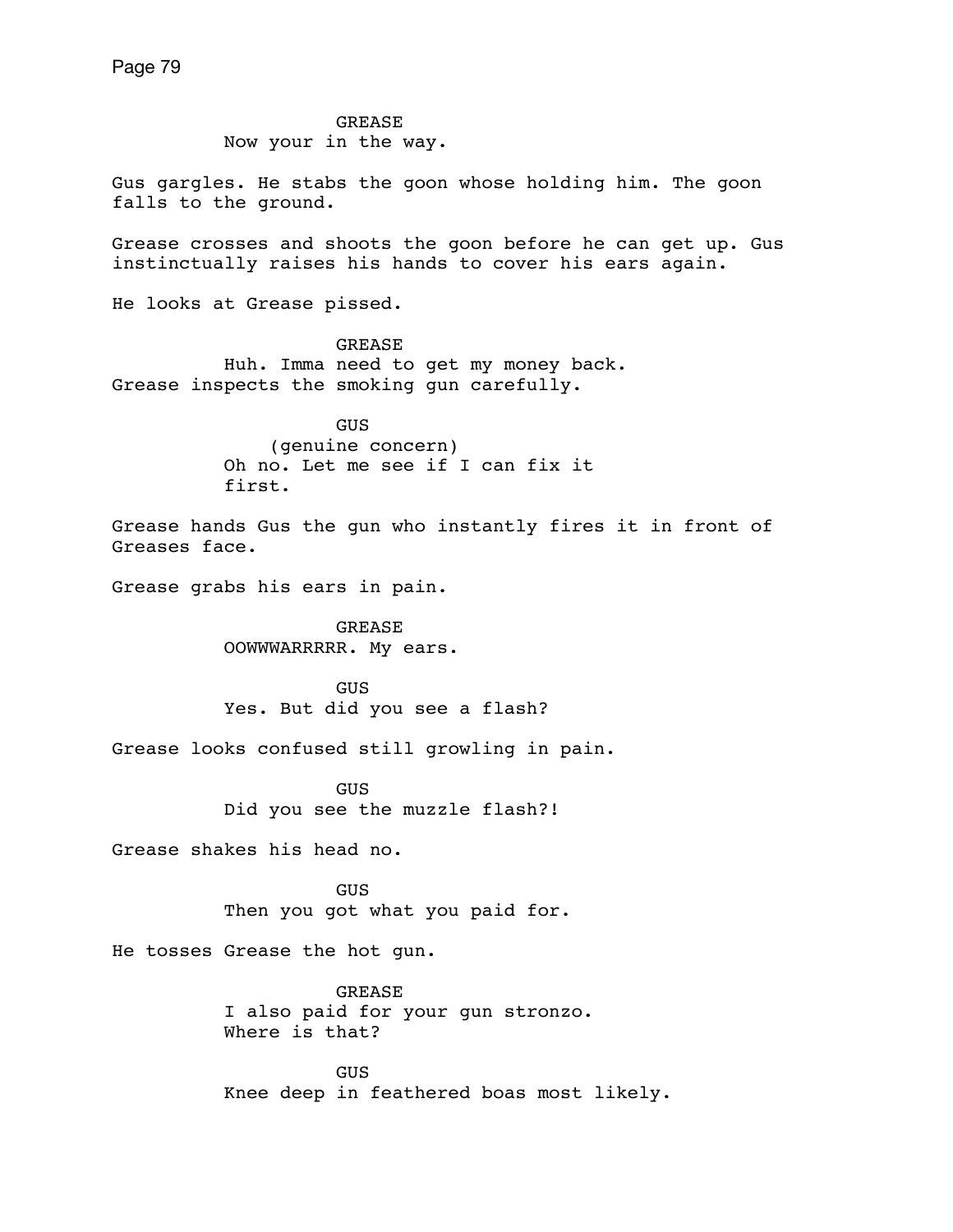GREASE Well come on. I have an idea. INT. FRANCOIS' HOUSE - GUEST ROOM - MORNING SC 71 Alize pokes Tim's face, who's in a deep sleep on the bed. Poke. Poke. Tim stirs. He see's Alize's face so close to his. TIM AH! ALIZE Festival Tim! Let's go see your movie! Tim rolls over. ALIZE Yay! You're not cooperating. Time to get the ice bucket! She breaks for the door. Tim throws the sheet off himself in a rush but still half asleep. TIM I'm up-ish... I'm up... No I'm up…! INT. FRANCOIS' HOUSE - DINING ROOM - MORNING SC 72 The family gathers around the dining room. Brigitte brings out the last plate of homemade APPLE-CINNAMON BOSTOCK in front of Tim. BRIGITTE Bon appetit! TIM French toast in France? Tim looks around at the Bellami family. They don't seem effected at all by the recent events. Alize tears into her toast with no silverware while Francois and Brigitte try to stop her. Julien laughs at Alize.

Tim takes a bite.

 TIM Mm! How did you get so good at cooking Brigitte?

 BRIGITTE I actually only started last year.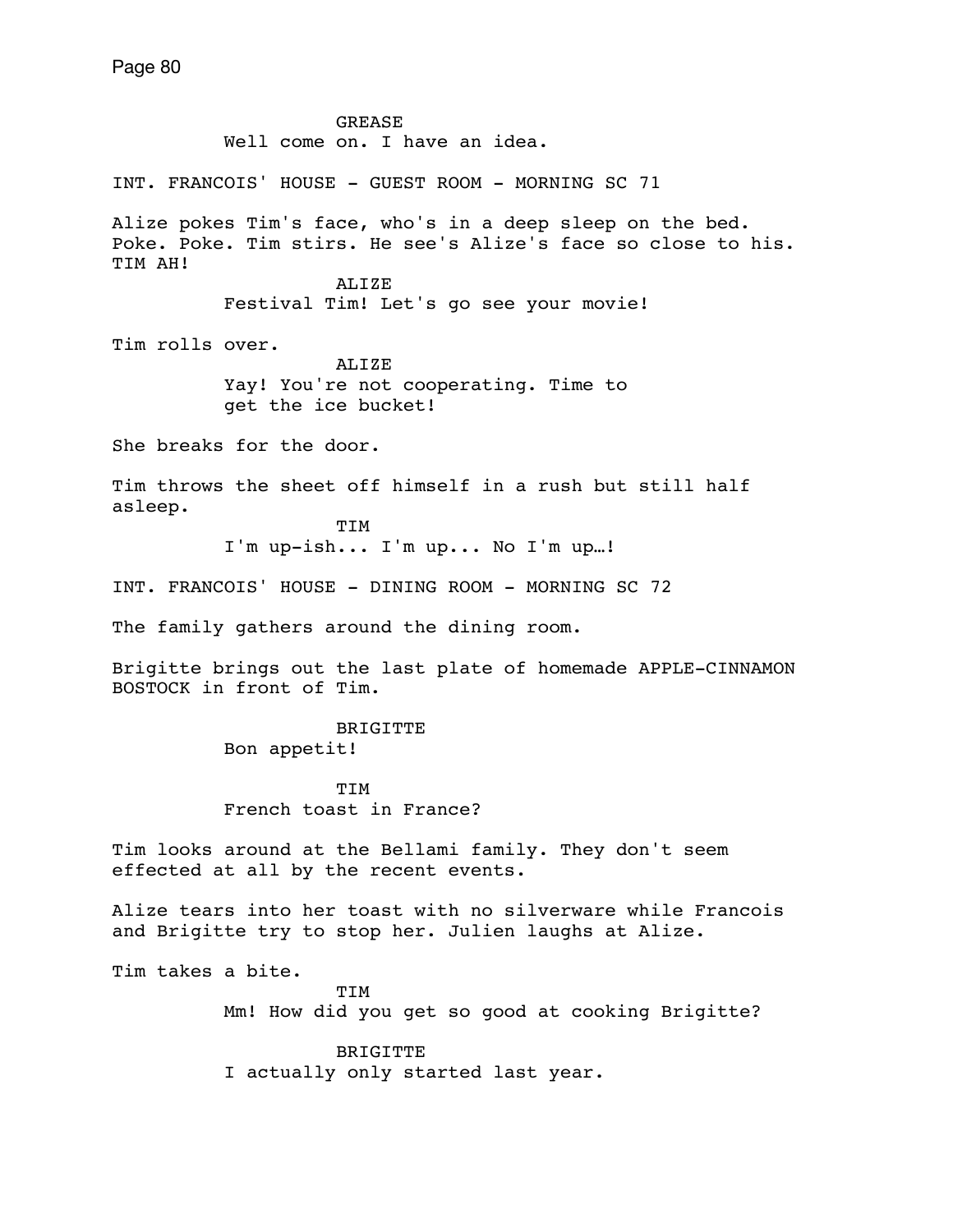TIM

Really?

 FRANCOIS There was a time when I had to cook.

 ALIZE The dark days!

Francois scoffs at Alize.

 BRIGITTE Running my Burlesque club took all the time and money I had.

# FRANCOIS

And I had!

Brigitte's turn to scoff at Francois.

BRIGITTE

 And then we had Alize and it became nearly impossible to work. The club was losing money. Hiring Electra had to be the best career choice I ever made. For her and I.

Alize leans towards Tim.

 ALIZE (loud whisper) Back when Electra still had her-

FRANCOIS

OUI Oui! I'm sure Tim's figured it out Alize.

### BRIGITTE

 She's always been ALL woman. Even when she was a man. She brought in a new entourage of trans-dancers that woke up our audience. She was such a huge help, that I made her the permanent headliner.

 TIM It's rare to see that kind of acceptance back home.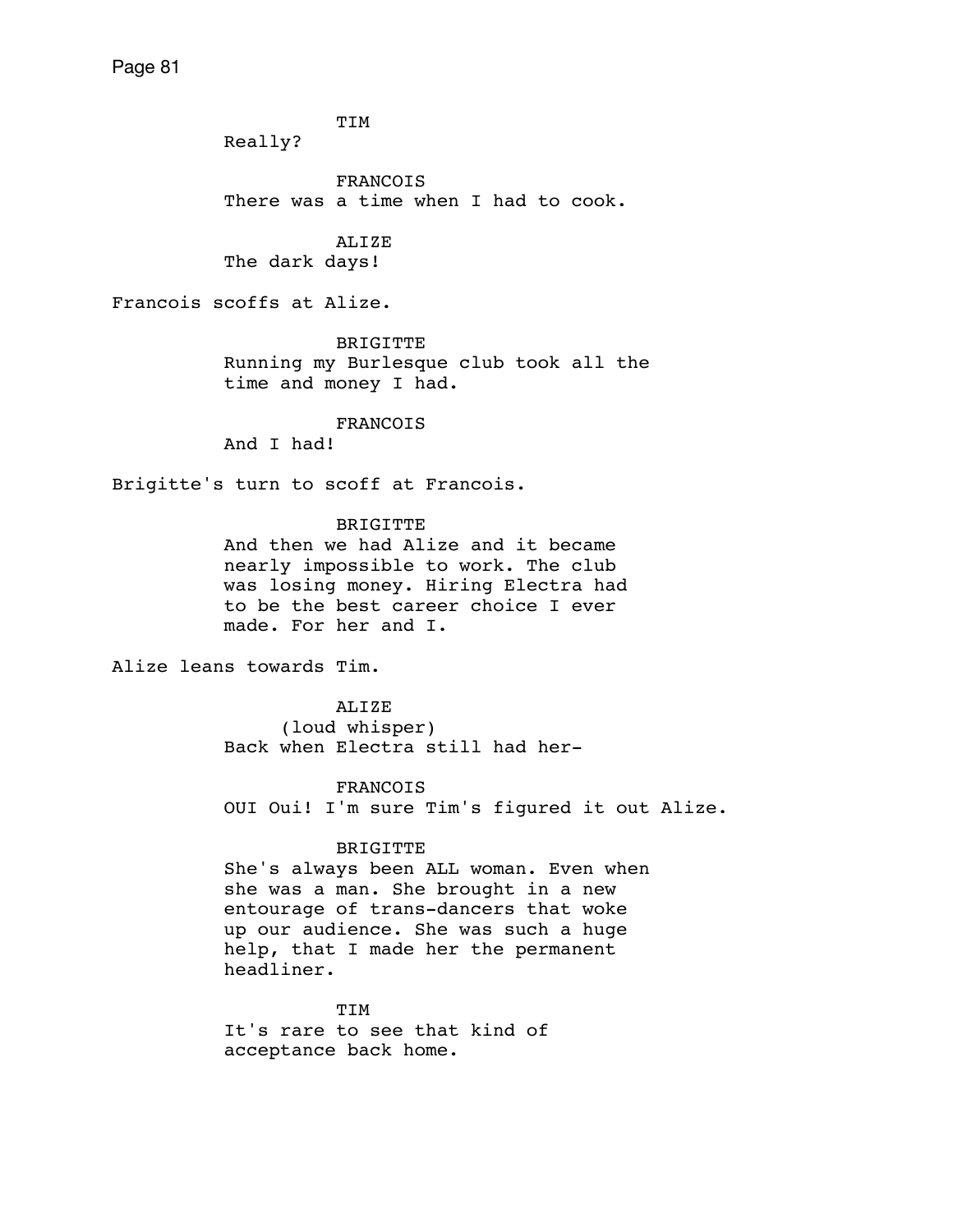BRIGITTE I'm even thinking about making her co-owner.

 FRANCOIS Which I still think you should do. We can focus on Alize's career.

 ALIZE Eh. I've got nothing going on!

She pulls out her cellphone immediately to answer a text.

Brigitte stands to leave.

#### BRIGITTE

Oh! I forgot! I was supposed to go in this morning to talk to a new employee. Will you all survive without me?

There's a pause.

 BRIGITTE Sorry for the bad wording.

 FRANCOIS We'll be fine mon amour!

#### BRIGITTE

 I'd prefer it if you didn't go to the festival until after talking with INSPECTOR BOYER.

Alize lets out an exaggerated sigh.

 BRIGITTE But. I've learned nothing stops a filmmaker from watching films.

Francois hugs and kisses her.

FRANCOIS

 We'll be in a dark theatre surrounded by tons of people for the most part. Go do what you love!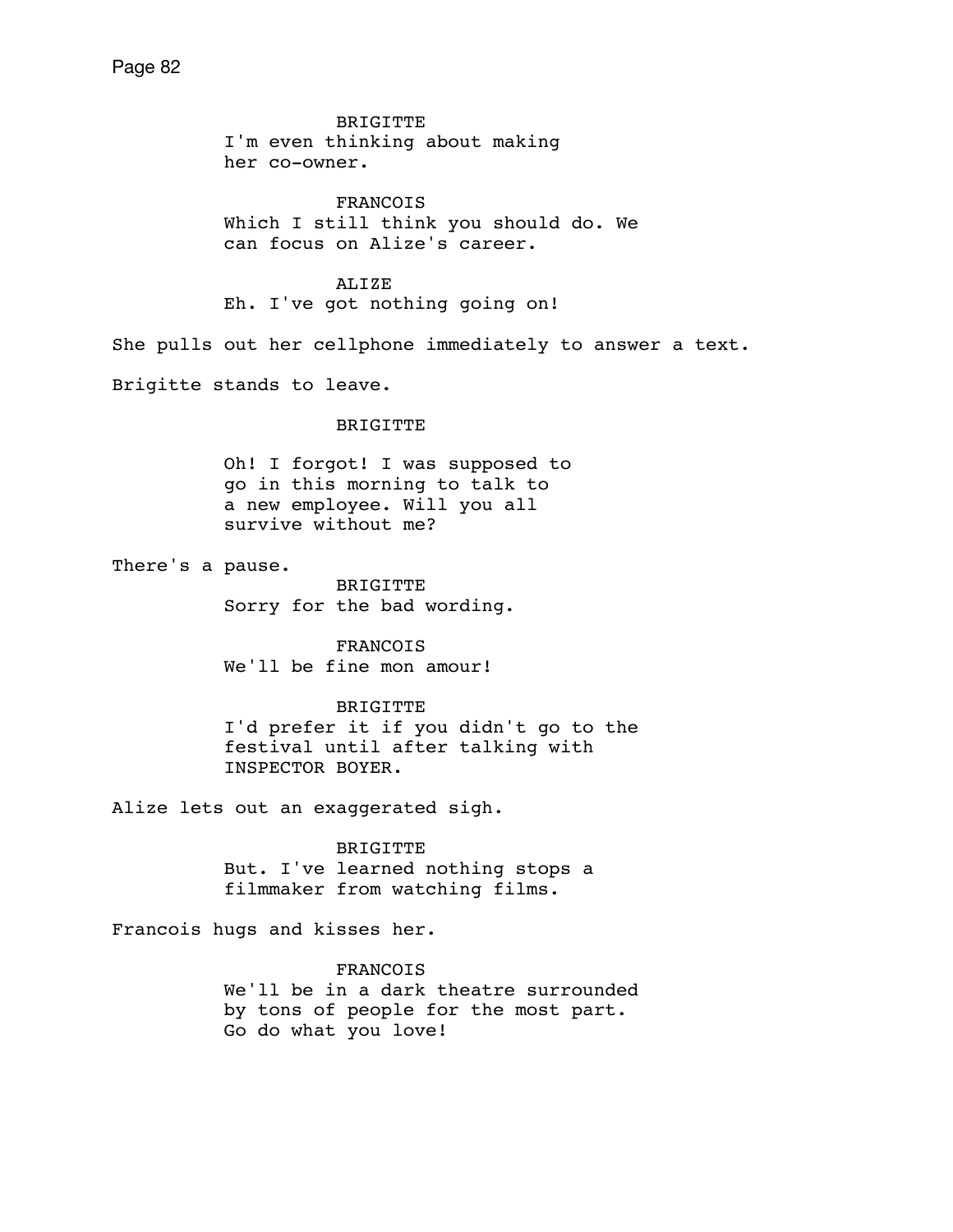BRIGITTE (in French) You're optimism is always so refreshing.

She kisses him and Alize, who rolls her eyes. Brigitte exits. Francois stands picking up his plate.

> FRANCOIS Come on Filmmakers. Nothing can stop us! Let's go!

Julien stands with his plate. Everyone notices for the first time that he's dressed and ready to go.

JULIEN

Except me.

Francois' enthusiasm instantly flips looking disappointed.

 JULIEN Right? I feel like you guys forgot I had a date this evening.

TIM

What date?

Everyone looks confused.

 JULIEN The date with a hot french producer chick!

TIM

The pitch?

 JULIEN No the date to talk about the pitch.

 TIM You keep saying date.

 JULIEN Meeting. I meant meeting! We say date in France for business meetings.

 FRANCOIS No we say meeting in France like everywhere else.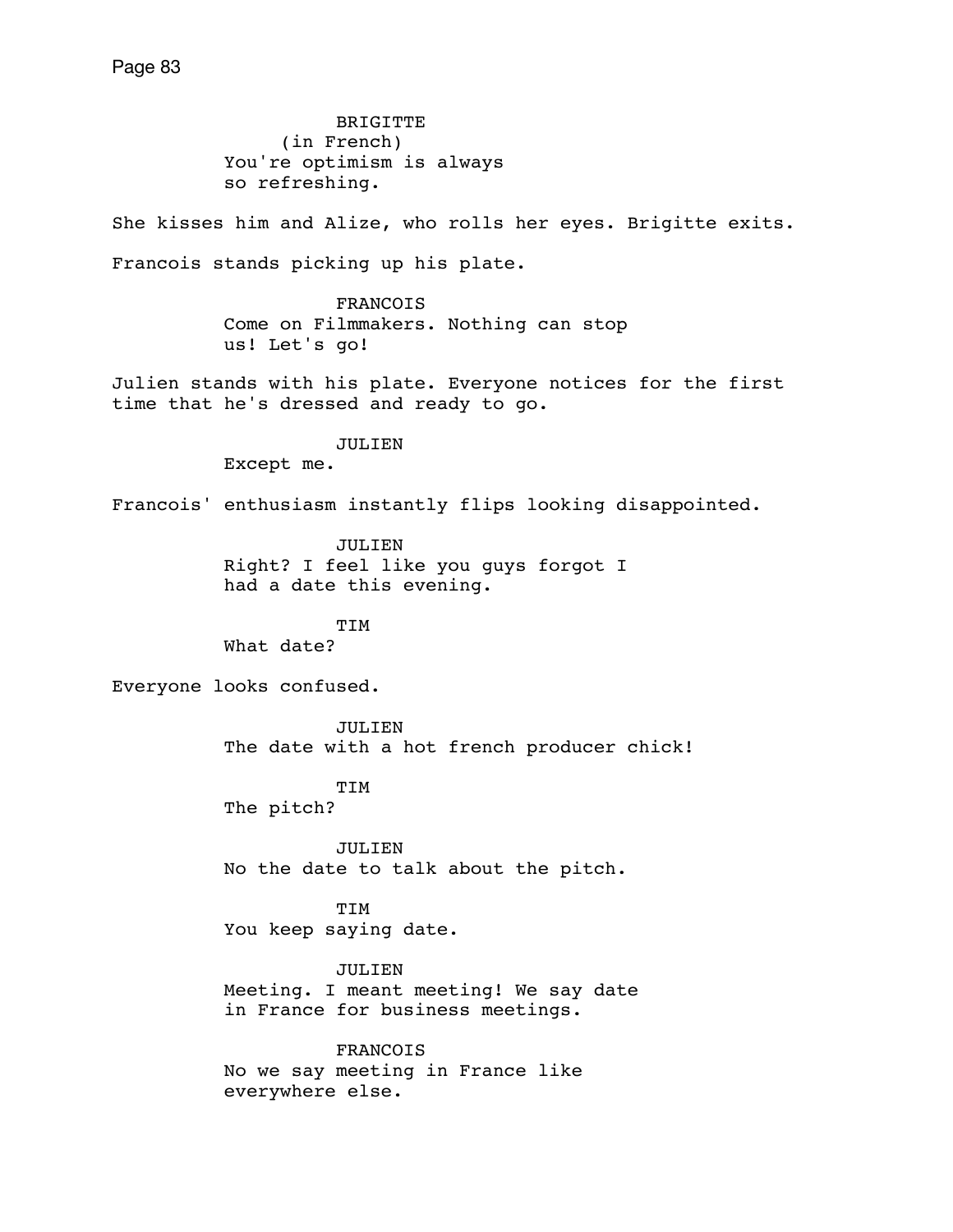FRANCOIS I've never known you to bail on the festival for a date Julien? ALIZE We're being ditched you guys! I'm already over it. She goes back down to her phone. TIM Julien a word? Tim walks towards the guest room. ALIZE (mocking) OOOoooooo. Julien rolls his eyes. INT. FRANCOIS' HOUSE - GUEST ROOM - CONTINUOUS SC 73 Tim's pacing. Julien shuts the door behind him. JULIEN What's up? TIM Hey bro. Can I call you bro? JULIEN Yeeeah? TIM I'm just making sure because you haven't been acting like a bro since we arrived. JULIEN So trying to hookup OUR career while at Cannes, isn't being a bro? TIM What? You've been quiet and distant the whole time. Not just last night. JULIEN There's nothing wrong, bro! Except for ALL our scripts being stolen. A bag with a mystical tablet from the gods,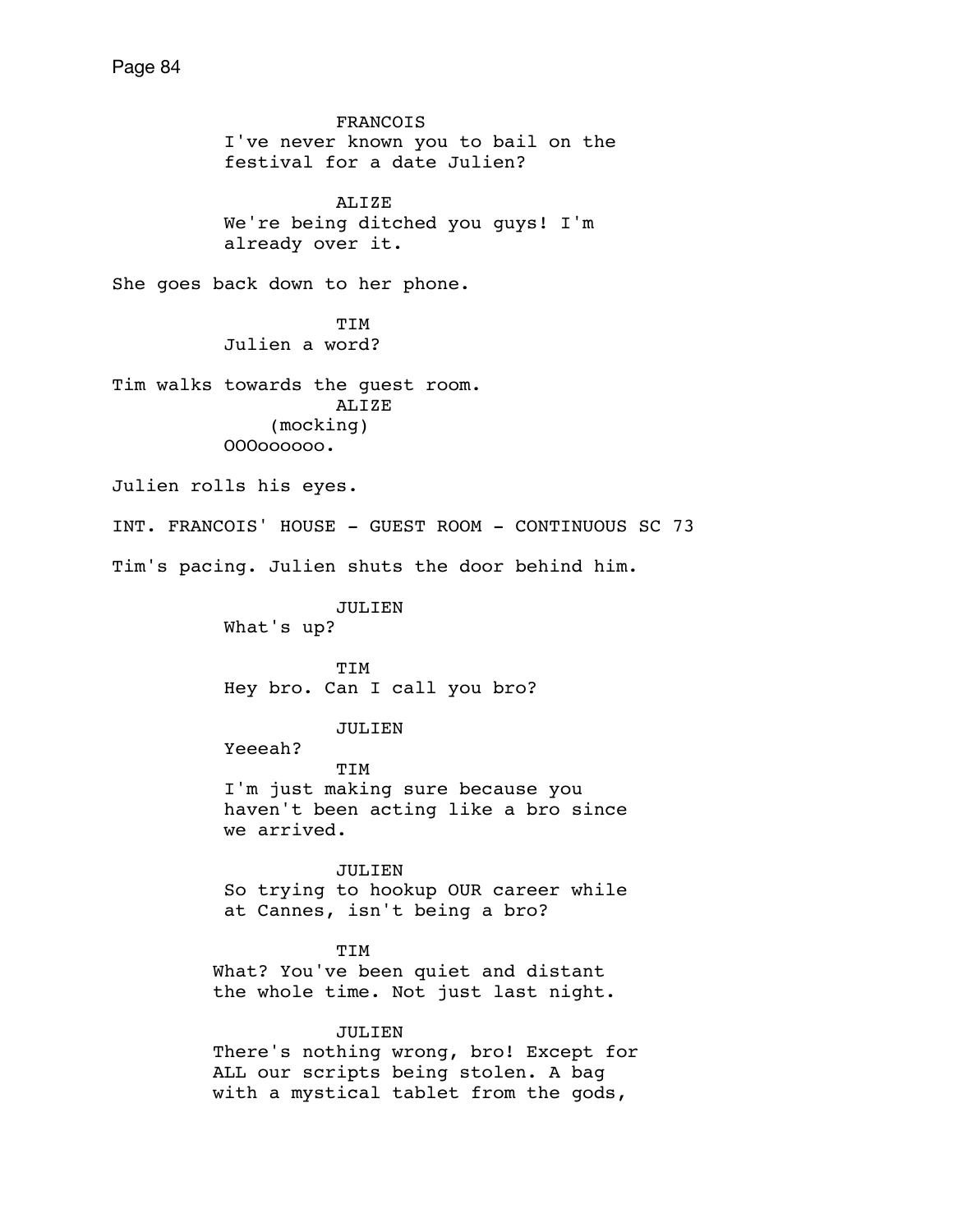or aliens, or angel whatevers! JULIEN Oh and the mobsters that want to kill us for it. Have you seen this in a film before Tim?! TIM (beat) Yes... Julien sighs. TIM And the mobsters want to kill me! They have no clue who you are. JULIEN Look. I've found an opportunity. For our next film! Now. I'm going to go MEET a producer and pitch her a script that doesn't exist anymore. TIM You say it like it's my fault… JULIEN You were holding the bag. A line has been crossed. TIM Get out. JULIEN Yep. Julien leaves the house in a huff. Tim lies back on the bed. Poke. Poke. Alize is there again. He looks at her. Poke. ALIZE (FESTIVAL!) CUT TO:

EXT. DEBUSSY THEATER - OPENING FESTIVAL - THAT EVENING SC 74

Search lights light up the skies. People everywhere, a huge line forms, getting longer and longer. The hype of the crowd flourishes as limos pull up.

At the entrance, a perky female TV HOST reports live.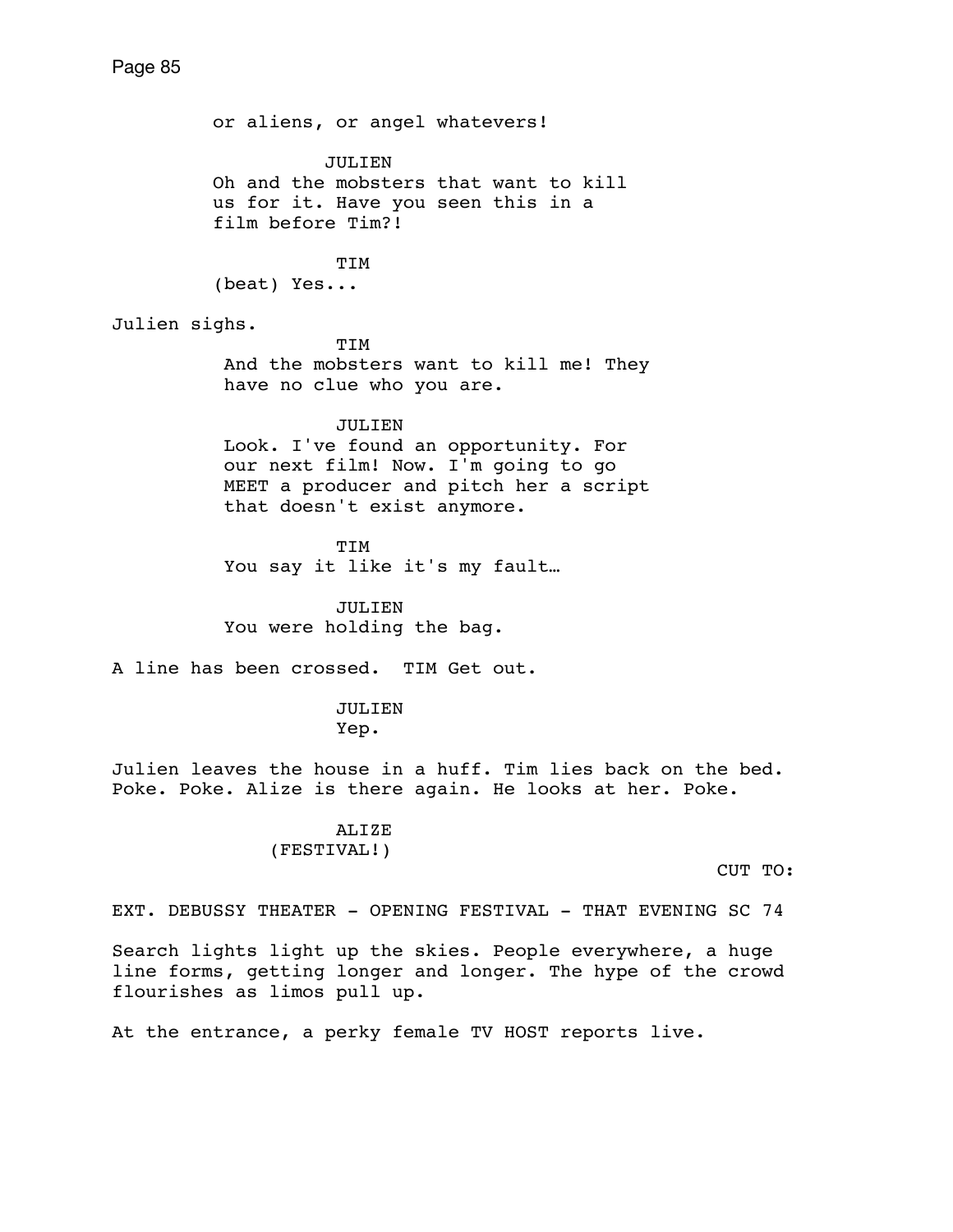TV HOST (in French) We're here in Cannes at the opening day of the Festival! Eager fans have waited hours in line. Tell us-

The host interviews a few people in line by the RED CARPET.

EXT. FESTIVAL - RED CARPET - MORNING SC 75

One by one, various \*FAMOUS CELEBRITIES\* walk the carpet.

FLASHES of LIGHTS, camera's and dozens of pushy paparazzi.

A Hollywood runway show goes down as famous actors arrive dressed in all the latest designers and bizarre high fashion.

A huge CROWD swarms the red carpet to get photos.

Incognito, Gus and Grease arrive and mixes among the crowd.

Movie-stars smile and bravely pose with their screaming fans.

CUT TO:

EXT. FESTIVAL - BEACH SCREENING - EVENING SC 76

Francois, Alize and Tim make their way through the crowd.

They wind up in a huge line for the official outdoor SCREENING on the beach showcasing more of the Festival's movies. Alize, bored texts and tweets on her phone.

 TIM This isn't that bad…

> FRANCOIS You should have seen last year!

Francois hugs Alize closely who bats him away, busy texting. Tim looks over and see's a kiosk full of souvenirs and brochures, he walks over to grab some pamphlets.

Tim can't help himself, he snags a goodie-bag full of Festival gear and a coffee mug shaped like a camera lens.

 TIM Okay! How much?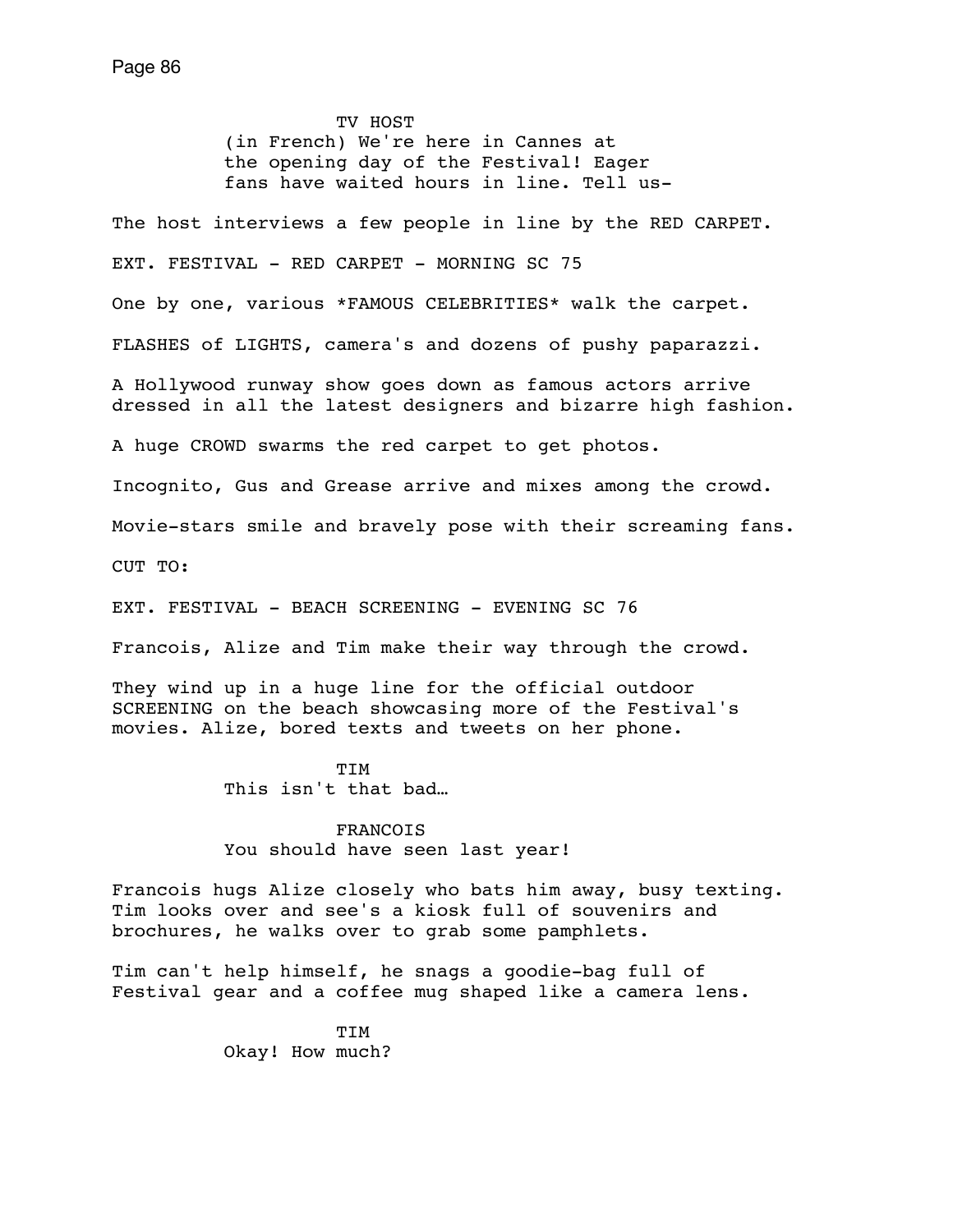CUT TO:

EXT. FESTIVAL - BEACH - MOMENTS LATER SC 77

Alize and Francois move closer to the front of the line.

Tim walks up wearing a festival hat with his hands full of cheesy souvenirs. Alize rolls her eyes.

Tim hands Alize and Francois a Film program, looking at the list of films on the program.

 TIM Check out all these films!

Alize and Francois looks over the list with Tim, pointing at some of the names.

> FRANCOIS HA! The Circle? Soo original.

 TIM How about A Rough Night? Ha ha. Wonder what that one's about?

> ALIZE Or this one, Touch of Insanity? HA! WEIRD..!

Tim looks awkwardly to the side, trying not to be offended.

 TIM That one's ours actually.

Alize stops laughing, and goes quiet for a little while.

ALIZE

 Sorry... TIM No... It fine. (Beat) I guess I'm not as original as I thought.

FRANCOIS

 I am surprised to see an American made Action mobster film at Cannes though.

TIM

 It's secretly a retro-introspective of the mind. Just set in the coolest era of American history.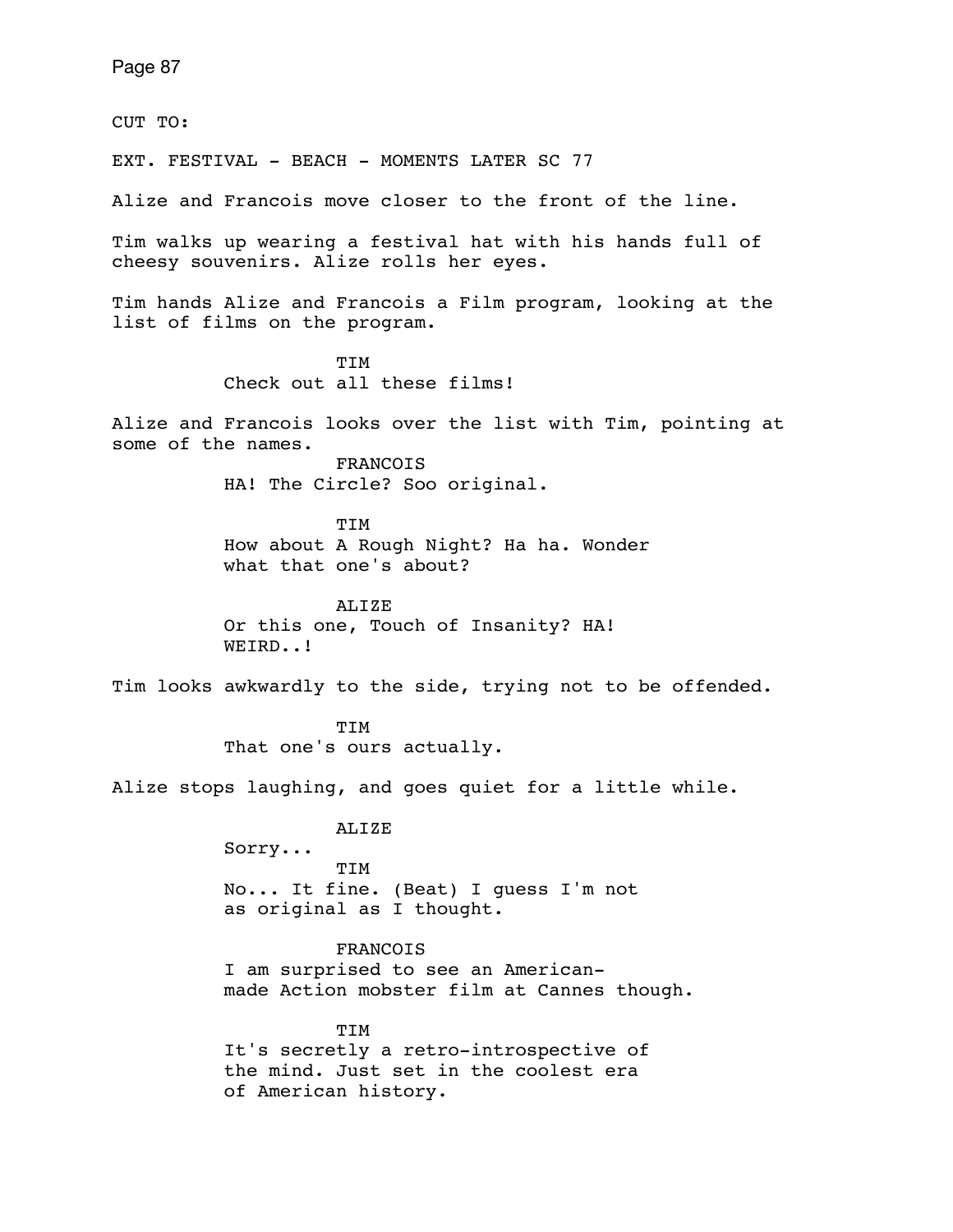Page 88 A thought strikes Tim. **TTM**  And the Producer. Has an has a well connected Uncle..! Francois hides his guilt. FRANCOIS I assure you I had nothing to do with this. It was selected purely by it's own merits! TIM So no strings were pulled? Francois goes silent. TIM No friend's called up? "Hi do you have room for one more film in your festival?" Again silence. Tim figures it out from Francois' face. TIM Oh my god. Julien asked you to… FRANCOIS (in French) HA. Does sound like Julien. (English) No it wasn't Julien. Look Tim. I ran into a friend on the committee at the local cafe. It was purely coincidental. He knew who I was and we talked. One thing led to another and he asked for a copy. TIM He asked for a copy??? FRANCOIS Yeah! But you were STILL in editing. I had Julien send me some copies when it was finally finished and I sent it off to him. He liked it.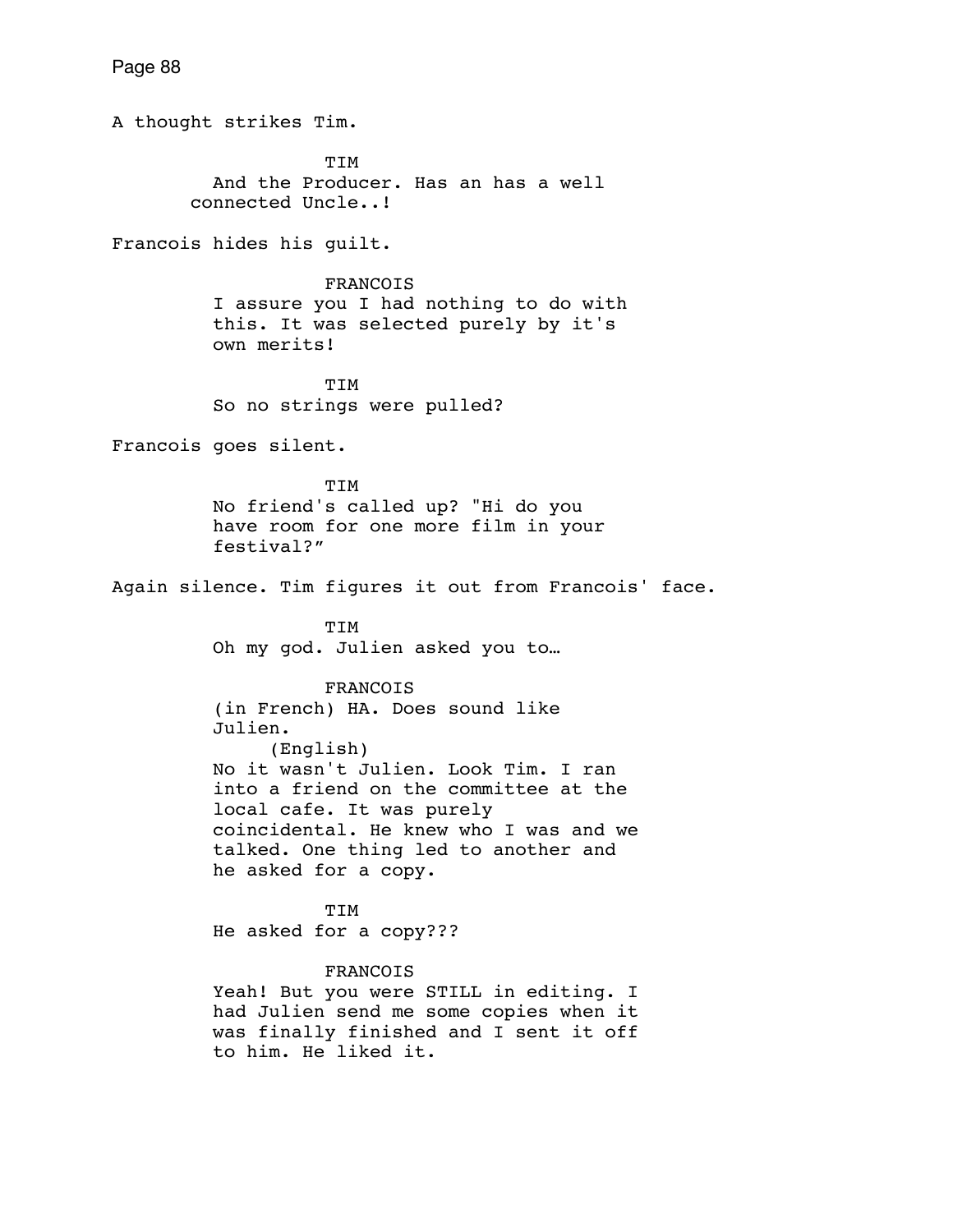TIM That's both awesome and sucky!

# ALIZE What?

 TIM Well awesome that the committee loved my film. But sucky that it wasn't picked out of the crowd online.

ALIZE OOOOhhhh. So that's bad?

 FRANCOIS Eh. Online submissions from independent filmmakers rarely get picked anymore.

**TTM**  Unless it's a documentary about the middle-eastern wars..!

 FRANCOIS Or the newest European drama about feeling alone but still having sex all the time! TIM (mocking)

 OOoooh so Hollywood isn't the only one to rinse and repeat?

# FRANCOIS

 Hey now. We may reuse themes. But it's better than making the exact same film twice. Only BIGGER.

Tim and Alize laugh! The line finally starts to move…

EXT. BEACH THEATRE - CONTINUOUS SC 78

A lovely outdoor beach theater set up, people everywhere in their beach chairs.

Alize, Tim and Francois sit comfortably in the center, enjoying some snacks they brought along.

 TIM I wonder what Julien's doing that's more important than this.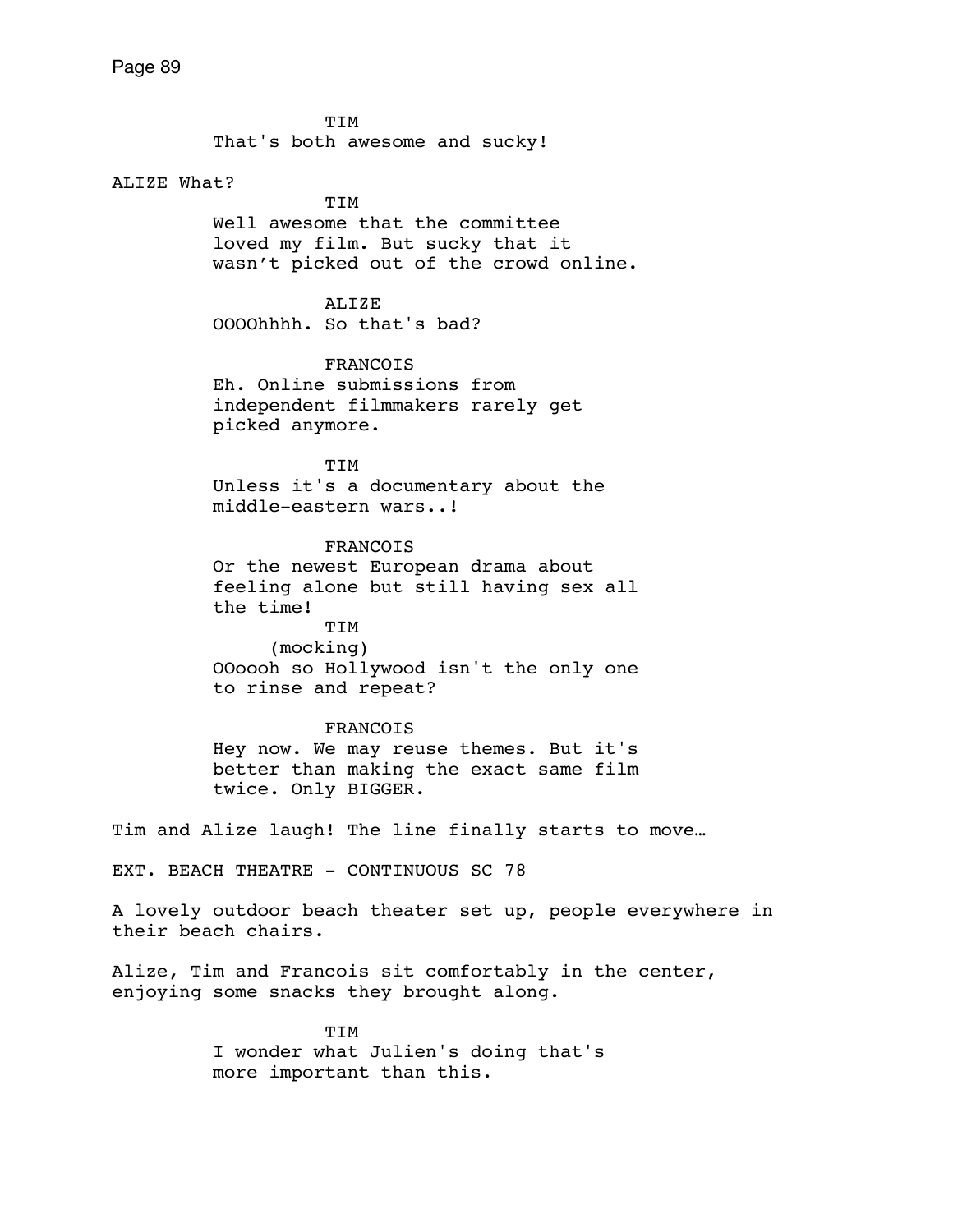ALIZE Probably drowning in ladies.

INT. CROISETTE CROWDED BAR - EVENING SC 79

Julien takes a swig and puts down his beer, laughing loudly. Sophie speaks english with a quite french accent..!

> JULIEN So you get it? It's called revenge of the fidget spinners. But it's not a sequel. It's the-

 SOPHIE First movie, yeah. Yeaah.

 JULIEN I adore how you just get me.

 SOPHIE Do you have a copy of the script?

 JULIEN Heh. Okay. Remember when I said there's a catch?

Sophie takes a sip of her wine.

 SOPHIE That's kind of important to have!

JULIEN

 (Slurring) There was a mix-hap at da airports... we, we find out our hard drive's go- GONE! ALL our films, all our hard work... GONE! Now we're stuck! Tim may actually be stuck. His passport was in the bag.

Across from him, the alluring Sophie, swirls her glass of wine. Raising an eyebrow at Julien's drunken laughter.

> SOPHIE It sounds like you have a lot on your plate.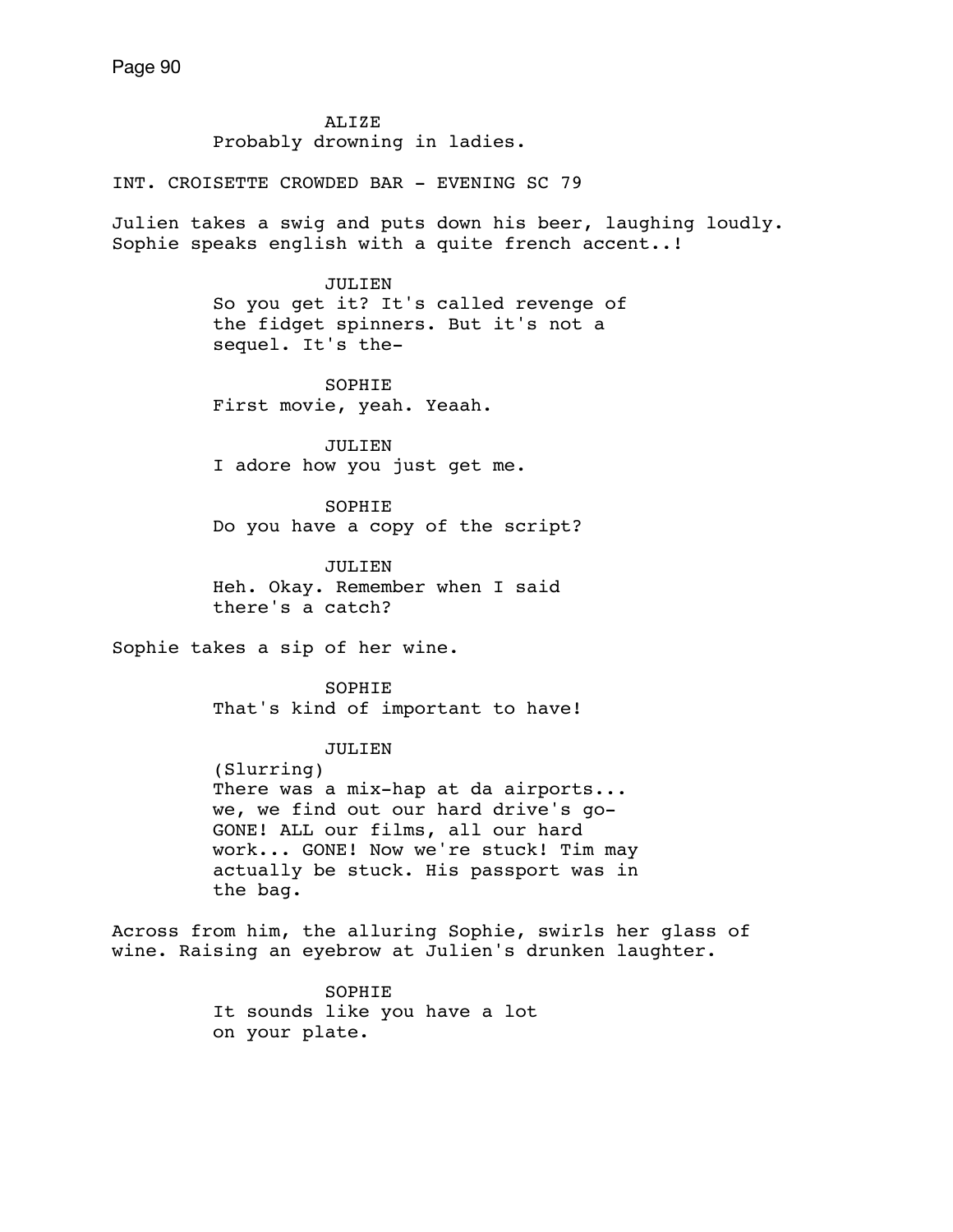JULIEN (Slurring) I'm not worried. Most of our scripts was not finished. I can pitch without a script Sophie! Come on. Do it. Julien downs his beer, setting it down next to three others. Sophie still sips delicately on her Pinot, observing Julien. Amused. SOPHIE Fine, I'll call you and let you know what the Exec thinks. JULIEN Anytime for you b-beautiful. EXT. CROWDED BAR - EVENING SC 80 Julien stands on the curb with Sophie. JULIEN I'll get you an Uber. SOPHIE Oh no it's fine. JULIEN I insist. SOPHIE No I mean call Ouicab, much safer! Julien wrestles with his slacks to pull out his phone from his pocket. He finally manages but has trouble fighting his drunkenness to type in words. Or even successfully touch the screen. Sophie laughs, pulls out her phone. A cab pulls up!

> JULIEN That was fast!

He opens the door for her and is about to get in with her.

SOPHIE

Oh?

 JULIEN He backs out immediately. Oops!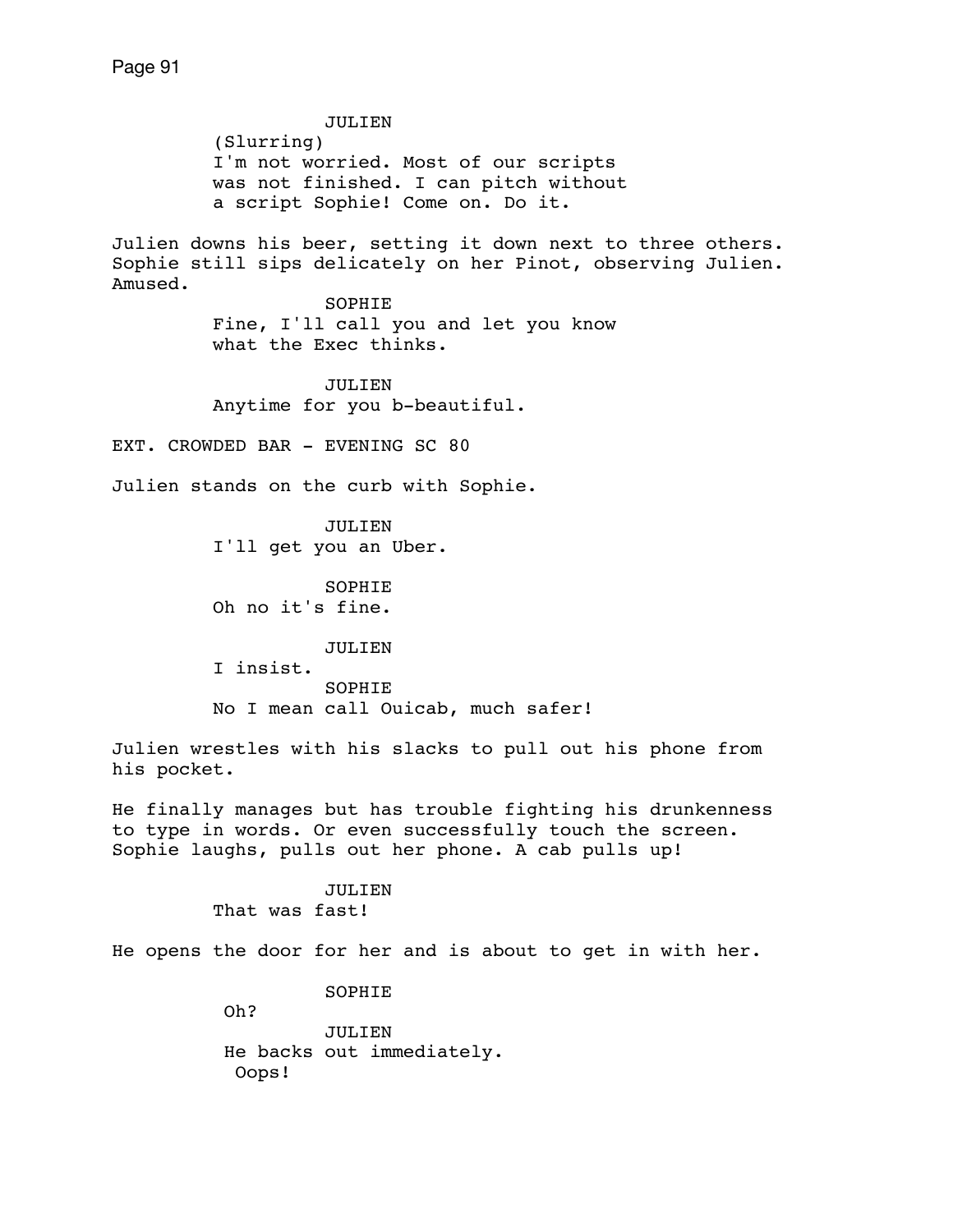SOPHIE A bit forward there!!! JULIEN SORRY...New York rubbed off on me. I see a cab I have to get in it. Sophie smiles! SOPHIE See you later Julien… She shuts the door. The cab pulls away. Julien clutches his heart temporarily in bliss. His phone vibrates. He checks it. Tons of missed calls from all the family members. JULIEN What the hell family? EXT. CANNES FESTIVAL - DAY SC 81 Alize, Francois, and Tim exit the Beach Theater, laughing together. TIM I can't believe we waited hours in line for that! A movie about an average man's life in Sweden! ALIZE Very limited material. They break out laughing again! FRANCOIS Wanna take an intermission before we head back home? ALIZE Ah yes! I know just the place! Follow me! Alize runs off in the opposite direction of the crowd. Gus and Grease suddenly appear amongst the crowded Beach Theater exit! GREASE That movie wasn't half bad.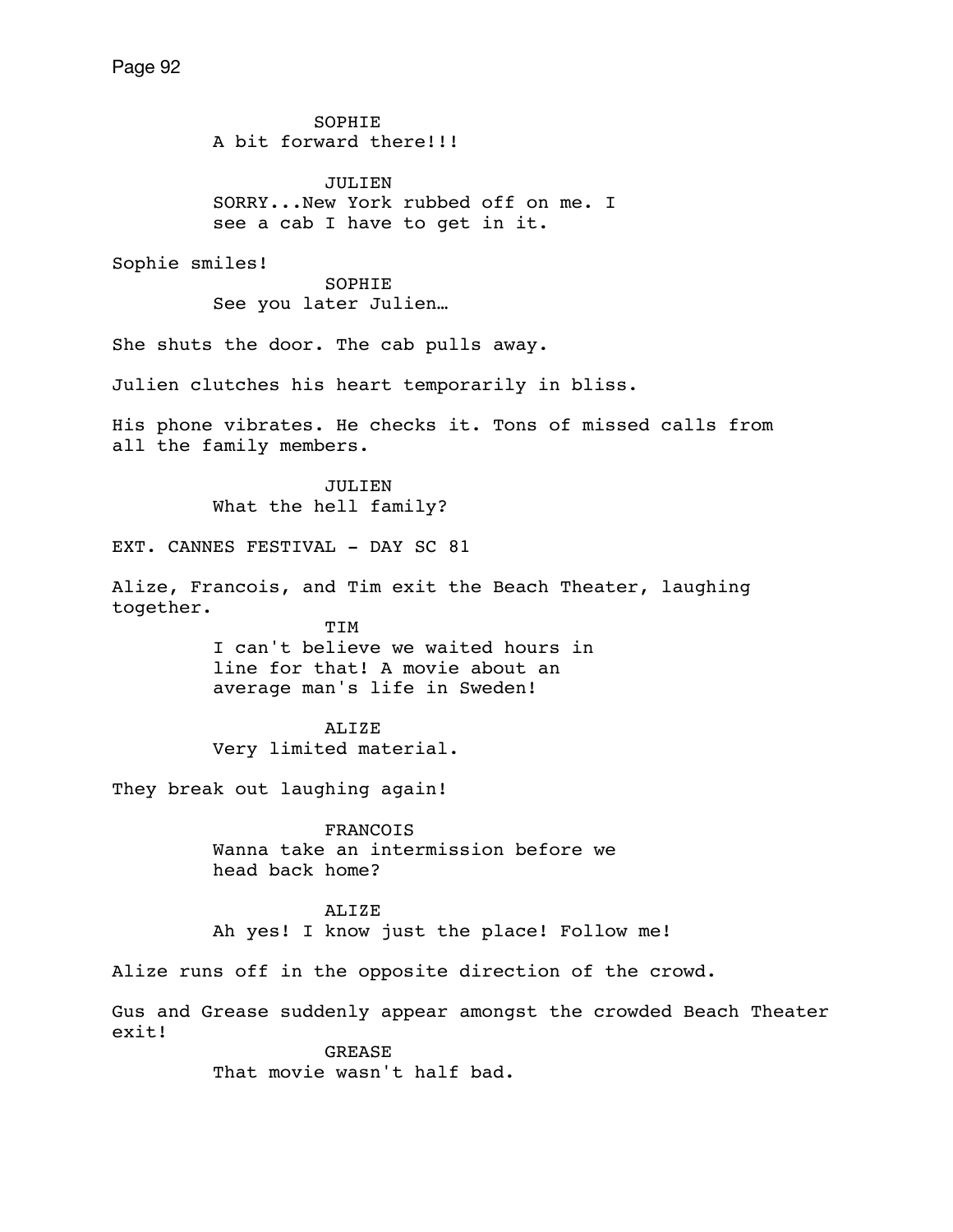.

GUS

Shut up.

Grease catches a glimpse of Tim chasing after Alize.

# GREASE

Over there!

They follow them, trying to stay out of plain sight.

EXT. EARLY EVENING CROISETTE - POND - CONTINUOUS SC 82

Miniature boats float around the pond. Both KIDS and their PARENTS playing together watching the boats sail

Francois gives Alize some money when suddenly he gets a call on his cell-phone.

# FRANCOIS

 Excuse me, It's work. I have to take this. If it's the committee tell them I want that golden palm!

Francois fake laughs. He walks off, lost in the crowd again. Alize walks directly over to a little BOAT KIOSK.

A longer line has formed but she skips right past it to the front.

PHILLIP (70's) a salt n pepper gentleman, and MIA (50's) give Alize a warm welcome in the middle of the rush.

MIA

 (in French) Alize! How are you my dear?

The row of people gets longer as more kids drag their parents into line. Some at the front start getting more impatient.

> **ALIZE**  (in French) wonderful! How's the family?

An American man walks over, trying to get Mia's attention.

 MIA (Perfect English) One moment, sir.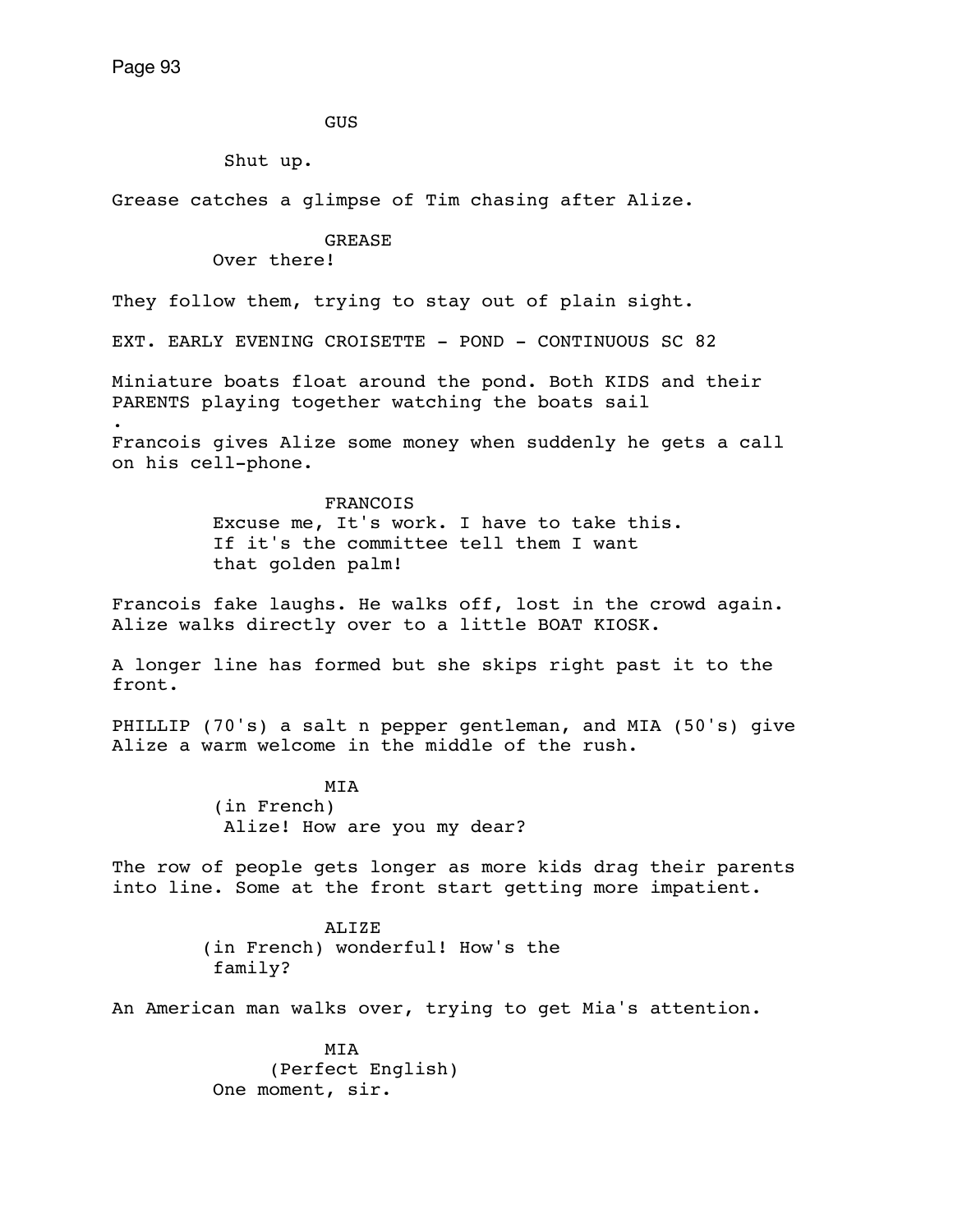JULIEN (sarcasm) PHILLIPO (in French) Alize! Phillip purposefully ignores the man's outraged reaction and picks up a red remote control, handing it to Alize. PHILLIPO (in French) I saved your favorite, just for you. Just don't crash it this time! ALIZE (in French) I promise I wont! Running over to the pond, Alize starts up her little red boat. It kind of putts around in a circle. Tim walks up. TIM I think it's defective. ALIZE I think Your defective!!! They both laugh and watch the boat slowly chug away. Randomly Alize jumps up, screaming! Paranoid, Tim looks around for goons with guns. Nothing, he looks back at Alize who points over his shoulder. ALIZE REGARD... LES CREPES!!! A rolling crepe truck stops by, a crowd forms instantly. TIM But we just ate! ALIZE But CREPES are the deserts Pllllllease?! Tim gives in, sighing. TIM Are you going to be okay here? ALIZE I'll try not to crash my boat! TIM Ha. You owe me one...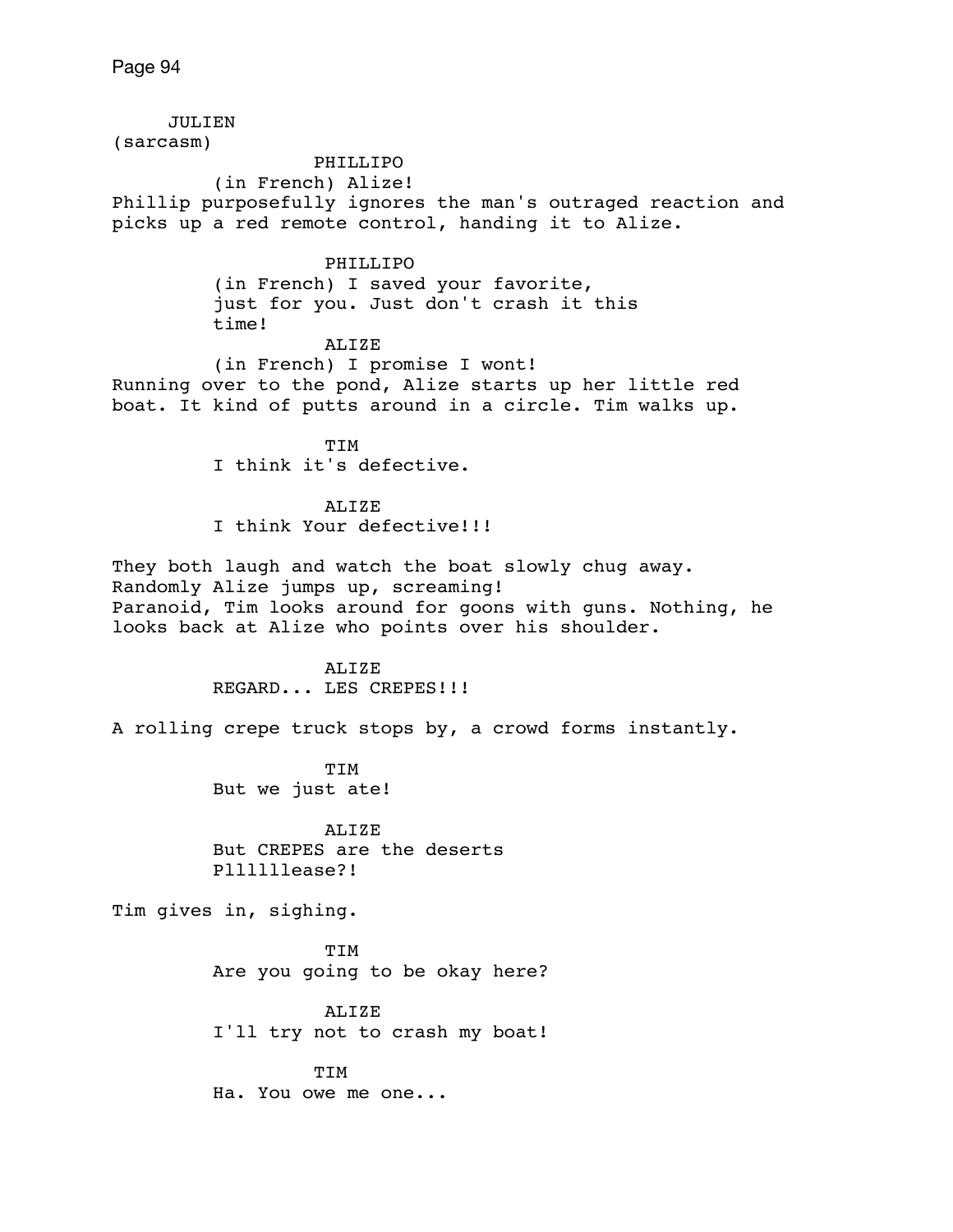Tim walks off towards the line for crepes.

Gus and Grease reveal themselves from behind the kiosk. They walk next to Alize, pretending to play with the boats.

> GREASE Such a nice day to go boating.

 GUS So how do you know our friend Tim?

Grease leans closer to Alize's level of height. She stares directly back at him, fearless. Alize snaps a quick photo.

> ALIZE (in French) I don't speak to strangers.

**GUS** HEY! She took a photo of us.

**GREASE** What did she say?

Grease looks back to Gus for confirmation.

Behind her back Alize sends the photo of them and texts Francois and Tim on her phone, blindly typing she hits SEND.

> ALIZE TEXT MESSAGE HLP! WEIRD GUYS FounD ME @ POND!

Alize begins to back away, looking for a way out. People are everywhere but no one is paying attention to them.

**GUS GUS**  Look, we know your friend Tim. He took something of ours, and if we don't get it back we will be-

Gus see's Alize texting and takes away the phone from her and shuts it off.

> ALIZE Hey! Give my phone back!

 GUS She sent a photo text of us! Great.

Now we got to kidnap the freakin bratt.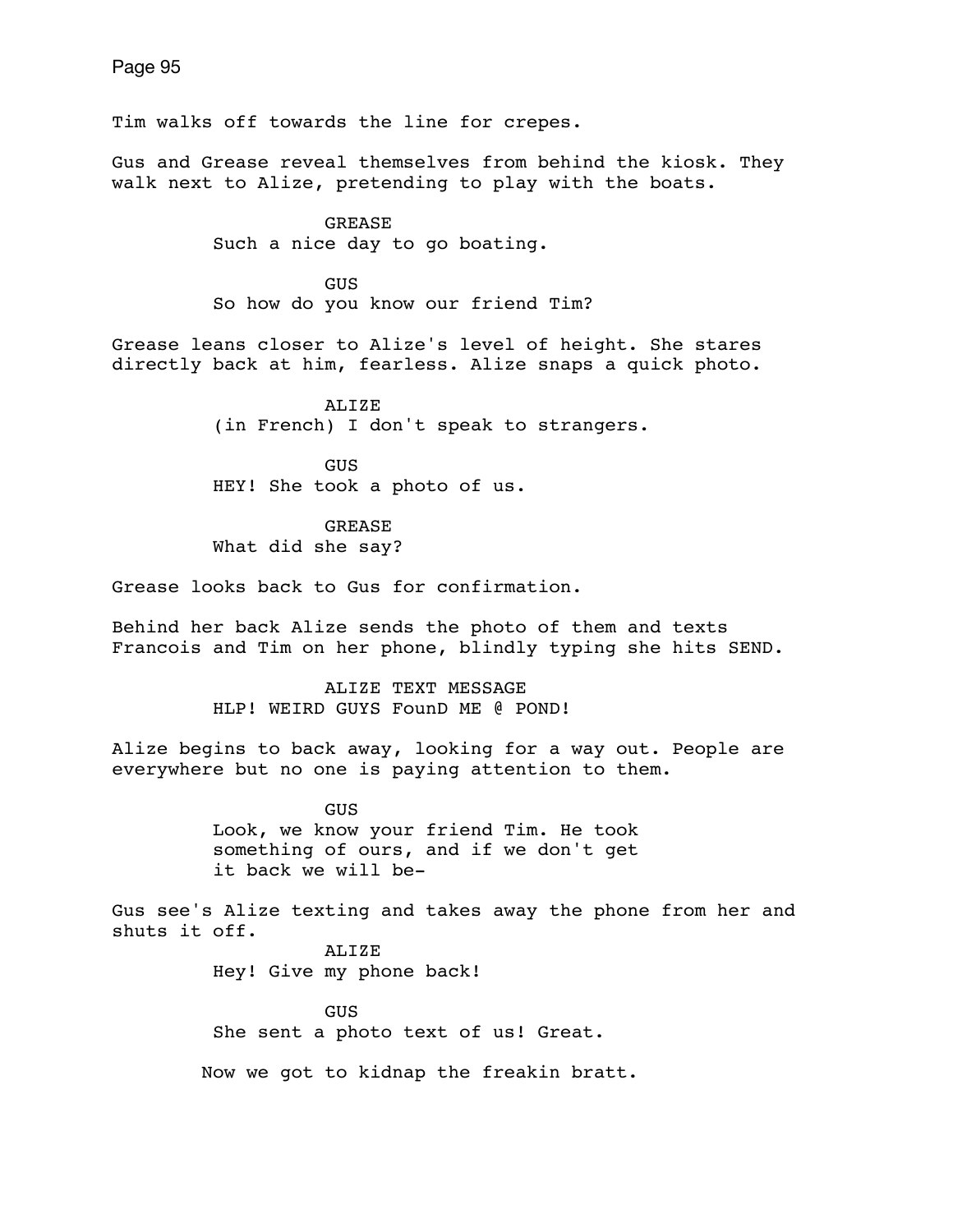Alize doesn't hesitate to kick Gus straight in the crotch. Gus gasps, struggling to breathe as he topples over backwards into the pond. \*SPLASH\* Grease pretends to wave a white flag. GREASE Hey, look Kido! I don't want to hurt you! We're trying to save your family from a bunch of very angry French mobsters! If we don't give them the "TABLET" they will kill us and you. We're not really the bad guys here. ALIZE (in French) First of all, I'm not a kid! And second... when was the last time you took a shower!!! ? GREASE Stop it, stop it. You just spoke English a second ago. Speak English! ALIZE I said. You two smell like rotten crepes! Grease looks back over at Tim who pays for a pile of Crepes. Gus gets out of the pond, completely drenched and winded. GUS (Out of breath) Time - to go Greaseball. **GREASE**  I know I see them. GUS Them? Grease nods motioning across the pond. Gus looks. Two very obvious mobsters stare at them deadpan, silent hate in their eyes. Enough hate to creep Gus and Grease out.

EXT. CREPE CART - CONTINUOUS SC 83

Tim walks away from the crepe truck, bumping into a FAMOUS

DIRECTOR and spilling his chocolate crepe all over both of them.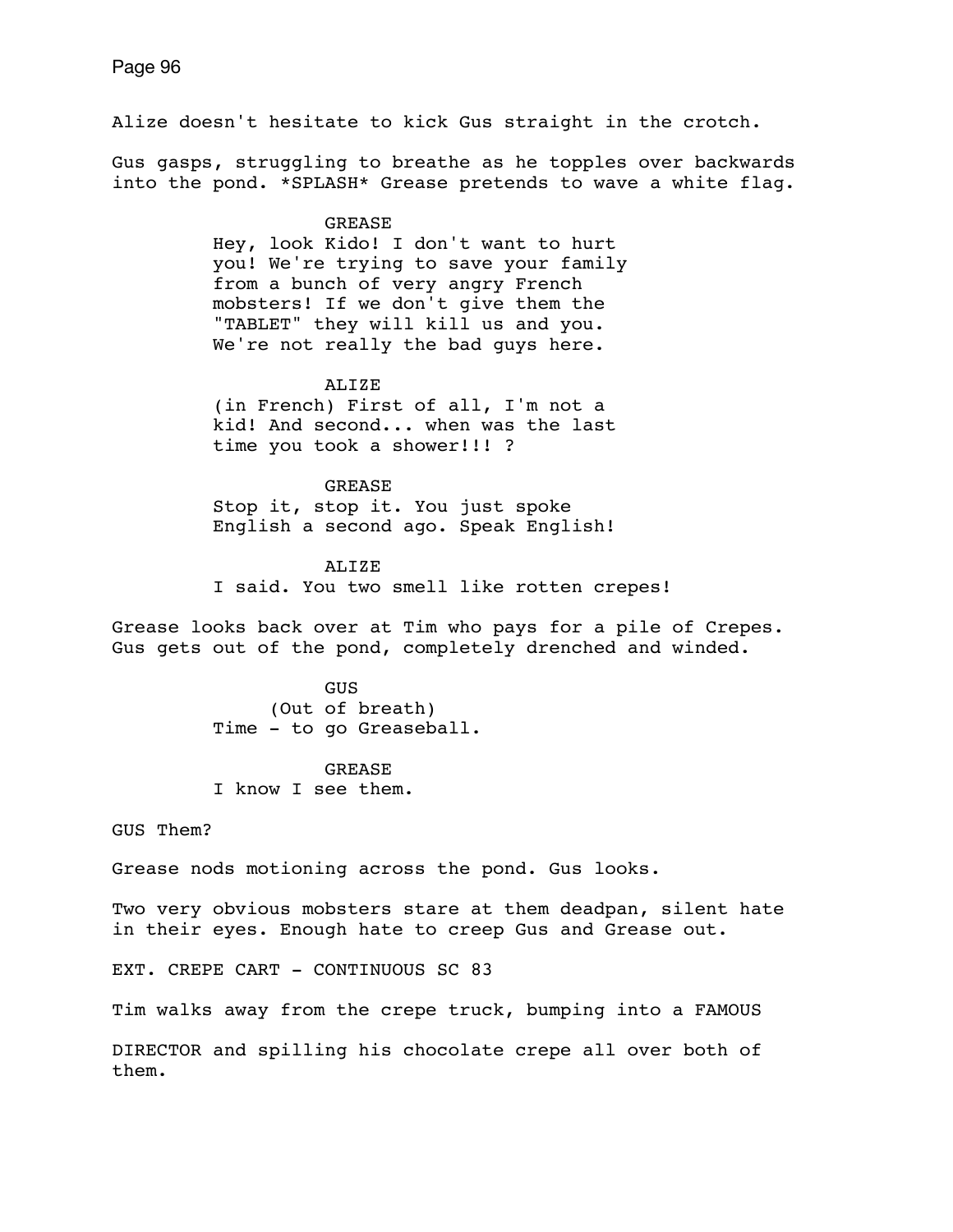Page 97 Tim looks up realizing it's \*(LUC BESSON)\* and freezes up, completely in shock. FAMOUS FRENCH DIRECTOR (in French) Excuse me. TIM Oh, wow! I'm sorry! SOO STUPID! FAMOUS FRENCH DIRECTOR (English) No, really its fine. Director starts wiping some of the chocolate off his priceless suit suave and strangely calm. TIM Congrats on the new film! Mind giving this clumsy fan an autograph? FAMOUS DIRECTOR Only if you pay for the suit. Tim doesn't hear the sarcasm. He looks disheartened. \*LUC BESSON\* Takes out a pen from inside his suit jacket. Tim smiles..! EXT. FESTIVAL - POND - CONTINUOUS SC 84

Tim comes back from his encounter at the crepe truck covered in chocolate but with a silly grin plastered onto his face. He stops at the same spot he left Alize and looks down to see her remote control there. He picks it up, looking around.

> TIM Alize! You'll never guess who I met! Alize?

Tim becomes worried now. He checks his phone. The urgent text and photo she sent him pops up on his screen.

> TIM Oh shit. Shit! SHIT!

EXT. FESTIVAL - CONTINUOUS SC 85 Francois pauses his phone call to look at his phone. Alize's text message grabs his attention. He turns around quickly.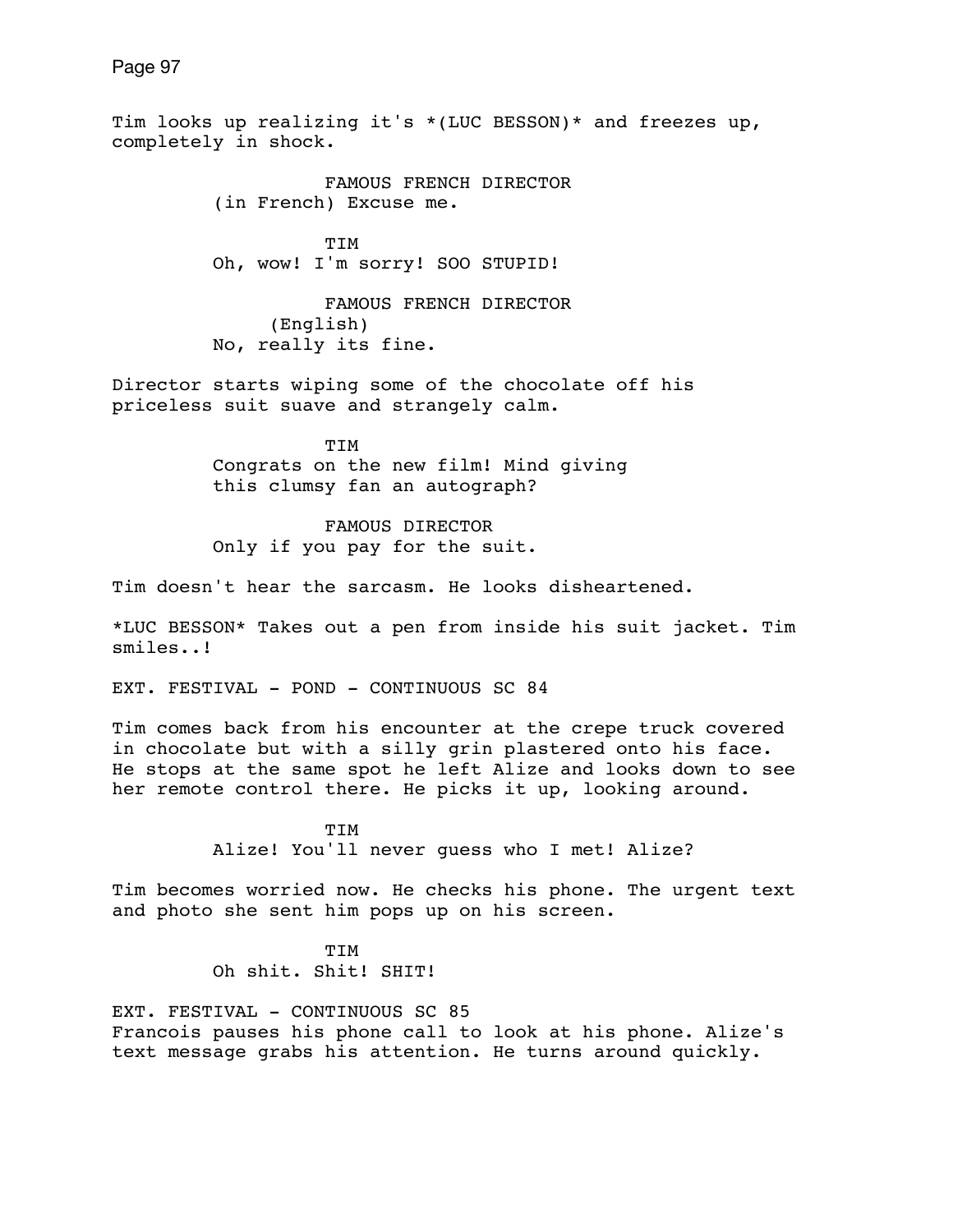FRANCOIS I'll call you back later.

Hanging up he immediately dials Inspector INSPECTOR BOYER. Francois looks around him searching for any sign of his daughter in a huge CROWD.

> INSPECTOR BOYER (V.O.) (in French) Inspector INSPECTOR BOYER.

 FRANCOIS (in French) INSPECTOR BOYER! I need your help!... URGENT…

 INSPECTOR BOYER (V.O.) (in French) What happened?

Francois pushes his way past groups of people, even a few well-to-do celebrities snicker, as he shoves them aside.

> **FRANCOIS**  (in French) Alize has been kidnapped at the festival! She texted me this just minutes ago from the boat pond!

Francois forwards the text and photo to INSPECTOR BOYER. \*TEXT NOISES\*

> INSPECTOR BOYER (V.O.) (in French) I'll dispatch a police squad, put out an APB and triangulate a search team at the at the pond area immediately. Keep your phone on.

 FRANCOIS (in French) Thank you, please hurry…

 INSPECTOR BOYER (V.O.) D(in French) on't worry, we'll find her.

 FRANCOIS (in French) I know.

Francois hangs up, he looks up determined.

 FRANCOIS I will get my daughter back. No one messes with my family. EXT. FESTIVAL CROSETTE - CONTINUOUS SC 86 Gus leads Alize around holding her by the shoulder.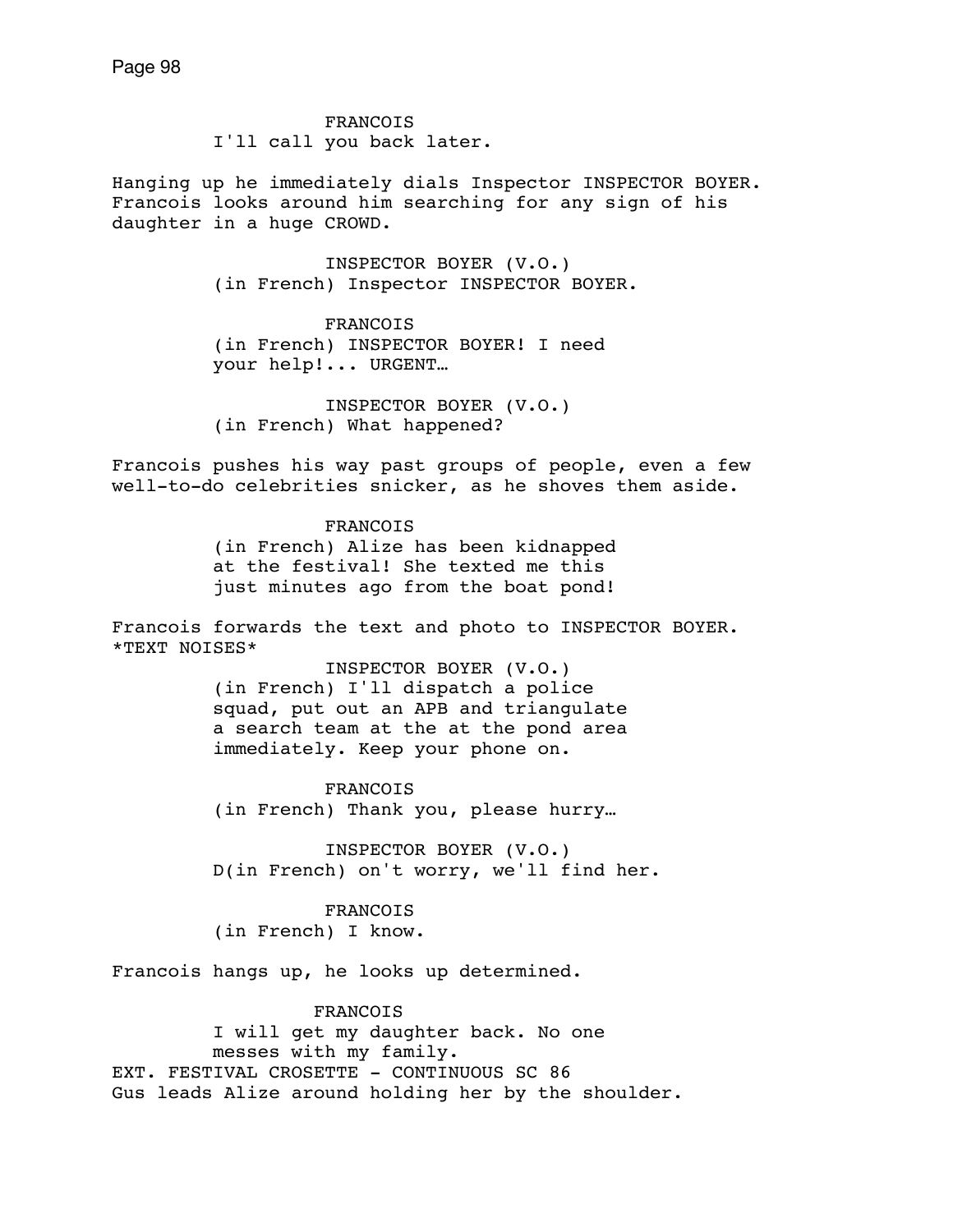Grease is behind having trouble squeezing through the CROWD.

 ALIZE Look, if you let me go now, I promise, my Dad won't torture then kill you in a horrible way!

Gus shoves her forward more forcibly.

**GUS GUS** Don't test me kid.

Alize gives Gus The "finger"!!!

EXT. FESTIVAL - POND - CONTINUOUS SC 87

CUT TO:

POLICE SQUADS in full gear spread out around the Croisette pond area.

The police close off the area, and clear out crowds of onlookers. Inspector INSPECTOR BOYER questions the couple (Philippe & Mia) who owns the pond rental kiosk.

INSPECTOR BOYER holds up the photo of Gus and Grease for them to see.

 INSPECTOR BOYER Did you see where these men went?

 PHILLIP No, but I can tell you where I think Alize lead them to!…

EXT. FESTIVAL - PASTRY SHOP- CONTINUOUS SC 88

CUT TO:

Alize, Gus and Grease walk by a pastry shop. Alize make a big scene to go inside... Gus and Grease are forced to abide and enter the shop..!

The shop is busy with 2 elderly French ladies. As they wait in line, Gus shove's Alize's shoulder as the old ladies look on..!

> GUS What do want kid?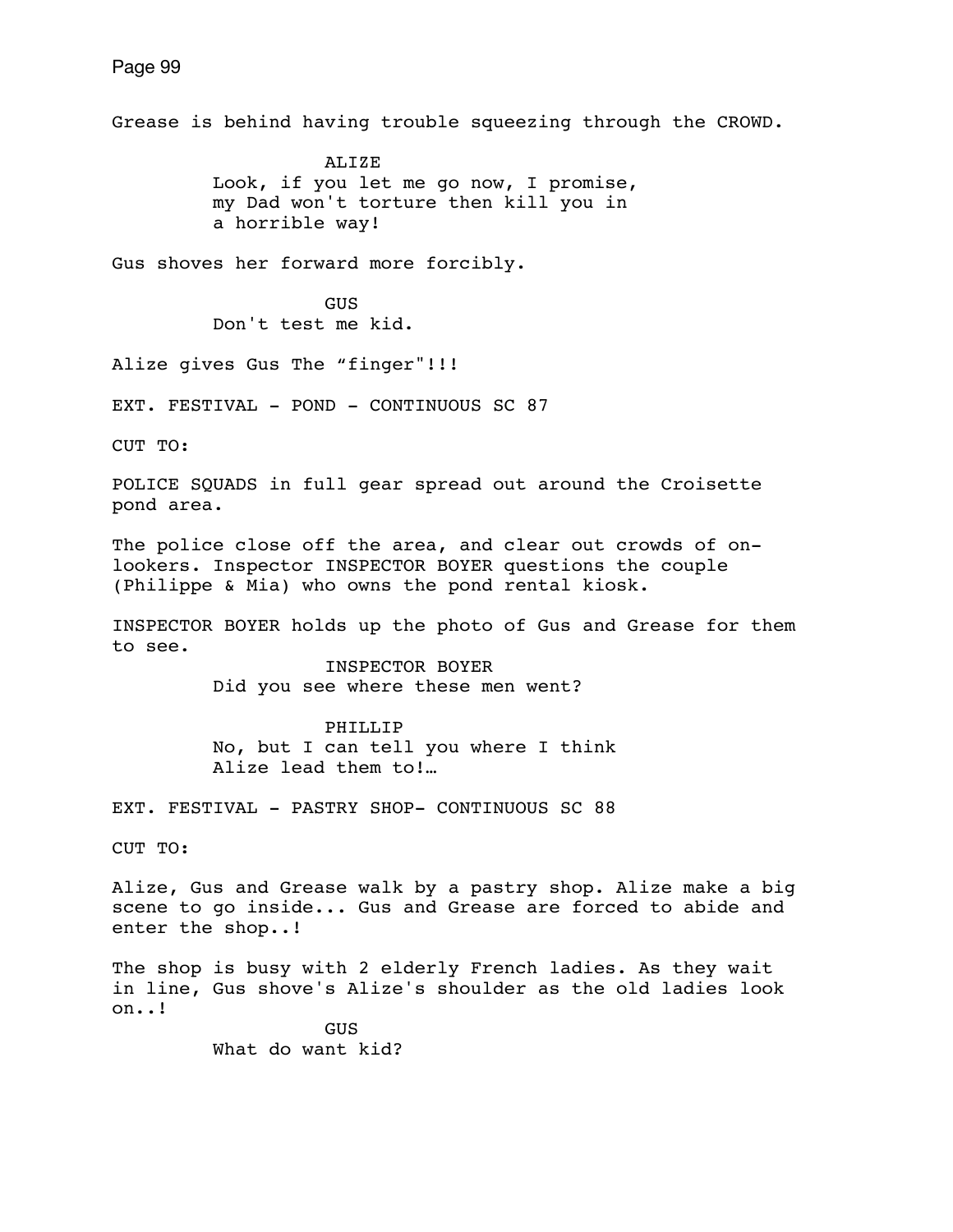ALIZE Some crepes…

 GREASE Some WHAT..? Gus gets up to the counter and orders…

> GUS Some "CREEPS' por favor..!

 ALIZE "CREPES" you stupid..!

The elderly french ladies role their eyes as the walk out...

 OLD FRENCH LADIES (in French) Ah… mais quel idiot ce type..! (Ah.... what an idiot this guy..!)

Gus, Grease and Alize walk out of the store. Suddenly Gus, Grease and everyone around them gets a URGENT TEXT MESSAGE sent on their phones.

 $*BINGS$  - BEEPS - QUACK\*

It reads: Amber Alert for Alize Bellami Last seen at Festival Croisette Pond with these two suspects. "The Femme and the Fatty."

Two crudely drawn caricatures of Gus and Grease are shown next to Alize's professional head-shot!

Gus stops to look away from his phone, as everyone looks up to see them walking away suspiciously with Alize!

> GUS (Under his breath) Fucking perfect! How was the job in France Gus? Oh just FINE! I'm a cross dressing kidnapping pedophile now! How are things with YOU?!

Both Alize and Grease stare blankly at Gus and each other.

 GREASE I think he's finally snapped!

EXT. CANNES STREETS - EVENING SC 89 Grease and Gus look exhausted and sweaty. Grease keeps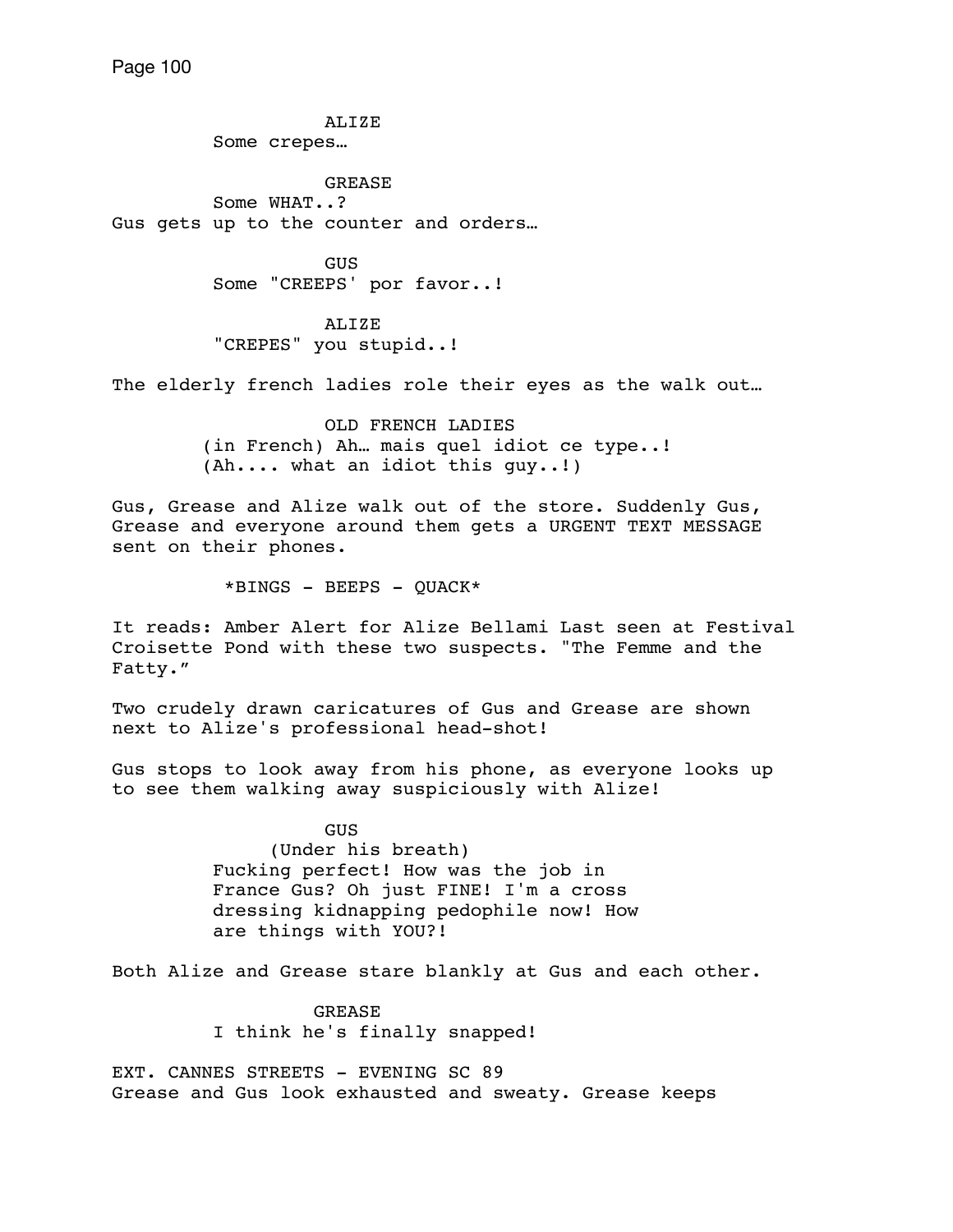agitating and scratching his butt wound. Alize constantly tries to grab her phone back from Gus. GUS (avoiding Alize) Stop. Girl. What is your problem. ALIZE (grabbing at Gus) Give me my phone now... Phone! GUS Look! I'll give it back. IF -(Beat) You just tell us where the green tablet is so we can end this whole thing! Grease looks paranoid, craning his neck around. **GREASE**  Let's get off the street. He ushers them off the sidewalk into a nearby ally. EXT. CANNES - ALLYWAY - CONTINUOUS SC 90 GREASE Haven't we done enough. Uh.. "Amanda"? ALIZE You don't know my name? GREASE It's uh. ALIZE (mock sadness) You can't even remember my name! GREASE What? I'm sorry uh… Grease tries harder to remember. Gus slaps Grease up side the head... **GUS**  She's getting in your head man! She never told us her name!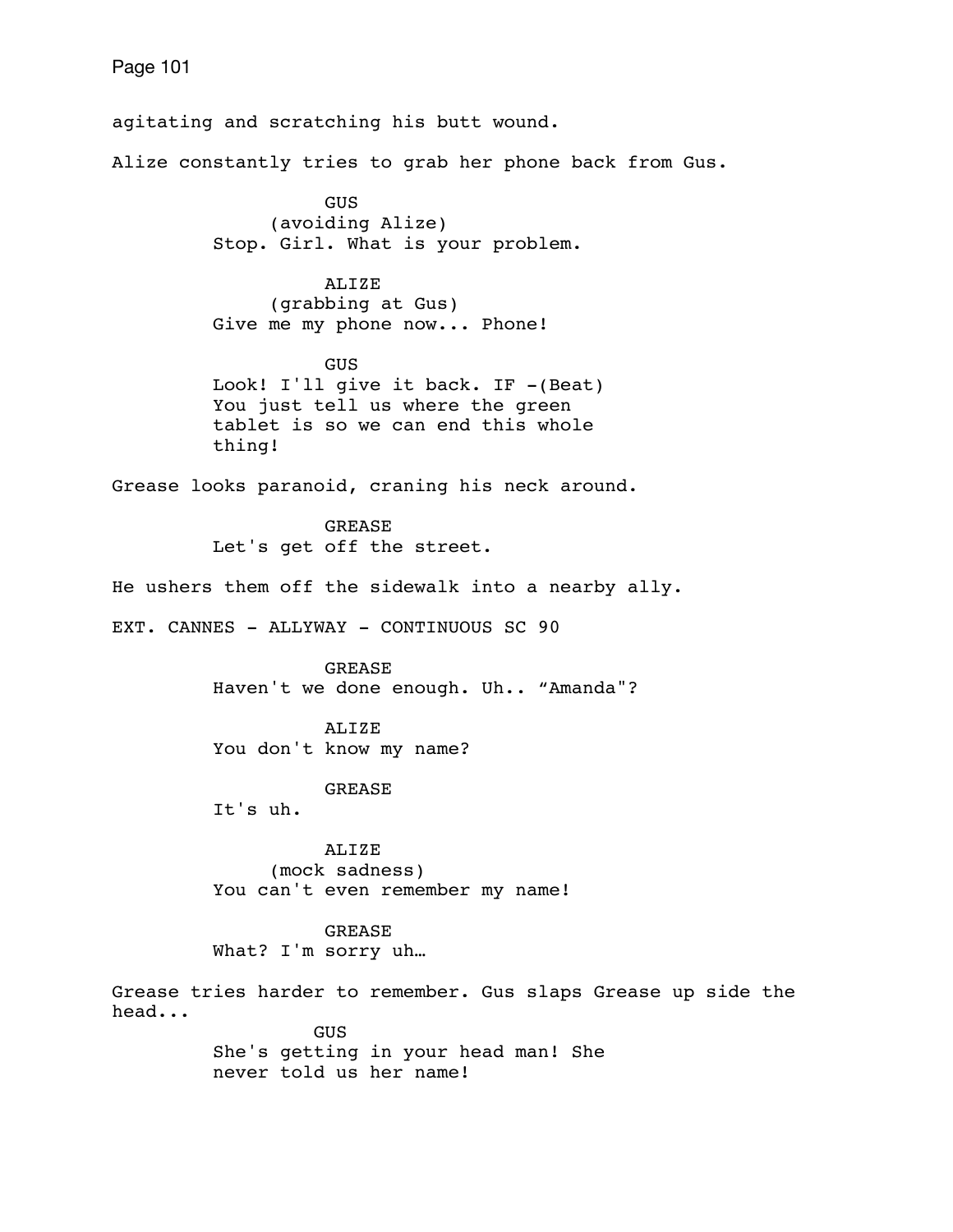GREASE Not cool (beat) girly. Don't you want to go home? See your family again?

 ALIZE are you kiding... This is way more fun!

A TINY BEIGE CAR slowly drives down the narrow alley. Waiting for them to move.

GUS

Car.

They all back up against the wall to allow the car to go by. It honks as if to say "thank you".

They all wave at it like idiots as the doors open. Guys with guns get out of the car.

# GREASE

Nope!

He grabs Alize pulling her out of the line of fire. In doing so Alize's phone falls out of his pocket and Alize grabs it…

They run back out onto the street. Gus rolls out of the way following behind.

CUT TO:

EXT. CANNES STREETS - EVENING SC 91

Alize runs in front of Grease and Gus up the sidewalk. They dodge civilians.

The tiny two door beige car follows them casually using the road. It's driver side window is rolled down with the muzzle of a gun sticking out of it. It's NOT firing however.

> ALIZE (while running) Why aren't they shooting?

 GREASE (wheezing) It's to big of a crowd…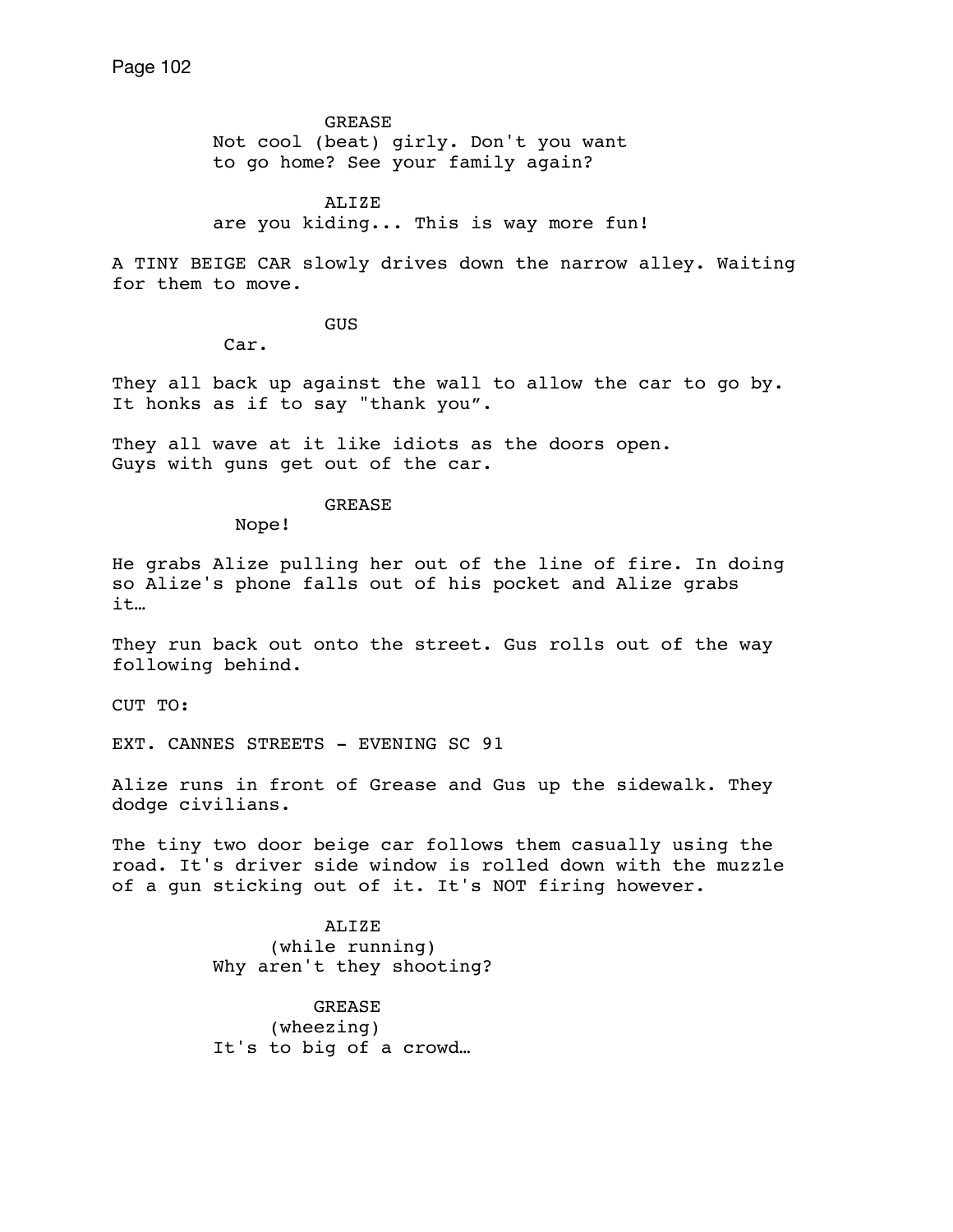ALIZE (while running) So as long as we're in the crowd we're fine?

Alize suddenly stops running. Gus and Grease pass her trying to stop their momentum. Grease falls to the ground panting.

> GREASE Running \*HUFF\* bad.

Alize starts waving her arms.

ALIZE (in French) Gun! Gun! Look they have a gun!

Grease and Gus think they're being betrayed. Alize points at the car fervently.

The crowd panics as some people see the gun in the car. The fully automatic qun opens fire at Alize.

Who is either in shock or brave enough to stand in the way of oncoming fire.

Grease and Gus flip a nearby round metal outdoor table!

 ALIZE (in French) RUN! RUN EVERYBODY!

Alize runs back and forth helping people disperse.

Grease and Gus are impressed by her bravery. Grease, once again, swoops in pulling Alize out of fire.

They all take cover behind the metal table.

 ALIZE I thought you said they wouldn't shoot there's a crowd!

 GUS You scared the big bad mobster! You're very scary if you hadn't noticed!

Grease has his gun out and returns fire. Gus picks up the legs of the table. Police sirens are off in the distance.

**GUS GUS** Let's roll the table to that alley. Come on!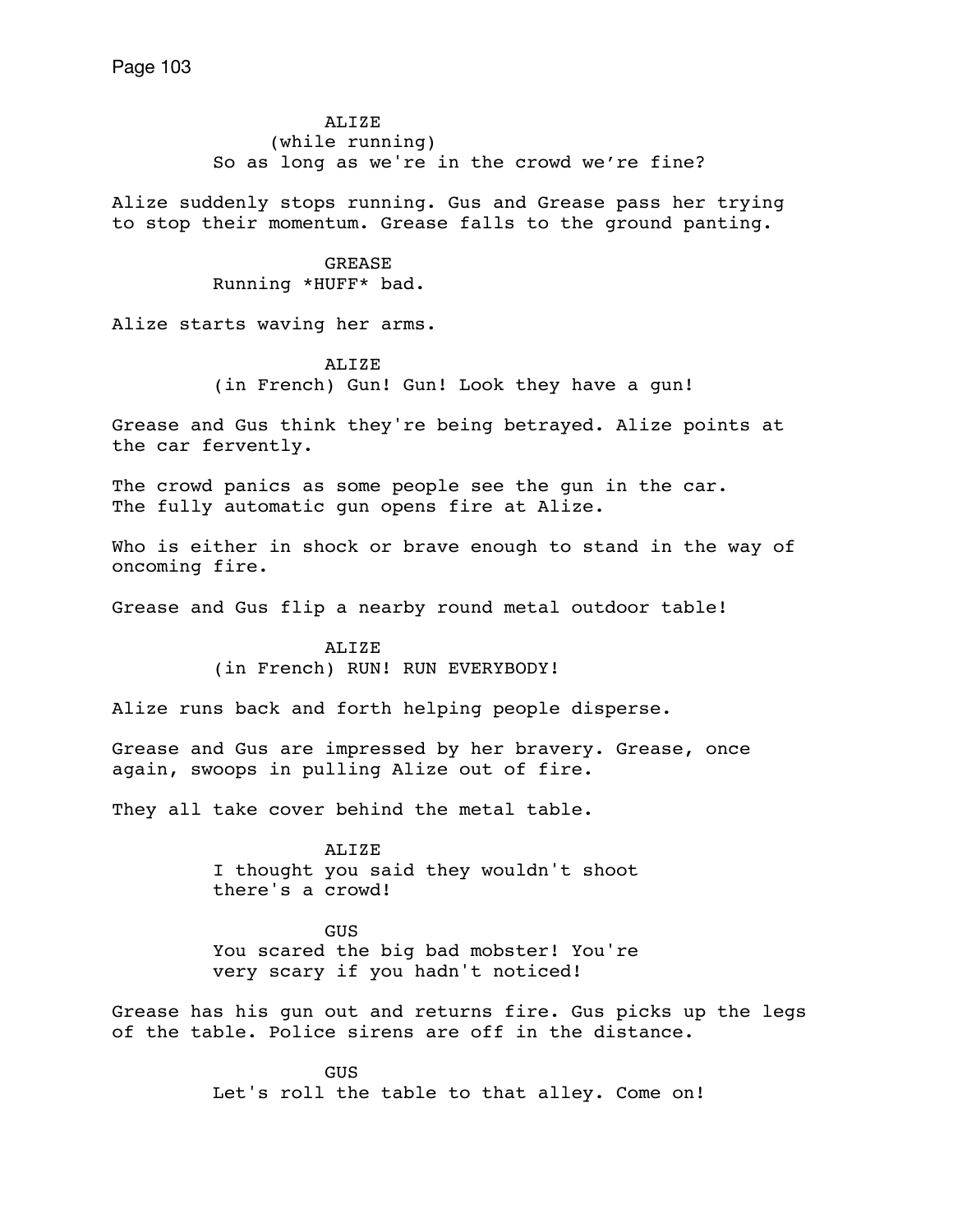Alize helps Gus. They push the legs of the table rolling their cover. Grease fires and moves.

The beige car figures out their plan speeding up to beat them to the alley.

> GREASE Oh no you don't.

Grease helps push the table adding tons of momentum. The car turns left into the alley beating them!

But just in time for the giant metal table to roll right into the driver side door. Crushing it inward.

The car's momentum forces it into the wall of a nearby shop.

GREASE

Run now!

They run into the alley passing by the car as the TWO FRENCH GOONS inside recuperate.

EXT. CANNES - DEAD-END ALLEY - CONTINUOUS SC 92 Grease immediately see's the dead-end at the end of the alley.

> GREASE Dead end! Bad idea. Let's stay out of the alleyway.

They all turn around just in time to see the goons kick the dented car door open. They get out looking disheveled. They raise their guns.

Grease points to fire. \*CLICK, CLICK\* Empty. Gus and Grease angrily raise their hands. Alize does not.

> GREASE Alright alright. No need to hurt the girl.

GOON 1(30's) walks right up to Alize. Gun in her face.

 GOON 1 (in French) Where is it?

 ALIZE (American accent) I don't speak French, sorry.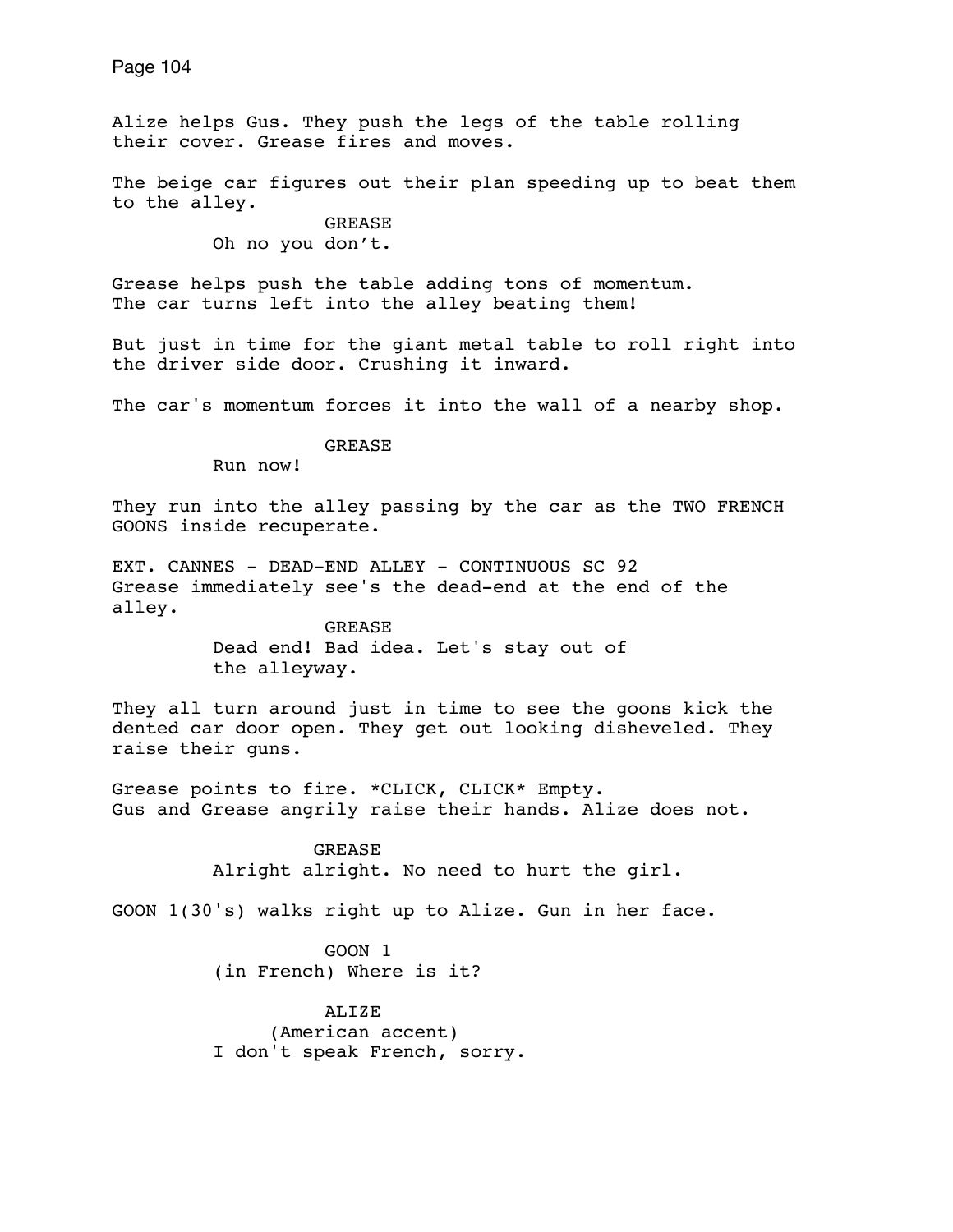The Goon open palm slaps her. Alize drops her phone she was hiding behind her back.

She looks back at the goon with all the hate in the universe seeping through her expression. **GREASE** 

**GUS GUS** Woah! That's child abuse.

> GOON 1 (in French) Mobster's with a conscious? What morons.

Alize just continues her death glare.

Goon 2 picks up the dropped phone. He tosses it to Goon 1, keeping his gun fixed on the prisoners.

Goon 1 begins to scroll through Alize's contacts. He selects one that says Daddy…

0 EXT. NIGHT POLICE SQUAD INSPECTOR BOYER & FRANCOIS - SC 93

Around the pond Croisette area huge police presences, INSPECTOR BOYER very busy with the search, Francois, Julien and Tim are there…

Francois's phones rings it shows "Alize"... Francois answers his phone putting it on Speaker.

## FRANCOIS

ALIZE?!

GOON 1 (V.O. from Francois phone speaker)

 (French) Mr. Bellami? We have your daughter.

 GOON 1 (V.O.) If you wish to see her again. Deliver what we want. Now.

 ALIZE (V.O.) (French) Screw these guys dad!

 FRANCOIS Well since you know who I am I assume you know about my wife's club. Head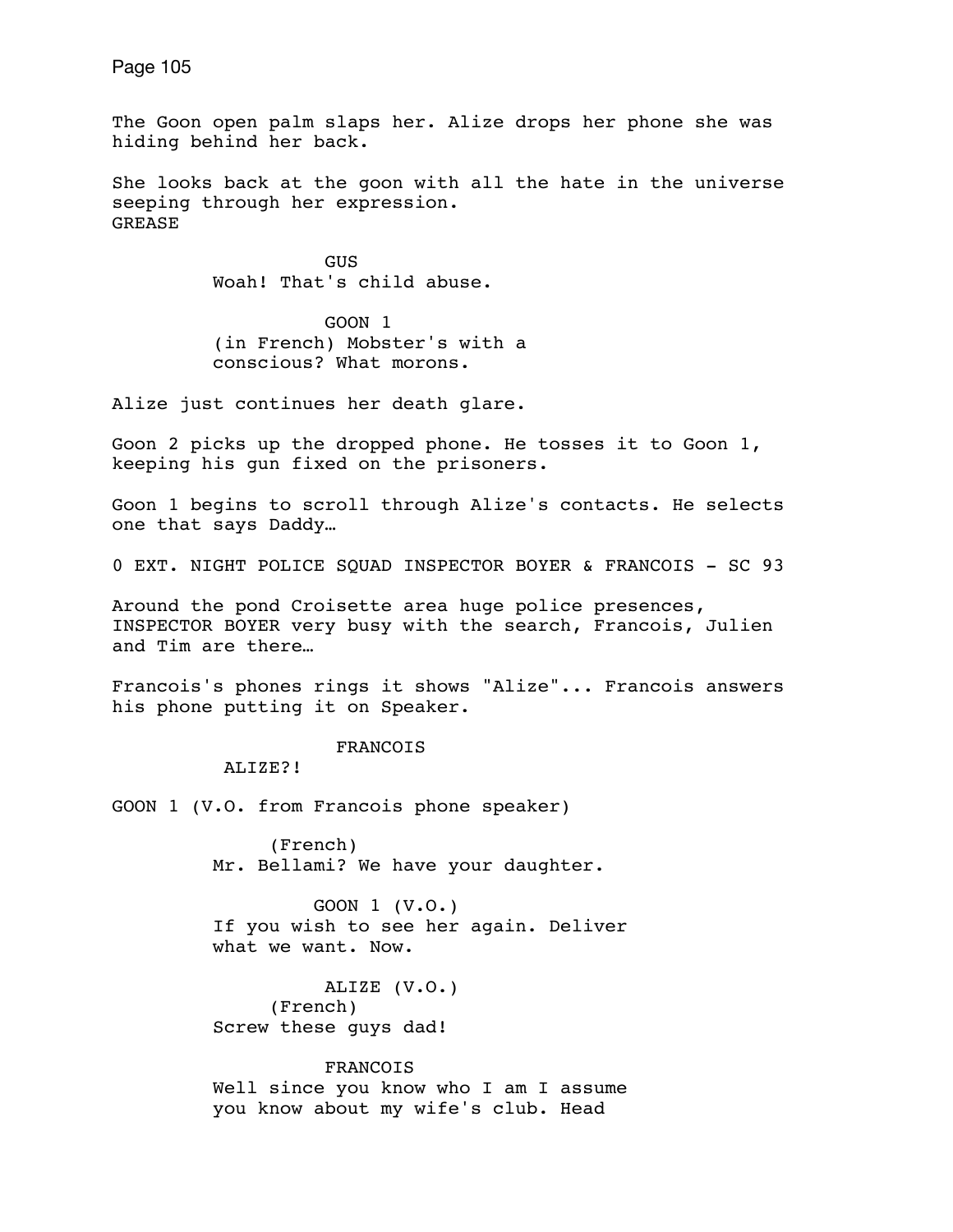there in an hour with my daughter and tell the bouncer you came to give Mr. Bellami a gift.

The phone clicks off!

Francois pulls out his magnum from a holster in his suit jacket. He checks the rounds in the cylinder one more time.

Francois expertly clicks the cylinder back into place.

 FRANCOIS (To Tim and Julien)

Hurry up boys, follow me…

EXT. BURLESQUE NIGHT CLUB - NIGHT SC 94

The club is off the hook tonight! People wait in line, laughing and getting excited.

Muffled ELECTRO SWING MUSIC seep's through the walls. The Marquee reads: ELECTRA and her ELECTRIC DANCERS TONIGHT!

INT. BURLESQUE NIGHT CLUB - MAIN STAGE - CONTINUOUS SC 95

The house lights go dark, as a smooth ELECTRO-JAZZ MIX plays.

Electra steps into a spotlight in a dazzling long red dress.

Singing a smooth jazzy number, her backup dancers groove with bright neon lights on their bodies behind her in the dark.

The crowd goes wild when the live band on stage is revealed.

INT. BURLESQUE NIGHT CLUB - OFFICE - CONTINUOUS SC 96

Francois, rushes in the office first, followed by Tim and Julien.

Francois opens a closet. In it 2 duffle bags full of guns, ammo and bullet proof vests!…

Brigitte arrives and wraps her arms around Francois. Francois shares the plan with all, then in a private moment kisses Brigitte.

 FRANCOIS I promise I wont let anyone hurt our family.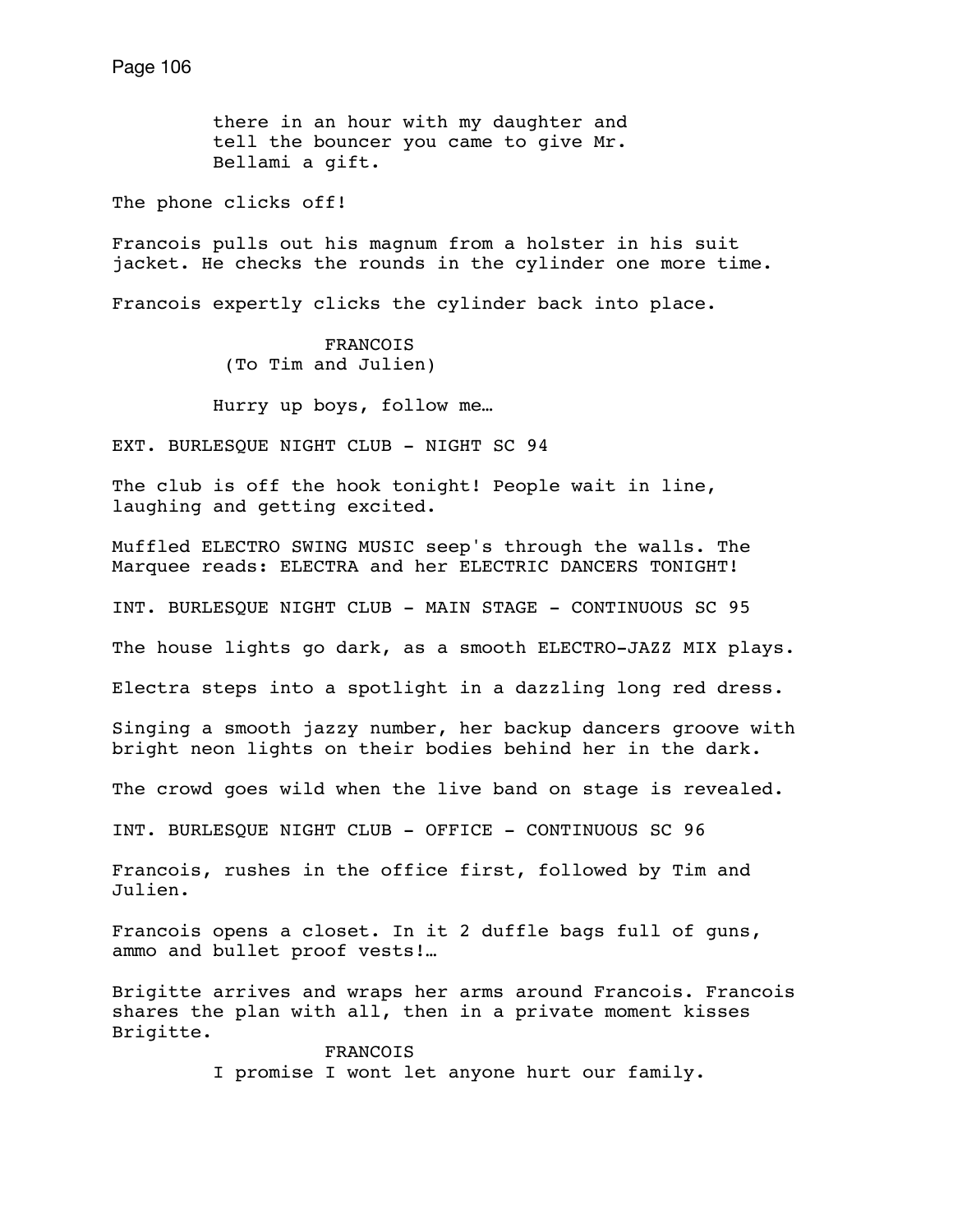BRIGITTE Let's hope it doesn't come to that. But just in case... No one fires until I say so…

Brigitte's the first to pull out two pistols to load them into her holsters. She even straps Napoleon's musket to her back while loading a deadly 20 gauge sawed-off shotgun.

Everyone suits up, getting ready...

CUT TO:

INT. BURLESQUE NIGHT CLUB - BACKSTAGE - CONTINUOUS SC 97

The 2 French mobsters, along with Grease, Gus and Alize are escorted backstage by a pair of studlly BOUNCERS (30's).

Alize tries to escape her french goon who tightly holds onto her.

They walk past the dressing room on their way to the office.

CUT BACK TO:

INT. BURLESQUE NIGHT CLUB - OFFICE - CONTINUOUS SC 98

Fully armed to the teeth, Francois and the others jump when they hear a KNOCK at the door. He opens the door cautiously. On the other side the two Bouncers stand attention.

FRANCOIS

Oui?

 BOUNCER (in French) Your daughter and her friends have arrived.

FRANCOIS

Entrez..!

The 2 French mobsters, discretely holding guns to the backs of Gus, Grease, and holding on to Alize come into the office one at a time. The door slams shut.

Everyone with a weapon pulls them out simultaneously aiming at someone in the room!

The tension's worse than an old western movie!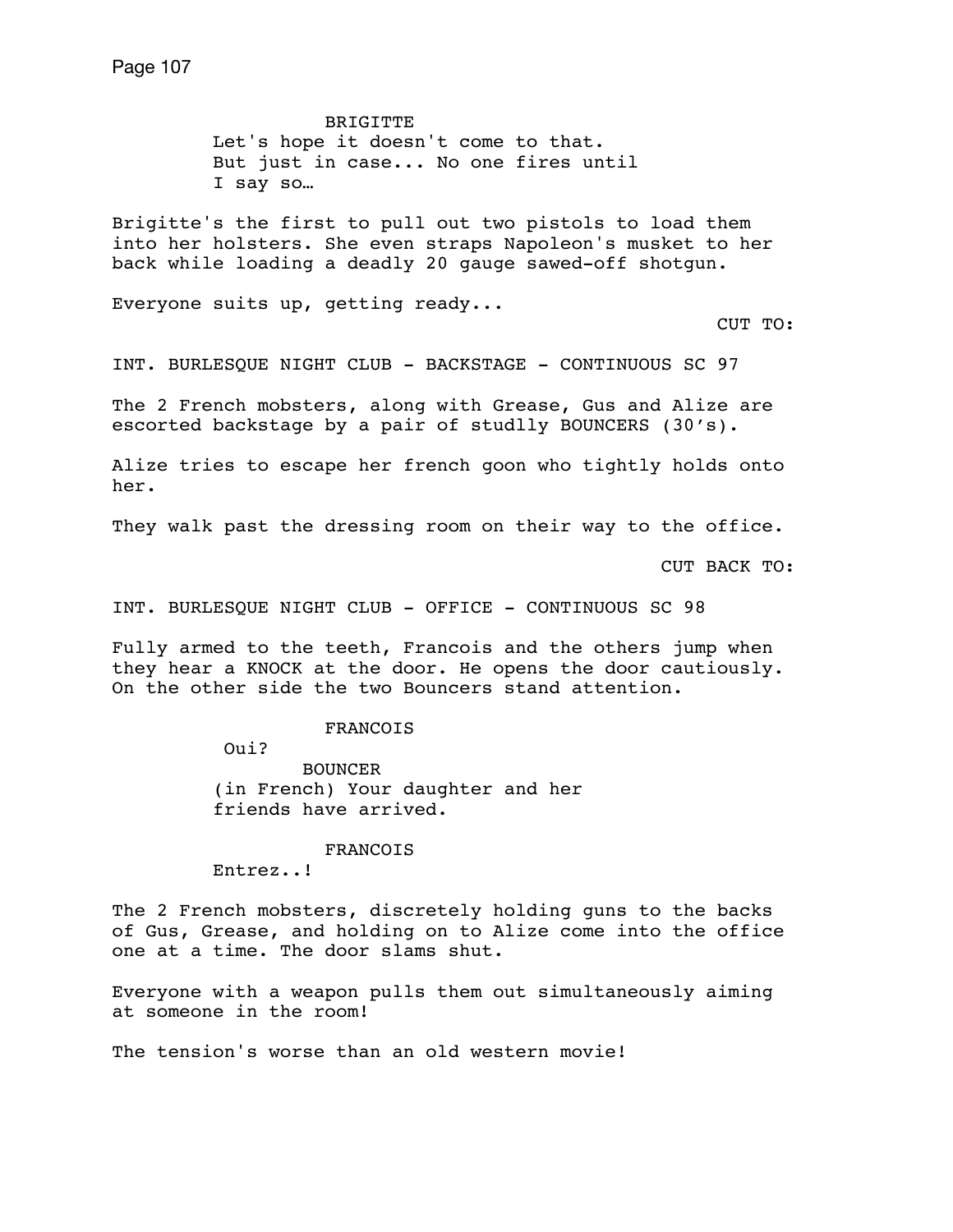ALIZE

Maman, Papa!

Brigitte runs over to Alize but one of the goons blocks her.

 GOON 1 (in French) Business first. Let's see this fabled tablet.

Brigitte removes the rug under the desk revealing the safe. She fiddles with the lock. She opens it. Empty.

She backs away shocked!

Guns are raised and pointed. Safety's are off. The French mobster's start yelling unintelligibly.

> GREASE (whispering) It's "Sentient"! It wanted to get lost in this organized chaos!

Alize and Gus look at Grease like he's crazy. Julien puts his gun down on the desk.

Brigitte goes to stop him but his sincere look stops her at the desk.

> JULIEN Everybody!

He raises his hands peacefully in the air.

 GREASE Organized... CHAOS!

Julien looks curiously at Grease, who whispers under his breath continuously reaching the point of insanity.

> JULIEN EVERYBODY! I'm sure there's a reasonable explanation…

Tim tries to signal Julien to stop his speech.

 JULIEN We're ALL victims of this mysterious tablet. Causing us to be greedy and selfish! Even making us act out of character. It's all just a test.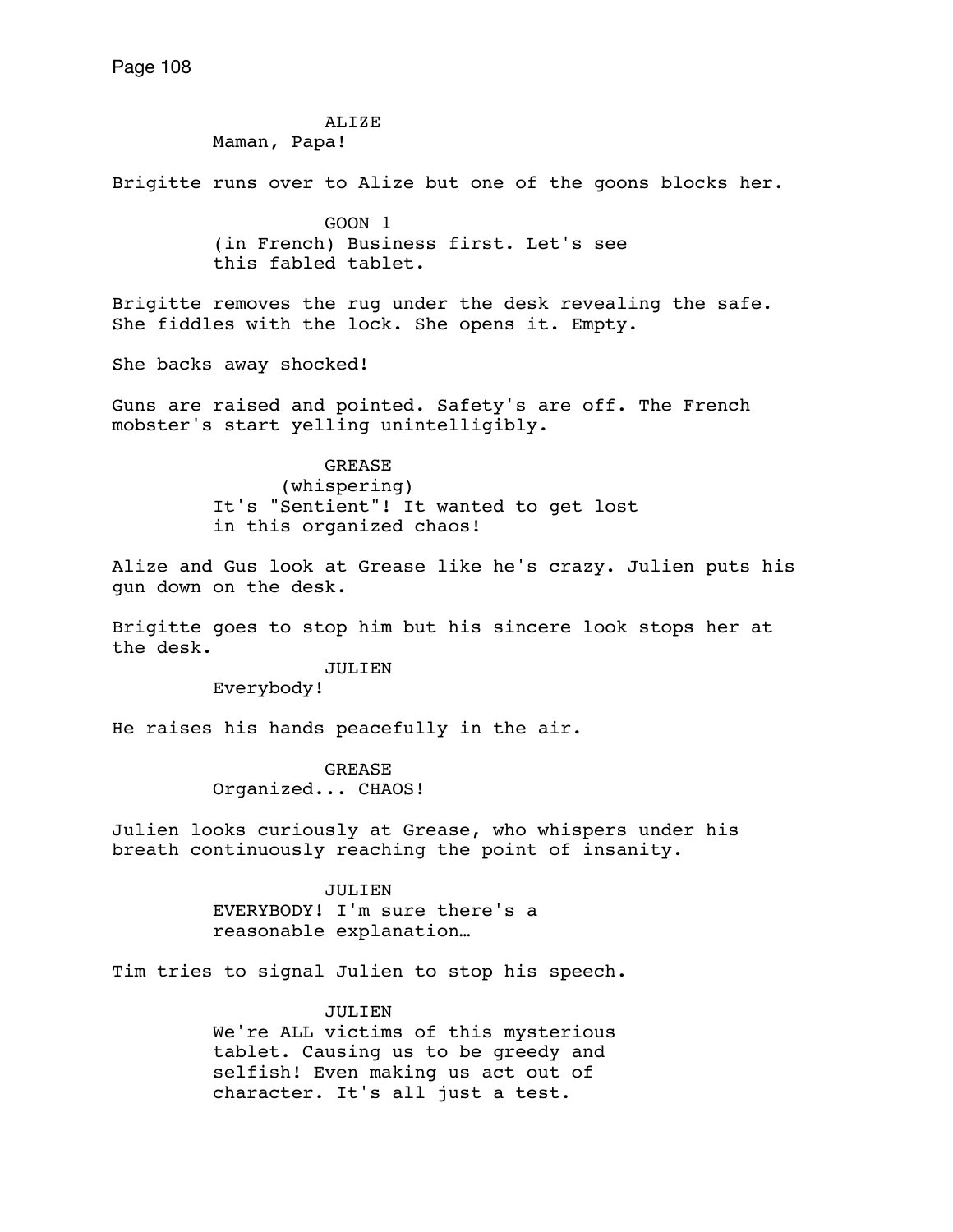TIM (whispering) Julien... No. I've seen this movie... It doesn't end well. Ugh.

 GOON 2 (French) Can you say it again in french please?

 GOON 1 (in French) No need. This is a dead lead.

He nods to Goon 2 who is holding Alize at gunpoint.

FRANCOIS

NO!

A gunshot. Julien's gun is smoking.

BRIGITTE is wielding it! Goon 2 is down. Goon 1 grabs Alize…

 BRIGITTE Get your hands off my daughter!

Tim pulls a flash bang from his duffle bag. He pulls the pin. Drops it. Then quickly covers his ears and closes his eyes.

\*BANG\*

Everyone except Tim is discombobulated. Tim runs grabbing Alize and everyone he cares about, pushing them towards the door. He grabs Alize's hand. Leading her out of the room. Everyone makes it safely out.

> TIM So sorry about that Alize!

# ALIZE About FOR WHAT?!

INT. BURLESQUE NIGHT CLUB - DRESSING ROOM - CONTINUOUS SC 99

Tim runs with Alize.

ALIZE I CLOSED MY EYES IN TIME! I'M NOT BLIND!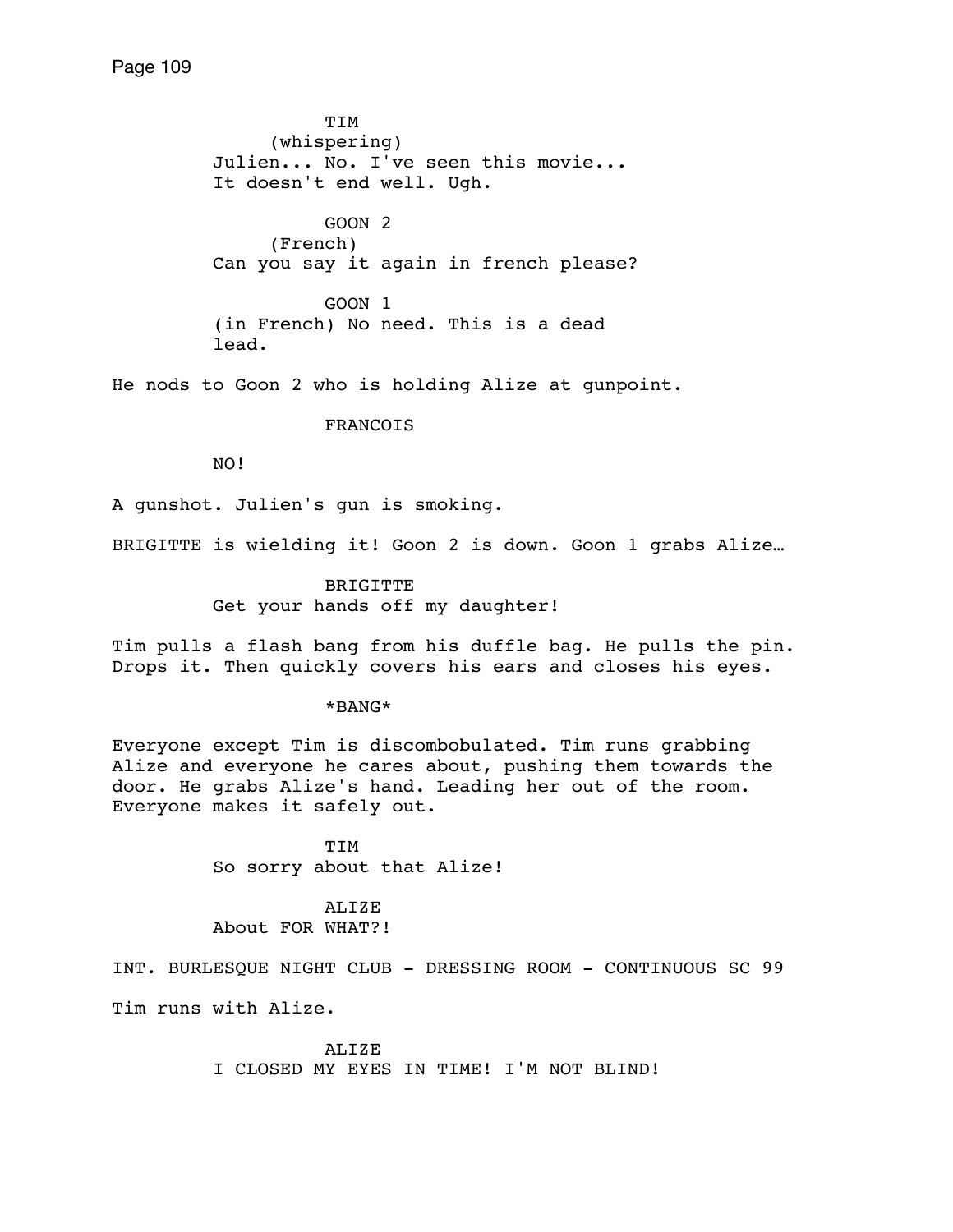Tim just nods trying not to laugh at her!

Dancers gather. Looking concerned and helping the family.

Alize spots her mom's musket. She slips the strap off taking the gun.

BRIGITTE

No. Alize!

 ALIZE Come on mom, I have to protect myself!

GUS emerges from the office room. He stumbles over to the makeshift dressing room. Brief scuffling noises.

> ALIZE HE'S CHANGING INTO HIS FEMME SUPERHERO OUTFIT!

GUS reemerges with his gun.

 ALIZE Awe… here you are!

Gus looks at the family trying to gather there wits.

Grease emerges from the office, making a clumsy break for the backstage door.

> GREASE Go go go go go go!

EVERYONE in the dressing room runs to the backstage door! Gunfire follows Gus and Grease. Gus returns fire when he can.

INT. BURLESQUE NIGHT CLUB - MAIN STAGE - CONTINUOUS SC 100

GUNSHOTS ring out into the club. Audience members SCREAM as they flee towards the exit.

The dancers on stage take cover, including Electra, a furious diva waiting to unleash her rage.

Electra tumbles over French Goon 1. With her long legs kicks him in the balls with her pointed heels. Goon 1 falls to the floor, drops his gun and grabs his crotch in pain.

> ELECTRA (Sarcastic) Oh I'm soooo sorry honey! I forgot how much that hurts!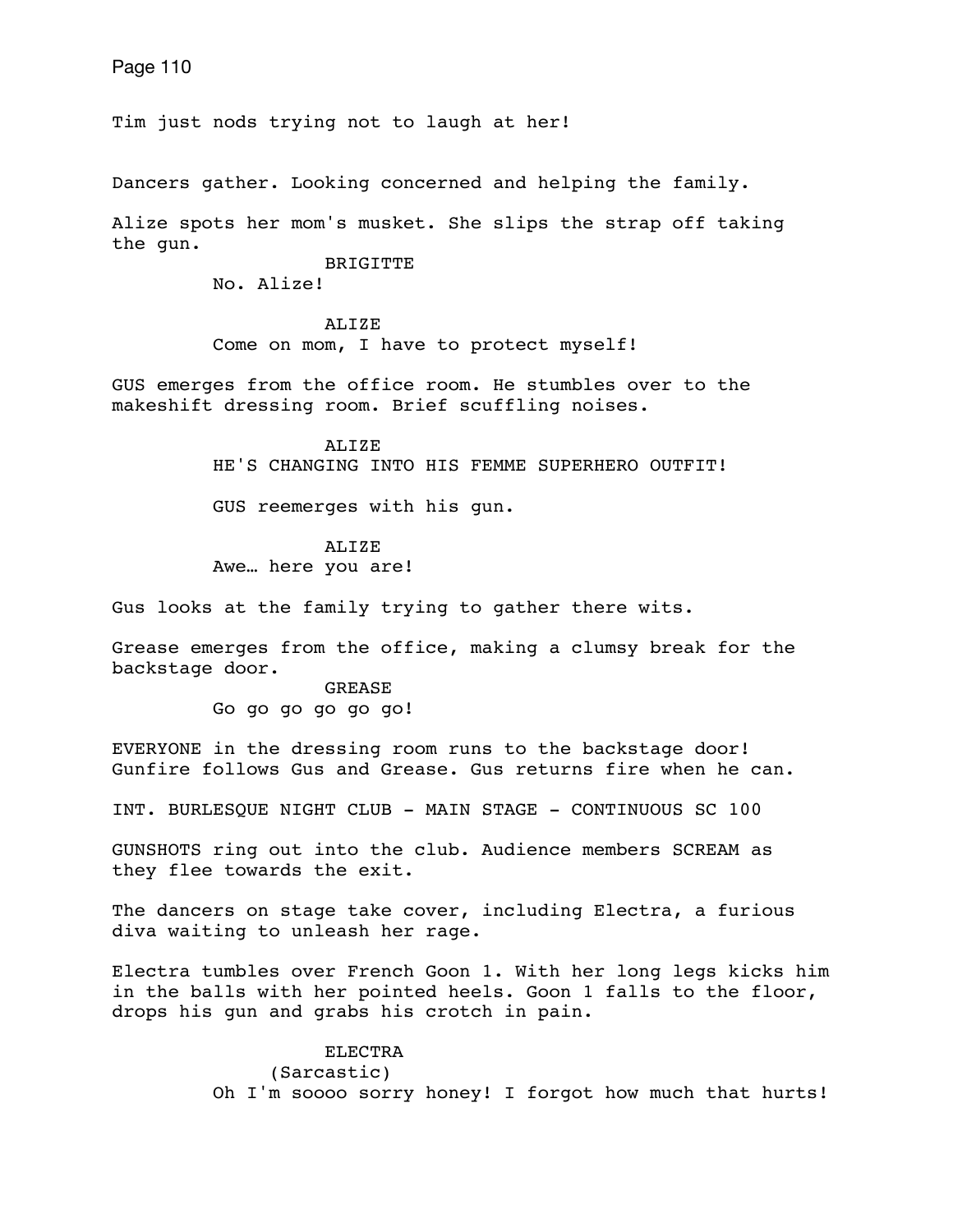Goon 1 get's back up and runs holding his crotch..! CUT TO:

INT. NIGHT CLUB - BACKSTAGE HALLWAY - CONTINUOUS SC 101

Tim and Julien stand back to back, each returning FIRE from the two mobsters (Gus & Grease) at each end of the hallway.

Julien yells a slew of swear words that aren't audible.

 JULIEN I've never felt so ALIVE!!!

He lets off more M14 rounds as he breaks down in tears.

 JULIEN I'm SO SORRY man!

Tim shoots and tags Grease, it grazed his leg, he SCREAMS and both Gus and Grease escape through the hallway door.

> TIM I LOVE YOU BRO!

 JULIEN I love you too bro!

Tim and Julien both shoot back, making more bullet holes in the walls. They take cover near the wings, looking around.

> JULIEN. We need to find ALIZE!

> > CUT TO:

INT. BURLESQUE NIGHT CLUB - DRESSING ROOM - CONTINUOUS SC 102

Alize runs into one of the makeshift dressing rooms, she holds the musket tightly in her hands, breathing hard. Goon 1 follows her into the room, calling out to her.

> GOON 1 (in French) Do you like to run and play hide and seek little one?

Alize holds her breath as his footsteps get closer.

Suddenly the curtain rips back, but Alize isn't there. She snuck into the next dressing room.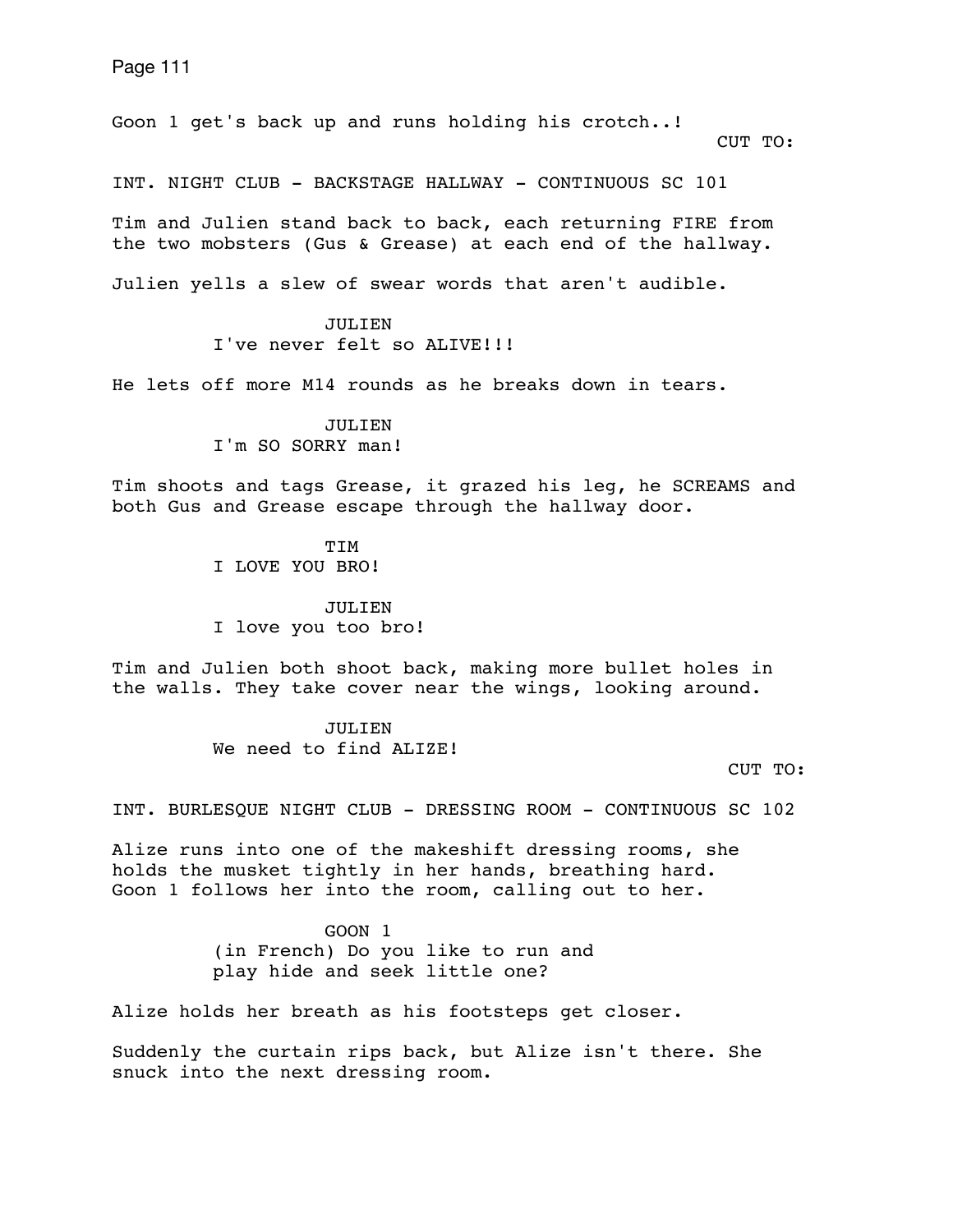The angry French (Goon 1) rips down the surrounding curtains. Alize cocks the musket, ready and waiting. BANG! The force of the musket sends Alize flying back! Smoke settles, Alize gets up, shouldering Napoleon's musket. She see's the goon rolling around on the floor, holding his wounded man bits and screaming like a girl . ALIZE You scream like a girl! Maybe you should apply for a job here!!! Still furious, the Goon tries to grab at Alize's feet. Alize dodges him and gives him the "finger"! ALIZE Next time think twice before you smack a girl in her face! Alize smiles and walks away, leaving him to suffer alone! CUT TO: INT. NIGHT CLUB - STAGE/BACKSTAGE - CONTINUOUS SC 103 ACTION SEQUENCE: \*BRIGITTE CALLS INSPECTOR BOYER. \*WHOLE FAMILY JOINS TOGETHER AND EVERY BODY IS OK. \*THEY TIE UP GOON 1 WHO'S STILL HOLDING HIS CROACH.

\*GREASE & GUS ESCAPE TOGETHER.

\*COPS ARRIVE, ARRESTING GOON 1 & ASKING QUESTION'S

INT. BURLESQUE NIGHT CLUB - OFFICE - LATE NIGHT SC 104

INSPECTOR BOYER paces back and forth, yelling at the top of his voice.

> INSPECTOR BOYER (with French accent) You used unregistered OLD PROP GUNS to shoot the mob! Do you know how much paperwork - not to mention how many asses I will have to kiss to recover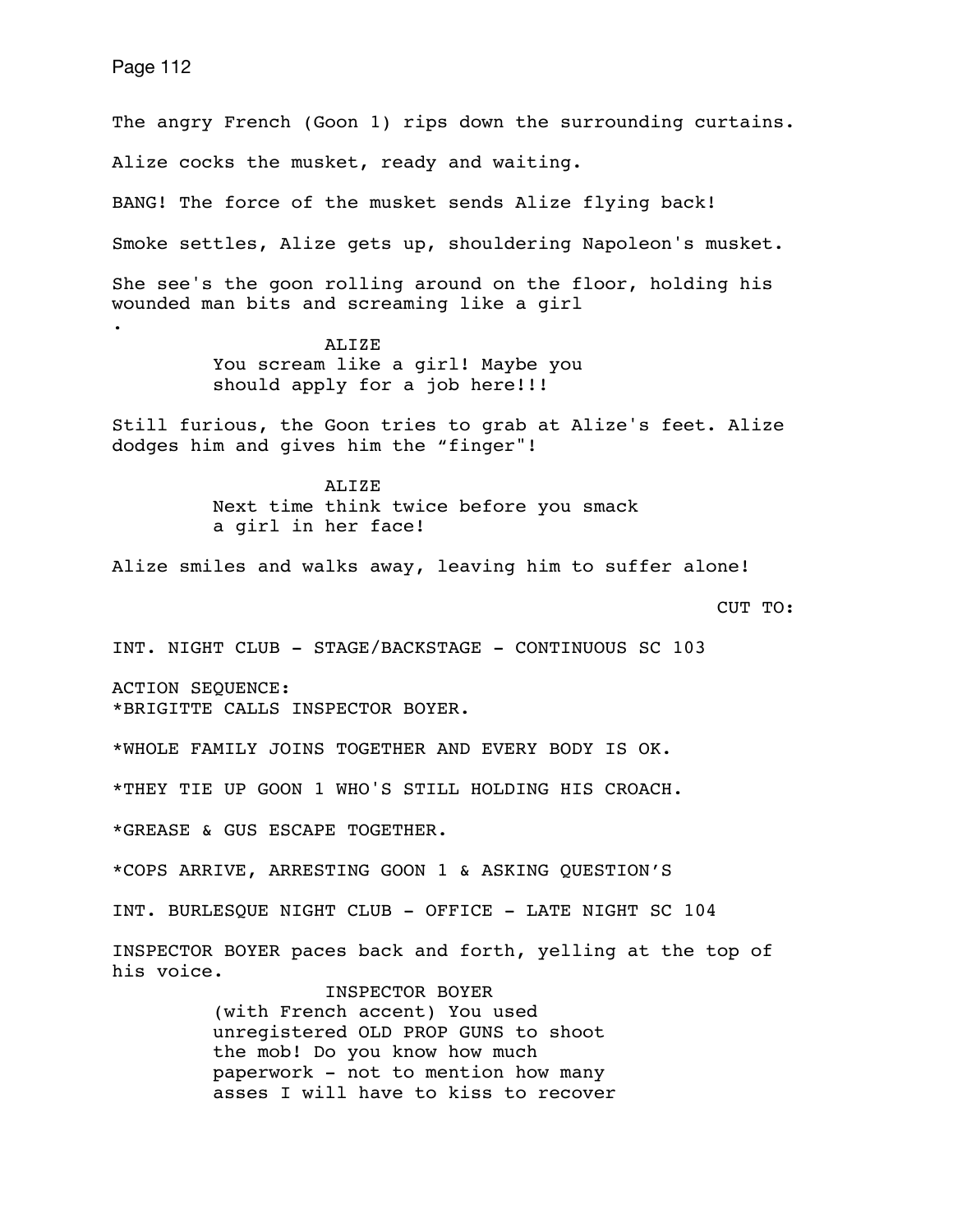from this?! You're lucky I'm not putting you all under arrest right now. All the favors I owe you, Francois! Were all called in with this. FRANCOIS (in French) I know.

Francois and Brigitte sit together, both have a blanket wrapped around them. They look into each other's eyes.

> BRIGITTE (softly) At least no one got seriously hurt.

> INSPECTOR BOYER Take in a breath of that free air because another stunt like this and it's the cell for all you. I'm confiscating all the weapons.

The other officers take the weapons from them. Alize struggles with the OFFICER as he tries to take the musket away. She doesn't let go.

OFFICER

Sir?

 INSPECTOR BOYER Let her keep the musket. That is just a prop!

The officer let's go. Alize hugs the musket closely like a teddy bear.

> INSPECTOR BOYER All of you, go home now and get some rest.

He turns back to the line of officers and detectives forming behind him. All wanting answers.

The family looks at each other relieved, they begin to hug!

EXT. FRANCOIS' HOUSE - NIGHT SC 105

An empty police car sits out front. The Bellami's and Tim tiredly approach the front door. Francois looks for his keys.

> TIM Man... I'm going to sleep so well tonight !!!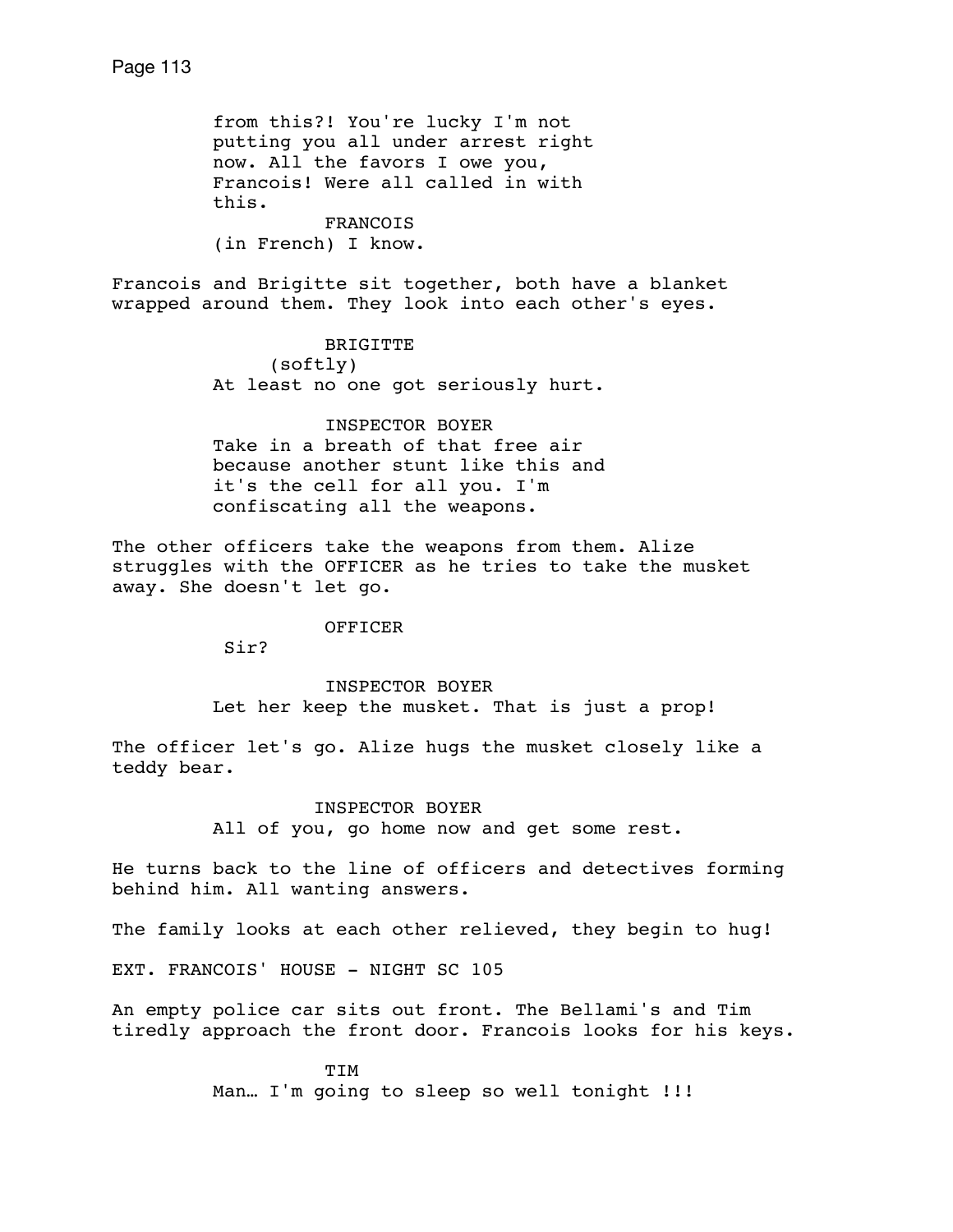INT. FRANCOIS' HOUSE - LIVING ROOM - CONTINUOUS SC 106

Everyone enters the dark of the house. Someone flips a switch.

"Big Boss" from America, waits for them on the couch, a gun in hand. Three other GOONS stand behind him.

> BIG BOSS You people, are responsible for taking my money and my two best men…

 ALIZE We're not taking crap from you! And your 2 best men where complete "IDIOTS"!

#### FRANCOIS

 Look sir. We don't have your money, or tablet or whatever the hell you're threatening my family with. We just got back from shooting at your two goons because of the same reason!

 BIG BOSS (amused) All of you?

The Bellami's and Tim answer at the same time:

EVERYBODY…?

 BIG BOSS Well then you're going to hate this next part.

He fires at Francois. Missing and hitting an Expensive prop. Everyone makes a break for the theatre room. Tons of props are destroyed by misfires.

Brigitte grabs Alize who looks like she's going to charge with the musket as she drags her to the theatre room.

> BIG BOSS (To his goons…) What are you dolts aiming at?

 DOLT (slight sarcasm) Anything that shatters. Isn't that normally the plan?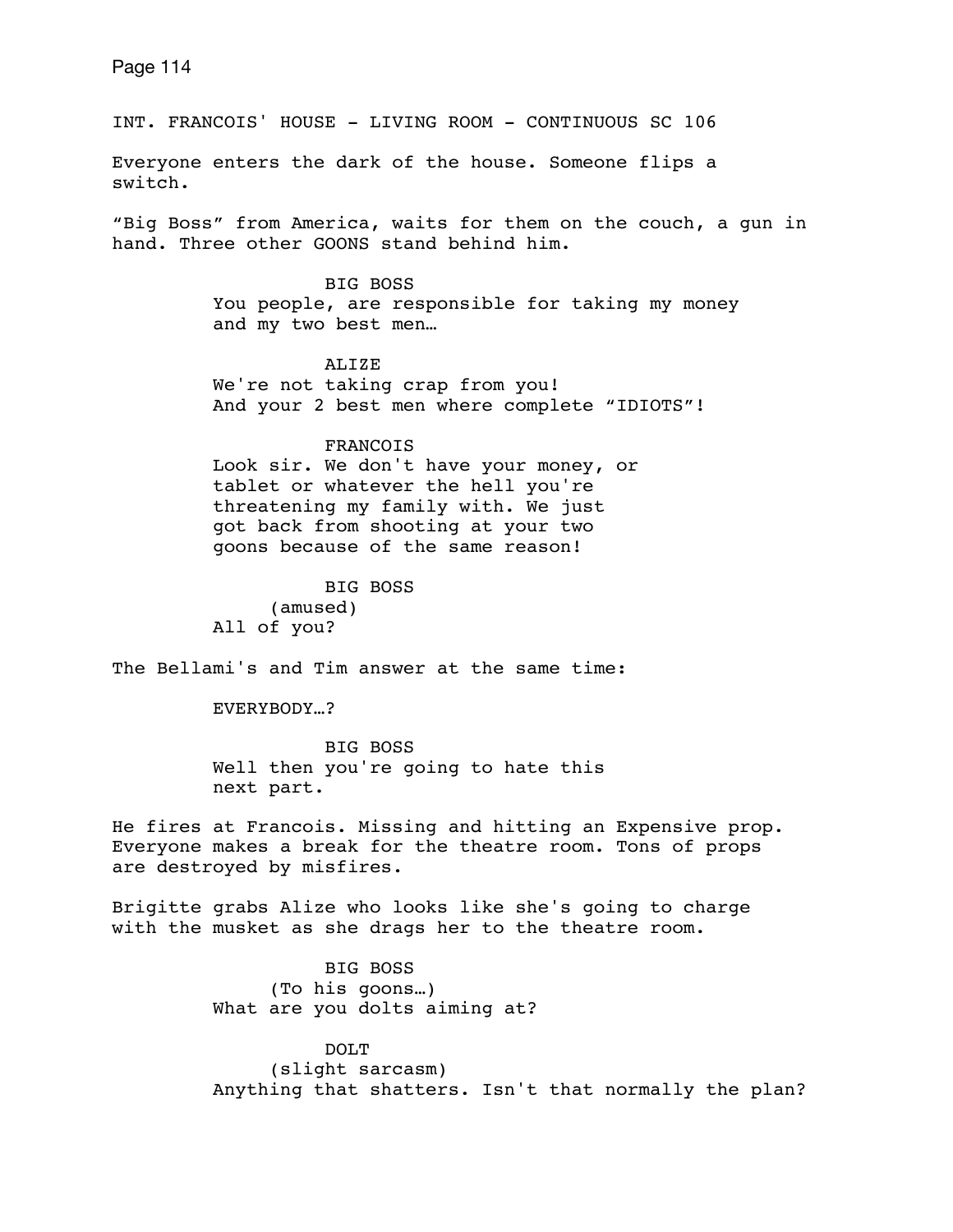DOLT 2 (slight sarcasm) Aren't you supposed to shoot behind a moving target? BIG BOSS I'm about to shoot you two if you don't follow them. INT. FRANCOIS' HOUSE - THEATER ROOM - CONTINUOUS SC 107 The family barricades the padded doors with Francois' desk and chair. Francois carefully moves his old projector to a safe corner. FRANCOIS All I have left are some old pistols from Hook 2. A QIANG from Jackie's old indie film HE directed before he was famous. And a Lee Enfield rifle from the Sucker Punch prequel. JULIEN Uncle, you've got to stop name dropping! FRANCOIS Honestly, I don't even know I do it. He grabs the rifle and hands it to Julien. Tim picks up the pirate pistols. \*BANG\* \*BANG\* Bullets fly through the door! Everyone dives for cover. Julien fires a shot. But can't figure out why he can't fire another. JULIEN Tim! Tim! It's broken! TIM You got to pull on the bolt handle! JULIEN Uhhh okay.

 TIM Just switch with me.

Tim gets grazed in the arm by a bullet. Before they can make the switch.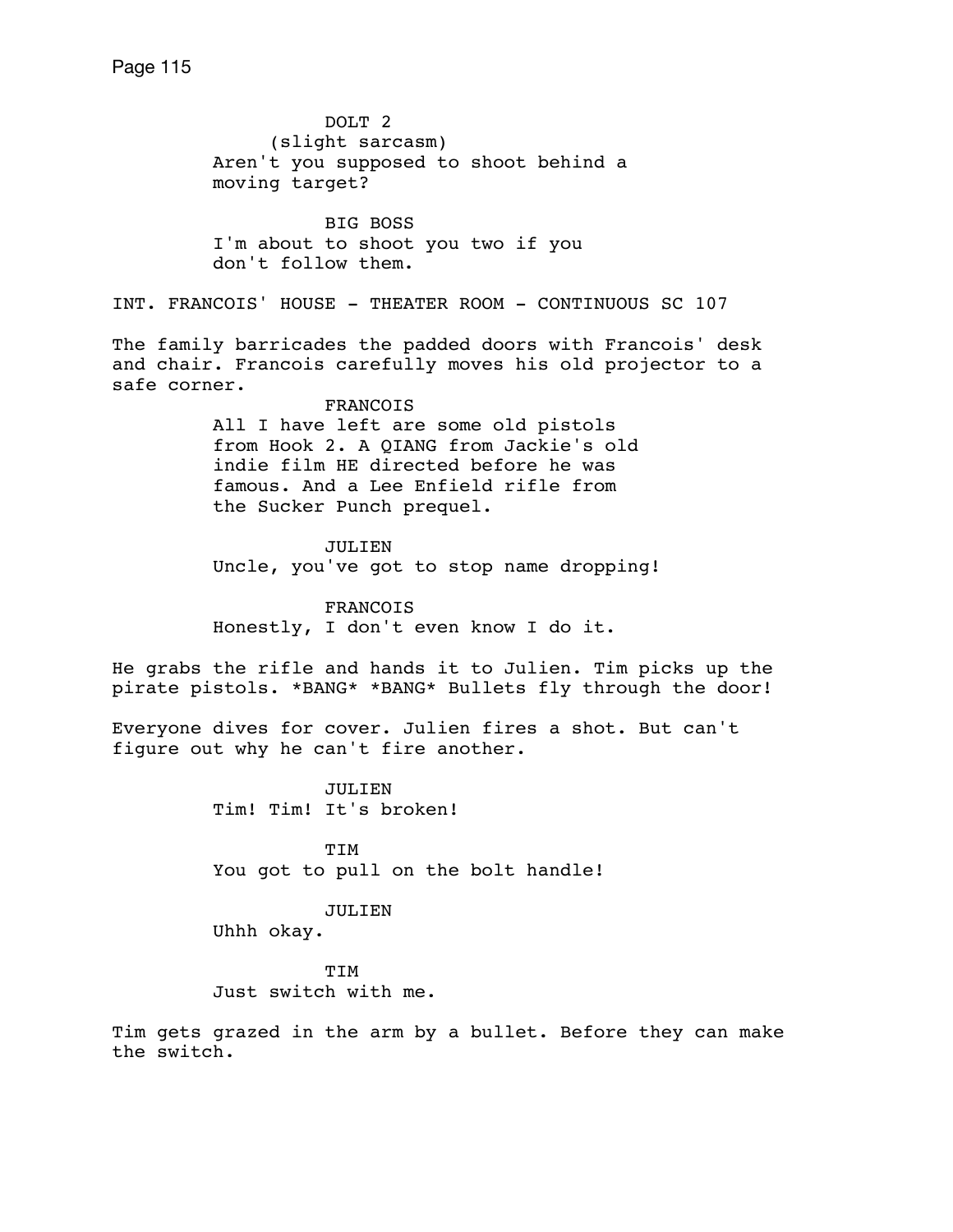### JULIEN

TIM ???

Brigitte's already on the phone. Tim pulls back Julien's bolt handle for him. Loading the next bullet into the chamber.

## BRIGITTE Already on it.

Francois digs through his desk drawer. Carefully avoiding fire.

> FRANCOIS We could use this. But it's the only one I own. And it's 100 years old!

Francois pulls out a MK 2 HAND GRENADE.

 TIM But all your props Francois.

Francois pauses.

 FRANCOIS I guess you and Julien are going to have to bring me new ones.

Julien and Tim smile amongst the hellfire of bullets. Clearly getting used to being under fire.

> BRIGITTE (French) I hope our insurance covers this!

INT. FRANCOIS' HOUSE - LIVING ROOM - CONTINUOUS SC 108

Big Boss stands guard of the theater room. The goons are taking cover behind overturned pieces of furniture.. Once they hear the laughter they cease fire.

### BIG BOSS

 Just come out already! Look, we're out of ammo. Maybe we can come to a truce.

The theater door cracks open. Big Boss and Goons open fire.

No results.

A grenade casually rolls into the living room. Pin pulled.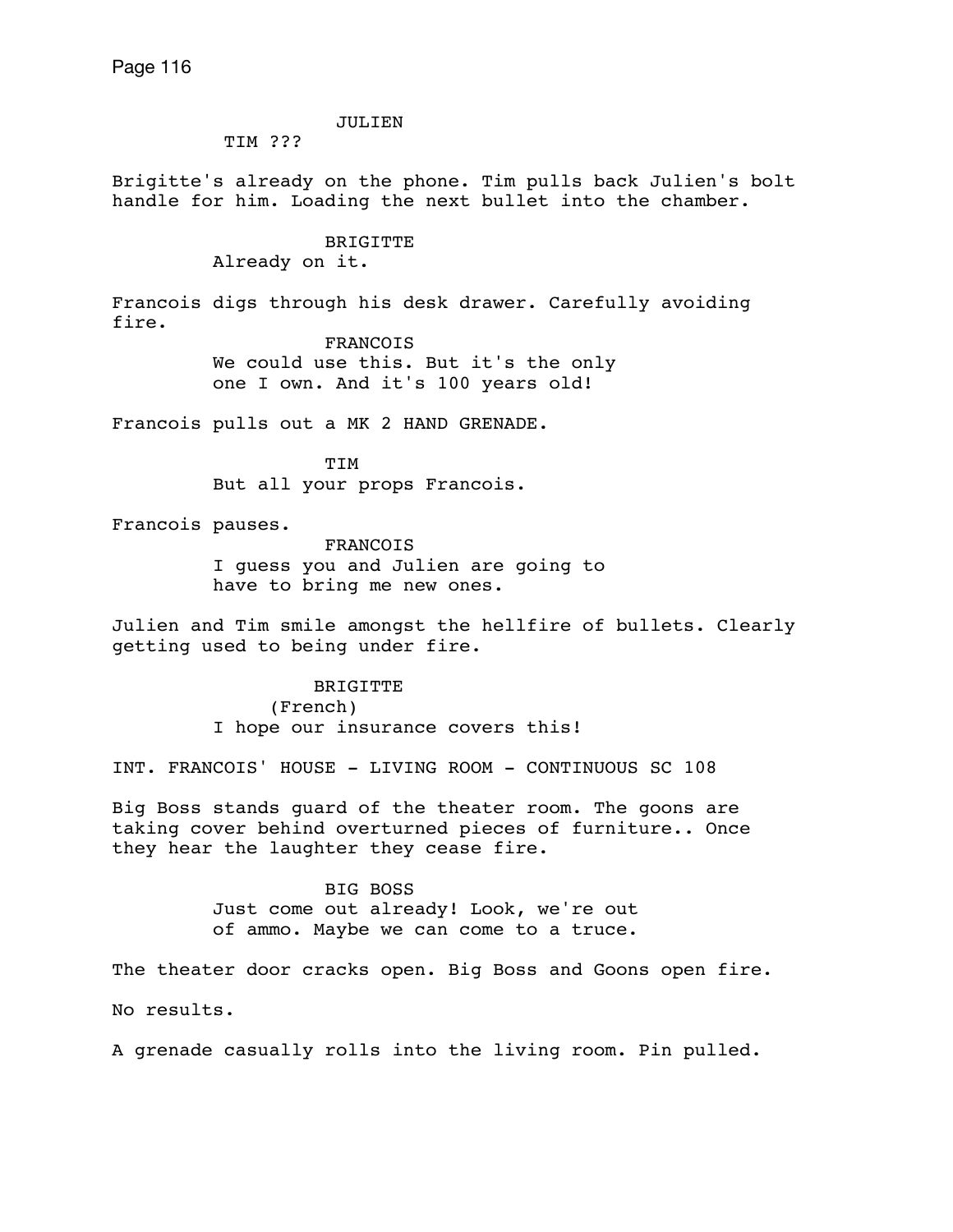BIG BOSS Oh shit... MOVE!!

A HUGE BLAST erupts!

All Goons simultaneously hit the wall closest to them, Knocking them out.

Big Boss get's launched out a window FALLING to his doom.

Police SIRENS blare in the distance.

Julien and Tim come in firing their guns accidentally hitting the last props that miraculously survived the explosion. They look at each other quiltily as Francois enters.

> JULIEN Oh no Uncle! None of your props survived the explosion.

**FRANCOIS** Where's the boss?!

Brigitte comes out with Alize still holding a gun and musket.

 BRIGITTE Oh my! He flew out the WINDOW!

She runs over to the destroyed wall that's still on fire. The rest follow her, and they all look down.

TIM Woah.

JULIEN

Woah.

ALIZE Woah!

**FRANCOIS**  I'll never hear the end of this from INSPECTOR BOYER!

RED BLUE LIGHTS FLASH as POLICE CARS arrive.

INT. FRANCOIS' HOUSE - DINING ROOM - MORNING SC 109

Everyone looks frazzled from last night. Breakfast sits half eaten or untouched on the table in front of them.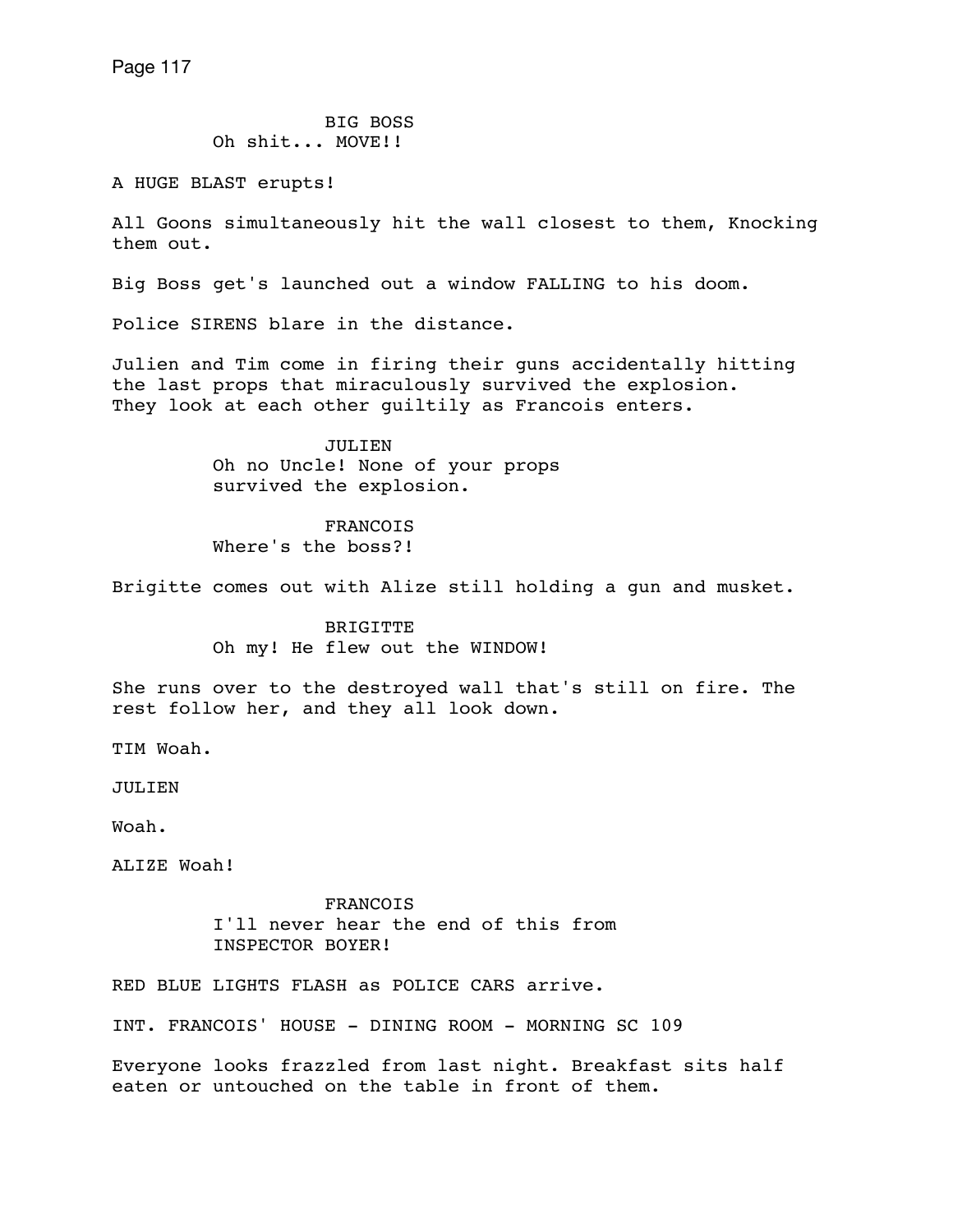INSPECTOR BOYER You're all heroes!

Behind them, morning light comes through huge HOLES BLASTED into the wall from the grenade. The living room demolished.

> INSPECTOR BOYER Apparently he was the leader of some MAJOR underground mob from New Jersey. (French) Congratulations!

The whole family sits motionless in shock, all stuck in different poses with the same blank stare.

> INSPECTOR BOYER Just dropped by to tell you.

He stands to leave. Alize is on her phone.

ALIZE They already have a full story on reddit about it.

 INSPECTOR BOYER You know she would make a great Detective.

Brigitte breaks out of her stupor, to look at INSPECTOR BOYER.

> **BRIGITTE** Don't even think about it.

 INSPECTOR BOYER (French) Well have a nice day!

 (English) Oh and Francois. I'm sorry…

Francois looks confused.

 FRANCOIS Why are you sorry?

 INSPECTOR BOYER For... losing my temper last night. I assure you it was the stress from the festival talking.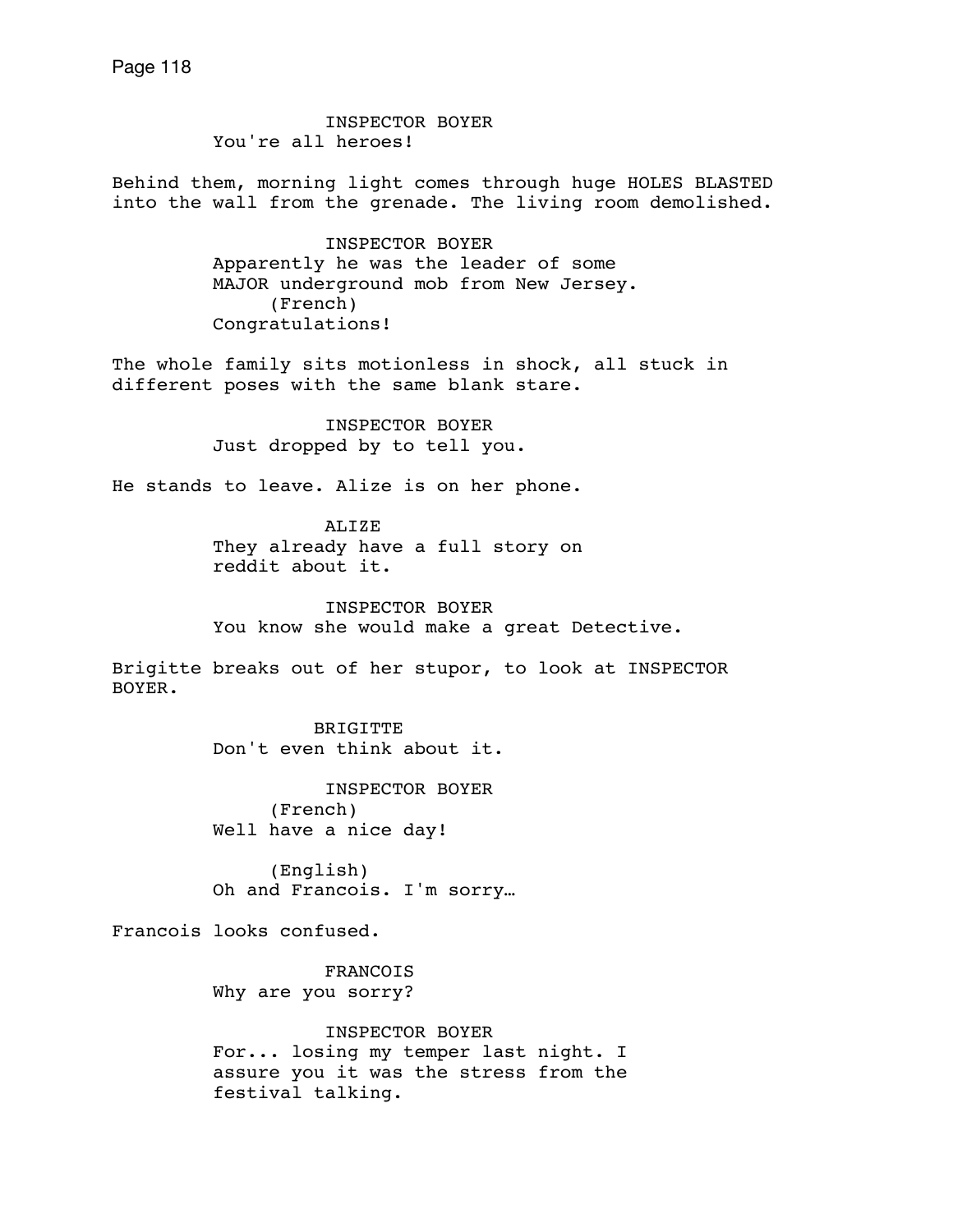FRANCOIS (in French) It's okay my friend.

They shake hands firmly.

 INSPECTOR BOYER (in French) Off I go!

He shuts the door behind him.

A piece of the CEILING BREAKS OFF and CRASHES onto the furniture in the living room. No one even flinches!

> BRIGITTE I always wanted a sunroof!

They all start to laugh together. Genuine laughter at first that slowly turns into a self-aware, cheesy, sarcastic laugh.

> TIM This whole vacation should be a movie..! An intense action-

> > JULIEN

 Drama? TIM Yeah. You know? Suddenly I'm not feeling it.

> JULIEN Aw come on. It's right up your alley.

Tim struggles with the concept.

 JULIEN You could start it with the two idiot mobster.

ALIZE

 Start it with a bang! I like movies that start with a gunfight. OR movies that start with action! Like a gangster kicking down a door!

INT. BUTCHER SHOP - DAY SC 110

Gus kicks the front door unsuccessfully. Making the old butcher man flinch.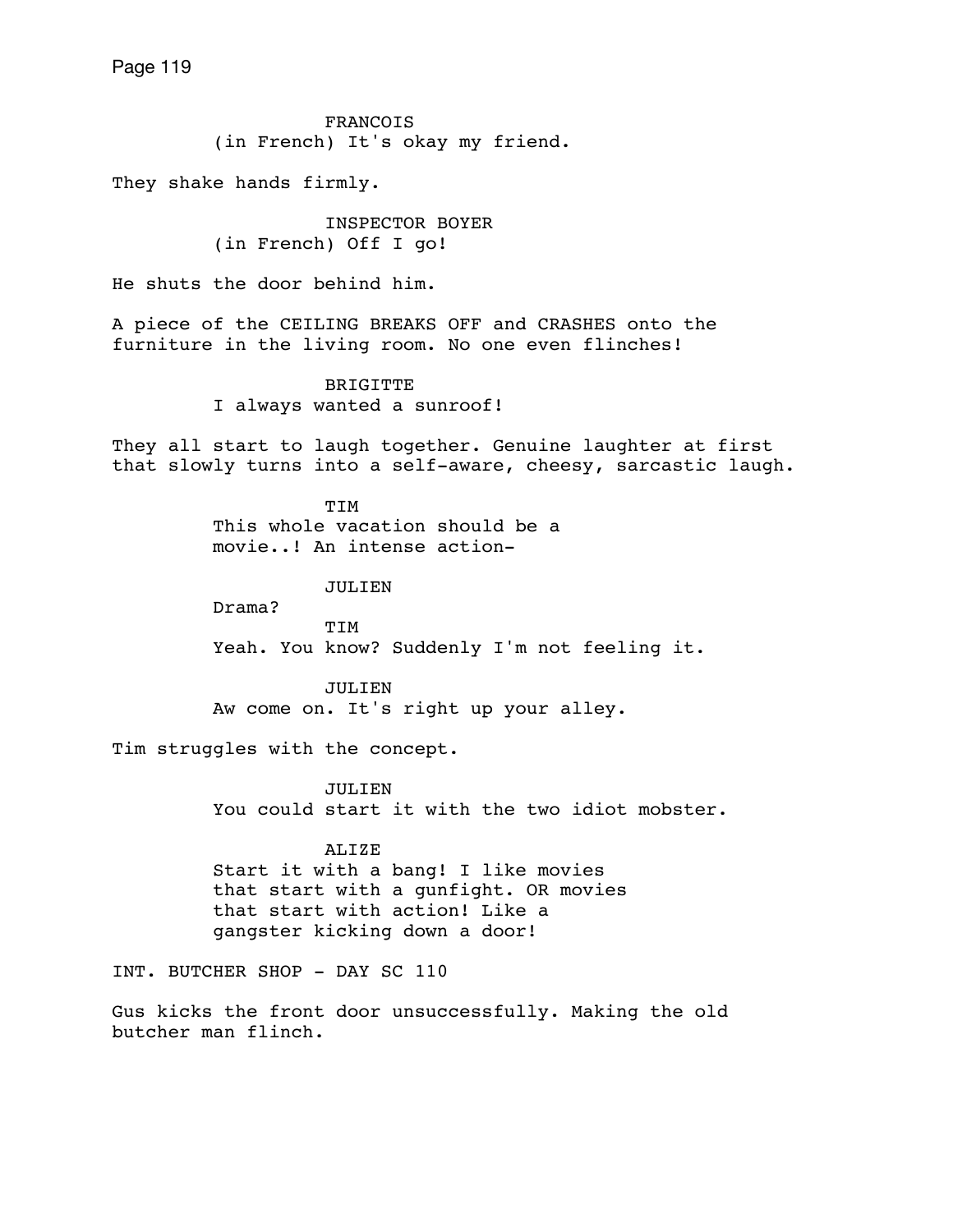GUS (O.S.) Ow. GREASE (O.S.) Wow. Why? GUS (O.S.) I thought it would look cool!

They both enter raising their guns at the old butcher man!

**GUS** 

Closing Time…

Old butcher man slowly flips the sign from open to closed. He tartly leaves.

MUSIC STARTS AND CONTINUES THROUGH OUT THIS SCENE: EDITH PIAF'S "NON RIEN DE RIEN"...

Gus and Grease approach the Freezer guns raised. Grease is wearing the empty black bag.

INT. BUTCHER SHOP - FREEZER - CONTINUOUS SC 111

Frozen meat hangs everywhere like an obstacle course set before them. Grease shivers.

> GREASE (whisper yell) Ahh I'm freezing my bawls off in here! Let's hurry up and grab the cash!

 GUS (whisper yell) Okay, okay! Let's talk louder so the freaking dog hears us!

That shuts Grease right up.

INT. BUTCHER SHOP - OFFICE - CONTINUOUS SC 112

Edith Piaff's MUSIC still playing in the background as Gus and Grease make an entrance.

They part the hanging plastic flaps with their guns aimed at the two inside.

Priscilla (the french mafia boss's dog), sits on the French Bosses lap and growls alerting her master.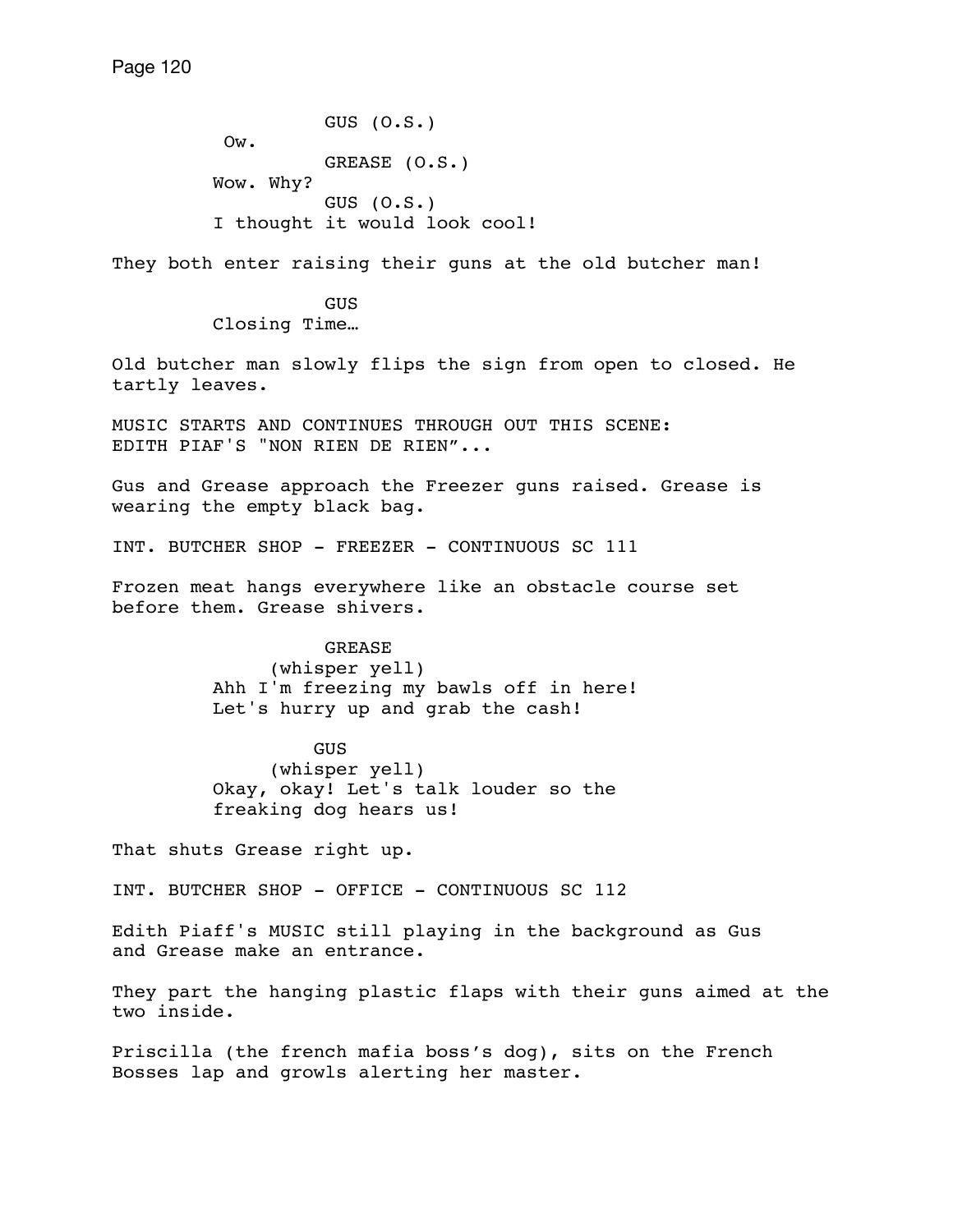FRENCH BOSS (Softly in English) How are you two still alive?

 GREASE Where are your goonies?'

 FRENCH BOSS All dead or arrested thanks to you!

 GREASE Hands on desk now.

The French Boss happily obliges. Priscilla growls like she is about to charge at Grease again.

> GREASE NO! No, call your dog off or she gets it.

 FRENCH BOSS Heel darling.

Priscilla lies down, still intent on growling at Grease.

Gus shoots Grease a look. Grease cautiously walks around the far side of the desk from the dog. He places his gun directly against the French Boss' head.

> GREASE Now, open that safe.

 FRENCH BOSS I can't really reach with your gun in my head.

 GREASE I'll move with you.

 FRENCH BOSS What? Are you afraid of missing?

 GREASE No I just want to hurry your ass up.

 FRENCH BOSS Right. But having your gun so close to my skull may cause the bullet to misfire!

The french Boss raises a hand. Grease flinches. French Boss gently pushes the gun with a single finger against the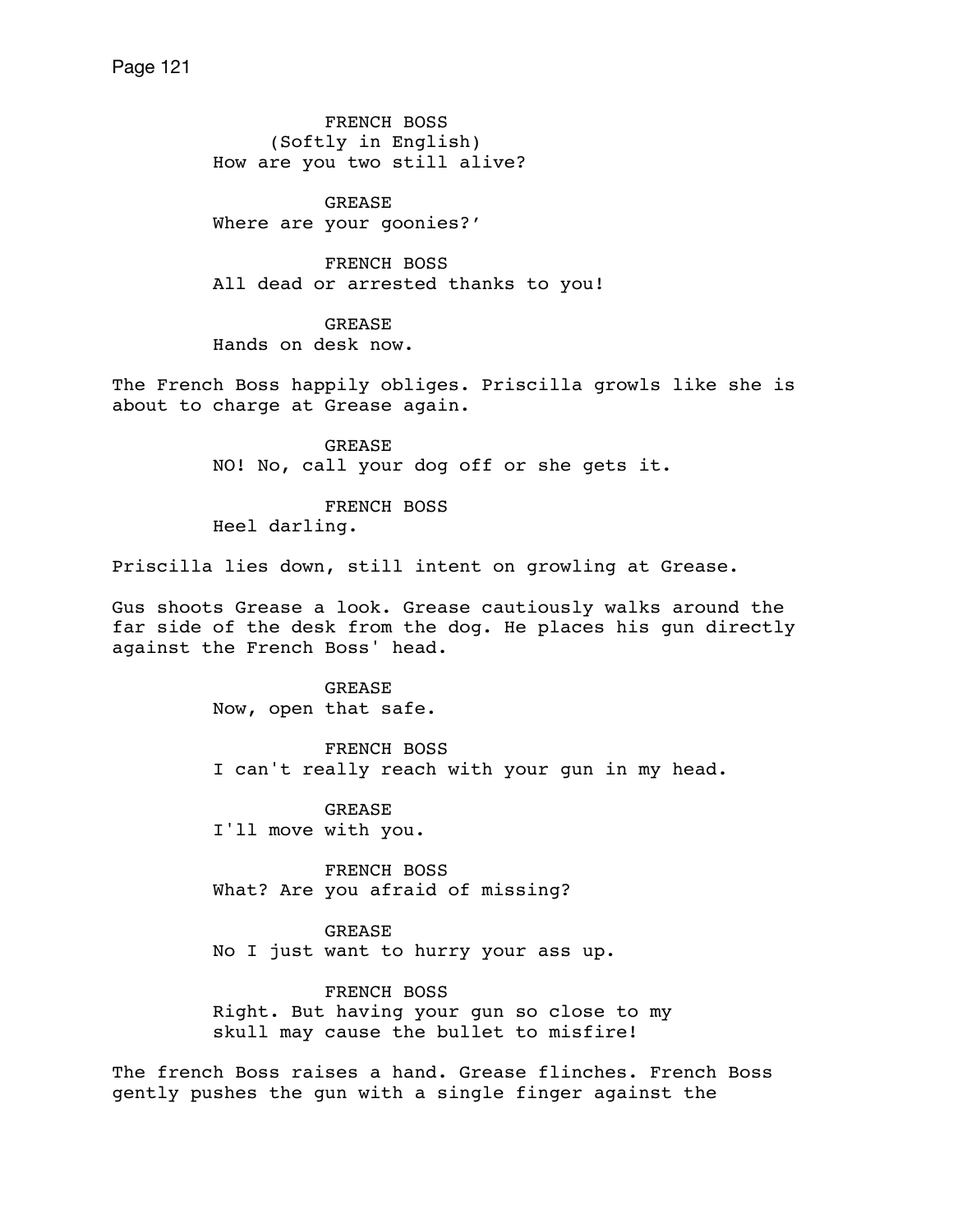Page 122 barrel pushing it a bit away from his temple! FRENCH BOSS There. Now you're safe. The French Boss bends over under the supervision of Grease. GREASE What the hell? How many safes and switches do you have under there? He starts to type in a code in one of the many safes. FRENCH BOSS I've spent years modifying this desk to suit all my needs. I take it everywhere with me. GREASE Hurry-up or your days are OVER… French Boss opens the safe digging inside. **GREASE**  Ah ah ahhh. Hands back on the desk! French boss looks guilty as he puts his hands back on the desk. Grease spots the briefcase full of money and immediately pulls it out placing it on the desk. GREASE What else you got in there? Grease takes off his bag with one hand while the other keeps the gun fixed on French Boss.

> GUS Good you got the cash let's go!

 GREASE Hold on. Hey we should mail those kids their film back.

GUS

Why?

 GREASE It'd make Alize happy !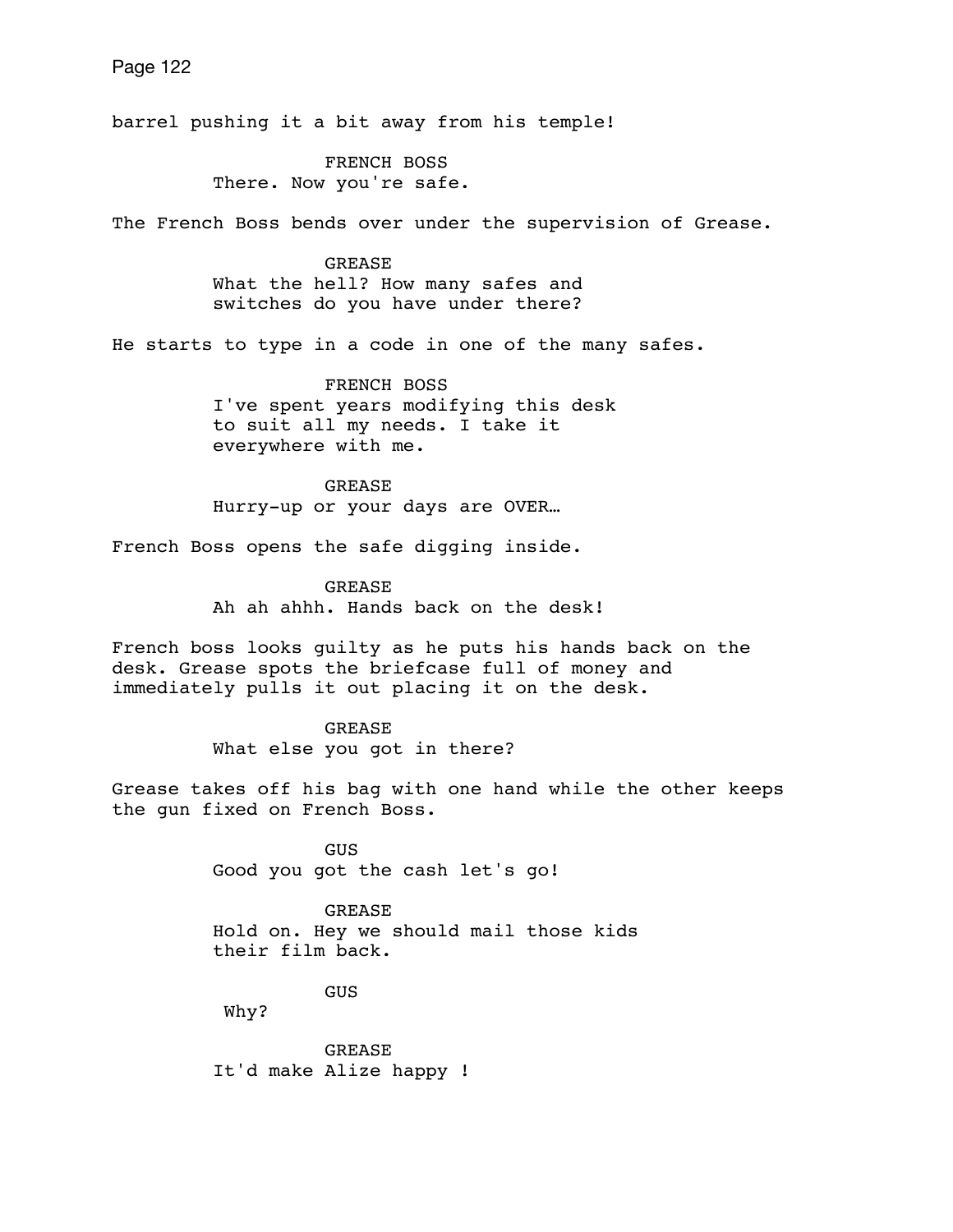GUS (through his teeth) Yeah alright.

Grease puts the hard drive in the bag.

 GREASE More French money!

Grease starts to pull loose bills from the safe with one hand. GREASE

 For a boss you're really easy to pushover without your goons!

 FRENCH BOSS Well when you've been around as long as I have you learn a few things.

 GUS Like how to get robbed!

 FRENCH BOSS Like knowing if a gun is loaded by the weight of it!

The thought goes over Grease's head but Gus catches on. He turns to warn Grease.

> GUS (yell's) Grease watch…….!

French Boss grabs Gus' gun disarming him, drop kicking him face first into the ground. He pushes him with his heel and stabs Grease pinning the money he was holding to his hand!

Grease pulls his hand away looking at it screaming…

French Boss pulls out Grease's magazine to check the bullet count. Empty!

French Boss rubs his hand over a specific spot on top of the desk.

A mini trap door flips open revealing another knife.

Suddenly Grease stands over him with a gun pointed directly at French Boss's head!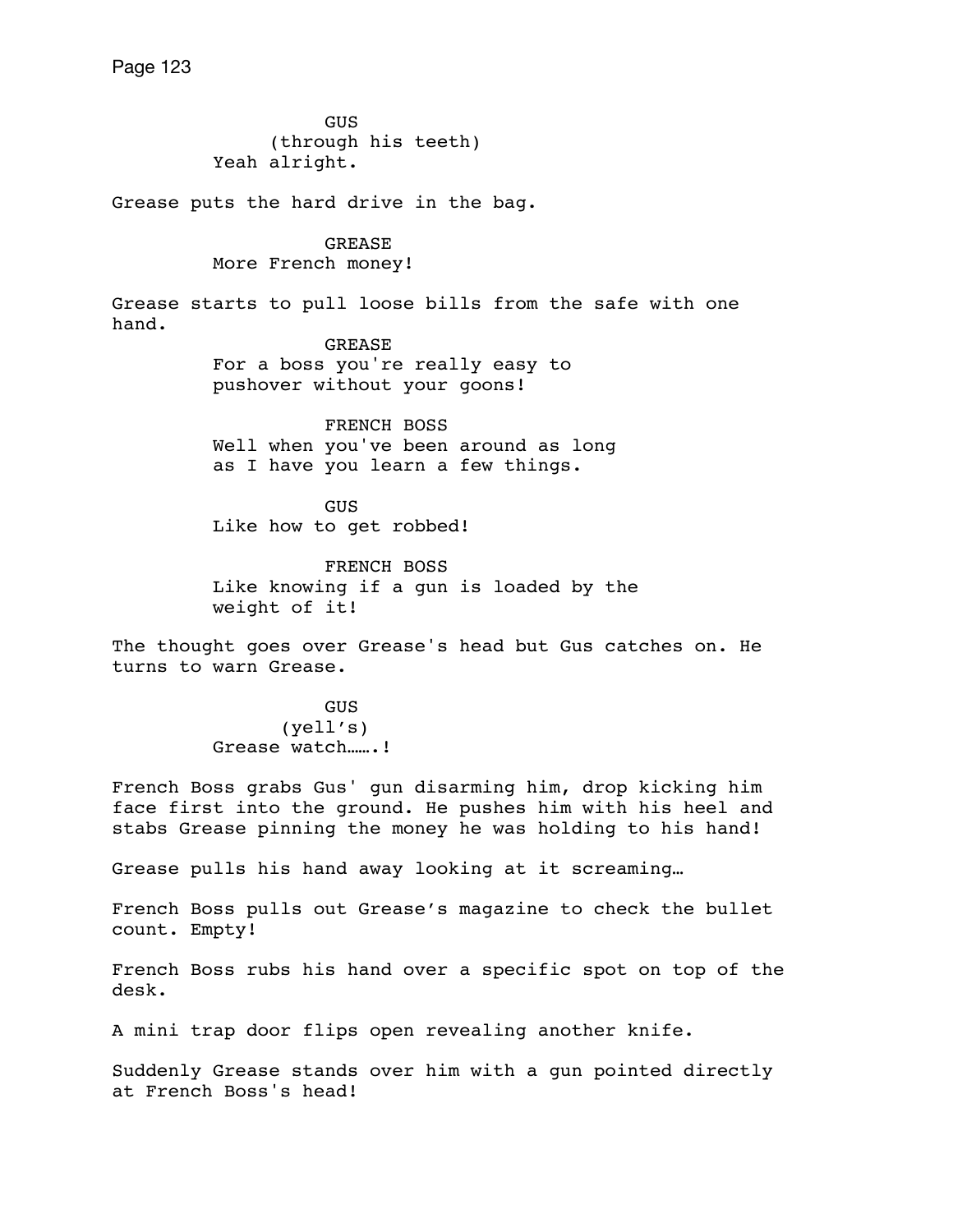GREASE You think this one's empty too? Wanna take a bet? (Beat) Now hand the briefcase and the bag over. We are leaving. FRENCH BOSS (Laughing in French) Well played. Gus get's off the floor grabbing the briefcase. Grease backs up and they make it to the door as Grease lowers his gun. FRENCH BOSS You've lost my sacred artifact. Killed my men, threatened my life. And now you've stolen from me. You both may have what it takes to be bosses. **GUS**  Really? FRENCH BOSS Maybe... French Boss hits a button on his desk. Twin machine guns pop out. He chuckles! FRENCH BOSS Maybe not! The guns open fire. Grease and Gus run through the hanging meat. Blood splatters from every where onto the plastic strip door. The guns cease fire. FRENCH BOSS (in French) I hope I got the bastards. Priscilla the dog, peeking through the plastic strips and starts licking the blood..!!! French Boss leans back into his chair, pressing his hands together to form a power triangle. His eyes full of revenge. FRENCH BOSS (in French) Let them go Priscilla, their time will come.

CUT TO: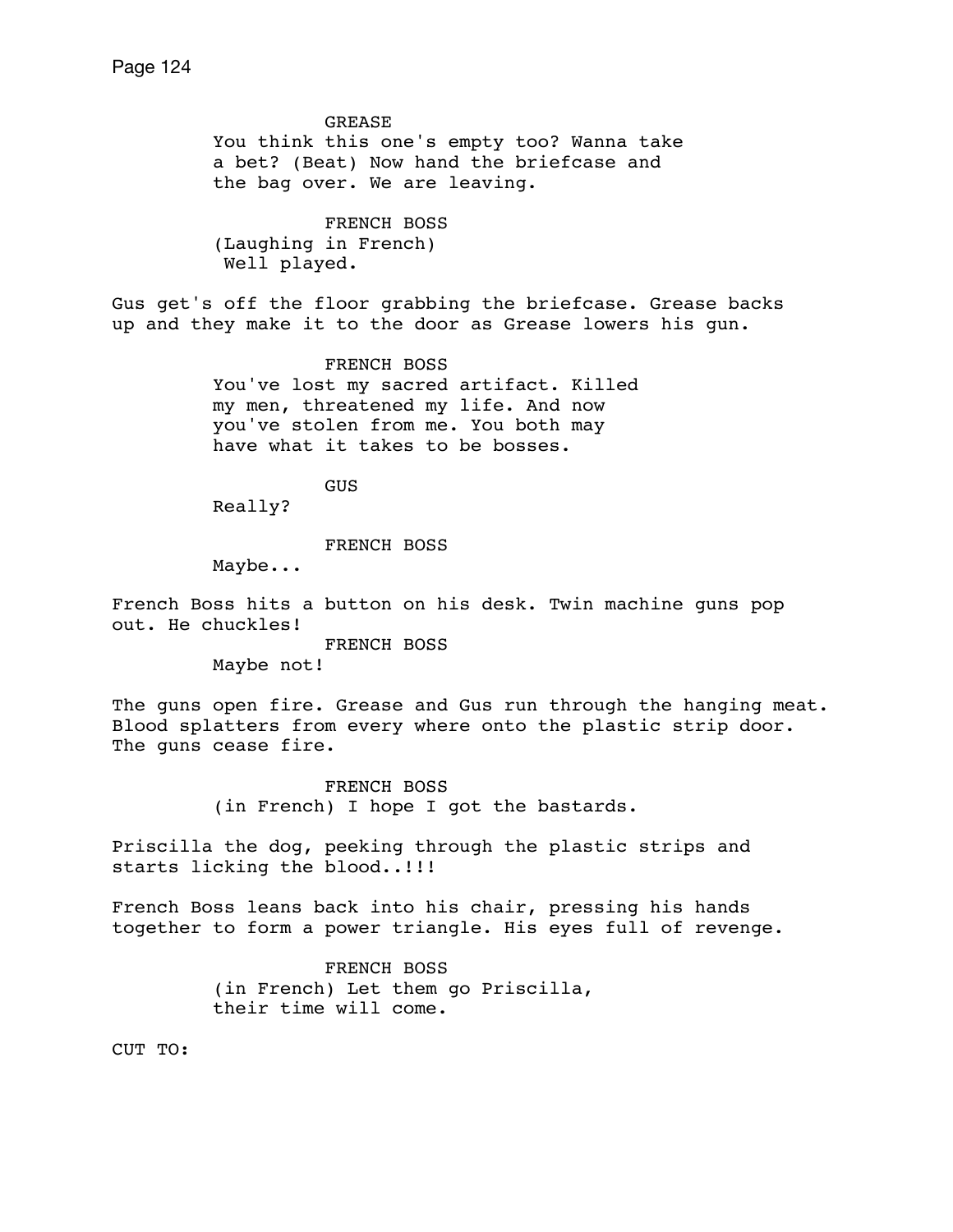INT. FESTIVAL - CONVENTION CENTER - NIGHT SC 113 Tim and Julien stand outside the theater door peaking in. Laughter echoes across the hallways. TIM Their just laughing at the funny lines right. JULIEN Mmmm. No. TIM It's a thriller/drama, people! The family isn't laughing are they? JULIEN If Alize is laughing, then for sure they all are. Tim groans pulling away from the door. **TTM**  Ugh maybe we should drop the sequel. JULIEN It sounds like they're enjoying it. TIM It's mock laughter I'm sure. JULIEN Here they come. The two back away from the door. A horde of people come out passing them by. Francois, Brigitte and Alize find their way to them embracing them in a group hug. FRANCOIS IT was amazing! BRIGITTE You didn't say it was a spoof of film Noir ?

Tim and Julien are caught off guard.

ALIZE I love the awkward humor mixed with action it's totally like you Tim.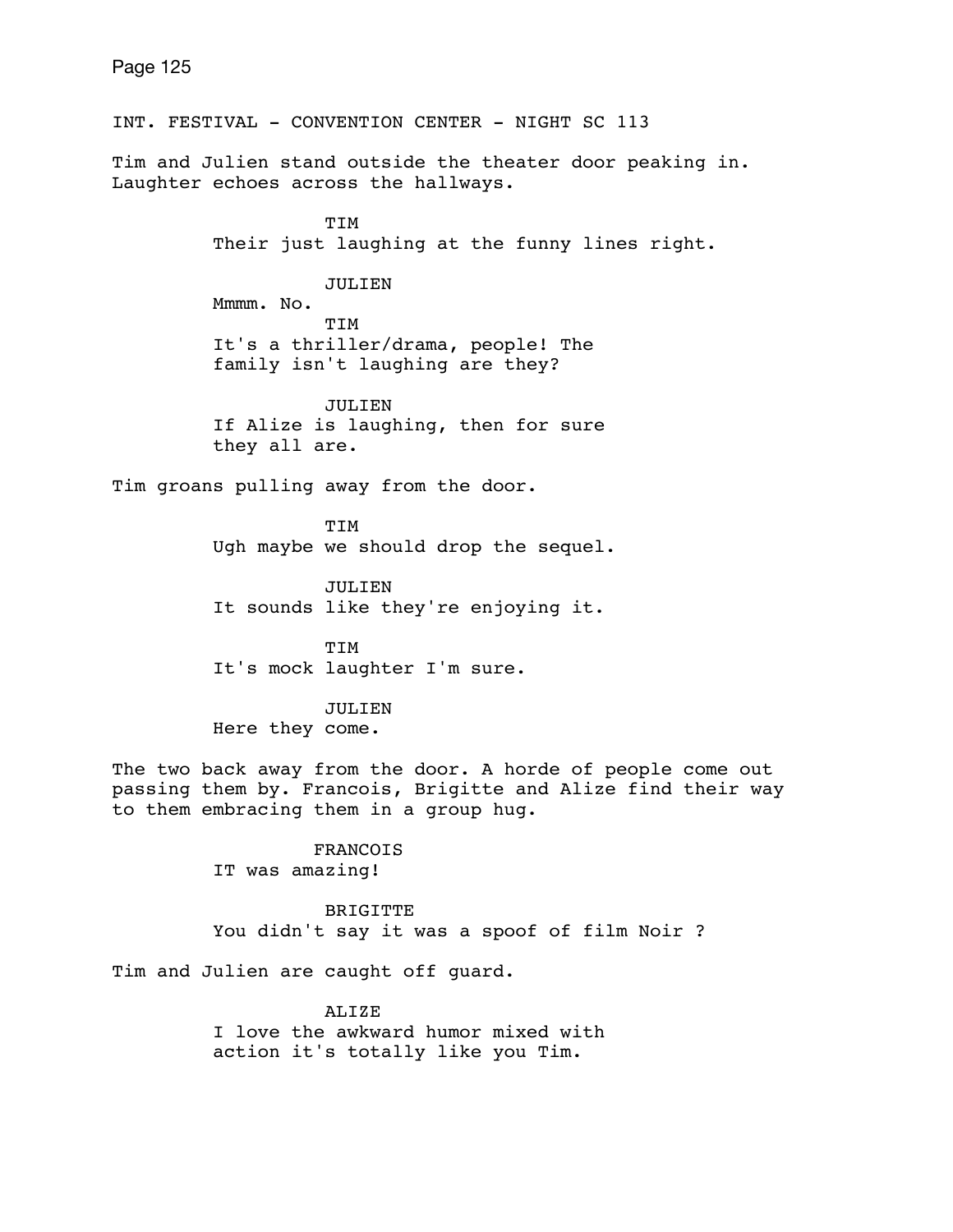FRANCOIS Johnny Depp\* was in the row in front of us and he couldn't stop laughing. Me either honestly. JULIEN Johnny was in there?! Julien looks around. Tim has an idea. TIM Well if you loved that one. You'll love the comedy sequel we're making. JULIEN What? TIM Yeah! It's what my films have been missing. Humor! The next one is going to be hilarious with all the material we have now. JULIEN The Fatty and La Femme! TIM Working title? Sophie comes out of the crowd approaching them. Julien see's her coming greeting her amorously. The family looks confused. JULIEN Everyone. This is Sophie! They all exclaim in unison: EVERYBODY Ohhhh !!! FRANCOIS (in French) You're dating now? BRIGITTE

(in French) No more sleeping around!

Julien signals for them to shut up. Sophie laughs!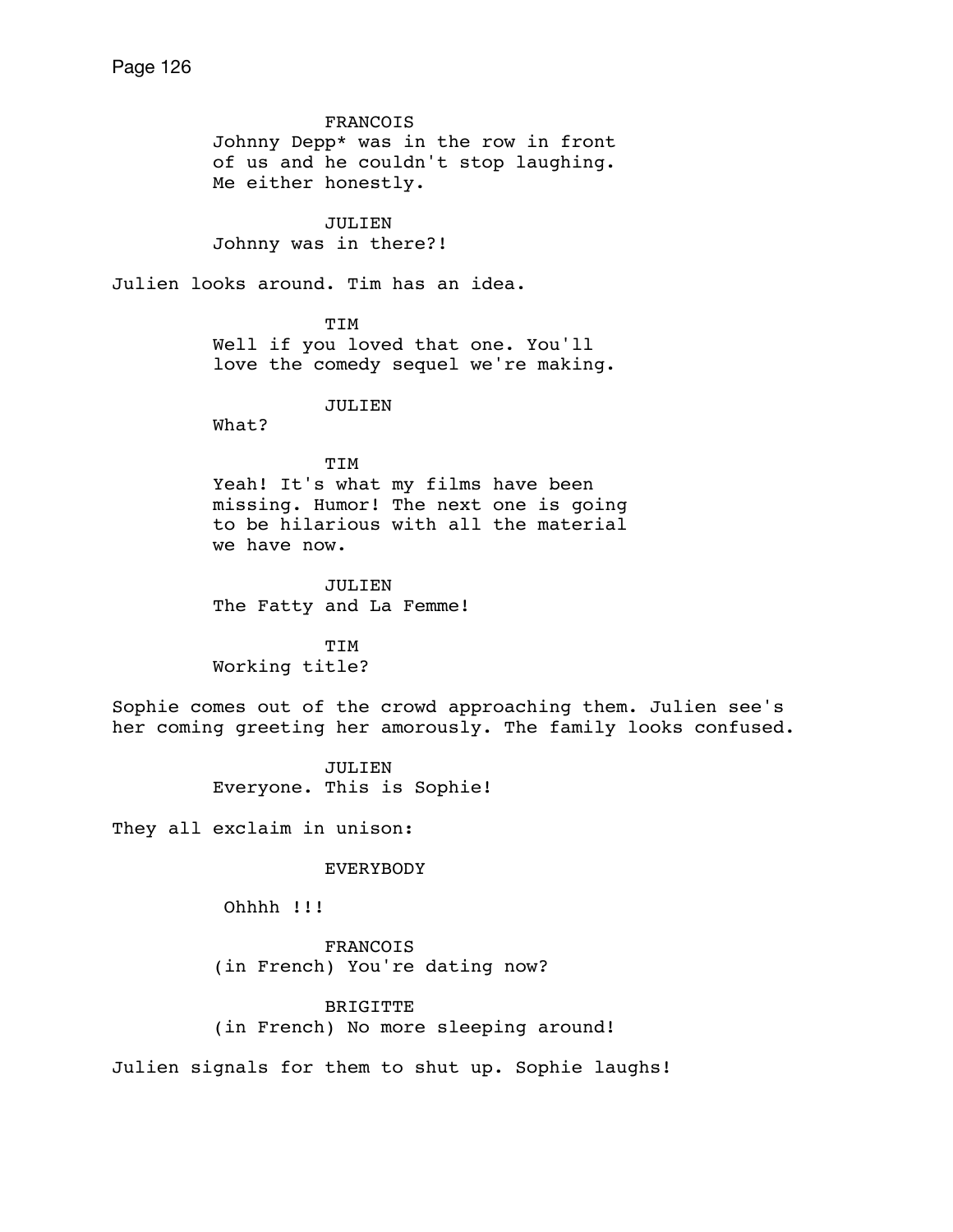SOPHIE (French accent) Loved the film! My Exec is very impressed.

Tim and Julien fist bump.

 SOPHIE (French accent) I heard about the attack from the news, are you all OK?

 JULIEN (in French) Never fear I fought them off!

The Bellami's all make disapproving noises understanding his French. Tim doesn't get it!

> SOPHIE (French accent) What ever happened to those bastards that took Alize hostage?

 TIM No idea? They did mail us back our hard-drive. Nice of them!

 ALIZE They were chill... For kidnappers!

CUT TO:

EXT. REMOTE GREEK ISLANDS - DAY SC 114

MUSIC STARTS: TRADITIONAL [GREEK MUSIC](https://www.youtube.com/watch?v=FKydGnOHJzQ)…

Gus and Grease relax on an old small pirate boat at a remote exotic Greek island. On the deck they're sipping on "Ouzo Plomari" cocktails and working on their summer tans!

Palms trees sway in the wind as the beautiful sparkling water rolls onto shore over and over.

Gus reads a local newspaper, head deep in the international news columns, scanning the pages as he sips his drink.

> **GUS**  So far so good. No one's mentioned us or our posters photos yet!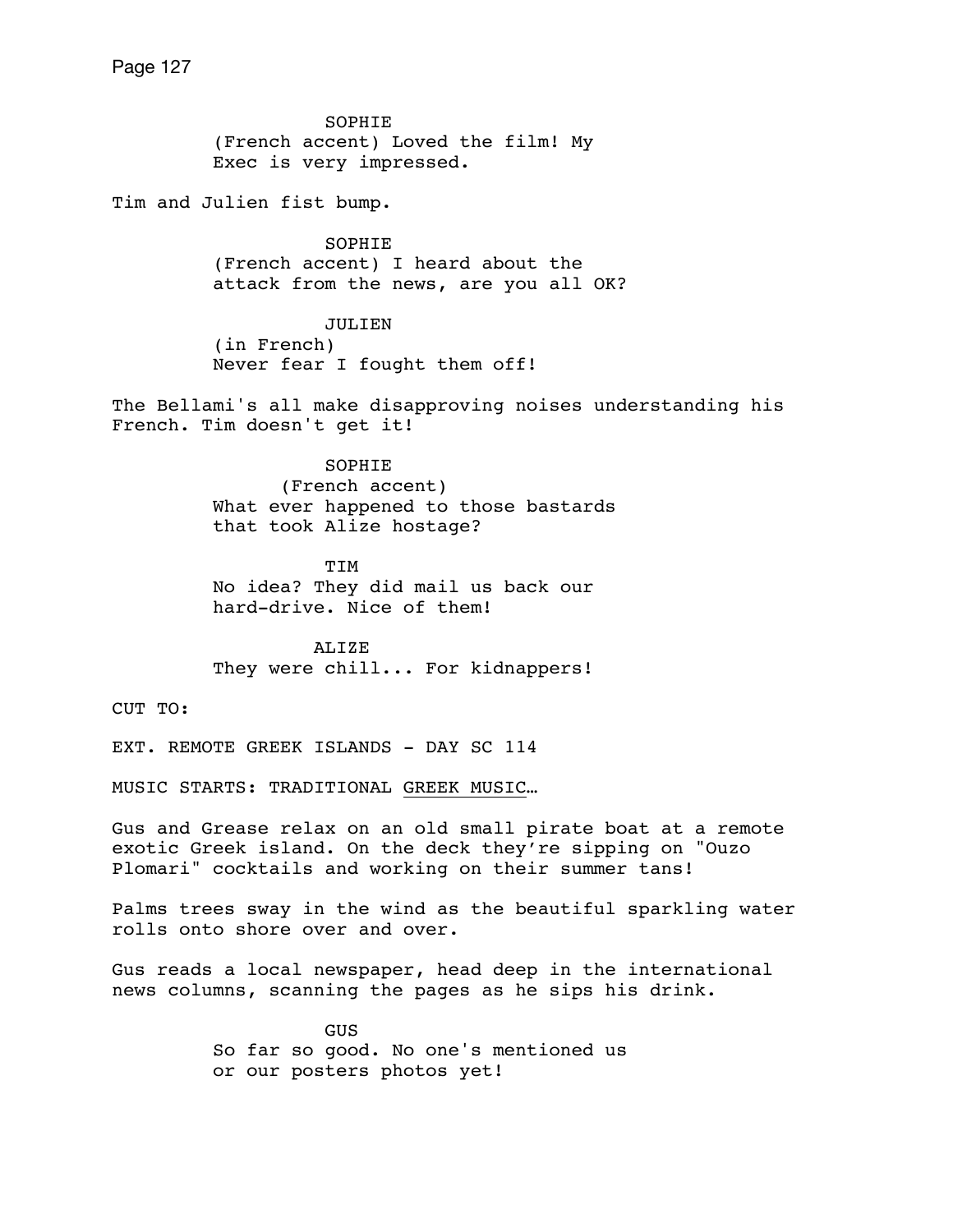GREASE Well good. Cause we've spent the last of OUR MONEY on this dump! Wide shot of the shabby OLD pirate sail boat that clearly was abandoned. **GUS GUS**  (Short and defensive) It's a bit of a fixer-upper, but it has charm! A higher tide rolls in, rocking them and the boat. It cracks the main mast as Grease watches part of the mast fall right by him..! GREASE (Slowly) Worst... investment... EVER! Gus looks up, half the mast now missing! GUS Yea, we wont be sailing anywhere soon! We should just tear it down and start over and rename her "High Tide"! Grease laughs, almost spitting out his drink. GREASE (Still laughing) We're so screwed... again! They both laugh together and look up a the sky as a private JET flies directly overhead. Their laughter fades, silence! GREASE I wonder where that damn tablet is? INT. PRIVATE JET - CONTINUOUS SC 115 A MYSTERIOUS MAN pilots the jet alone, dressed in a perfectly ironed black suit. His face hidden in the shadows. The man switches the controls to auto-pilot. Exiting the small cockpit holding a black briefcase.

Mystery man walks over to his seat, folds out the desk tray and places the case down and pulls out a badge and gun.